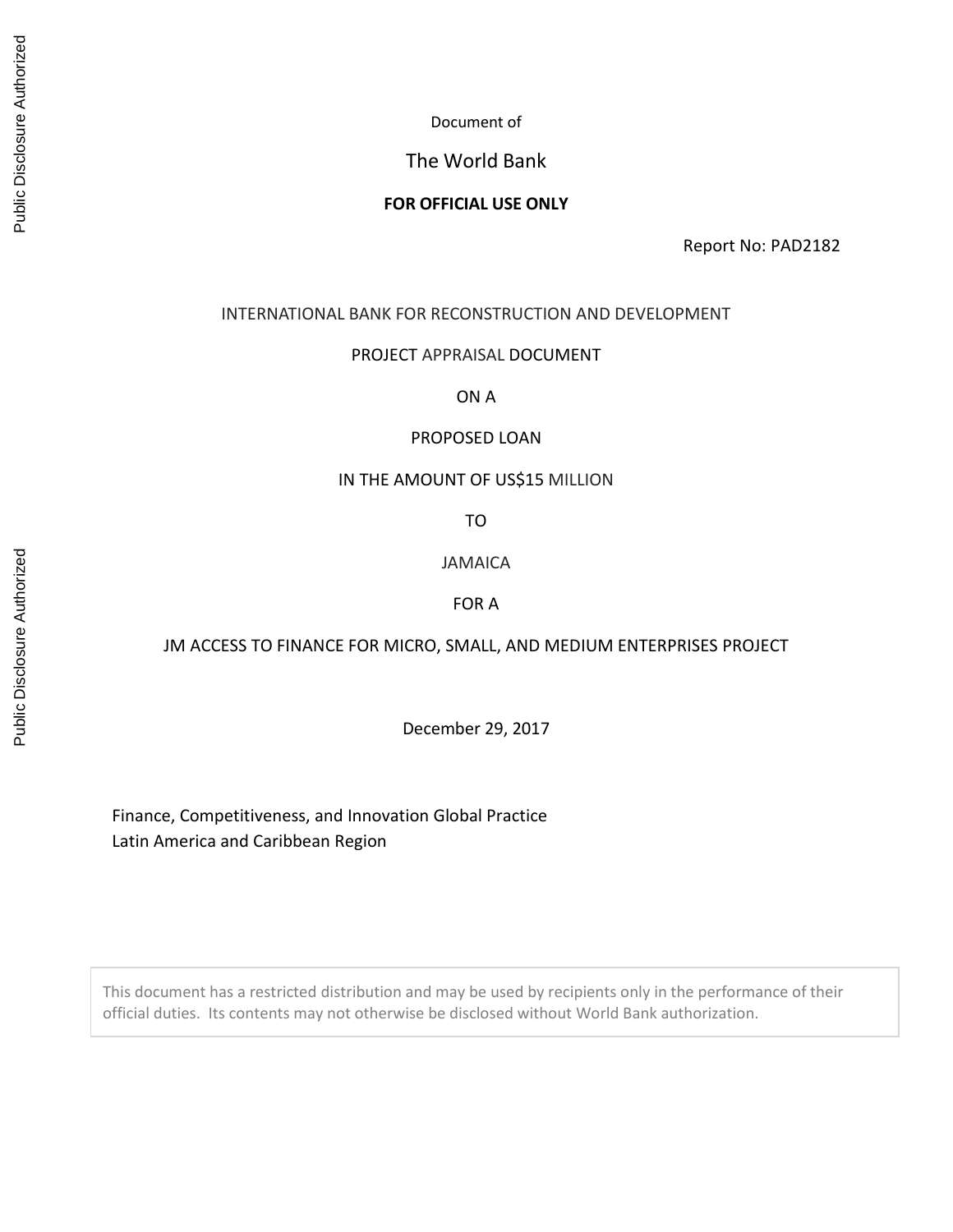# CURRENCY EQUIVALENTS

(Exchange Rate Effective November 16, 2017)

| Currency<br>Unit $=$ | Jamaican Dollar (J\$) |
|----------------------|-----------------------|
| $J$125.73 = US$1$    |                       |
| $US$0.01 = J$1$      |                       |

# FISCAL YEAR

# April 1 - March 31

### ABBREVIATIONS AND ACRONYMS

| AFI         | Approved Financial Institution                             |
|-------------|------------------------------------------------------------|
| AML/CFT     | Anti-Money Laundering/Combating the Financing of Terrorism |
| <b>BDS</b>  | <b>Business Development Services</b>                       |
| <b>BOJ</b>  | <b>Bank of Jamaica</b>                                     |
| <b>BRR</b>  | <b>Borrower Risk Rating</b>                                |
| <b>CBA</b>  | <b>Cost-Benefit Analysis</b>                               |
| <b>CEF</b>  | <b>Credit Enhancement Facility</b>                         |
| <b>CPS</b>  | <b>Country Partnership Strategy</b>                        |
| COSO        | Committee of Sponsoring Organizations of the Treadway      |
|             | Commission                                                 |
| DA          | <b>Designated Account</b>                                  |
| DBJ         | Development Bank of Jamaica                                |
| DTI         | Deposit-Taking Institution                                 |
| E&S         | <b>Environmental and Social</b>                            |
| <b>EGC</b>  | <b>Economic Growth Council</b>                             |
| <b>EPIC</b> | Entrepreneurship Program for Innovation in the Caribbean   |
| <b>ERM</b>  | Enterprise Risk Management                                 |
| <b>ESMF</b> | Environmental and Social Management Framework              |
| <b>ERR</b>  | <b>Economic Rate of Return</b>                             |
| <b>FCGP</b> | Foundations for Competitiveness and Growth Project         |
| <b>FDI</b>  | Foreign Direct Investment                                  |
| FM          | <b>Financial Management</b>                                |
| <b>FSAP</b> | <b>Financial Sector Assessment Program</b>                 |
| <b>FSC</b>  | <b>Financial Services Commission</b>                       |
| GCT         | <b>General Consumption Tax</b>                             |
| <b>GDP</b>  | <b>Gross Domestic Product</b>                              |
| <b>GHG</b>  | <b>Greenhouse Gas</b>                                      |
| GOJ         | Government of Jamaica                                      |
| <b>HR</b>   | <b>Human Resources</b>                                     |
| <b>IDB</b>  | Inter-American Development Bank                            |
| <b>IFC</b>  | <b>International Finance Corporation</b>                   |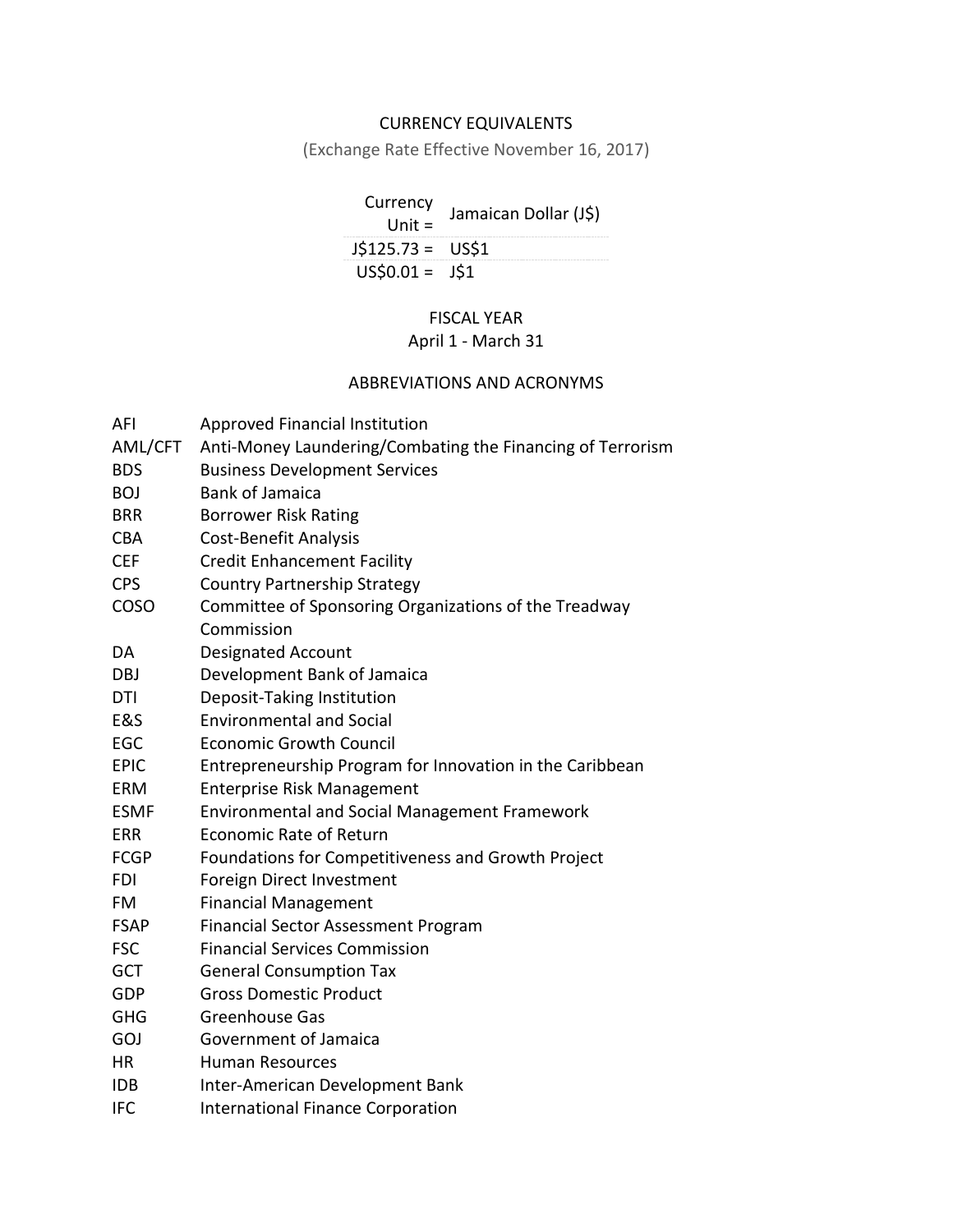| IFR          | Interim Financial Report                         |
|--------------|--------------------------------------------------|
| <b>IMF</b>   | <b>International Monetary Fund</b>               |
| <b>ISO</b>   | International Organization for Standardization   |
| IT           | <b>Information Technology</b>                    |
| <b>JCCUL</b> | Jamaica Co-operative Credit Union League Limited |
| <b>JMMB</b>  | <b>JMMB Securities Limited</b>                   |
| <b>JSE</b>   | Jamaica Stock Exchange                           |
| <b>LAC</b>   | Latin America and Caribbean                      |
| LP           | Limited Partnership                              |
| M&E          | Monitoring and Evaluation                        |
| <b>MFI</b>   | Microfinance Institution                         |
| <b>MIS</b>   | <b>Management Information System</b>             |
| <b>MOFPS</b> | Ministry of Finance and the Public Service       |
| <b>MSMEs</b> | Micro, Small, and Medium Enterprises             |
| <b>NBFI</b>  | Non-bank Financial Institution                   |
| <b>NPCB</b>  | National People's Cooperative Bank               |
| <b>NPL</b>   | Nonperforming Loan                               |
| <b>NPV</b>   | <b>Net Present Value</b>                         |
| <b>OM</b>    | <b>Operations Manual</b>                         |
| <b>PCG</b>   | <b>Partial Credit Guarantee</b>                  |
| <b>PEVC</b>  | Private Equity and Venture Capital               |
| <b>PIOJ</b>  | Planning Institute of Jamaica                    |
| PIU          | Project Implementation Unit                      |
| <b>PPSD</b>  | Project Procurement Strategy for Development     |
| <b>PSC</b>   | <b>Project Steering Committee</b>                |
| <b>ROA</b>   | <b>Return on Assets</b>                          |
| <b>ROE</b>   | Return over Equity                               |
| <b>SBA</b>   | <b>Stand-By Arrangement</b>                      |
| <b>SMEs</b>  | <b>Small and Medium Enterprises</b>              |
| <b>STEP</b>  | Systematic Tracking and Exchanges in Procurement |
| VC           | <b>Venture Capital</b>                           |

Regional Vice President: Jorge Familiar Country Director: Tahseen Sayed Khan Senior Global Practice Director: Ceyla Pazarbasioglu Practice Manager: Zafer Mustafaoglu Task Team Leader: Bujana Perolli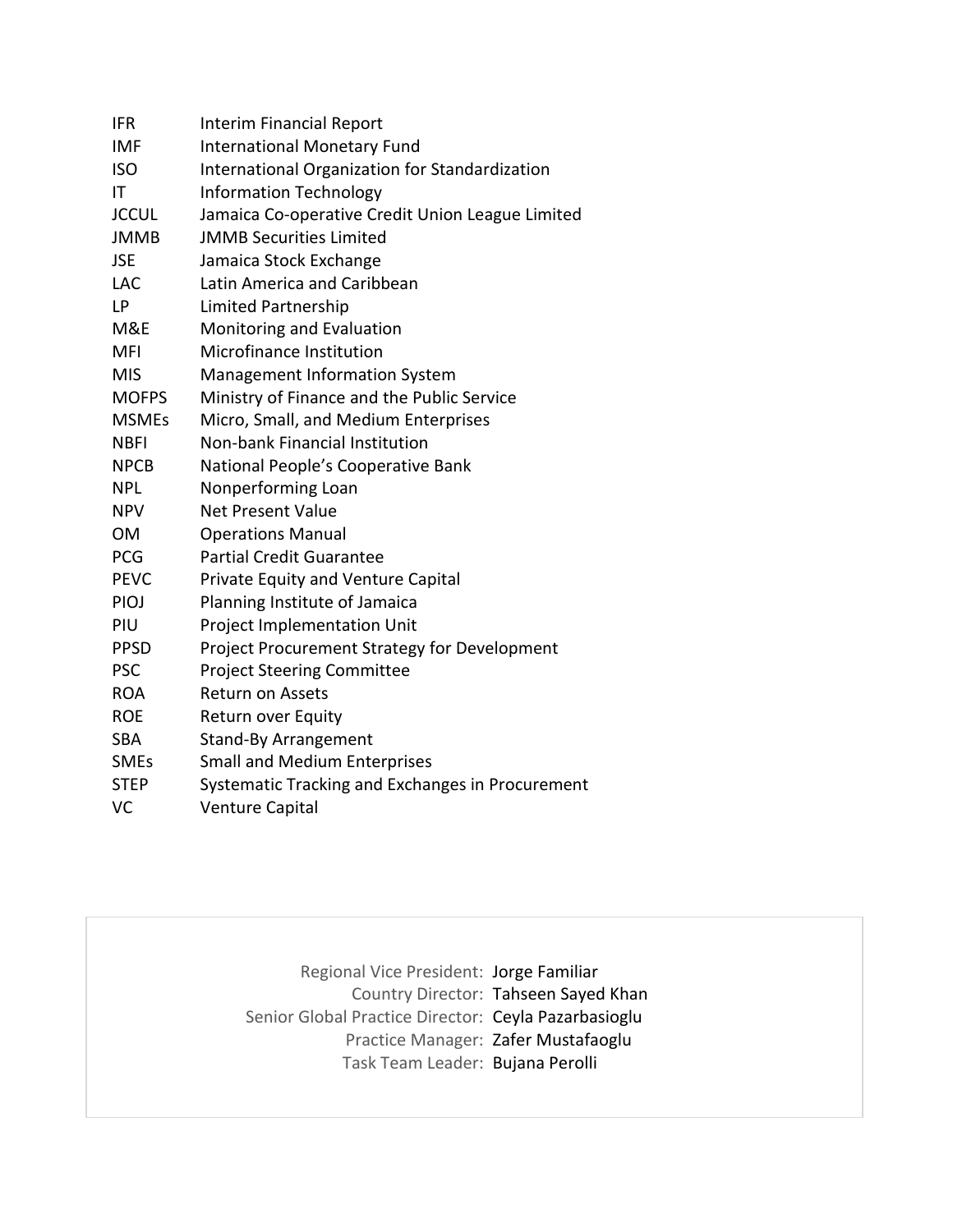

| <b>BASIC INFORMATION</b>                                                                                                                              |                                                      |              |  |                                          |
|-------------------------------------------------------------------------------------------------------------------------------------------------------|------------------------------------------------------|--------------|--|------------------------------------------|
|                                                                                                                                                       |                                                      |              |  |                                          |
| Is this a regionally tagged project?                                                                                                                  |                                                      | Country(ies) |  | <b>Financing Instrument</b>              |
| <b>No</b>                                                                                                                                             |                                                      |              |  | Investment Project Financing             |
| Situations of Urgent Need of Assistance or Capacity Constraints<br>$\perp$<br>$\mathcal{V}$ Financial Intermediaries<br>Series of Projects<br>$\perp$ |                                                      |              |  |                                          |
| Approval Date                                                                                                                                         | <b>Closing Date</b>                                  |              |  | <b>Environmental Assessment Category</b> |
| 29-Jan-2018                                                                                                                                           | 30-Jan-2023<br>F - Financial Intermediary Assessment |              |  |                                          |
| <b>Bank/IFC Collaboration</b>                                                                                                                         |                                                      |              |  |                                          |
| No                                                                                                                                                    |                                                      |              |  |                                          |
| <b>Proposed Development Objective(s)</b>                                                                                                              |                                                      |              |  |                                          |

The Project Development Objective (PDO) is to improve access to finance for micro, small, and medium enterprises (MSMEs).

### **Components**

| <b>Component Name</b>                                                                                    | Cost (US\$, millions) |
|----------------------------------------------------------------------------------------------------------|-----------------------|
| Enhancement of the Credit Enhancement Facility (CEF)                                                     | 5.55                  |
| Establishment of an SME Fund                                                                             | 7.00                  |
| Improvement of enabling environment for access to finance and Business<br>Development Services for MSMEs | 1.56                  |
| Project management                                                                                       | 0.85                  |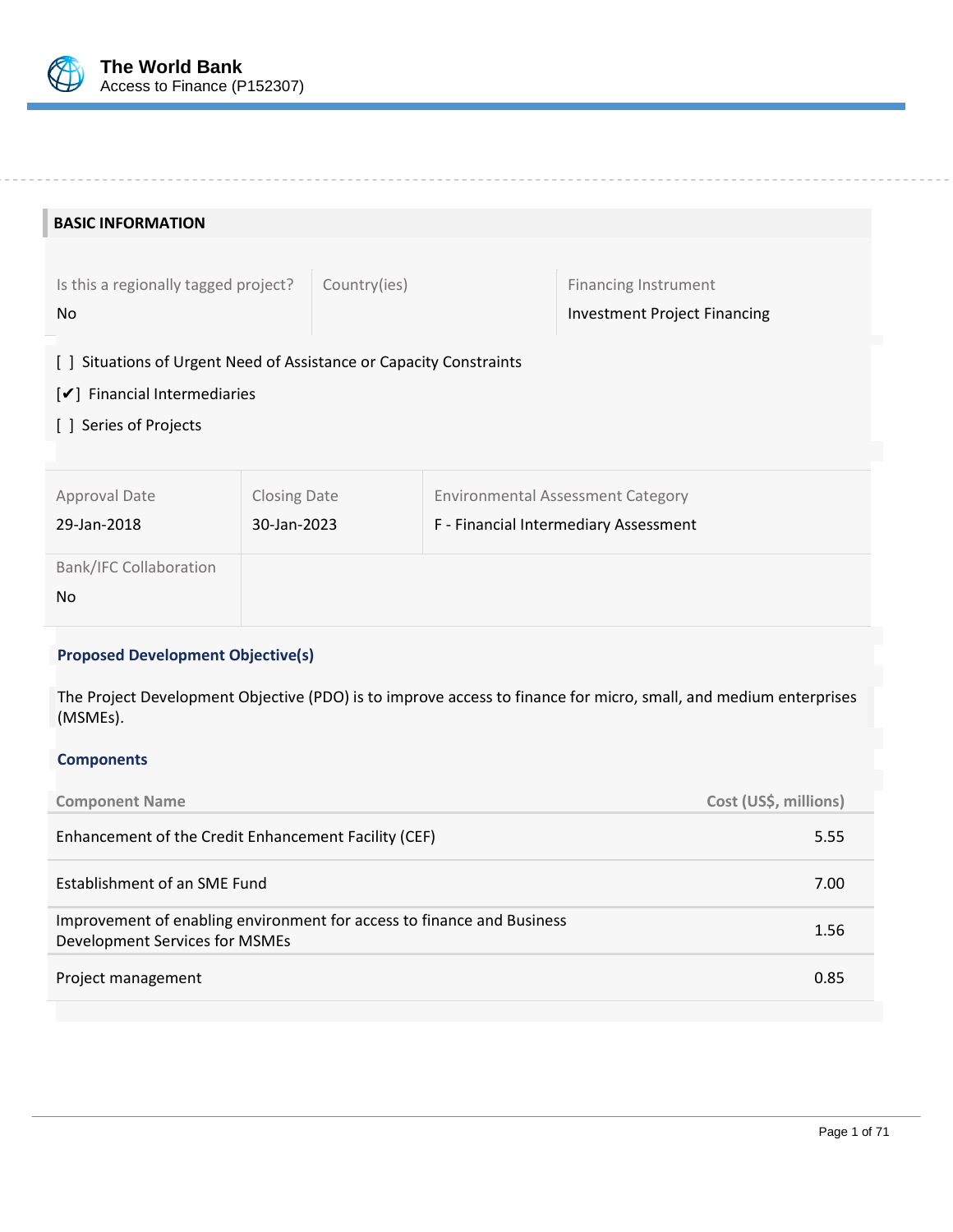

# **Organizations**

| Borrower:            | Ministry of Finance and the Public Service |
|----------------------|--------------------------------------------|
| Implementing Agency: | The Development Bank of Jamaica            |

# **PROJECT FINANCING DATA (US\$, Millions)**

| $\Box$<br>Counterpart<br>Funding | $[\checkmark]$ IBRD                 | [ ] IDA Credit                      | ] IDA Grant                               |                                                                | ] Trust<br>Funds              | Parallel<br>Financing |
|----------------------------------|-------------------------------------|-------------------------------------|-------------------------------------------|----------------------------------------------------------------|-------------------------------|-----------------------|
|                                  | <b>Total Project Cost:</b><br>15.00 | Of Which Bank Financing (IBRD/IDA): | <b>Total Financing:</b><br>15.00<br>15.00 |                                                                | <b>Financing Gap:</b><br>0.00 |                       |
| Financing (in US\$, millions)    |                                     |                                     |                                           |                                                                |                               |                       |
| <b>Financing Source</b>          |                                     |                                     |                                           |                                                                | <b>Amount</b>                 |                       |
|                                  |                                     |                                     |                                           | International Bank for Reconstruction and Development<br>15.00 |                               |                       |

# **Expected Disbursements (in US\$, millions)**

| <b>Fiscal Year</b> | 2018 | 2019 | 2020 | 2021  | 2022  | 2023  |
|--------------------|------|------|------|-------|-------|-------|
| Annual             | 0.71 | 2.99 | 4.82 | 4.13  | 1.78  | 0.57  |
| <b>Cumulative</b>  | 0.71 | 3.70 | 8.52 | 12.65 | 14.43 | 15.00 |

**Total 15.00**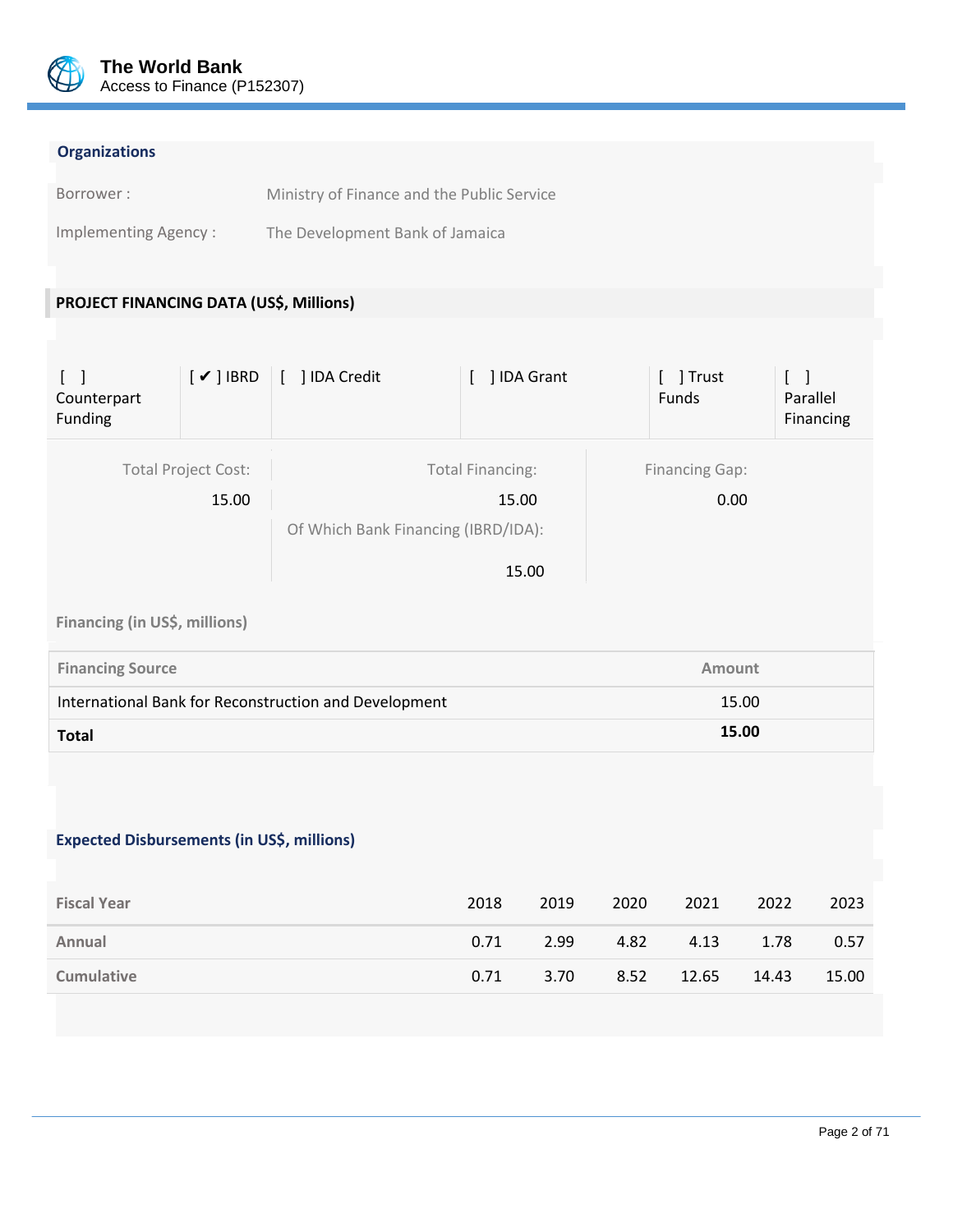

# **INSTITUTIONAL DATA**

**Practice Area (Lead)** Finance & Markets

**Contributing Practice Areas**

#### **Climate Change and Disaster Screening**

This operation has been screened for short and long-term climate change and disaster risks

#### **Gender Tag**

Does the project plan to undertake any of the following?

a. Analysis to identify Project-relevant gaps between males and females, especially in light of country gaps identified through SCD and CPF

Yes

b. Specific action(s) to address the gender gaps identified in (a) and/or to improve women or men's empowerment

No

c. Include Indicators in results framework to monitor outcomes from actions identified in (b)

#### No

### **SYSTEMATIC OPERATIONS RISK-RATING TOOL (SORT)**

| <b>Risk Category</b>                                            | Rating         |
|-----------------------------------------------------------------|----------------|
| 1. Political and Governance                                     | • Substantial  |
| 2. Macroeconomic                                                | $\bullet$ High |
| 3. Sector Strategies and Policies                               | • Moderate     |
| 4. Technical Design of Project or Program                       | • Substantial  |
| 5. Institutional Capacity for Implementation and Sustainability | • Substantial  |
| 6. Fiduciary                                                    | • Substantial  |
| 7. Environment and Social                                       | • Moderate     |
| 8. Stakeholders                                                 | • Moderate     |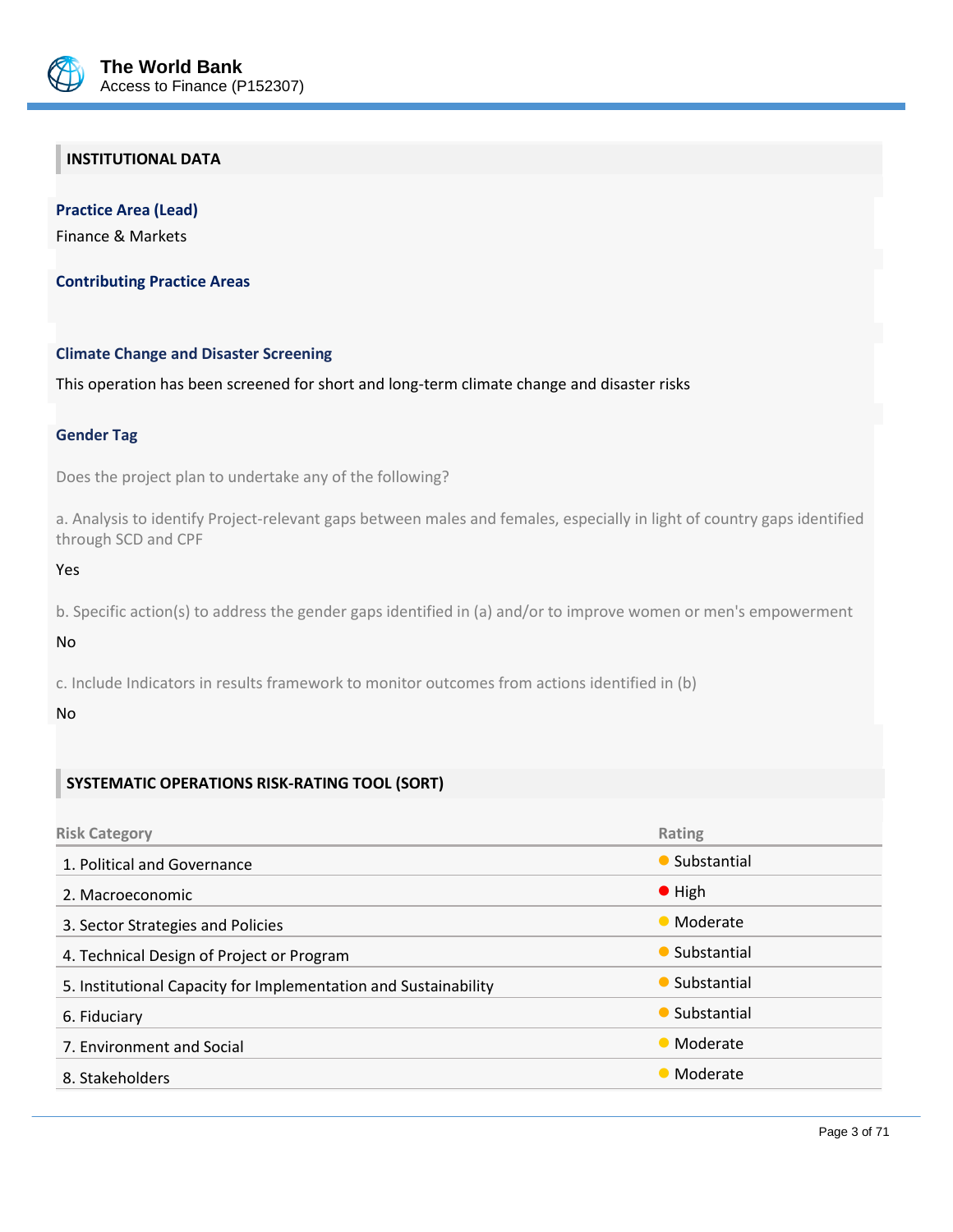

| 9. Other                                                                                                                                                                                       |               |           |
|------------------------------------------------------------------------------------------------------------------------------------------------------------------------------------------------|---------------|-----------|
| 10. Overall                                                                                                                                                                                    | • Substantial |           |
|                                                                                                                                                                                                |               |           |
| <b>COMPLIANCE</b>                                                                                                                                                                              |               |           |
| <b>Policy</b><br>Does the project depart from the CPF in content or in other significant respects?<br>$[\mathbf{v}]$ No<br>$[ ]$ Yes<br>Does the project require any waivers of Bank policies? |               |           |
| $[\mathbf{v}]$ No<br>$[ ]$ Yes                                                                                                                                                                 |               |           |
| <b>Safeguard Policies Triggered by the Project</b>                                                                                                                                             | Yes           | <b>No</b> |
| Environmental Assessment OP/BP 4.01                                                                                                                                                            | $\checkmark$  |           |
| Natural Habitats OP/BP 4.04                                                                                                                                                                    | ✔             |           |
| Forests OP/BP 4.36                                                                                                                                                                             | ✔             |           |
| Pest Management OP 4.09                                                                                                                                                                        | ✔             |           |
| Physical Cultural Resources OP/BP 4.11                                                                                                                                                         | ✔             |           |
| Indigenous Peoples OP/BP 4.10                                                                                                                                                                  |               | ✔         |
| Involuntary Resettlement OP/BP 4.12                                                                                                                                                            |               |           |
| Safety of Dams OP/BP 4.37                                                                                                                                                                      |               | ✔         |
| Projects on International Waterways OP/BP 7.50                                                                                                                                                 |               |           |
| Projects in Disputed Areas OP/BP 7.60                                                                                                                                                          |               |           |

# **Legal Covenants**

### **Conditions**

| Type<br>Effectiveness | Description<br>The PIU has been established and staffed by the DBJ in a manner acceptable to the<br>Bank. Paragraph 5.01 (a) of Article V in the Loan Agreement. |
|-----------------------|------------------------------------------------------------------------------------------------------------------------------------------------------------------|
| Type                  | Description                                                                                                                                                      |
| Effectiveness         | The Subsidiary Agreement has been executed on behalf of the Borrower and the                                                                                     |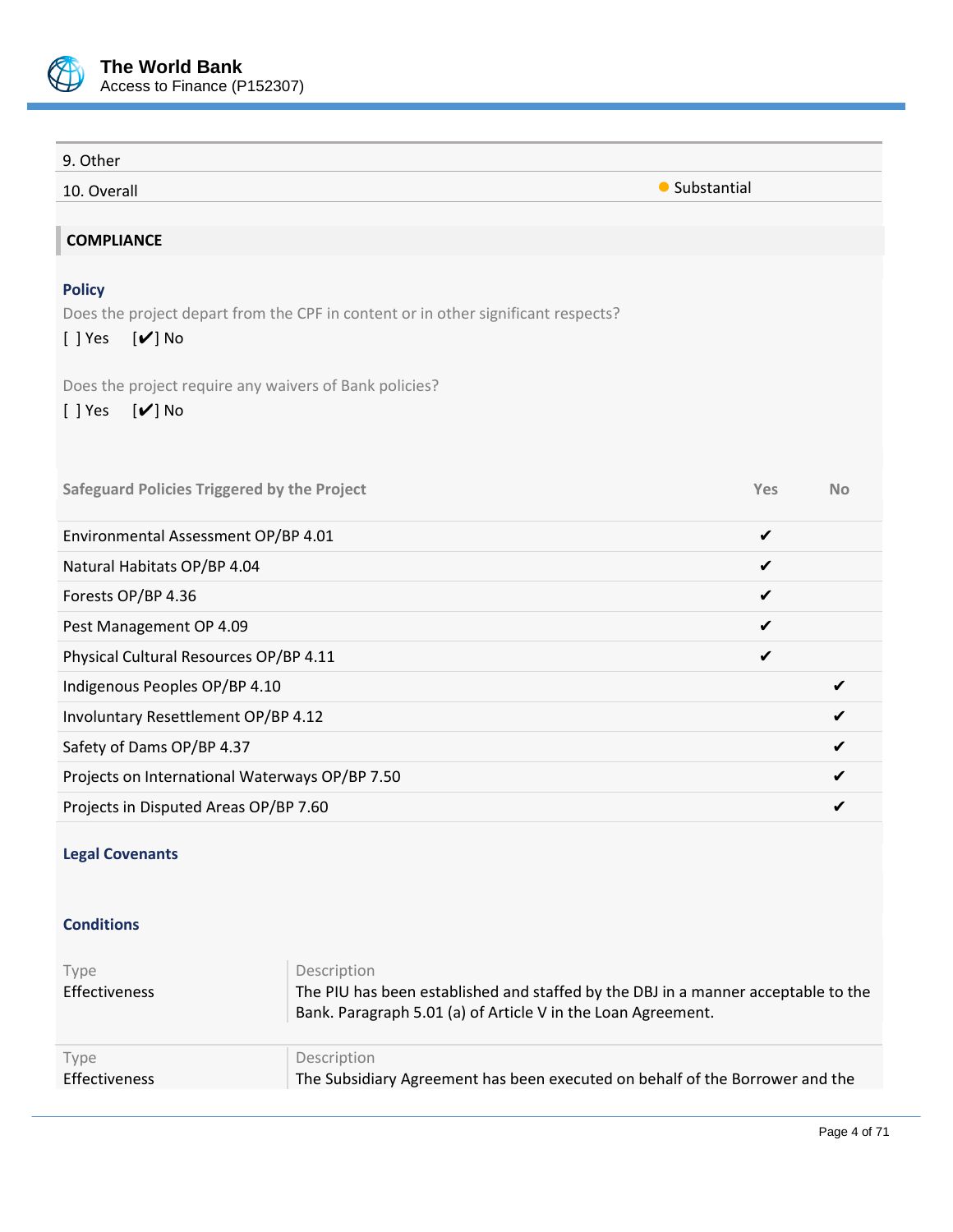

|                      | DBJ in a manner acceptable to the Bank. Paragraph 5.01 (b) of Article V in the Loan<br>Agreement.                                                                                                                                                                                                                                                                                                                                                                                                                                                                 |
|----------------------|-------------------------------------------------------------------------------------------------------------------------------------------------------------------------------------------------------------------------------------------------------------------------------------------------------------------------------------------------------------------------------------------------------------------------------------------------------------------------------------------------------------------------------------------------------------------|
| Type<br>Disbursement | Description<br>Component 1. The CEF Operational Guidelines have been updated and adopted by<br>the DBJ in a manner acceptable to the Bank. Section III B.1.(b)(i) in the Loan<br>Agreement.                                                                                                                                                                                                                                                                                                                                                                       |
| Type<br>Disbursement | Description<br>Component 1. Evidence, acceptable to the Bank, shall have been furnished to the<br>Bank concerning improvements to the CEF corporate governance framework,<br>including ratification by the DBJ's Board of the CEF Board of Trustees' confirmation<br>of the development of an external and internal audit system for the CEF; and<br>adoption of an amended CEF Trust Deed to ensure an adequate representation of<br>banking and SMEs development expertise amongst the CEF Board of Trustees.<br>Section III B.1.(b)(ii) in the Loan Agreement. |
| Type<br>Disbursement | Description<br>Component 2. The SME Fund Management Firm shall have been procured in<br>accordance with Section I.D.1(a) of Schedule 2 of the Loan Agreement. Section III<br>B.1.(c)(i) in the Loan Agreement.                                                                                                                                                                                                                                                                                                                                                    |
| Type<br>Disbursement | Description<br>Component 2. The SME Fund shall have been legally established, including the<br>issuance of the SME Bylaws, and is fully operational in accordance with Section<br>I.D.1 (b) of Schedule 2 of the Loan Agreement, all in a manner acceptable to the<br>Bank. Section III B.1.(c)(ii) in the Loan Agreement.                                                                                                                                                                                                                                        |
| Type<br>Disbursement | Description<br>Component 2. The SME Fund Shareholder Agreements shall, have been executed,<br>pursuant to which private shareholders of the SME Fund have committed an<br>aggregate amount of approximately ten (10) million Dollars, all on terms and<br>conditions acceptable to the Bank. Section III B.1.(c)(iii) in the Loan Agreement.                                                                                                                                                                                                                      |
| Type<br>Disbursement | Description<br>Component 2. The SME Fund Agreement shall have been executed, in a manner<br>acceptable to the Bank. Section III B.1.(c)(iv) in the Loan Agreement.                                                                                                                                                                                                                                                                                                                                                                                                |
|                      |                                                                                                                                                                                                                                                                                                                                                                                                                                                                                                                                                                   |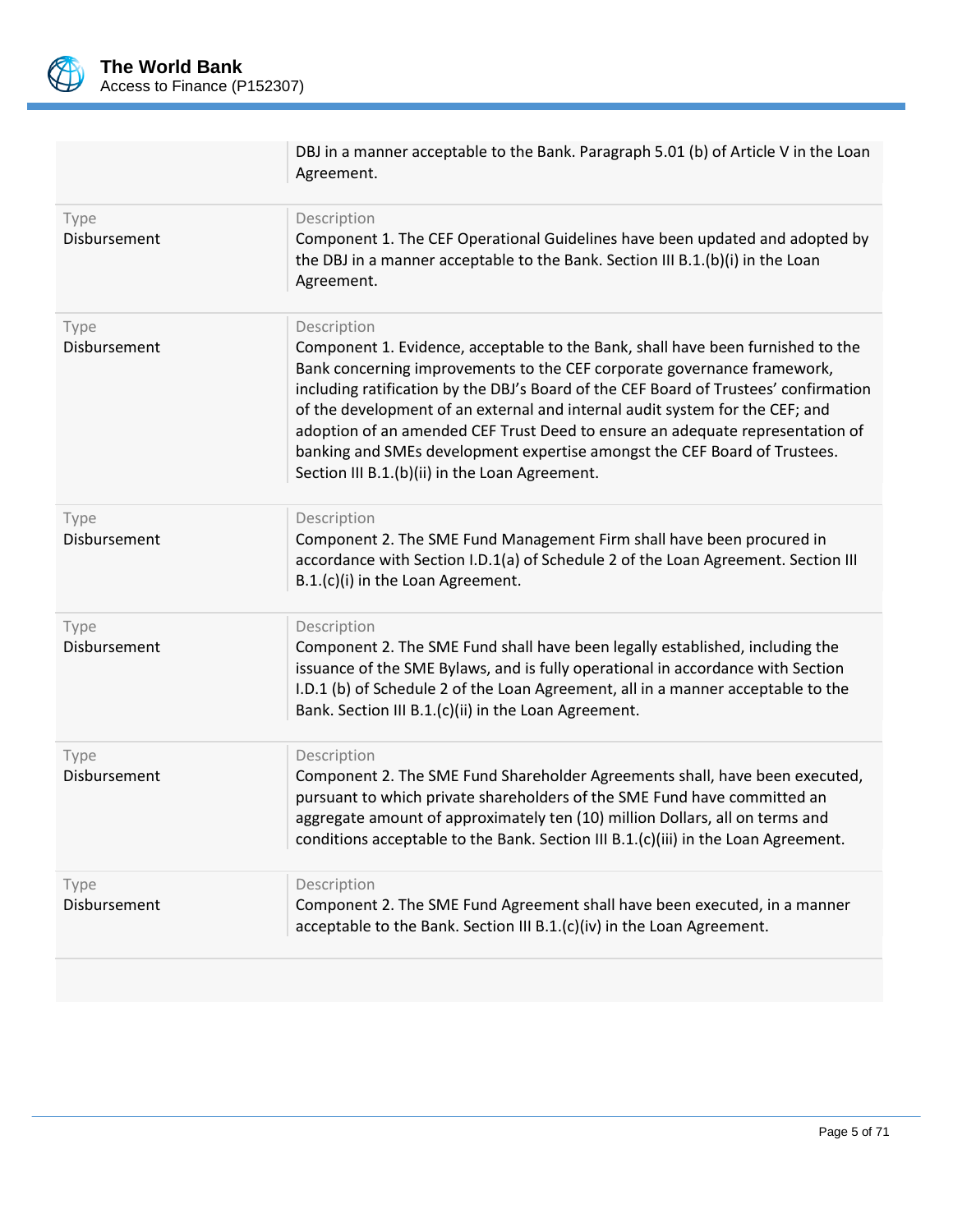

# **PROJECT TEAM**

**Bank Staff**

| <b>Name</b>                           | Role                                              | Specialization                               | Unit         |
|---------------------------------------|---------------------------------------------------|----------------------------------------------|--------------|
| Bujana Perolli                        | Team Leader(ADM<br>Responsible)                   |                                              | <b>GFCLC</b> |
| Luciano Wuerzius                      | <b>Procurement Specialist(ADM</b><br>Responsible) | Procurement                                  | <b>GGOPL</b> |
| Shonell Jodian Robinson               | <b>Financial Management</b><br>Specialist         | <b>Financial Management</b>                  | <b>GGOLF</b> |
| Andrey Milyutin                       | <b>Team Member</b>                                | <b>Senior Financial Sector</b><br>Specialist | <b>GFCLT</b> |
| Daniel Ortiz del Salto                | <b>Team Member</b>                                | <b>Operations Officer</b>                    | <b>GFCLC</b> |
| Escarlata Baza Nunez                  | Counsel                                           | Legal                                        | <b>LEGLE</b> |
| Hana Salah                            | Social Safeguards Specialist                      | Social Safeguards                            | GSU04        |
| Karina Baba                           | <b>Team Member</b>                                | Young Professional                           | <b>GFCLC</b> |
| Michael J. Darr                       | <b>Environmental Safeguards</b><br>Specialist     | <b>Environmental Safeguards</b>              | GEN04        |
| Monzerrat Garcia                      | <b>Team Member</b>                                | Program Assistant                            | <b>GFCLC</b> |
| Pasquale Di Benedetta                 | <b>Team Member</b>                                | <b>Senior Financial Sector</b><br>Specialist | <b>GFCFN</b> |
| Shanthi Divakaran                     | <b>Team Member</b>                                | <b>Senior Financial Sector</b><br>Specialist | <b>GFCLT</b> |
| Tatiana Cristina O. de<br>Abreu Souza | <b>Team Member</b>                                | Finance Officer                              | <b>WFALA</b> |
| <b>Extended Team</b>                  |                                                   |                                              |              |
| <b>Name</b>                           | <b>Title</b>                                      | Organization                                 | Location     |
|                                       |                                                   |                                              |              |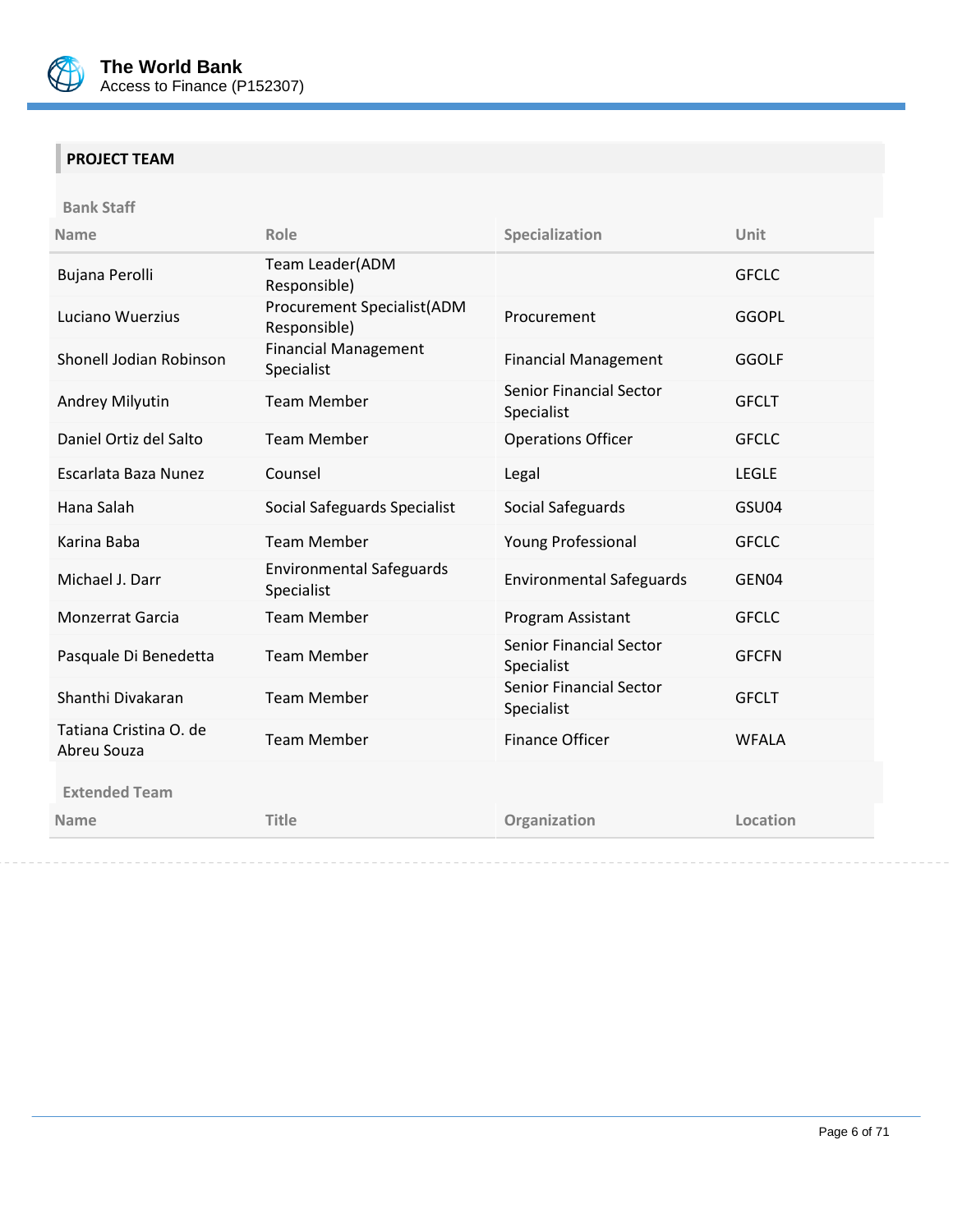

### **TABLE OF CONTENTS**

| ı.  |  |
|-----|--|
|     |  |
|     |  |
|     |  |
| П.  |  |
|     |  |
|     |  |
|     |  |
| Ш.  |  |
|     |  |
|     |  |
|     |  |
| IV. |  |
|     |  |
|     |  |
|     |  |
|     |  |
| V.  |  |
|     |  |
|     |  |
|     |  |
|     |  |
|     |  |
|     |  |
|     |  |
|     |  |
|     |  |
|     |  |
|     |  |
|     |  |
|     |  |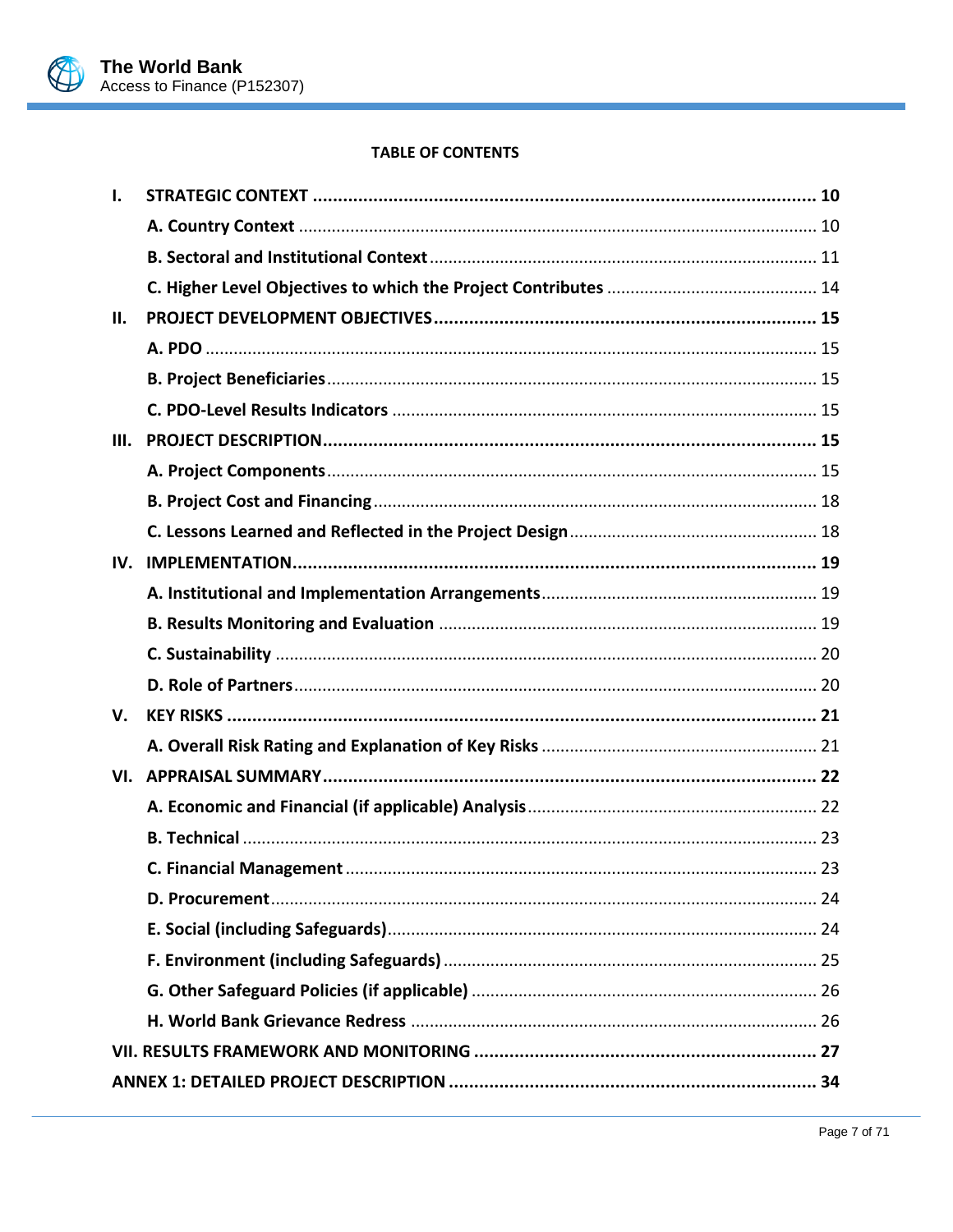

# **LIST OF FIGURES**

| Figure 4.1. Estimated Market Share in Financial System Assets (percent), in December 201652    |  |
|------------------------------------------------------------------------------------------------|--|
|                                                                                                |  |
|                                                                                                |  |
| Figure 4.4 Commercial Banks - Credit and Deposits Nominal Growth (percent) 52                  |  |
| Figure 4.5. Proportion of Firms with Access to a Bank Loan or Line of Credit, 2010 (percent)56 |  |
| Figure 4.6. Share of Firms Identifying Access to Finance as a Major Constraint, 201056         |  |
|                                                                                                |  |
|                                                                                                |  |
|                                                                                                |  |
|                                                                                                |  |
|                                                                                                |  |
|                                                                                                |  |
|                                                                                                |  |
|                                                                                                |  |

# **LIST OF TABLES**

| Table 4.3. Commercial Banks - Aggregated Balance Sheet (in J\$, millions, Unless Otherwise Stated) 54 |  |
|-------------------------------------------------------------------------------------------------------|--|
|                                                                                                       |  |
| Table 4.5 DBJ - Loan and Guarantee Portfolio, Outstanding Balance, in J\$, millions 62                |  |
|                                                                                                       |  |
|                                                                                                       |  |
|                                                                                                       |  |
|                                                                                                       |  |
|                                                                                                       |  |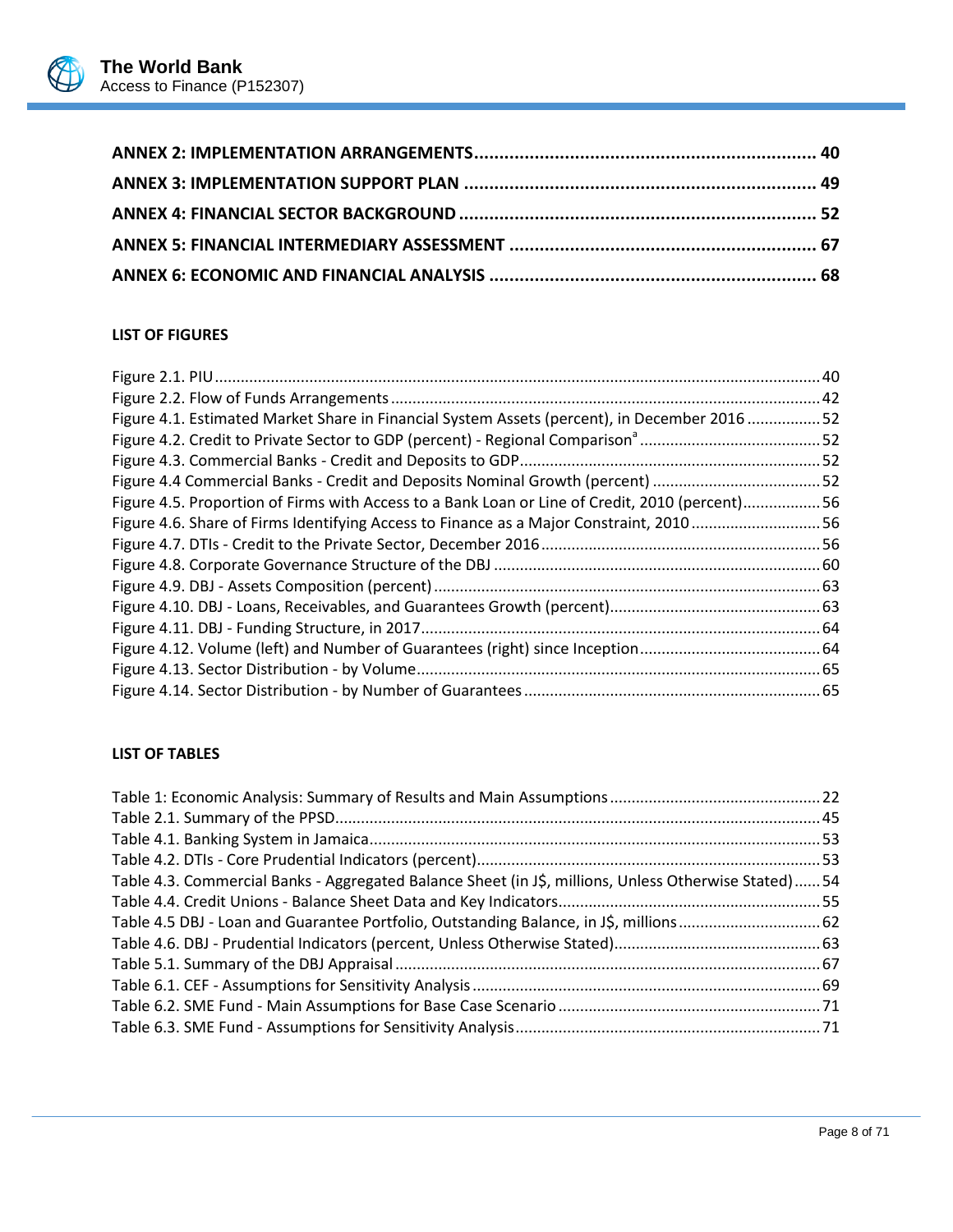

#### **LIST OF BOXES**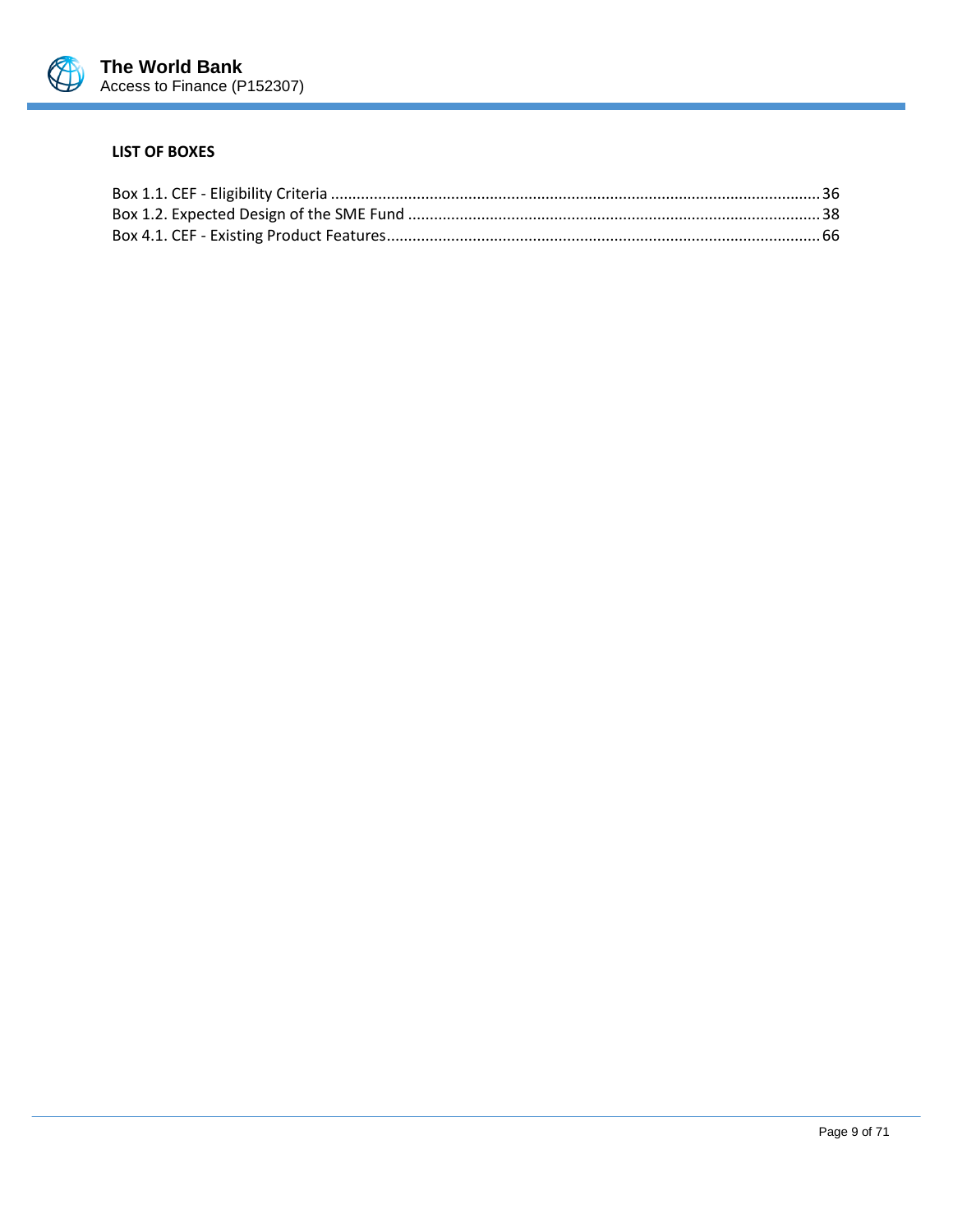

### <span id="page-12-1"></span><span id="page-12-0"></span>**I. STRATEGIC CONTEXT**

#### **A. Country Context**

1. **The Jamaican economy has historically been affected by low growth and high public debt.** Real gross domestic product (GDP) per capita grew by only 0.5 percent per year between 1990 and 2016 (compared to 1.5 percent for Latin America and Caribbean [LAC], excluding high-income countries, and 3.4 percent for middle-income countries worldwide).<sup>1</sup> High levels of crime, constrained access to credit, cumbersome business regulations, and high energy costs have restricted the rate of economic growth.<sup>2</sup> With a debt to GDP ratio of 121.2 as of March 2017, Jamaica's public debt is among the world's highest, crowding out both private and public investment needed to stimulate inclusive growth and poverty reduction. Although Jamaica had made significant progress in reducing poverty, the national poverty rate more than doubled in the wake of the global economic crisis, from 9.9 percent in 2007 to 24.6 percent in 2013.<sup>3</sup> In 2014, the poverty rate was reduced to 20 percent and declined further following increases in per capita income since 2014.

2. **Fiscal and structural reforms launched in 2013 are helping to reverse the trend of low growth rates and rising debt<sup>4</sup> .** Fiscal restraint and well-timed liability management operations have reduced the debt to GDP ratio by around 25 percentage points. GDP growth has seen a modest acceleration since the start of reforms rising to 1.4 percent in 2016 from 0.5 percent in 2013. Employment growth rates have been rising steadily during the past two years, and credit quality has improved. Inflation is at historically low levels, averaging 2.3 percent in 2016 (compared to 9.4 percent in 2013). Falling inflation has enabled the Bank of Jamaica (BOJ) to reduce its policy rate by 150 basis points between the beginning of 2013 and the second quarter of 2017. Starting in July 2017, the BOJ changed its policy rate to the overnight deposit rate paid to deposit‐taking institutions at the central bank. This move aims at a transition to inflation targeting and more efficient pass-through to market interest rates.

3. **Jamaica is extremely vulnerable to climate change and faces significant environmental threats due to its geographical location**. The country has suffered significant economic losses from the impacts of climate change. Between 2004 and 2008, five major storm events caused damage and losses estimated at US\$1.2billion.<sup>5</sup> Evidence suggests that the country will likely observe increases in severe weather events, such as extreme precipitation, flooding, and increases in the intensity and frequency of hurricanes. Those events could affect the coastal ecosystem, fishing infrastructure, tourism, and the financial sector. Damage from future hurricanes could hinder firms' repayment of obligations, which may affect the performance of bank loans. Additionally, Jamaica's vulnerability to sea level rise is more pronounced than in other regions due to the potential impact of storm surges from tropical storms and hurricanes on the coast, partially affecting coastal development and population displacement.<sup>6</sup>

4. **The outlook is for continued modest growth, although risks are substantial.** The World Bank forecasts GDP growth accelerating slightly to 2.3 percent by 2019, assuming faster growth in the United

 $\overline{a}$ 

 $1$  World Development Indicators. Average of real GDP per capita growth rates (in 2011 US\$, purchasing power parity adjusted).

 $2^{2}$  Government of Jamaica - Economic Growth Council. 2016. A Call to Action.

 $^3$  Data from the Statistical Institute of Jamaica. The latest published statistics are from the 2014 survey of living conditions.

<sup>&</sup>lt;sup>4</sup> Data cited in this paragraph are from the Ministry of Finance and the Public Service and the Statistical Institute of Jamaica.

 $^5$  United Nations Environment Programme (accessed the website in October 2017).

<sup>6</sup> World Bank. 2010. *The Impact of Sea-Level rise on Developing Countries: A Comparative Analysis (Dataset)*.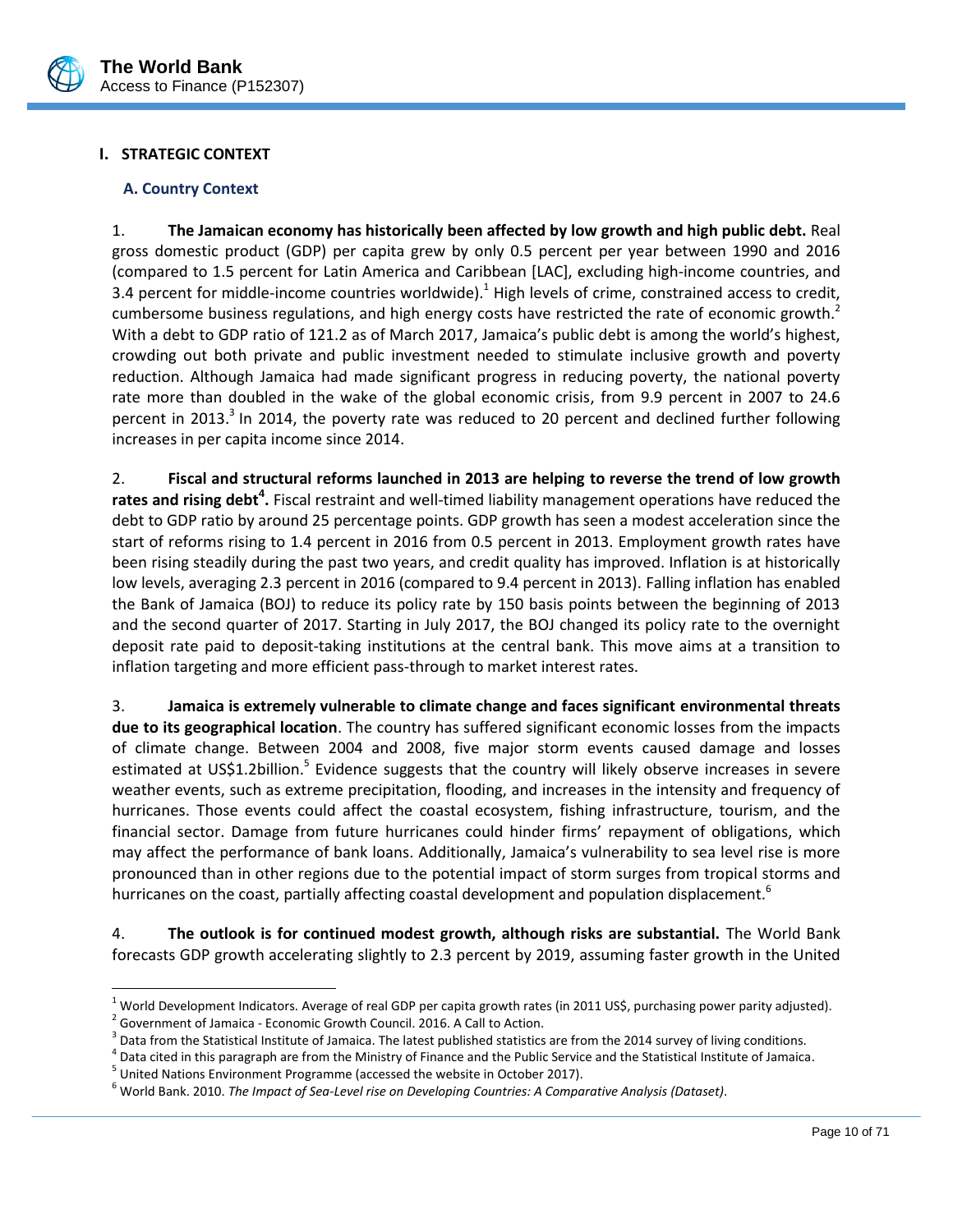

States, low world interest rates, and continued commitment from the Government of Jamaica (GOJ) to policy reforms.<sup>7</sup> As a small open economy, Jamaica is exposed to external economic shocks—notably shocks to interest and exchange rates—that pose risks to this outlook and that would need to be managed.

5. **The International Monetary Fund (IMF), the World Bank, and the Inter-American Development Bank (IDB) have been supporting the main pillars of the GOJ's agenda for growth.** Two of the eight pillars outlined in the Economic Growth Council's (EGC) agenda focus on maintaining macroeconomic stability, pursuing debt reduction, and improving access to finance. The former pillar has been supported by an IMF programme through an Extended Fund Facility and the subsequent threeyear Precautionary Stand-By Arrangement (SBA) approved in 2016. The access to finance pillar has been supported by the World Bank Group through technical assistance since the 2014 Financial Sector Assessment Program (FSAP).

### <span id="page-13-0"></span>**B. Sectoral and Institutional Context**

6. **Jamaica's sustained low economic growth and high fiscal deficits over decades had a significant impact on the development of the financial sector.** The ratio of financial assets to GDP, estimated at 77 percent in 2016 for deposit-taking institutions (DTIs)<sup>8</sup> alone, has been inflated by the large proportion of sovereign debt on the financial sector's balance sheet, which crowded out its primary function of lending to the economy. Credit to the private sector provided by commercial banks remains limited, estimated at 27 percent of GDP in 2016, which is well below the regional average of 45 percent. Bank deposits represent about 38 percent of GDP. Credit is concentrated in loans to households and medium/larger corporate entities. In 2016, lending to micro, small, and medium enterprises (MSMEs) represented about 18 percent of the total loan portfolio of DTIs, including credit unions, equivalent to 7 percent of the GDP.<sup>9</sup>

7. **The financial sector appears resilient, although the rising dollarization of deposits presents risks. <sup>10</sup>** As of March 2017, non-performing loans (NPLs) stood at 2.8 percent of total loans (4.0 percent in March 2016). The system appears to have sufficient buffers, with a capital adequacy ratio of about 14 percent, provisions covering 118 percent of NPLs, and a liquidity ratio of 29 percent (liquid assets as a share of liabilities). Moreover, the system is profitable, with return on assets (ROA) at 2 percent. With more than half of the deposits denominated in U.S. dollars, Jamaica's rising deposit dollarization is one of the highest in LAC. While market and liquidity stress tests by the BOJ suggest continued resilience of the financial sector to these shocks, careful monitoring of the dollarization trend is essential.<sup>11</sup>

8. **The GOJ has demonstrated commitment to financial sector reforms to ensure stability, promote diversification, and enhance financial inclusion.** In 2014 and 2015, the Banking Services Act

 $\overline{a}$ <sup>7</sup> World Bank. 2017. *Global Economic Prospects: A Fragile Recovery*.

 $^8$ DTIs include banks, building societies, and merchant banks supervised by the BOJ.

<sup>&</sup>lt;sup>9</sup> World Bank's estimations based on BOJ's Credit Conditions Survey and IMF's World Economic Outlook.

<sup>10</sup> Bank of Jamaica. 2016. *Financial Stability Report*.

 $11$  High dollarization reduces the effectiveness of monetary policy and central bank capacity to act as a lender of last resort, makes greater exchange rate flexibility costly, and could potentially fuel liquidity and currency mismatch risks in the financial system.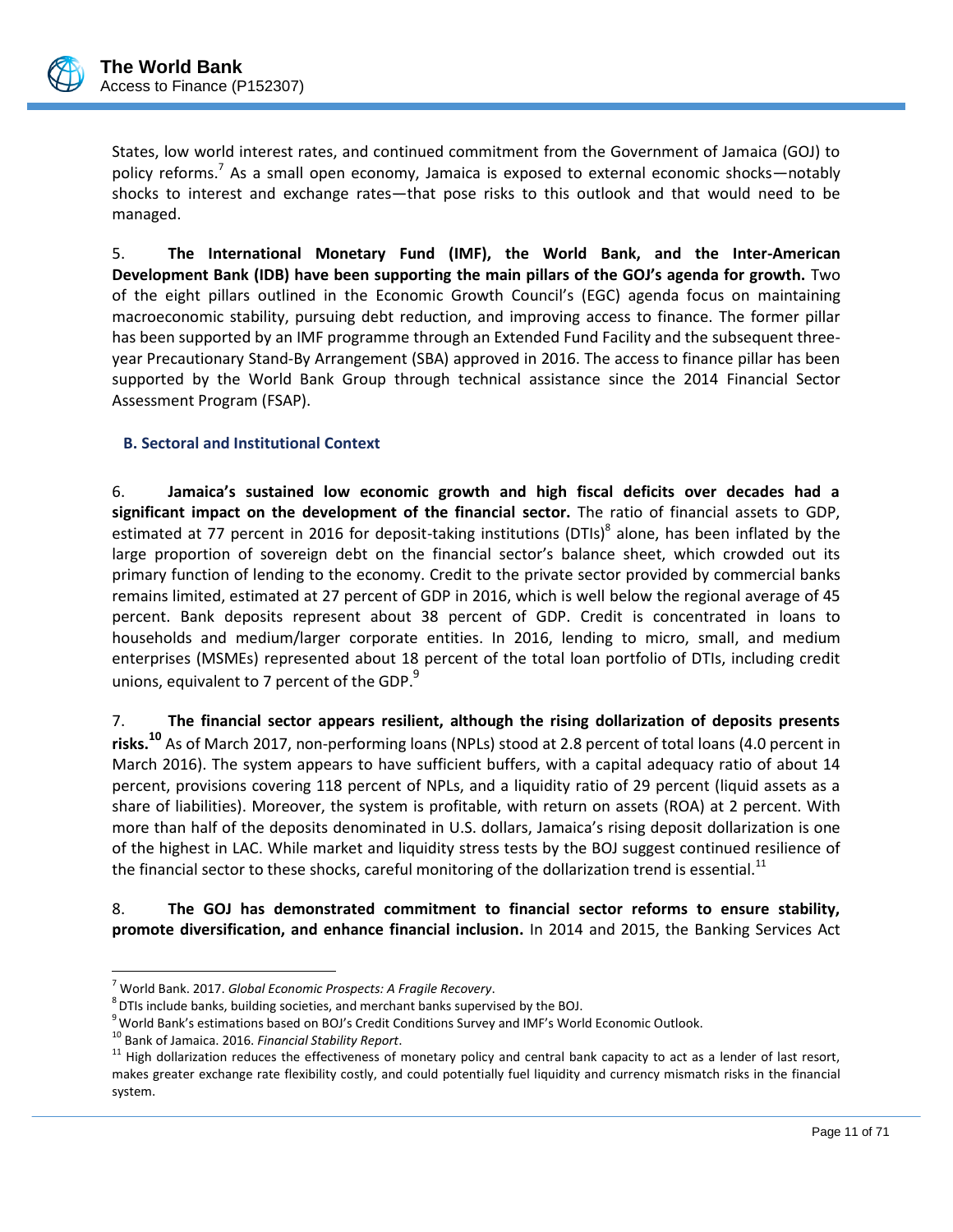

and supporting regulations upgraded the regulatory and supervisory framework for DTIs. Authorities have also reformed the securities dealers' framework and modernized the payments and settlement legal framework and infrastructure, in accordance with international standards. Moreover, following the 2010 Credit Report Act and the licensing of three credit bureaus, the GOJ introduced the Security Interests in Personal Property Act in 2013 to modernize the secured transactions framework. In 2014, an electronic movable collateral registry was established, along with the insolvency law and related regulations.

9. **Access to finance is a significant constraint for firms, particularly for MSMEs, as highlighted by the National Financial Inclusion Strategy for 2016–2020.** MSMEs play a significant role in growth and employment, accounting for 90 percent of jobs.<sup>12</sup> However, they face access to finance constraints that limit their ability to expand and contribute to economic growth. More than 40 percent of firms in Jamaica consider access to finance as a major constraint, especially small enterprises (47 percent, compared to the average of 32 percent in LAC)<sup>13</sup>. According to the 2010 World Bank Enterprise Survey, almost all formal small and medium enterprises (SMEs) have access to checking or saving accounts, but only about 27 percent have a bank loan or line of credit, well below the average of 48 percent in LAC. The top three business environment constraints in 2010 were tax rates, electricity, and access to finance. The lack of and high cost of funding for MSMEs has negative implications, since firms have to rely on their own internal funds. As a result, entrepreneurs delay business expansion and strategic decisions for growth.

10. **According to the 2014 FSAP, factors that have constrained access to finance for MSMEs in Jamaica include,** *inter alia:* (a) a nascent credit reporting system (and associated information asymmetries) and high level of informality, which combined create high credit risk for lenders; (b) lack of adequate traditional collateral, that is, mostly real estate; (c) lack of bank strategies, processes, lending methodologies, and financial instruments that are tailored to the MSME segment (such as factoring and leasing); (d) lack of reliable financial statements from MSMEs, which makes it difficult for banks to assess risks; and (e) the absence of an ecosystem for private equity and venture capital (PEVC).

11. **In order to address key constraining factors of high credit risk and lack of traditional collateral by MSMEs, the Development Bank of Jamaica (DBJ) has been operating a partial Credit Enhancement**  Facility (CEF). Established in 2009, the CEF has a capital amount of J\$466 million (US\$3.6 million) as of March 2017. From inception to March 2017, the CEF has facilitated the issuance of J\$2.8 billion (US\$21.6 million) in loans, through 329 guarantees totaling J\$1.3 billion (US\$10.3 million). The guarantee coverage is 50 percent of the loan for general SME loans and 80 percent for smaller loans. The scheme charges a fee of 2 percent on the amount guaranteed for general SME and energy loans and a reduced fee of 1 percent for agricultural loans. To date, there have been 10 claims against the CEF, equivalent to 2 percent of guarantee volumes since inception and 3 percent of the DBJ's current exposure. The portfolio at risk of CEF-backed loans is 9.9 percent excluding public banks and 16.5 percent including public banks.<sup>14</sup>

 $\overline{a}$ 

 $12$  Ministry of Industry, Commerce, Agriculture, and Fisheries (accessed the website in August 2017).

<sup>&</sup>lt;sup>13</sup> World Bank Enterprise Surveys, 2010.

<sup>&</sup>lt;sup>14</sup> The portfolio at risk is calculated by dividing the outstanding balance of all loans with arrears, plus all refinanced (restructured) loans, by the outstanding gross portfolio.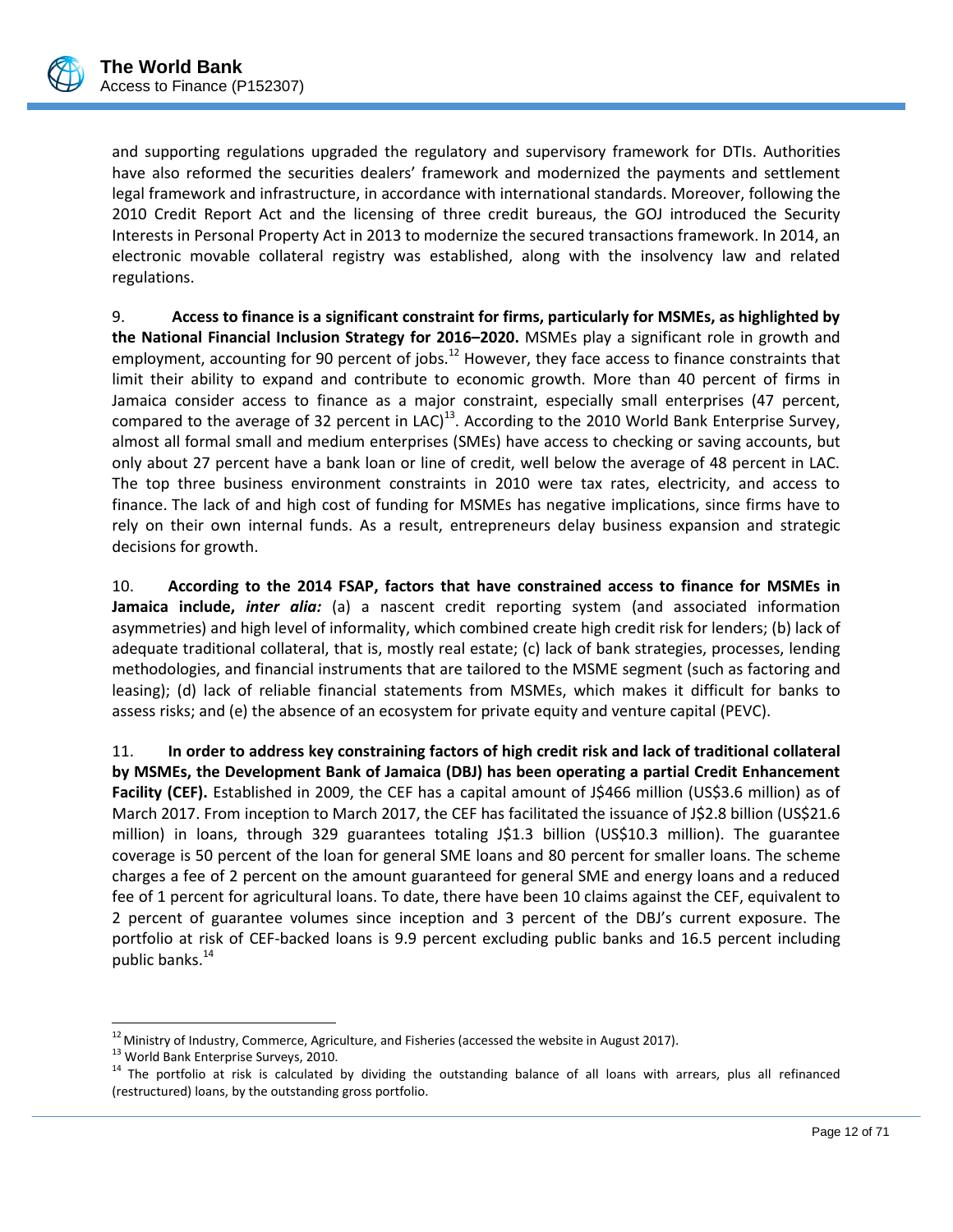

12. **The CEF has been underutilized, but the DBJ's adopted improvements have resulted in increased demand by lenders.** The scheme has guaranteed a limited number of loans, as indicated by the low leverage ratio<sup>15</sup> of 1:1.57. The DBJ's guidelines permit a leverage ratio of 1:3, which is relatively conservative in comparison to other international schemes. Although leverage ratios vary widely from 1 to 20 times, several schemes in developing countries observe ratios of 3–5 times, and well-established schemes in developed countries observe leverage ratios of more than 8–10 times.<sup>16</sup> Since mid-2015, the DBJ has taken the following measures to improve the CEF's design, supported by World Bank advisory services: (a) increase of loan coverage from US\$41,000 to US\$125,000; (b) expansion of MSME eligibility criteria; (c) improved claim process; and (d) extension of guarantees to MSME loans made with lenders' own funds (not just to the DBJ's funded loans through credit lines). In addition, at end-2016, the BOJ allowed for capital relief on the guaranteed portion of the loans, giving more incentives to lenders to use the CEF.

13. **Due to recent enhancements, there has been a significant increase in the take-up for the scheme, and additional improvements are expected to result in higher demand by lenders, thus requiring additional capitalization of the CEF.** For the fiscal year ending in March 2017, the CEF supported J\$1.2 billion (US\$9.3 million) in MSME loans with 78 guarantees in the amount of J\$552 million (US\$4.3 million), representing a 95 percent annual increase in volume of guarantees. Further improvements that will be supported by this Project are expected to generate additional demand for the product, including: (a) an efficient mechanism for lenders to submit documentation to the CEF through an electronic management information system  $(MIS);<sup>17</sup>$  (b) improvements of operational features, such as the coverage ratio and premiums; and (c) a dedicated marketing effort to differentiate the CEF from other DBJ products.

14. **Beyond the issues affecting credit, the supply of alternative sources of finance for MSMEs is limited.** The absence of other financial products represents a hurdle for MSMEs. Factoring is not developed and is not recognized as a financial service in the banking services legislation. Leasing is also scarcely used partly due to existing ambiguities in the legal and tax treatment of financial leasing.

15. **In addition, there is limited equity financing and risk capital for SMEs.** While Jamaica is known to have a dynamic entrepreneurial environment, many entrepreneurs are in business due to the need for economic survival. A large number of Jamaican entrepreneurs discontinue their business, stating lack of profitability or lack of finance as primary issues.<sup>18</sup> However, high-growth firms make important direct and indirect economic contributions.<sup>19</sup> The development of PEVC presents an opportunity to provide risk capital and capacity building to high-growth firms.

 $\overline{a}$ <sup>15</sup> The CEF's capital to guarantee balances.

 $16$  A survey of partial credit guarantees (PCGs) (sample of 60 PCGs in 54 countries) showed an average leverage ratio of 3.3 times in 2014, with PCGs in higher-income economies observing higher leverage ratios than in middle- and lower-income economies. Calice, Pietro. 2016. *Assessing Implementation of the Principles for Public Credit Guarantees for SMEs: A Global Survey*.

 $17$  The MIS is being supported by the Inter-American Development Bank (IDB).

 $18$  Global Entrepreneurship Monitor. 2016-2017. In 2016, exit rates continued to be high in Jamaica, at 56 percent.

<sup>&</sup>lt;sup>19</sup> A recent study in LAC estimated that one dollar invested in venture capital (VC) for these firms can generate up to US\$6.45 in economic activity. Dalberg and FOMIN. 2012. *Venture Capital: Driving Development in Latin America.*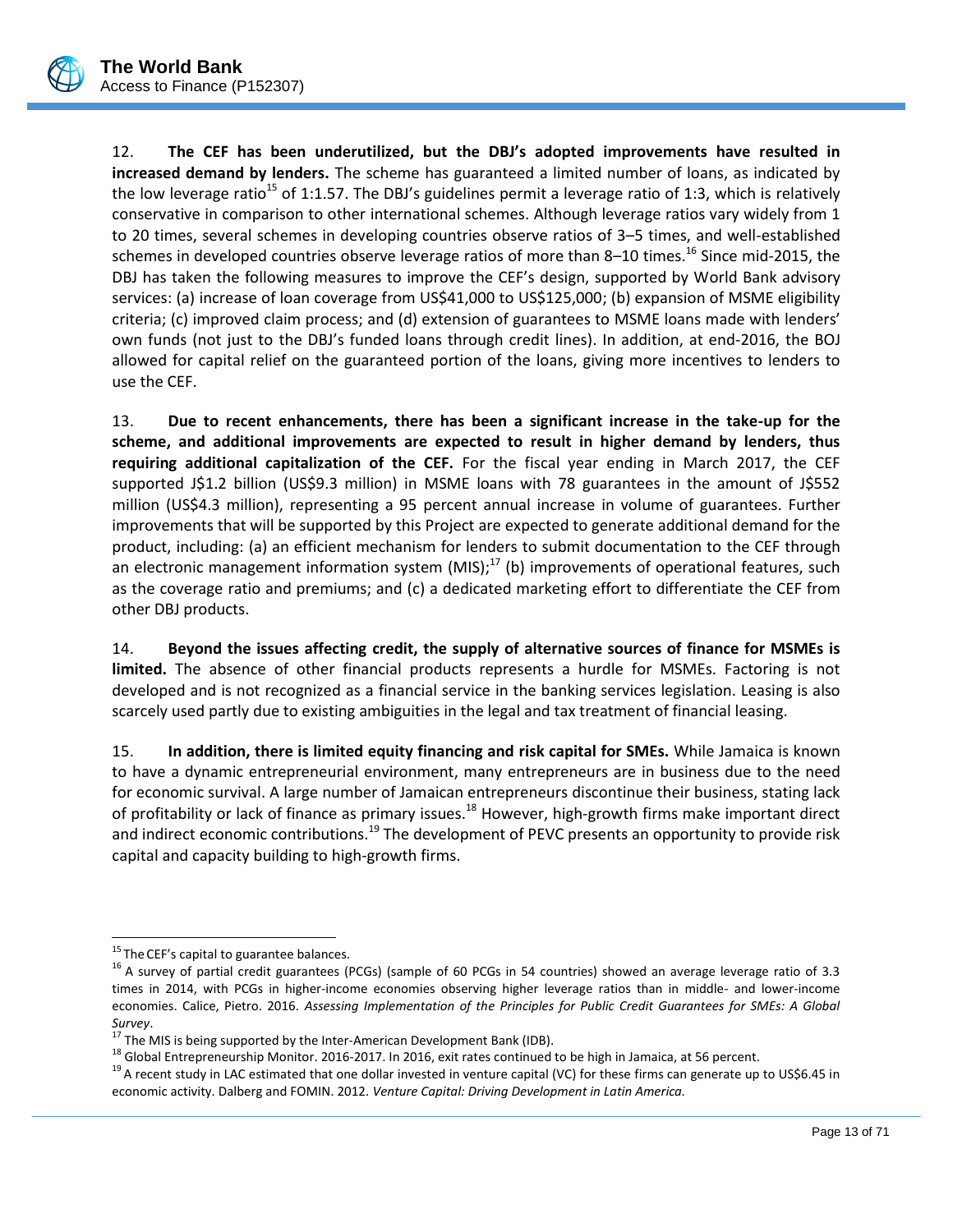

 $\overline{a}$ 

16. **Current private equity players in the ecosystem do not adequately target Jamaican SMEs.** Despite promising interventions in the angel/start-up segment, the avenues for the expansion of financing for established SMEs in Jamaica remain limited (see annex 4). Although several funds that provide private capital across the Caribbean maintain a presence in Jamaica, there has been a lack of private capital flow to SMEs in the country, similar to the Caribbean region as a whole. Market intelligence has identified a gap in the provision of risk capital for an estimated 150–300 SMEs across a broad set of industries, with financing needs in the range of approximately US\$100,000 to US\$2 million. The GOJ's intervention to facilitate capital financing to this target segment, through contributing to the capitalization of an SME fund and providing incentives to the private sector, will seek to crowd in the private sector, which is currently not adequately financing this segment of enterprises.

17. **In addition, legal, regulatory, and taxation challenges present some constraints for the development of PEVC.** Key areas that need to be addressed to enable institutional investors to invest further in this asset class include: (a) full enforcement of the Partnership (Limited) Act of 2017 and tax transparency for PEVC funds; (b) thresholds for qualified investors; (c) development of new regulations for fund managers or amendments to existing Collective Investment Scheme Regulations); and (d) domestic investors' ability to invest further in this asset class, onshore and offshore.

# <span id="page-16-0"></span>**C. Higher Level Objectives to which the Project Contributes**

18. **The Project supports the GOJ's growth agenda, by supporting 6 of the 15 critical policy actions outlined by the EGC's Growth Framework<sup>20</sup> .** Private sector development is a priority in the GOJ's National Development Plan, 'Vision 2030 Jamaica'. In this context, the GOJ aspires to expand the coverage and the range of financial services. In the National Financial Inclusion Strategy for 2016–2020, financing for growth through MSMEs is one of the four priorities of the GOJ's agenda for the sector. In addition, MSME finance is one of the cornerstones of the EGC's Growth Framework.<sup>21</sup>

19. **Building resilience to climate change is vital to Jamaica's growth agenda.** The Project supports Jamaica's Climate Change Policy Framework adopted in 2015. This policy framework aims to support the goals of 'Vision 2030 Jamaica' by reducing the risks posed by climate change to Jamaica's economic and development goals. Despite not being a major emitter of greenhouse gases (GHG), Jamaica has committed to mitigating the equivalent of 1.1 million metric tons of carbon dioxide (CO2) per year by 2030. As for adaption, the country has developed sectoral strategies and actions plans. The Project contributes to the following objectives of the framework: (a) mobilizing climate financing for adaptation and mitigation initiatives and (b) encouraging the private sector to embrace climate change imperatives and promote the development and implementation of technologies and processes that contribute to climate change adaptation and mitigation initiatives.

20. **The Project contributes to the World Bank Group's twin goals of ending poverty and boosting shared prosperity by promoting the expansion of MSMEs and jobs creation.** The Project is strongly

<sup>&</sup>lt;sup>20</sup> Ministry of Foreign Affairs and Foreign Trade website, http://mfaft.gov.jm/wp/wp-content/uploads/2017/01/EGC-Initiatives.pdf.

<sup>&</sup>lt;sup>21</sup> Other elements of the EGC's Growth Framework, such as on the anti-money laundering/combating the financing of terrorism (AML/CFT) framework and secured transactions, are being supported by the World Bank through technical assistance.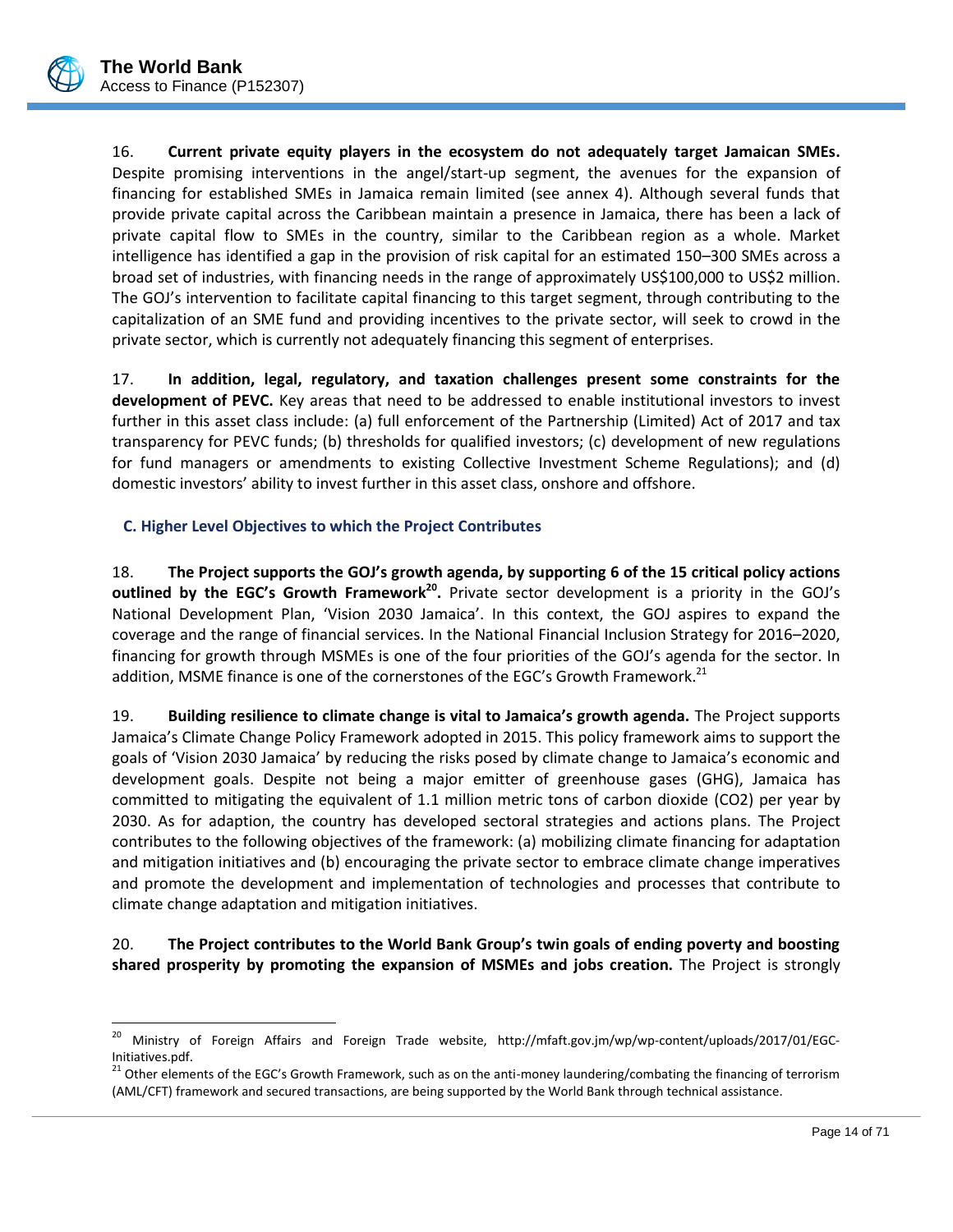

aligned with the Country Partnership Strategy (CPS) for Jamaica for FY14-17<sup>22</sup> and with the Performance and Learning Review of the CPS for FY 14-19.<sup>23</sup> It is consistent with the CPS strategic thematic area 2 of "enabling environment for private sector growth". Specifically, the Project will contribute to objective 2a "enhanced business environment and entrepreneurship". It is directly linked to the indicator 2.3 "increased number of MSME producers that market products through formal channels" by promoting mechanisms that support the expansion of businesses. In addition, this operation is an important complementary intervention to the current Foundations for Competitiveness and Growth Project (FCGP - P147665).

### <span id="page-17-1"></span><span id="page-17-0"></span>**II. PROJECT DEVELOPMENT OBJECTIVES**

### **A. PDO**

21. **The Project Development Objective (PDO) is to improve access to finance for micro, small, and medium enterprises (MSMEs).**

### <span id="page-17-2"></span>**B. Project Beneficiaries**

22. **The main Project beneficiaries will be MSMEs in Jamaica.<sup>24</sup>** MSMEs will benefit from financing for investments and business expansion, resulting in capacity and productivity gains. The DBJ, as the implementing agency, and other financial institutions will benefit from capacity building for improving risk management and raising social and environmental safeguards.

### <span id="page-17-3"></span>**C. PDO-Level Results Indicators**

### 23. **The PDO-level results indicators are as follows:**

(a) Number of guarantees issued for MSME loans through the improved CEF (b) Number of SMEs getting access to risk capital through the SME Fund

#### <span id="page-17-5"></span><span id="page-17-4"></span>**III. PROJECT DESCRIPTION**

 $\overline{a}$ 

#### **A. Project Components**

24. **The Project includes four components:** (1) Enhancing the Credit Enhancement Facility (CEF) for guarantees to MSME Loans; (2) Supporting the establishment of an SME Fund for risk capital financing

<sup>22</sup> World Bank. 2014. *Jamaica - Country* Partnership Strategy for FY 14-17. Report No. 85158 – JM.

<sup>23</sup> World Bank. 2017. *Jamaica - Performance and learning review of the Country Partnership Strategy FY14-19*. Washington, D.C. Report No. 112663-JM. Discussed at the Board on June  $23<sup>rd</sup>$ , 2017.

<sup>&</sup>lt;sup>24</sup> The project follows the national definition for MSMEs described in the 'Jamaica Micro, Small & Medium Enterprises (MSMEs) and Entrepreneurship Policy', which was updated in 2017. Based on annual turnover in J\$ million, the following thresholds apply: less than J\$15 million for microenterprises (less than US\$120,000); between J\$15 million and J\$75 million for small enterprises (US\$120,000–600,000); and between J\$75 million and J\$425 million for medium enterprises (US\$600,000–3.4 million).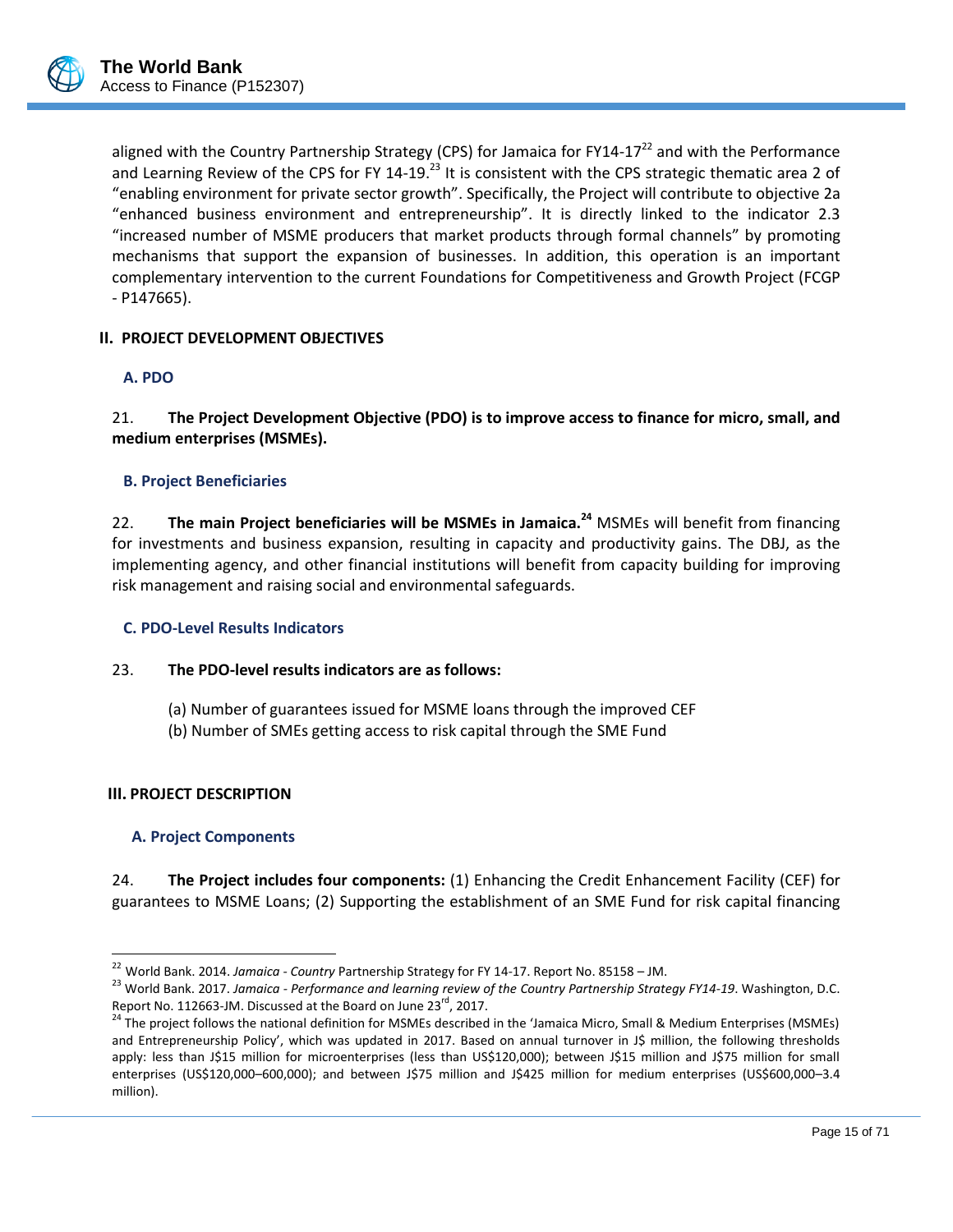

 $\overline{a}$ 

to SMEs; (3) Improving the enabling environment for access to finance and business development services for MSMEs; and (4) Project Management.

25. **Component 1: Enhancing the Credit Enhancement Facility (CEF) for guarantees to MSME loans (US\$5.55 million).** This component aims at improving the operational features of the CEF. It will finance: (a) capitalization of the CEF in the amount of US\$5 million; (b) development of a business plan, a financial model, policies and procedures for the operations of the CEF, and training; (c) strengthening of the DBJ's capacity to assess and manage risk of approved financial institutions (AFIs); and (d) marketing and awareness raising to AFIs and MSMEs.

26. **Selection of AFIs will be based on the strengthened DBJ's CAMEL Borrower Risk Rating (BRR) system.<sup>25</sup>** The DBJ will strengthen this system, by: (a) recalibrating the weights for each set of indicators and the metric scales for each variable; (b) improving the assessment of the quality of AFIs' management; (c) enhancing quality control of information; (d) strengthening the early warning system of the model; and (e) automatizing the BRR model through a software. Only AFIs as approved by the DBJ, including commercial banks, credit unions and any other financial institution under the regulation and supervision of a financial supervisor, will be eligible. The Export Import Bank (EXIM Bank) will also be eligible following the DBJ's approval under the strengthened BRR system. Approval of AFIs will be subject to the World Bank's 'no objection'.

27. **The IDB is in parallel capitalizing the CEF in the amount of US\$20 million and financing the MIS.** Considering the current capital of the CEF and product features, if the leverage ratio increases to the DBJ's currently maximum allowed ratio of 1:3, the facility would be able to issue only 150 new guarantees, far below the CEF's growth plans. This number would be even lower, if the coverage level increases from 50 percent to 80 percent. In contrast, under a leverage ratio of 3, a joint World Bank and IDB capitalization in the amount of US\$25 million will support potentially 1,300 guarantees. If in the future, the leverage ratio increases to more than 3, the CEF has potential to reach a higher number of MSMEs.

28. **The capitalization of the CEF by the World Bank will be completed upon the adoption of the following disbursement conditions:** (a) the CEF Operational Guidelines have been updated and adopted by the DBJ; and (b) evidence, acceptable to the Bank, shall have been furnished concerning improvements to the CEF corporate governance framework, including ratification by the DBJ's Board of the CEF Board of Trustees' confirmation of the development of an external and internal audit system for the CEF; and adoption of an amended CEF Trust Deed to ensure an adequate representation between banking and SME development expertise amongst the CEF Board of Trustees; all in a manner acceptable to the Bank.

29. **Component 2: Supporting the establishment of an SME Fund for risk capital financing to SMEs (US\$7 million).** This component will contribute capital to a proposed US\$15 million public-private SME Fund of 10 years extendable to 12 or 15 years, which will provide US\$100,000 to US\$2 million (US\$750,000 average amount) in risk capital to established SMEs that have high growth potential and

<sup>&</sup>lt;sup>25</sup> Currently, AFIs must maintain risk scores of up to 5 in a 10-point scale, which weights CAMEL indicators for capital adequacy, asset quality, management, earnings, and liquidity.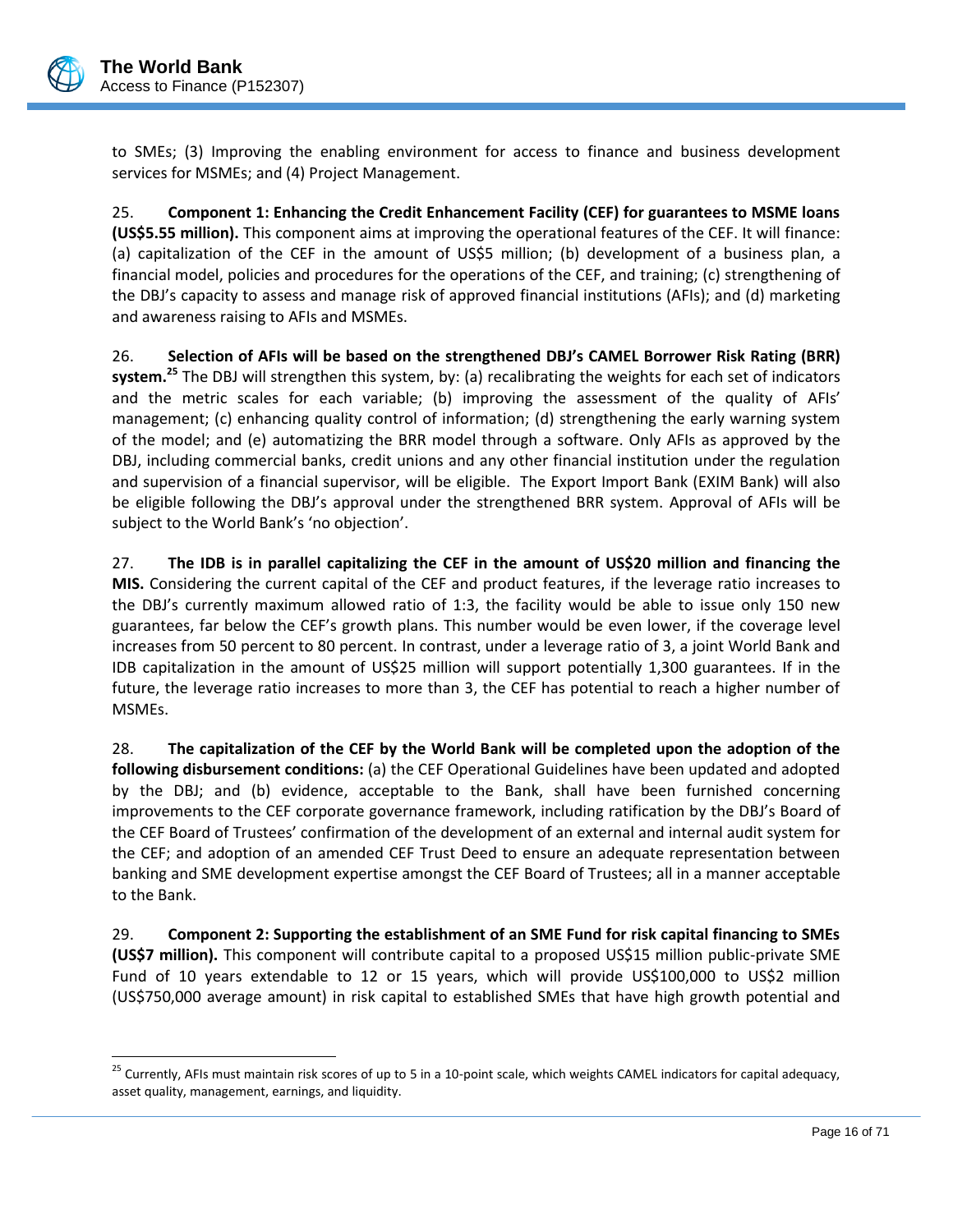

 $\overline{a}$ 

operations in Jamaica, but have not been deemed investment worthy by private equity funds.<sup>26</sup> To ensure commercial orientation, the SME Fund will seek co-investments at the fund level from other private investors and will be run by a private manager. In addition to the risk capital, the SME Fund will also provide capacity building to SMEs to attain a stronger level of growth, preparing them to list on the junior market of the Jamaica Stock Exchange or for sale to a financial or strategic sponsor.<sup>27</sup> The SME Fund Management Firm will be subject to registration and supervision by the relevant supervisory authority in Jamaica.

30. **The Project will support**: (a) capitalization of the SME Fund in the amount of US\$5 million; (b) management fees for GOJ share in the SME Fund and potential start-up costs of the fund; (c) feasibility assessments for the fund; (d) legal, regulatory, and taxation reviews to assess gaps in Jamaica's framework for PEVC funds (onshore or offshore) and proposed reforms to ensure an enabling environment for such funds; and (e) technical assistance to the DBJ, the SME Fund Management Firm, and SMEs for the creation and operation of the programme, but primarily to facilitate pre- and posttechnical assistance to SMEs to alleviate targeted constraints.

31. **The capitalization of the SME Fund will occur upon compliance with the following conditions:** (a) the SME Fund Management Firm shall have been procured to act as manager of the SME Fund, in accordance with the World Bank's Procurement Regulations and with terms of reference, experience, and qualifications acceptable to the World Bank; (b) the SME Fund shall have been legally established, including the issuance of the necessary bylaws, and is fully operational in accordance with the Loan Agreement, all in a manner acceptable to the Bank; (c) the SME Fund Shareholder Agreements shall been executed, pursuant to which private shareholders of the SME Fund have committed an aggregate amount of approximately US\$ 10 million, all on terms and conditions acceptable to the Bank; and (d) the SME Fund Agreement shall have been executed, in a manner acceptable to the Bank.

32. **Component 3: Improving the enabling environment for access to finance and business development services for MSMEs (US\$1.56 million).** This component will support improving the enabling environment for access to finance for MSMEs, including the development of financial instruments, such as leasing and factoring, and business development services (BDS) for MSMEs to improve their bankability.

### 33. **Subcomponent 3.A: Enabling environment for access to finance for MSMEs, including the development of financial instruments (US\$0.86 million)**

34. **To encourage the development of factoring, the Project will finance:** (a) a market feasibility study for factoring (ongoing as retroactive financing); (b) potential advisory inputs for legal and regulatory amendments or a factoring law; (c) feasibility assessment of the factoring platform; (d) design, development, and implementation of an online factoring platform; (e) awareness raising and capacity building of AFIs, MSMEs, and other stakeholders on factoring and its benefits.

35. **With regard to leasing, the Project will finance:** (a) market assessment on the leasing sector (ongoing as retroactive financing), (b) potential advisory inputs for legal and regulatory amendments or

<sup>&</sup>lt;sup>26</sup> Established companies are defined as those with sustained positive cash flow and a growing customer base, which require infusion of growth equity. See Annex 4 for information about the market landscape.

<sup>&</sup>lt;sup>27</sup> In addition, self-liquidating instruments may be a preferred option to mitigate the challenge of exit.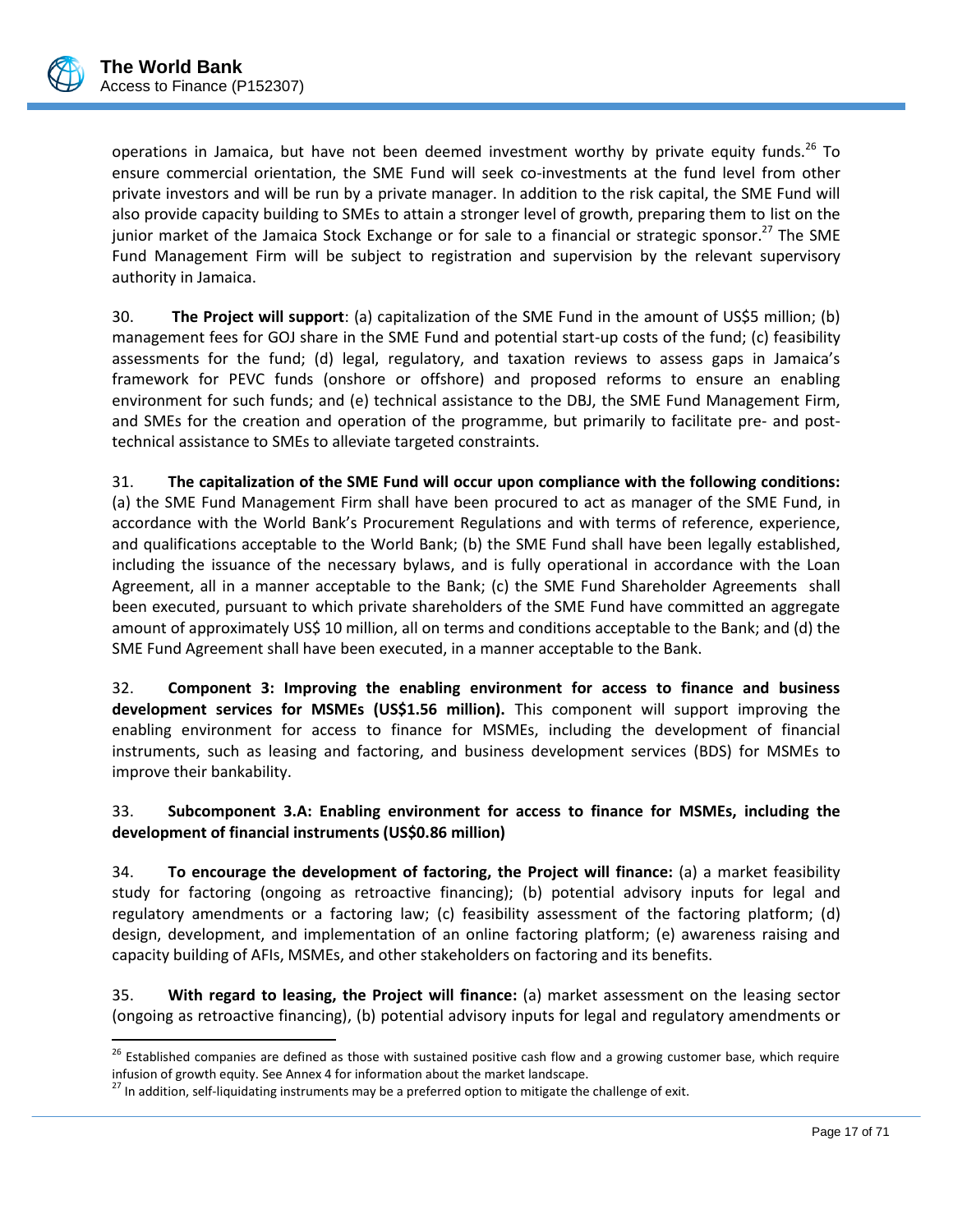

a leasing law, and (c) awareness raising and capacity building of key stakeholders on leasing and its benefits.

36. **Subcomponent 3.B: Business development services for MSMEs to improve their bankability (US\$0.70 million)**

37. **This subcomponent aims at improving the DBJ's capacity to expand and enhance the quality of its MSME support program.** Support will be provided for (a) a performance assessment of the existing Voucher for Technical Assistance Programme; (b) technical assistance to improve the voucher program design; (c) technical assistance to develop a broader strategy to promote BDS for MSMEs; (d) design, development, testing, and implementation of an interactive virtual platform for BDS providers and MSMEs; (e) update of the existing database of BDS providers; (f) an awareness campaign to promote the new and improved programs for MSMEs; and (g) resources to implement the new BDS strategy.

38. **Component 4: Project management (US\$0.85 million).** This component will support a Project Implementation Unit (PIU) responsible for the coordination, implementation, and supervision of the project. The Project will finance: (a) the recruitment and training of PIU members; (b) equipment and furniture; (c) monitoring and evaluation (M&E) activities; and (d) the Project's financial audits.

### <span id="page-20-0"></span>**B. Project Cost and Financing**

### 39. **The total Project cost is US\$15 million allocated to each component, as summarized below**:

| <b>Project Components</b>       | Project Cost (US\$) | <b>IBRD Financing (%)</b> |
|---------------------------------|---------------------|---------------------------|
| Component 1                     | 5,550,000           | 100                       |
| Component 2                     | 7,000,000           | 100                       |
| Component 3                     | 1,560,000           | 100                       |
| Component 4                     | 852,500             | 100                       |
| <b>Total Costs</b>              | 14,962,500          | 100                       |
| <b>Front End Fees</b>           | 37,500              |                           |
| <b>Total Financing Required</b> | 15,000,000          | 100                       |

### <span id="page-20-1"></span>**C. Lessons Learned and Reflected in the Project Design**

40. **The World Bank Group has been active in the financial sector reform agenda in Jamaica, bringing lessons learned from several years of engagement.** In 2014, the World Bank conducted the FSAP with recommendations that established the analytical foundation for this Project. Subsequently, the World Bank has provided advisory services to the authorities on the National Financial Inclusion Strategy, improving operational features of the CEF, AML/CFT, and other financial sector areas. Lessons learned include the need for significant implementation support and extensive consultations with stakeholders.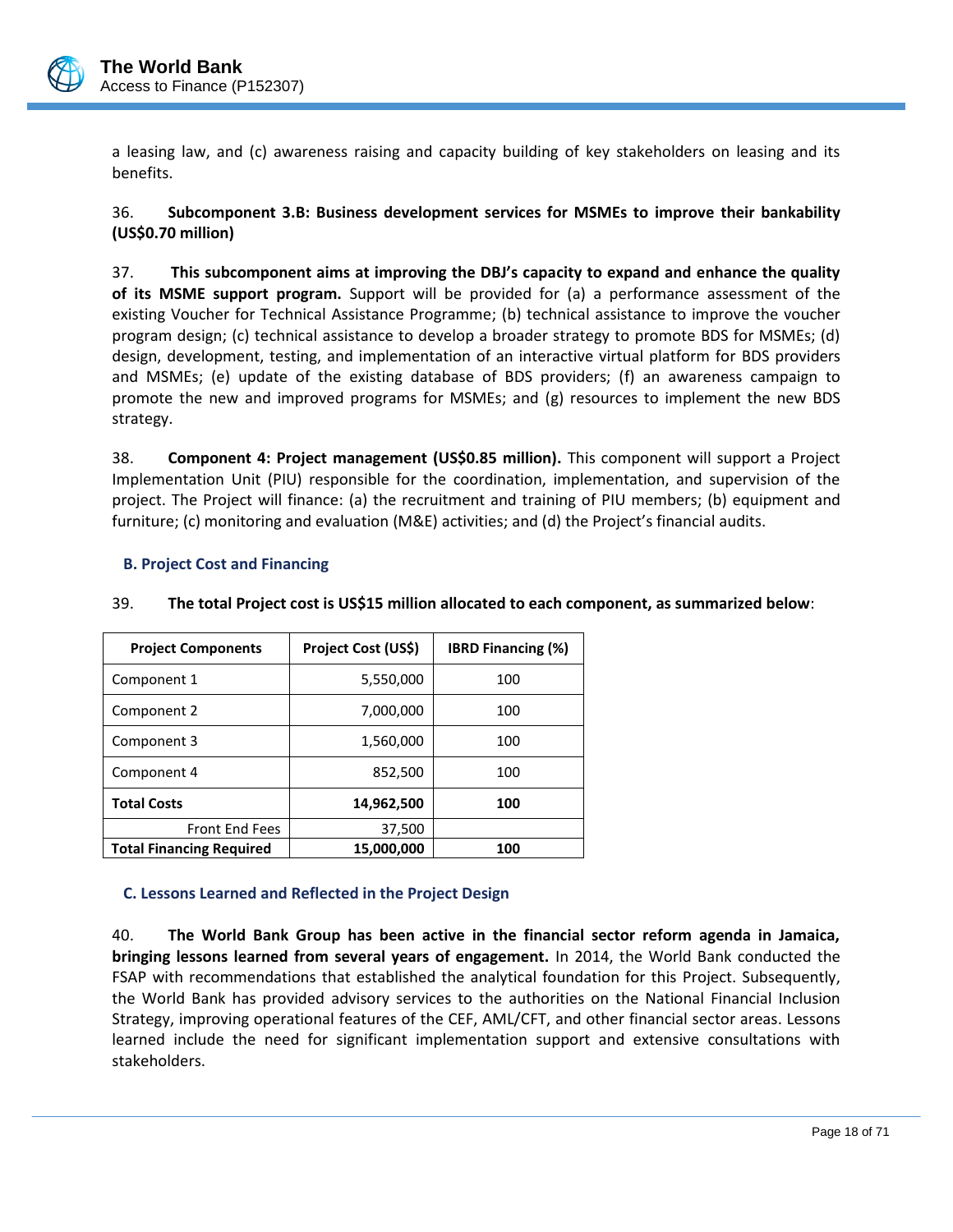

41. **For the CEF, the Project has incorporated lessons learned from various World Bank Group lending and technical assistance projects,** including in Madagascar, Ghana, Senegal, Cambodia, Sri Lanka, Haiti, and South Africa. The Project design also considers the Principles for Public Credit Guarantee (PCG) Schemes for SMEs, which establish good practices for public PCGs. Key lessons include a partial coverage ratio to avoid moral hazard; risk-based premiums; transparent, specific, and efficient claims processes; accurate and efficient reporting on loans; and stringent eligibility criteria for MSMEs and lenders.<sup>28</sup>

42. **For the SME Fund, the Project design considers lessons learned from World Bank Group operations and analytical exercises in Croatia, Armenia, Ghana, and Lebanon.** Specific lessons include the following: (a) the financing component should be linked with the broader entrepreneurship ecosystem; (b) fund management is outsourced to a competitively selected professional, without Government participation in the investment committee; (c) commercial discipline is ensured through at least 50 percent co-investment at the fund level by private partners; (d) technical assistance to build SME capacity at pre-investment and post-investment is important to increase investment worthiness and ensure value creation of the portfolio; (e) a feasibility study must be conducted before capital allocation, to identify potential for pipeline, co-investors, a fund manager, and legal, regulatory, and taxation impediments; and (f) the main challenge of Government-sponsored VC funds has been the lack of flexibility to provide liquidity in follow-on funding and to allow for longer-time horizon in funds.

### <span id="page-21-1"></span><span id="page-21-0"></span>**IV.IMPLEMENTATION**

### **A. Institutional and Implementation Arrangements**

43. **The DBJ is the implementing agency for this Project.** The PIU will be located within the DBJ and responsible for coordinating, implementing, supervising, finalizing, and documenting all the activities related to the Project**.**

44. **The PIU will be staffed with qualified personnel for the implementation of the Project.** A team will be recruited, trained, and equipped to manage the Project activities. In addition, a technical team from the DBJ and other key stakeholders, such as the BOJ and Financial Services Commission (FSC), will provide technical support to the PIU, including the review and approval of goods and services delivered.

45. **The PIU will report to a Project Steering Committee (PSC), which will be established to guide the high-level strategic direction of the Project.** The PSC will serve as a platform for coordination and decision making at the high levels. The PSC will meet periodically to monitor progress. It will be integrated by representatives of the Planning Institute of Jamaica (PIOJ), Ministry of Finance and the Public Service (MOFPS), BOJ, FSC, and the DBJ, or as otherwise agreed in the Operations Manual (OM).

### <span id="page-21-2"></span>**B. Results Monitoring and Evaluation**

 $\overline{a}$ 

46. **The PIU will monitor and evaluate progress toward achieving the PDO.** The PIU will be responsible for monitoring and evaluating the PDO-level and intermediate results indicators for the Project described in the Results Framework (section IV). The PIU will work in close coordination with the

<sup>28</sup> World Bank. 2015. *Principles for Public Credit Guarantee Schemes for SMEs.* Washington, DC: World Bank.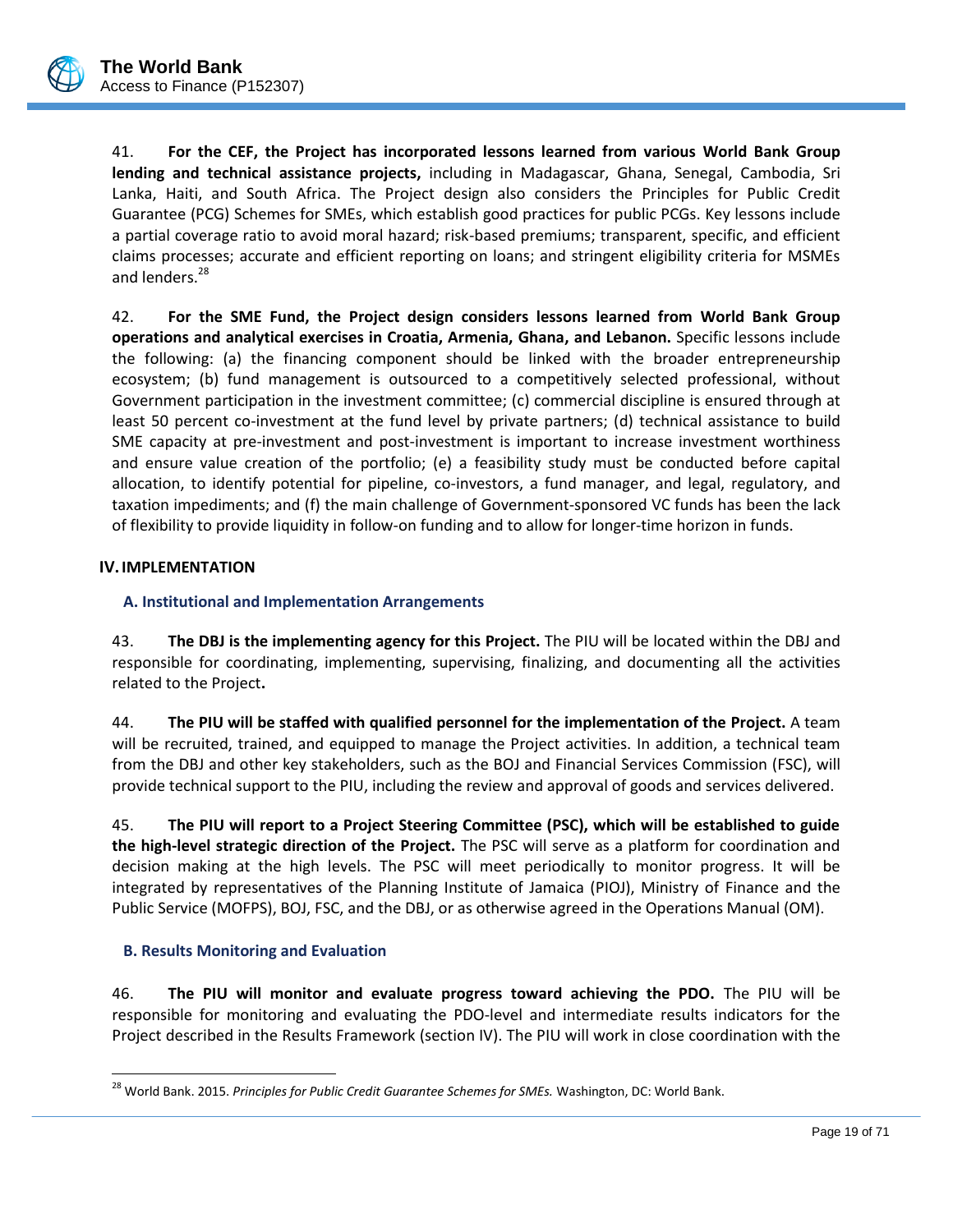

technical team to collect data. Every year, the PIU will prepare an M&E strategy that will be part of the working annual plan. The M&E activities will be financed under Component 4. The PIU will provide the results of its M&E activities on a semiannual basis, through project progress reports.

### <span id="page-22-0"></span>**C. Sustainability**

47. **The CEF and the SME Fund are designed to be financially sustainable.** The Project is financing preparatory activities, such as feasibility studies and risk-based financial models, to ensure the financial viability and soundness of the proposed interventions. The Project is also supporting legal, regulatory, and supervisory reforms that will encourage the long-term development of SME finance.

48. **For the CEF, a risk-based model and business plan will determine pricing and adequate coverage ratios**. A balance between providing incentives for lenders to expand lending to SMEs and ensuring enough risk sharing to avoid moral hazard will be pursued.

49. **The SME Fund will be commercially oriented and privately managed, which creates market discipline.** The Project will also support potential regulatory and legal reforms for PEVC in Jamaica, to ensure that an enabling framework is in place for the long-term development of the market for both onshore and offshore PEVC funds.

### <span id="page-22-1"></span>**D. Role of Partners**

 $\overline{a}$ 

50. **The World Bank and IDB have collaborated on activities related to the CEF.** In parallel with this Project, the IDB has prepared an investment loan of US\$20 million for the capitalization of the CEF. The World Bank, IDB, and the DBJ have worked together to ensure close coordination during project design and will continue to do so during implementation.

51. **The Project is aligned with the IMF's Precautionary SBA<sup>29</sup> .** One of the six pillars of this programme is related to structural reforms to increase growth, several of which are supported by the Project, such as developing markets for factoring and leasing and expanding the scale and range of the CEF.

52. **The Project has strong synergies with other projects and builds on the experience of the World Bank Group in Jamaica.** The International Finance Corporation (IFC) has a strong engagement in Jamaica, with advisory services for SME development, credit bureaus, the investment climate, and secured transactions. On the SME Fund, the Project has synergies with the Entrepreneurship Program for Innovation in the Caribbean (EPIC).<sup>30</sup>

<sup>&</sup>lt;sup>29</sup> The 36-month SBA with a total access of SDR 1,195.3 million (about US\$ 1.68 billion), equivalent of 312 percent of Jamaica's quota in the IMF, was approved by the IMF's Executive Board on November 11, 2016 (see Press Release No.16/503). The Jamaican authorities view the SBA as precautionary, as an insurance policy against unforeseen external economic shocks that could lead to a balance of payments need.

<sup>&</sup>lt;sup>30</sup> EPIC aims at building a supporting ecosystem for high-growth and sustainable enterprises. It focuses on pre-VC financing and innovation ecosystem, while this Project will support enterprises that are at the immediate next stage of development.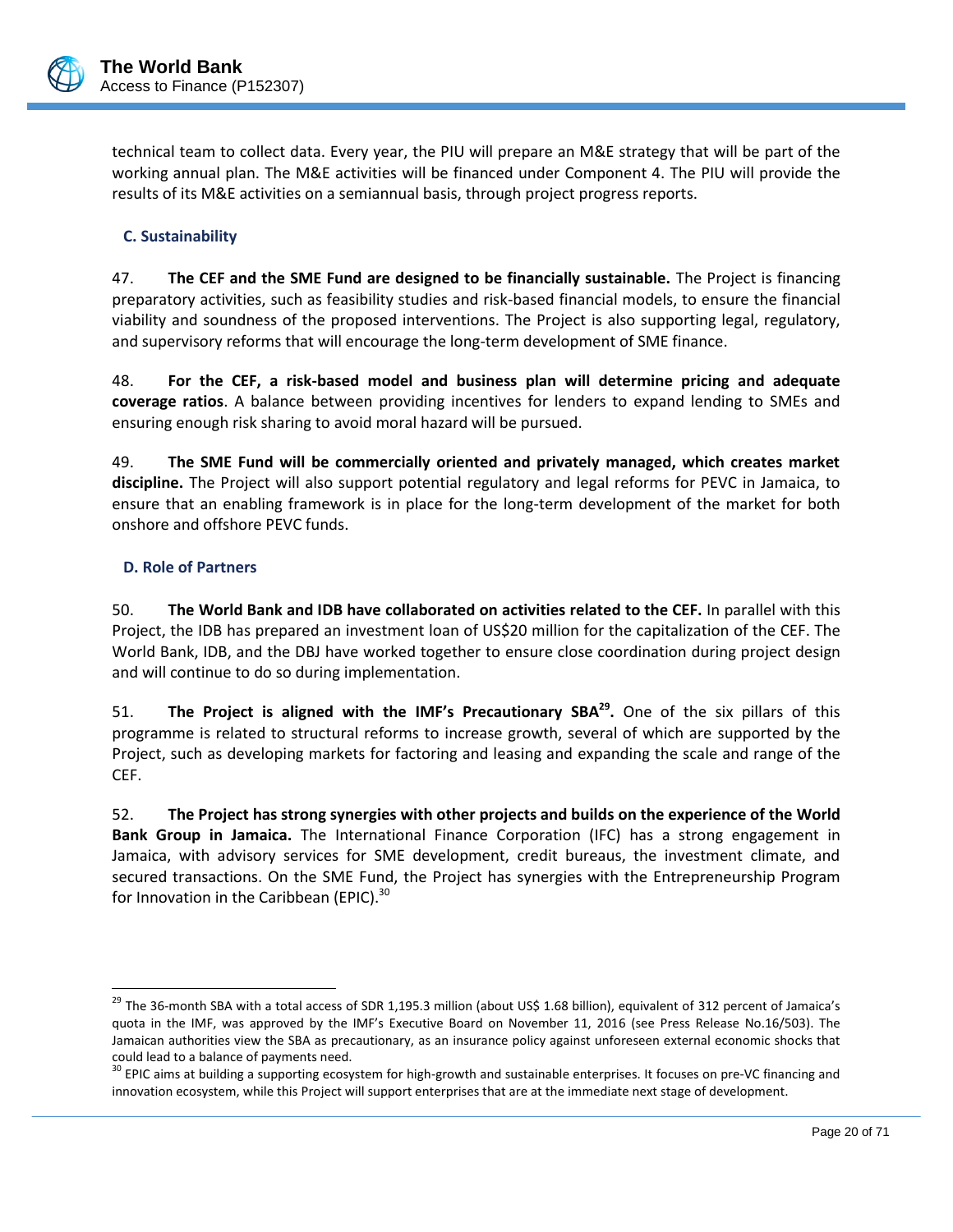

# <span id="page-23-1"></span><span id="page-23-0"></span>**V. KEY RISKS**

### **A. Overall Risk Rating and Explanation of Key Risks**

53. **The overall risk is rated Substantial.** The country is entering a demanding transition period, where tough reforms may result in significant adjustment costs before they yield results of growth acceleration, improvements in shared prosperity, and poverty reduction. The key risks that can affect successful implementation of the Project are outlined in the following paragraphs.

54. **Governance and political risk is Substantial.** If growth is not tangible for the population, the political capital of the GOJ to support the heavy reform agenda could weaken further. The Project includes advisory inputs for potential legal and regulatory amendments that would need to be adopted by the Parliament. The World Bank has been engaged in consultations with stakeholders about the potential activities that require such reforms since the 2014 FSAP. The PSC, which will guide the strategic direction of the Project, will also provide a platform for discussing legal and regulatory reforms.

55. **Macroeconomic risk is High.** Economic recovery remains fragile and vulnerable to shocks and imbalances. New exogenous shocks (natural or economic, including lack of FDI for critical projects) or lower than expected economic growth could result in a less favorable business environment. In this scenario, the demand for MSME finance could decline, as firms postpone investment decisions. This would negatively affect lenders' demand for using the CEF and SMEs' demand for risk capital financing from the SME Fund. At the same time, an unstable macroeconomic framework could reduce the risk appetite of financial institutions, as they may face increased credit risks. This risk is mitigated by the macroeconomic reforms supported by the IMF's Precautionary SBA.

### 56. **Technical design risks are Substantial**, as described by component:

- **(i) Component 1 (CEF)**: Risk of insufficient use due to less than expected demand by lenders. This will be mitigated by significant involvement of the private sector during the design and implementation of the improved CEF. In addition, design features will be closely monitored by the World Bank and the IDB teams.
- **(ii) Component 2 (SME Fund):** (i) risk of lack of private participation*,* mitigated by embedded financial incentives to attract private co-investors at the fund level and a private fund manager; (ii) risk of non-commercial influence on SME investments, mitigated by the competitive selection of a private manager and adequate governance arrangements; and (iii) risk of delay in implementation of legal and regulatory reforms, mitigated by conducting legal, regulatory, and tax analysis as retroactive financing, to diagnose the key gaps.

57. **The institutional capacity risk for implementation is Substantial.** The DBJ is a first-time implementing agency for a World Bank-financed project, and the Project requires coordination with different agencies, including the BOJ, FSC, and the SME Fund Management Firm. This risk is mitigated by establishing a well-equipped PIU, which reports to the PSC, and technical assistance for the DBJ.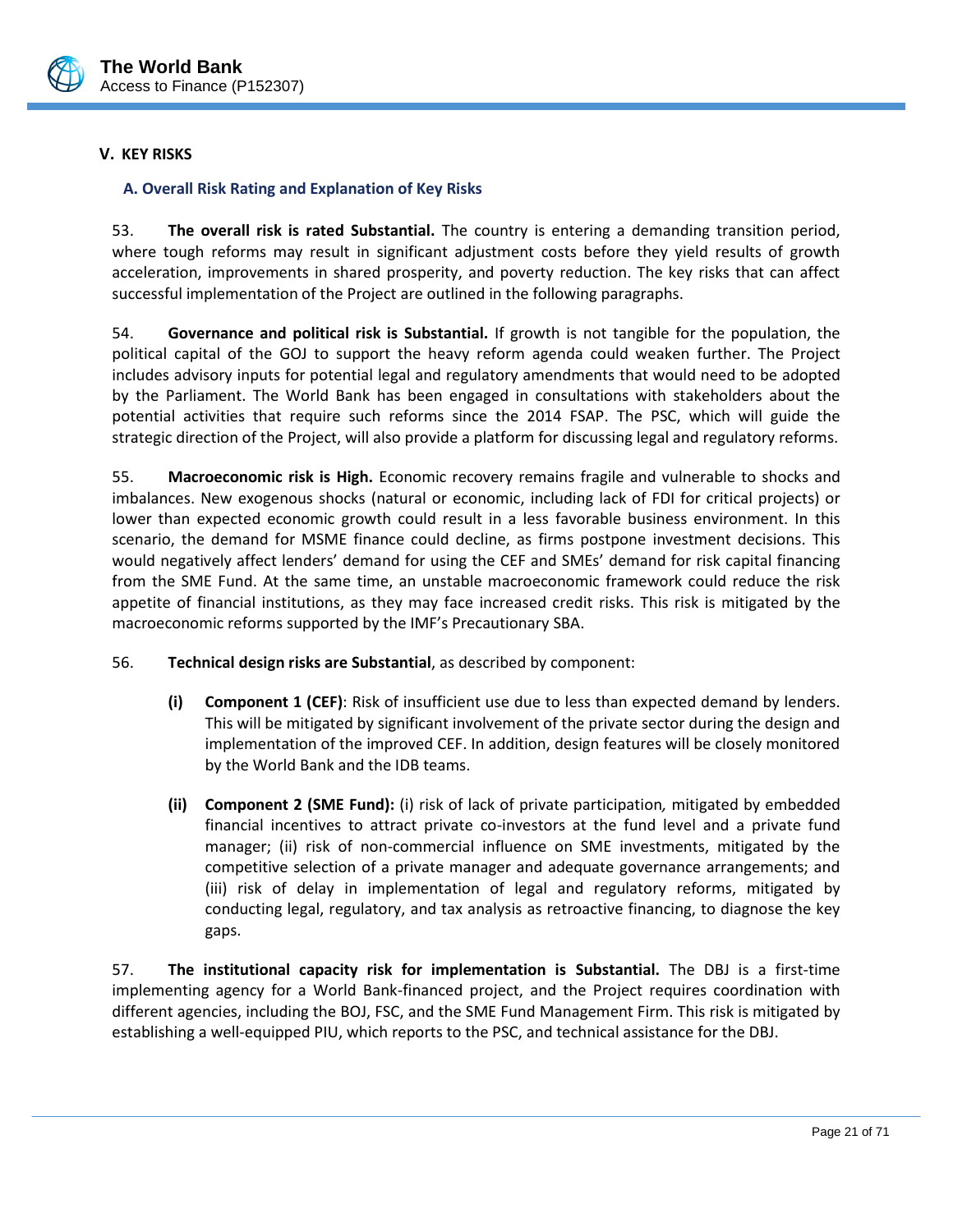

58. **The fiduciary risk is Substantial.** The financial management (FM) risk is Substantial. Although the DBJ is involved in the implementation of the FCGP, it does not manage the FM aspects of the project and has limited experience. Moreover, the SME Fund Management Firm, once selected, will also need to ensure adequate FM to report to the DBJ. The risk is mitigated by: (a) the hiring of an FM expert in the PIU, who will receive continued training and guidance from the World Bank on FM and disbursement aspects of the Project; (b) the preparation of an OM by the DBJ, which will guide the Project; (c) periodic FM reviews and field visits by the World Bank during project implementation; and (e) an annual external and independent audit of project accounts and technical agencies, under terms of reference acceptable to the World Bank. The risk to implement procurement is rated as Moderate. Risk mitigation measures to be applied by the DBJ include: (a) setting up a system of accountability for procurement decision making with clear functions and authority, and (b) preparing a procurement manual detailing procurement steps and filing procedures.

### <span id="page-24-1"></span><span id="page-24-0"></span>**VI.APPRAISAL SUMMARY**

<span id="page-24-2"></span> $\overline{a}$ 

### **A. Economic and Financial (if applicable) Analysis**

59. **The Project will contribute to economic growth and job creation through the increase and diversification of financing mechanisms for MSMEs.** The Project will do so by easing constraints in access to finance and mobilizing private capital. It will leverage Government resources, as guarantees are less capital intensive. Moreover, the Project's financial instruments will be commercially oriented with important demonstration effects for the private sector. The Project will crowd in the private sector for the development of SME finance in the longer term. The expected economic benefits by project component are as follows:

- (a) **CEF:** A well-designed CEF will facilitate loans with improved terms to creditworthy MSMEs that lacked sufficient collateral. MSME finance contributes to investments, productivity, employment, and growth. Lenders can expand their client base and diversify their portfolios. Expected positive externalities include, *inter alia*: demonstration effects for other lenders to serve MSMEs, improvements in lending technologies for MSMEs, and better risk management systems. $31$  If financially sustainable, the CEF would be revenue generating.
- (b) **SME Fund:** The Project will promote gains in productivity and job creation in SMEs, since access to risk capital financing leads to creation and/or expansion of enterprises and products. The Project is expected to have positive spillover effects, including attracting foreign investment, creating a higher volume of exports through upgraded market linkages, creating additional business and growth in the broader supply chain, increasing productivity and competitiveness, and building the risk capital finance ecosystem.

#### **Table 1: Economic Analysis: Summary of Results and Main Assumptions**

<sup>31</sup> World Bank. 2012. *Project Appraisal Document: Morocco - Micro, Small, and Medium Enterprise Development Project (APL 2)*.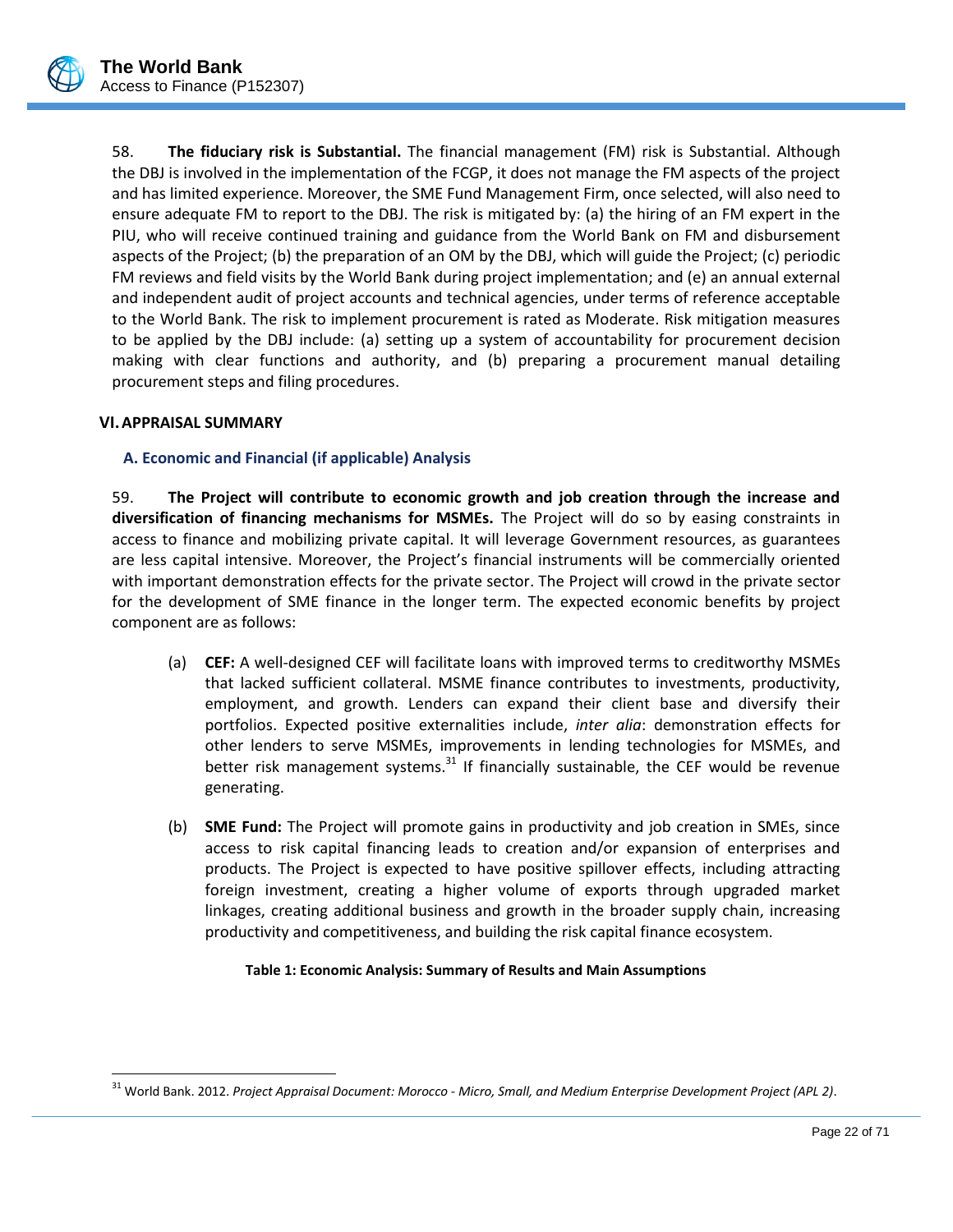

|                 | NPV (in US\$ millions) | <b>ERR (%)</b> | <b>Main Assumptions</b>                                  |  |  |
|-----------------|------------------------|----------------|----------------------------------------------------------|--|--|
| Component 1     | 47.2                   | 124            | Sales growth: 10% in one year lag                        |  |  |
| Component 2     | 6.6                    | 36             | Sales growth: 18% (large), 20% (medium), and 25% (small) |  |  |
| Total - Project | 51.8                   | 105            | Discount rate: 10%                                       |  |  |

60. **Under reasonable assumptions, the total project investment is associated with a net present value (NPV) of US\$51.8 million (J\$6.5 billion) and an economic rate of return (ERR) of 104.7 percent.** The estimated NPV is equivalent to a 0.37 basis points to GDP, based on the 2016 baseline value. Results are robust partly because guarantees do not have the same capital requirements as loans and, therefore, the amount allocated to the CEF can be further leveraged.<sup>32</sup> Key assumptions included (a) a discount rate of 10 percent;<sup>33</sup> (b) annual sales growth of 10 percent, with one year lag, for the CEF's beneficiaries; and (c) sales growth of 18 percent, 20 percent, and 25 percent in sales respectively for large, medium, and small firms of the SME Fund. Economic returns are expected to gradually materialize after the capitalization of the CEF and SME Fund and be sustained after the Project's closing date.<sup>34</sup>

### <span id="page-25-0"></span>**B. Technical**

 $\overline{a}$ 

61. **The design of the components is based on a strong policy dialogue on the financial sector in Jamaica and several feasibility assessments that were started through the use of retroactive financing during Project preparation.** Since the 2014 FSAP, the World Bank has provided advisory services to the authorities on a National Financial Inclusion Strategy, improvements to the CEF, AML/CFT, and other areas in the financial sector. Thus, the World Bank brings a combination of technical expertise on financial sector reforms with international experience on the design and impact of such reforms. In addition, early drafts of feasibility assessments have provided valuable inputs to project design.

### <span id="page-25-1"></span>**C. Financial Management**

62. **The FM of the Project will be undertaken by the DBJ.** The DBJ is currently one of the implementing agencies of the FCGP, managing the SME line of credit, and is thus familiar with World Bank Financial Intermediary (FI) project policies. The DBJ will liaise with the SME Fund Management Firm, to ensure that all FM requirements are maintained. The DBJ has a well-established control environment and has adequate processes and procedures in place to implement project activities. Internal audits on the DBJ's operations are conducted by the DBJ's Internal Audit Unit. The World Bank performed an FM assessment of this Project in accordance with the World Bank's Policy on Investment Project Financing and the Financial Management Practice Manual.<sup>35</sup> The assessment concluded that the implementing agency has the capacity to establish an adequate FM system for the Project, which can provide accurate and timely information on the status of the funds, as required by the World Bank.

 $32$  Capital requirements of guarantees are different than loans. The investment in the CEF can be leveraged up to three times. <sup>33</sup> Following the World Bank's operational guidelines, the 10 percent discount rate is used to represent a hurdle rate for the

allocation of World Bank funds across projects. This rate is consistent with other projects in Jamaica.

 $34$  The rationale behind assumptions and sensitivity analysis is provided in annex 6.

<sup>&</sup>lt;sup>35</sup> Issued by the Financial Management Sector Board on March 1, 2010.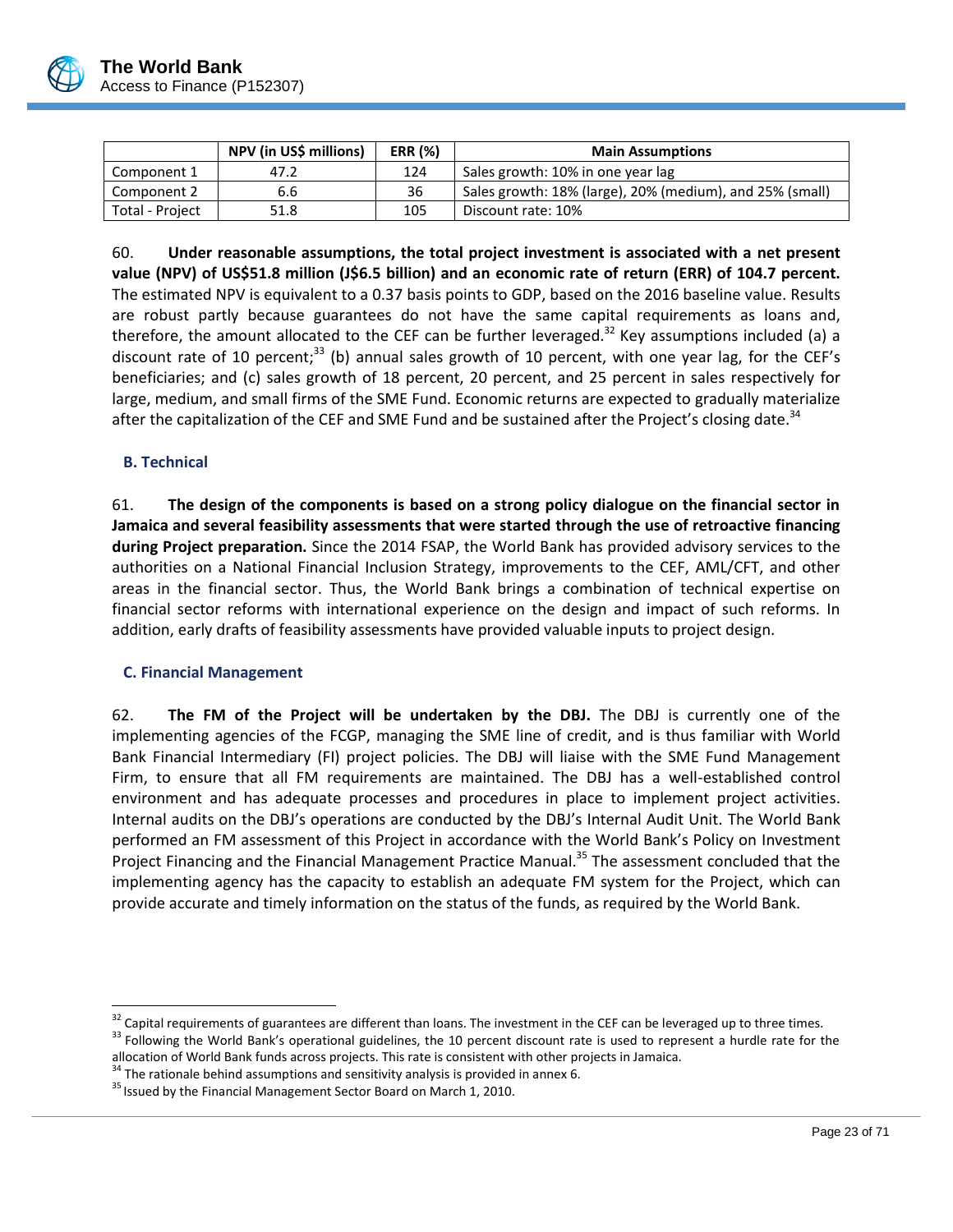

### <span id="page-26-0"></span>**D. Procurement**

63. **A capacity assessment of the DBJ identified that risks are related to the lack of experience with World Bank procurement regulations**. Prior to project effectiveness, the DBJ will have advanced the procurement for several contracts, using the World Bank's procedures and under close supervision, which partly mitigates risks and also helps build their capacity. A procurement expert has been hired as part of the PIU. The assessment proposed for the PIU to: (a) prepare a detailed procurement manual, including filing guidelines, and (b) define a clear accountability system for procurement decision making. The Project Procurement Strategy for Development (PPSD) revealed a limited availability of consultants at the national level, indicating a preference for an international market approach. Larger value consultancies will be procured following the Quality- and Cost-Based Selection method, whereas smaller ones will be procured based on the Consultant's Qualifications. Low-value, low-risk contracts will follow a national market approach.

### <span id="page-26-1"></span>**E. Social (including Safeguards)**

64. **The Project is expected to have positive social impacts by promoting the expansion of businesses and supporting job creation and higher incomes.** The Involuntary Resettlement policy (OP 4.12) will not be triggered. The Project will not finance investments, under this Project or in the future, involving: (a) involuntary taking of land resulting in relocation or loss of shelter, loss of assets or access to assets, or loss of income sources or means of livelihood, whether or not the affected persons must move to another location; or (b) involuntary restriction of access to legally designated parks and protected areas resulting in adverse impacts on the livelihoods of the displaced persons. To ensure that OP 4.12 is not triggered, OP 4.12 will be part of the exclusion list in the Environmental and Social Management Framework (ESMF) and OM, and any MSME activity that will trigger this policy will be excluded through a rigorous screening process.

65. **The safeguards specialist to be hired as part of the PIU will receive training by the World Bank, as needed, on OP 4.12, the screening process, and the implementation of a project-level grievance redress mechanism**. The specialist will review the current complaints handling system and modify it as needed to ensure its accessibility to the communities, documentation of complaints, and their timely resolution.

66. **Consultations with project stakeholders and beneficiaries have been held during project preparation and their feedback will also be incorporated during implementation**. Following the midterm review and every subsequent year, the PIU will organize workshops targeting project stakeholders and beneficiaries to collect their feedback about the program. In addition, the PIU will develop tailored mechanisms to measure the level of satisfaction of the targeted population.

67. **Evidence and qualitative interviews suggest that there is no significant gender gap in access to finance in Jamaica, thus this Project does not propose any gender-based interventions.**  Nevertheless, results indicators in the RF will be gender disaggregated for monitoring purposes and to inform future projects. Financial access indicators in the 2014 Jamaica Survey of Living Conditions and in the 2014 Global Findex database did not reveal significant gender imbalances in the access and use of financial services. Moreover, the Project is not expected to contribute to any gender imbalances, since the selection of beneficiaries will be based on financial and commercial merit. The Project's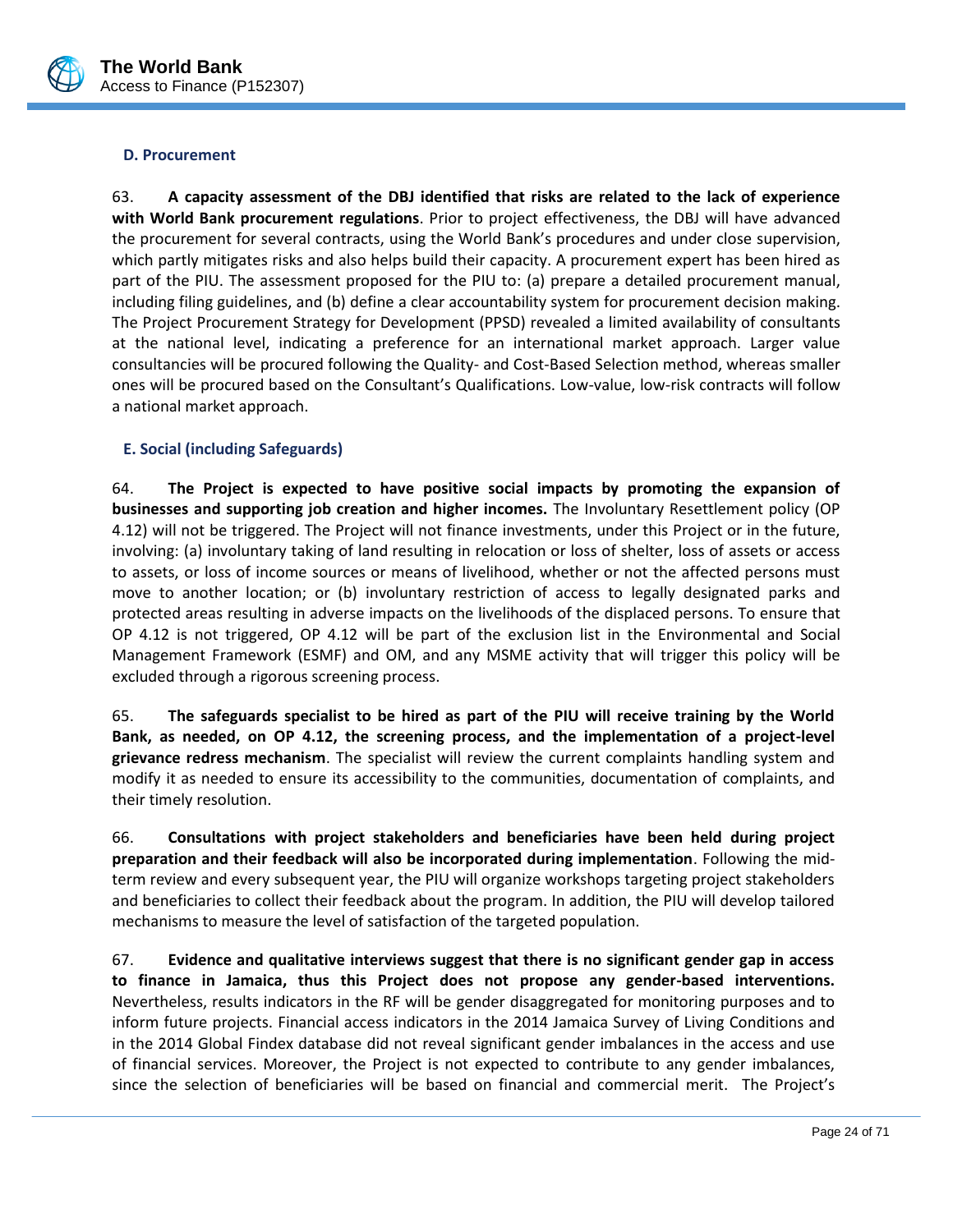

midterm review will evaluate the disaggregated indicators in the RF in order to assess any possible gender gaps that may arise during implementation, as well as potential actions to address them.

### <span id="page-27-0"></span>**F. Environment (including Safeguards)**

68. **The Project has been classified as Category Financial Intermediary (FI).** The Project triggers the safeguards policy on Environmental Assessment (OP/BP 4.01), given the potential for negative environmental and social (E&S) impacts. For Components 1 and 2, specific MSME activities and location are not yet defined, but they are expected to be largely related to machinery financing or small and medium-scale construction works in agriculture, small-scale light manufacturing, construction and real estate development, and tourism. Potential impacts are anticipated to be relatively minor to moderate. With appropriate standard mitigation measures, potential negative impacts will be managed effectively.

69. **Due to the importance of the agriculture and tourism sectors for the economy, the World Bank's Pest Management (OP/BP 4.09), Natural Habitats (OP/BP 4.04), and Physical Cultural Resources (OP/BP 4.11) policies are triggered.** The Project may support activities in agriculture, which might be associated with use and purchase of pesticides. To ensure that harmful pesticides are not used, pesticides financed by the Project must comply with requirements and standards acceptable to the World Bank. The policies on Natural Habitats (OP/BP 4.04) and Physical Cultural Resources (OP/BP 4.11) have been triggered because of the prevalence of ecotourism-related MSMEs, which can negatively affect natural habitat and national heritage sites, if not properly managed. Finally, the policy on Forests (OP/BP 4.36) has been triggered, as some MSMEs expressed interest in bamboo products and teak harvesting on private lands.

70. **An Environmental and Social Management Framework (ESMF) was prepared by the DBJ, approved by the World Bank, and published on November 6, 2017 on both the DBJ's and the World Bank's websites.** The draft ESMF was prepared and delivered for public consultation in a series of workshops in March 2017. The ESMF was revised in August 2017 to include the results of stakeholders' consultations and finalized in November 2017 to reflect the final project design. The environmental procedures defined in the ESMF build on the DBJ's experience in implementing the World Bank's FCGP. The ESMF is consistent with the GOJ's environmental and regulatory requirements and the World Bank's safeguards policies. According to the ESMF, MSMEs will be required to conform to requirements for E&S performance, and AFIs will need to effectively screen the MSMEs (including for the World Bank exclusion list, permit status, and good practice), verify their eligibility for the CEF, and ensure that E&S requirements are clearly included in guarantee agreements. AFIs will need to periodically report on the status of their E&S management efforts, so that the DBJ can conform to relevant E&S requirements. The SME Fund Management Firm will assume a leading role in the management of E&S risk for SMEs obtaining risk capital financing.

71. **The Project includes climate change interventions with adaption and mitigation co-benefits.** The CEF, which will receive a US\$5 million capitalization, has a special window with a higher coverage of 80 percent (as opposed to 50 percent for other operations) to support companies seeking financing for energy efficiency activities. The Project is expected to maintain this window to support investments in reduction of emissions and/or absorption of GHG. Similarly, the SME Fund could potentially invest in SMEs with activities that contribute to the reduction of GHG emissions and/or their absorption. Over its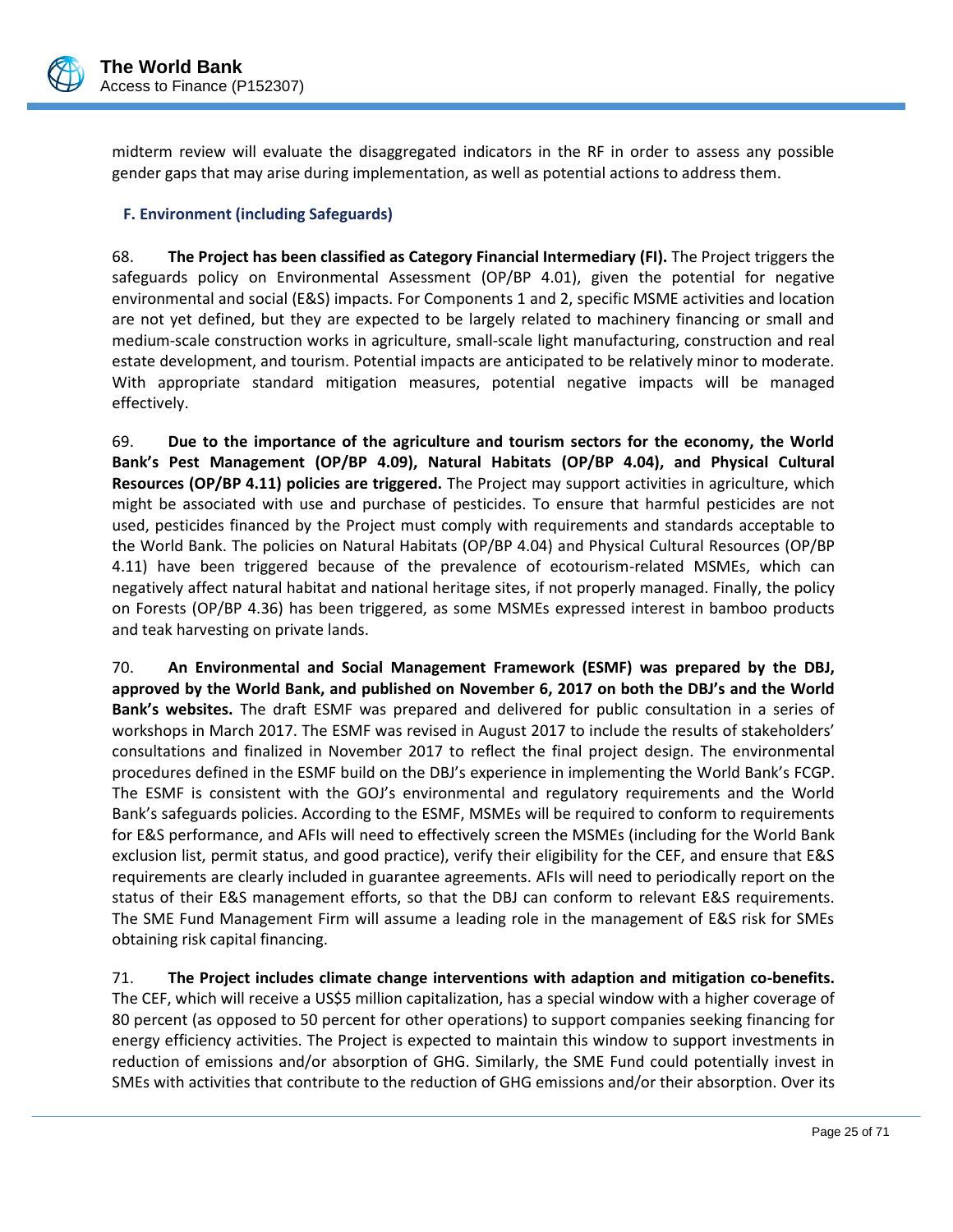

.

lifetime, the Project is expected to produce climate co-benefits equivalent to 20 percent of the project cost.

### <span id="page-28-0"></span>**G. Other Safeguard Policies (if applicable)**

72. **Screening and exclusion criteria are provided in the ESMF to ensure that any MSMEs or activities that will trigger any other World Bank safeguard policies will not be eligible for funding under the Project.** These additional screening and exclusion criteria will exclude any subprojects related to the construction or rehabilitation of dams, which could trigger the policy for Safety of Dams (OP/BP 4.37). Projects on International Waterways (OP/BP 7.50) are also excluded. There are no indigenous peoples or disputed areas in Jamaica, so the policies on Indigenous Peoples (OP/BP 4.10) and Projects in Disputed Areas (OP/BP 7.60) are not applicable. Finally, any projects on the IFC exclusion list are not eligible for funding, nor are any Category A projects.

### <span id="page-28-1"></span>**H. World Bank Grievance Redress**

73. **Communities and individuals who believe that they are adversely affected by a World Bank supported project may submit complaints to existing project-level grievance redress mechanisms or the World Bank's Grievance Redress Service (GRS).** At the project-level, the DBJ has already in place an email and a phone number to receive complaints that will be used during project implementation. In addition to those mechanisms, the GRS ensures that complaints received are promptly reviewed in order to address project-related concerns. Project affected communities and individuals may submit their complaint to the independent World Bank Inspection Panel which determines whether harm occurred, or could occur, as a result of World Bank non-compliance with its policies and procedures. Complaints may be submitted at any time after concerns have been brought directly to the World Bank's attention, and Bank Management has been given an opportunity to respond. For information on how to submit complaints to the World Bank's corporate GRS, please visit http://www.worldbank.org/en/projects-operations/products-andservices/grievance-redress-service. For information on how to submit complaints to the World Bank Inspection Panel, please visit *[www.inspectionpanel.org](http://www.inspectionpanel.org/)*.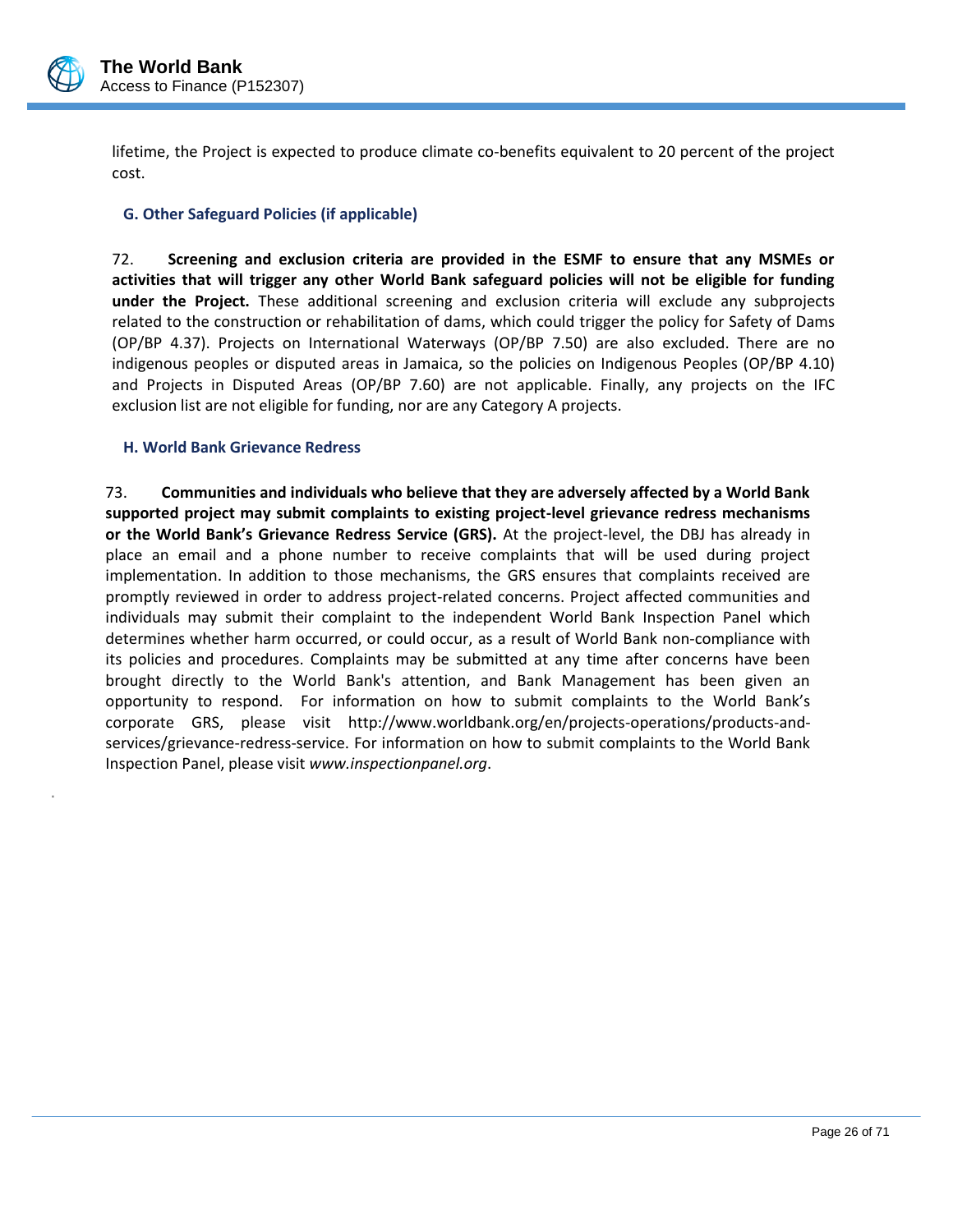

### **VII. RESULTS FRAMEWORK AND MONITORING**

**Results Framework COUNTRY : Jamaica Access to Finance for MSMEs**

### **Project Development Objectives**

The Project Development Objective (PDO) is to improve access to finance for micro, small, and medium enterprises (MSMEs).

### <span id="page-29-0"></span>**Project Development Objective Indicators**

| <b>Indicator Name</b>                                                                     | Core | Unit of<br><b>Measure</b> | <b>Baseline</b> | <b>End Target</b> | <b>Frequency</b> | <b>Data Source/Methodology</b>                                                                                                                                 | <b>Responsibility for</b><br><b>Data Collection</b> |
|-------------------------------------------------------------------------------------------|------|---------------------------|-----------------|-------------------|------------------|----------------------------------------------------------------------------------------------------------------------------------------------------------------|-----------------------------------------------------|
| Name: Number of<br>guarantees issued for MSME<br>loans through the improved<br><b>CEF</b> |      | Number                    | 78.00           | 1178.00           | Semi annual      | <b>Project Report</b>                                                                                                                                          | Project<br>Implementation<br>Unit - the DBJ         |
|                                                                                           |      |                           |                 |                   |                  | Description: Cumulative number of guarantees issued to MSME loans through the improved CEE. The indicator refers to the number of guarantees issued within the |                                                     |

Description: Cumulative number of guarantees issued to MSME loans through the improved CEF. The indicator refers to the number of guarantees reporting period, as opposed to the number of guarantees outstanding in the portfolio.

| Name: Number of SMEs<br>getting access to risk capital<br>through the SME Fund | Number | 0.00 | 15.00 | Semi annual | <b>Project Report</b> | Project<br>Implementation<br>Unit (with data from<br><b>SME Fund</b> |
|--------------------------------------------------------------------------------|--------|------|-------|-------------|-----------------------|----------------------------------------------------------------------|
|--------------------------------------------------------------------------------|--------|------|-------|-------------|-----------------------|----------------------------------------------------------------------|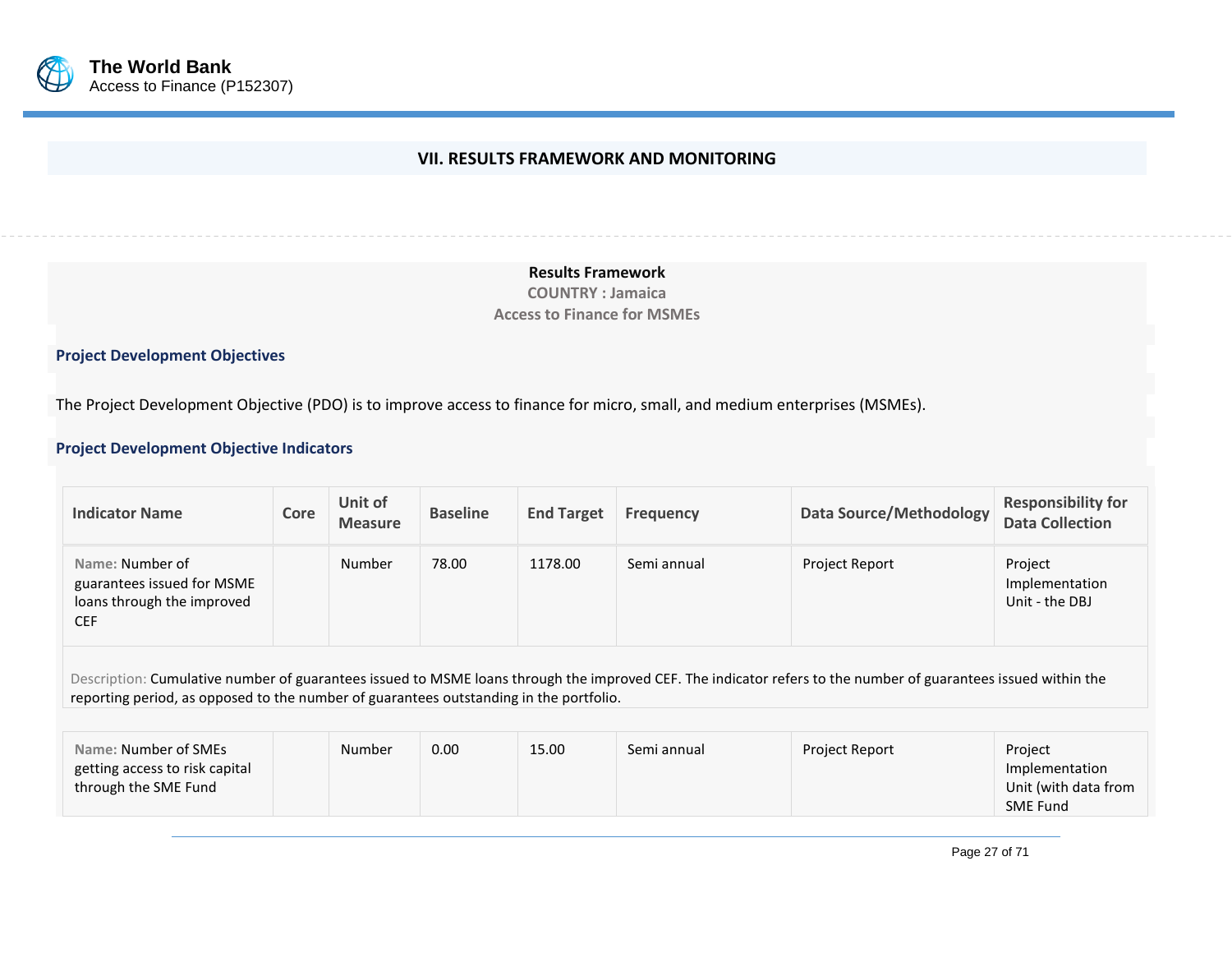

| <b>Indicator Name</b>                                                                       | Core | Unit of<br><b>Measure</b> | <b>Baseline</b> | <b>End Target</b> | <b>Frequency</b> | Data Source/Methodology | <b>Responsibility for</b><br><b>Data Collection</b> |  |
|---------------------------------------------------------------------------------------------|------|---------------------------|-----------------|-------------------|------------------|-------------------------|-----------------------------------------------------|--|
|                                                                                             |      |                           |                 |                   |                  |                         | Manager).                                           |  |
| Description: Cumulative number of SMEs getting access to risk capital through the SME fund. |      |                           |                 |                   |                  |                         |                                                     |  |

### **Intermediate Results Indicators**

| <b>Indicator Name</b>                                          | Core | Unit of<br><b>Measure</b> | <b>Baseline</b> | <b>End Target</b> | <b>Frequency</b> | Data Source/Methodology | <b>Responsibility for</b><br><b>Data Collection</b> |
|----------------------------------------------------------------|------|---------------------------|-----------------|-------------------|------------------|-------------------------|-----------------------------------------------------|
| Name: Volume of<br>guarantees provided to<br><b>MSME</b> loans |      | Amount(US<br>D)           | 4412800.0<br>0  | 135954685<br>.00  | Semi annual      | Project Report          | Project<br>Implementation<br>Unit - the DBJ         |

Description: Cumulative volume of guarantees (in USD) provided to MSME loans through the improved CEF. The indicator refers to the volume of guarantees issued within the reporting period, as opposed to the outstanding balance of guarantees in CEF's portfolio. Projected target values reflect an estimated exchange rate at project's approval (USD 1 = J\$ 125). The indicator will be reported in local currency (J\$) as well to monitor exchange rate fluctuations.

| Text<br>Name: Improvements of the<br>DBJ's institutional capacity in<br>credit risk management of<br><b>AFIs</b> | The DBJ<br>has limited<br>institutiona<br>I capacity<br>to scale<br>sustainably<br>the CEF's | The DBJ<br>has<br>adequate<br>systems<br>and<br>expertise in<br>place to<br>scale and | Semi annual | Project Report | Project<br>Implementation<br>Unit - the DBJ |
|------------------------------------------------------------------------------------------------------------------|----------------------------------------------------------------------------------------------|---------------------------------------------------------------------------------------|-------------|----------------|---------------------------------------------|
|------------------------------------------------------------------------------------------------------------------|----------------------------------------------------------------------------------------------|---------------------------------------------------------------------------------------|-------------|----------------|---------------------------------------------|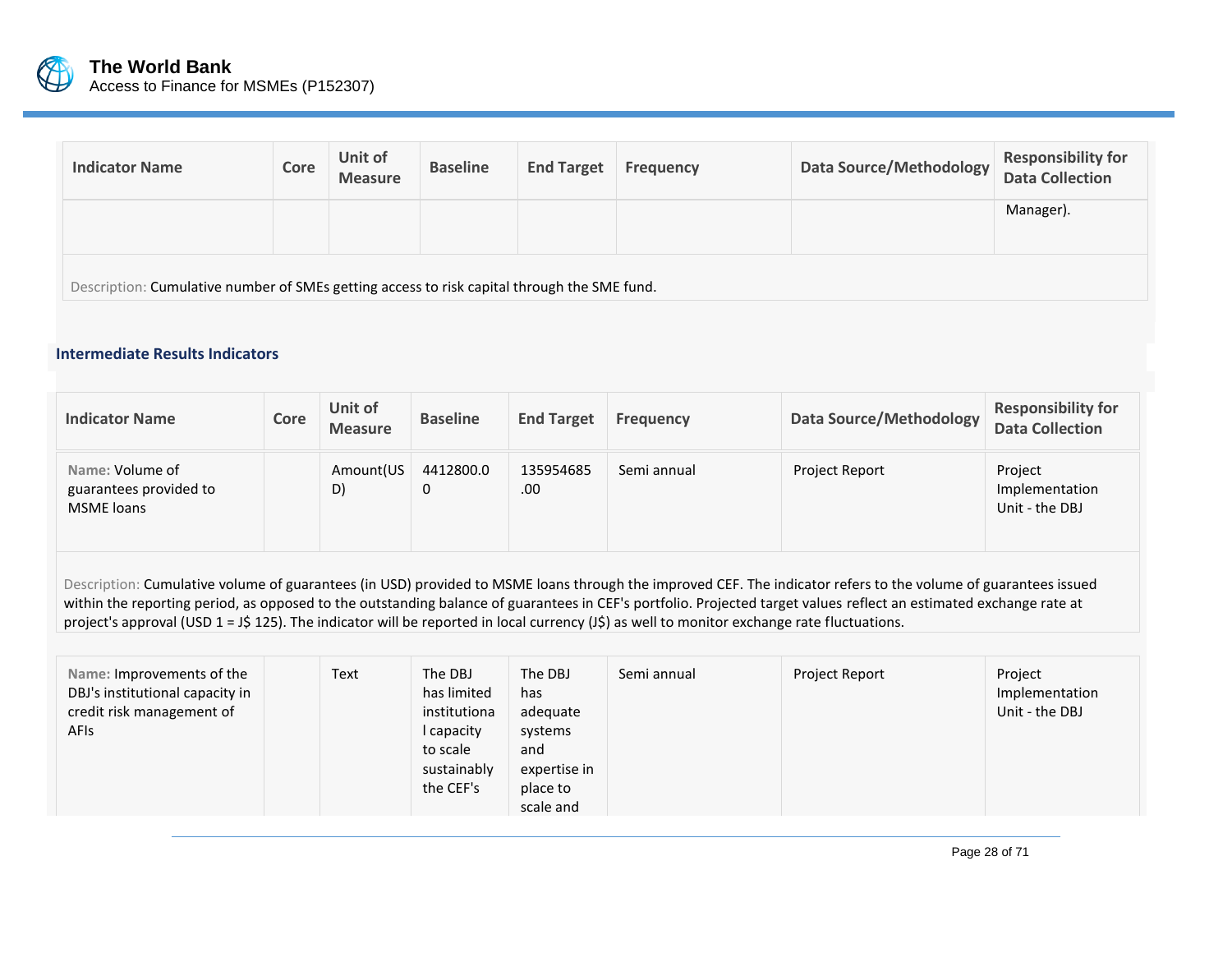

| <b>Indicator Name</b>                                                                                                                                                                                                                                                                                                                                                                                                                                                                                                                                                                                                        | Core | Unit of<br><b>Measure</b> | <b>Baseline</b> | <b>End Target</b>                                    | <b>Frequency</b> | <b>Data Source/Methodology</b>                                                                                                                                                                                                                                                                                                                        | <b>Responsibility for</b><br><b>Data Collection</b>                                         |  |  |
|------------------------------------------------------------------------------------------------------------------------------------------------------------------------------------------------------------------------------------------------------------------------------------------------------------------------------------------------------------------------------------------------------------------------------------------------------------------------------------------------------------------------------------------------------------------------------------------------------------------------------|------|---------------------------|-----------------|------------------------------------------------------|------------------|-------------------------------------------------------------------------------------------------------------------------------------------------------------------------------------------------------------------------------------------------------------------------------------------------------------------------------------------------------|---------------------------------------------------------------------------------------------|--|--|
|                                                                                                                                                                                                                                                                                                                                                                                                                                                                                                                                                                                                                              |      |                           | operations.     | manage<br>the CEF, in<br>a<br>sustainable<br>manner. |                  |                                                                                                                                                                                                                                                                                                                                                       |                                                                                             |  |  |
| Description: This indicator refers to recommended enhancements to the DBJ's credit risk management practices for AFIs, including the strengthening of Borrower Risk<br>Rating (BRR) model, the implementation of a software for the qualification of AFIs, and improvements in staff's expertise for credit risk management of AFIs. This text<br>indicator will be achieved when:(i) the DBJ installs and operationalizes a new software to qualify AFIs and monitor their financial performance; (ii) training has been<br>provided to the DBJ staff and the DBJ staff's expertise has been strengthened through training. |      |                           |                 |                                                      |                  |                                                                                                                                                                                                                                                                                                                                                       |                                                                                             |  |  |
| Name: Draft factoring<br>and/or leasing legal and<br>regulatory amendments<br>submitted for approval                                                                                                                                                                                                                                                                                                                                                                                                                                                                                                                         |      | Yes/No                    | N               | Υ                                                    | Semi annual      | Project Report                                                                                                                                                                                                                                                                                                                                        | Project<br>Implementation<br>Unit - the DBJ                                                 |  |  |
| Description: A "Yes" value will be assigned to this binary indicator when draft legal and regulatory amendments for factoring and/or leasing are submitted to the<br>Parliament for approval.                                                                                                                                                                                                                                                                                                                                                                                                                                |      |                           |                 |                                                      |                  |                                                                                                                                                                                                                                                                                                                                                       |                                                                                             |  |  |
| Name: Volume of risk capital<br>provided to SMEs                                                                                                                                                                                                                                                                                                                                                                                                                                                                                                                                                                             |      | Amount(US<br>D)           | 0.00            | 11500000.<br>00                                      | Semi annual      | Project Report                                                                                                                                                                                                                                                                                                                                        | Project<br>Implementation<br>Unit - the DBJ (with<br>data from SME Fund<br>Management Firm) |  |  |
|                                                                                                                                                                                                                                                                                                                                                                                                                                                                                                                                                                                                                              |      |                           |                 |                                                      |                  | Description: Cumulative volume of risk capital provided to SMEs through the public-private SME Fund. Risk capital refers to investments (equity or quasi-equity) made by<br>the SME Fund in eligible SMEs, according the terms and conditions of the SME Fund. Projected target values reflect an estimated exchange rate at project's approval (USD) |                                                                                             |  |  |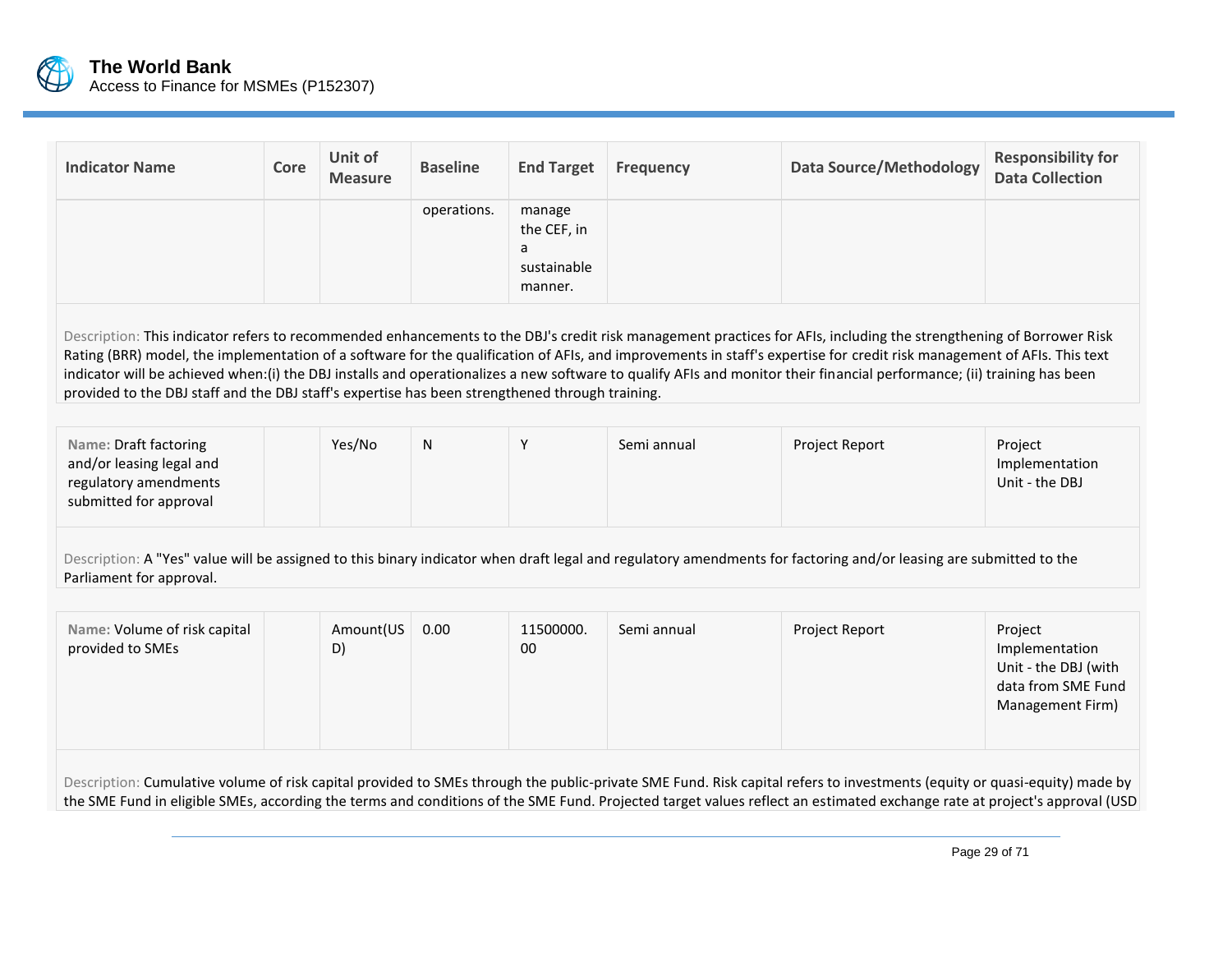

| <b>Indicator Name</b>                                                                                                                                                                                                                                                                                                                                                                                                                                                                                                                                                                                                                                                                                                                                                                                                                               | Core | Unit of<br><b>Measure</b> | <b>Baseline</b> | <b>End Target</b> | <b>Frequency</b> | <b>Data Source/Methodology</b> | <b>Responsibility for</b><br><b>Data Collection</b> |  |  |  |
|-----------------------------------------------------------------------------------------------------------------------------------------------------------------------------------------------------------------------------------------------------------------------------------------------------------------------------------------------------------------------------------------------------------------------------------------------------------------------------------------------------------------------------------------------------------------------------------------------------------------------------------------------------------------------------------------------------------------------------------------------------------------------------------------------------------------------------------------------------|------|---------------------------|-----------------|-------------------|------------------|--------------------------------|-----------------------------------------------------|--|--|--|
| $1 = 15$ 125). The indicator will be reported in local currency ( $15$ ) as well to monitor exchange rate fluctuations.                                                                                                                                                                                                                                                                                                                                                                                                                                                                                                                                                                                                                                                                                                                             |      |                           |                 |                   |                  |                                |                                                     |  |  |  |
|                                                                                                                                                                                                                                                                                                                                                                                                                                                                                                                                                                                                                                                                                                                                                                                                                                                     |      |                           |                 |                   |                  |                                |                                                     |  |  |  |
| Name: New business<br>development service<br>platform operational                                                                                                                                                                                                                                                                                                                                                                                                                                                                                                                                                                                                                                                                                                                                                                                   |      | Yes/No                    | N               | Y                 | Semi annual      | Project Report                 | Project<br>Implementation<br>Unit - the DBJ         |  |  |  |
| Description: New Business Development Service Platform designed, developed, tested and functioning online. It will include a virtual market for BDS providers and<br>MSMEs and online tools for business development.                                                                                                                                                                                                                                                                                                                                                                                                                                                                                                                                                                                                                               |      |                           |                 |                   |                  |                                |                                                     |  |  |  |
|                                                                                                                                                                                                                                                                                                                                                                                                                                                                                                                                                                                                                                                                                                                                                                                                                                                     |      |                           |                 |                   |                  |                                |                                                     |  |  |  |
| Name: Percentage of<br>beneficiaries that feel<br>project activities reflected<br>their needs (Citizen<br>Engagement Indicator)                                                                                                                                                                                                                                                                                                                                                                                                                                                                                                                                                                                                                                                                                                                     |      | Percentage                | 0.00            | 75.00             | Semi annual      | Project Report                 | Project<br>Implementation<br>Unit - the DBJ         |  |  |  |
| Description: A survey will measure the satisfaction of the Project's final beneficiaries regarding the activities implemented under the Project. During mid-term review and<br>every year after that, the Project Implementation Unit (PIU) will organize workshops targeting different Project stakeholders/beneficiaries. Workshops will be organized<br>taking into account the type of product/activity, the type of beneficiary, and geographical location. To measure the level of satisfaction amongst the beneficiaries, the PIU<br>will develop a set of questions and other tools with the support of the WB team. Field visits and interviews in situ will also be considered. Moreover, the PIU will collect<br>and evaluate any feedback/complaint received associated with the Project through the DBJ's Grievance Redress Mechanism. |      |                           |                 |                   |                  |                                |                                                     |  |  |  |
|                                                                                                                                                                                                                                                                                                                                                                                                                                                                                                                                                                                                                                                                                                                                                                                                                                                     |      |                           |                 |                   |                  |                                |                                                     |  |  |  |
| Name: Private capital<br>mobilized                                                                                                                                                                                                                                                                                                                                                                                                                                                                                                                                                                                                                                                                                                                                                                                                                  |      | Amount(US<br>D)           | 0.00            | 10000000.<br>00   | Semi annual      | Project Report                 | Project<br>Implementation<br>Unit - the DBJ         |  |  |  |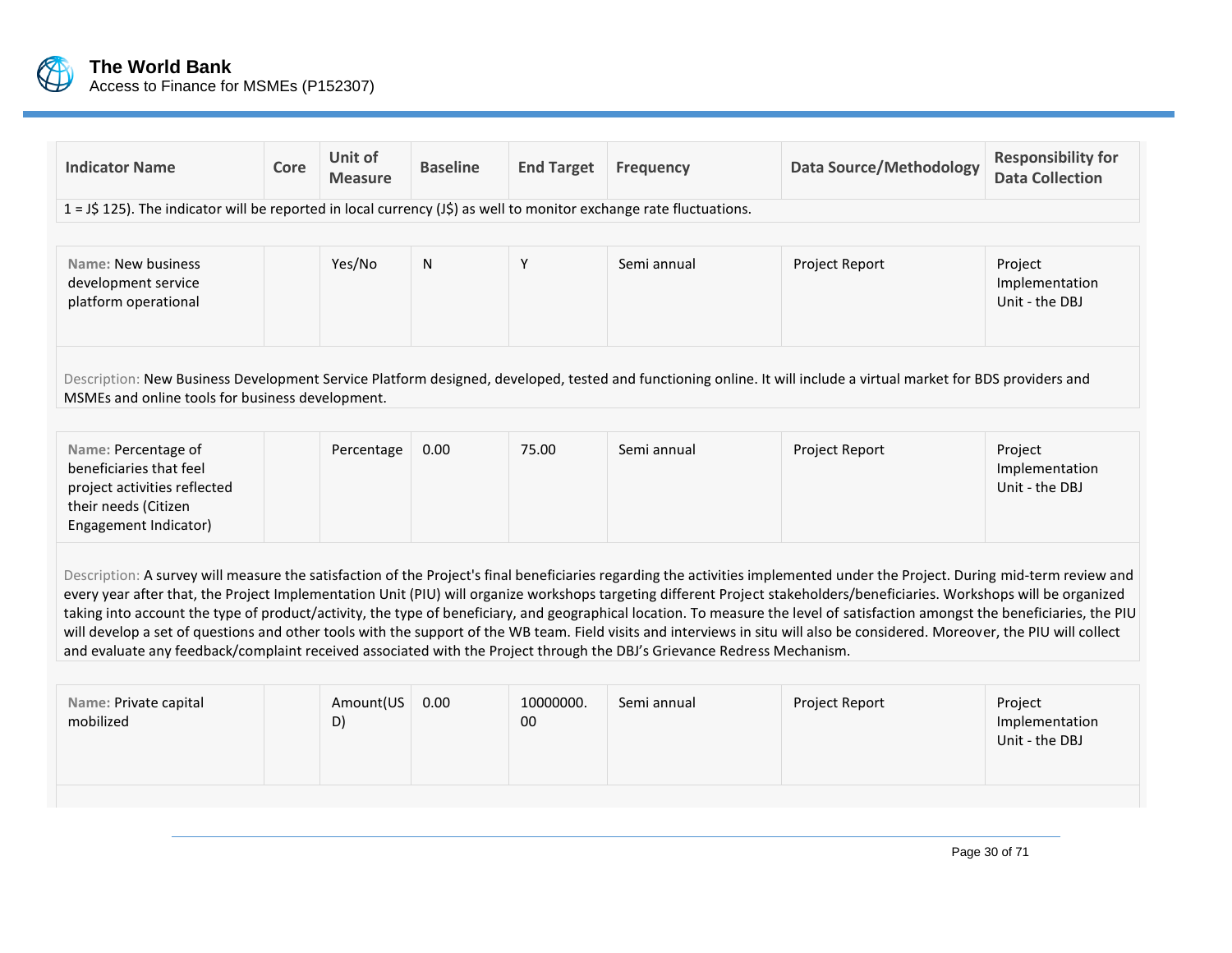

| <b>Indicator Name</b>                                                                                                                                                                                                                                                                            | Core | Unit of<br><b>Measure</b> | <b>Baseline</b> | <b>End Target</b> | Frequency | Data Source/Methodology | <b>Responsibility for</b><br><b>Data Collection</b> |  |  |
|--------------------------------------------------------------------------------------------------------------------------------------------------------------------------------------------------------------------------------------------------------------------------------------------------|------|---------------------------|-----------------|-------------------|-----------|-------------------------|-----------------------------------------------------|--|--|
| Description: The core indicator track the amount of direct financing (in the form of equity and/or debt) mobilized by private entities, using private funding, to finance<br>investments within an IBRD/IDA operation or investments (PE, GE, RE, SF, and GU) directly linked to that operation. |      |                           |                 |                   |           |                         |                                                     |  |  |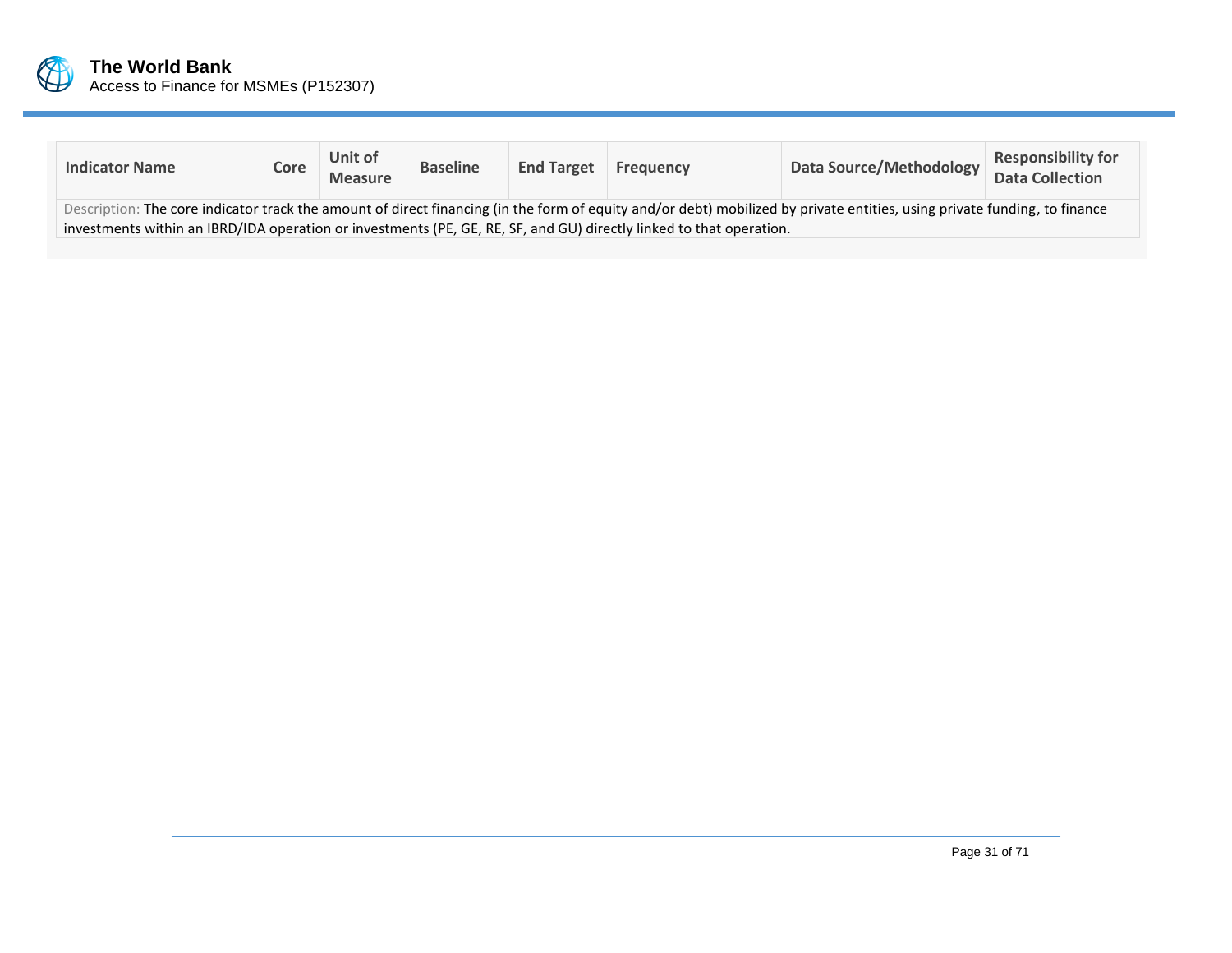

# **Target Values**

# **Project Development Objective Indicators**

| <b>Indicator Name</b>                                                  | <b>Baseline</b> | YR1    | YR <sub>2</sub> | YR <sub>3</sub> | YR4    | YR5     | <b>End Target</b> |
|------------------------------------------------------------------------|-----------------|--------|-----------------|-----------------|--------|---------|-------------------|
| Number of guarantees issued for MSME<br>loans through the improved CEF | 78.00           | 200.00 | 358.00          | 564.00          | 831.00 | 1178.00 | 1178.00           |
| Number of SMEs getting access to risk<br>capital through the SME Fund  | 0.00            | 0.00   | 2.00            | 5.00            | 10.00  | 15.00   | 15.00             |

# **Intermediate Results Indicators**

| <b>Indicator Name</b>                                                                 | <b>Baseline</b>                                                                                            | YR1         | YR <sub>2</sub>                                                                              | YR <sub>3</sub>                                                                                             | YR4         | YR5          | <b>End Target</b>                                                                                                                 |
|---------------------------------------------------------------------------------------|------------------------------------------------------------------------------------------------------------|-------------|----------------------------------------------------------------------------------------------|-------------------------------------------------------------------------------------------------------------|-------------|--------------|-----------------------------------------------------------------------------------------------------------------------------------|
| Volume of guarantees provided to MSME<br>loans                                        | 4412800.00                                                                                                 | 15771544.00 | 32014469.00                                                                                  | 55241852.00                                                                                                 | 88457010.00 | 135954685.00 | 135954685.00                                                                                                                      |
| Improvements of the DBJ's institutional<br>capacity in credit risk management of AFIs | The DBJ has<br>limited<br>institutional<br>capacity to<br>scale<br>sustainably the<br>CEF's<br>operations. |             | Installation and<br>operationalizat<br>ion of the<br>software for<br>AFIs'<br>qualification. | Training has<br>been provided<br>to strengthen<br>DBJ staff's<br>expertise in<br>credit risk<br>management. |             |              | The DBJ has<br>adequate<br>systems and<br>expertise in<br>place to scale<br>and manage<br>the CEF, in a<br>sustainable<br>manner. |
| Draft factoring and/or leasing legal and<br>regulatory amendments submitted for       | N                                                                                                          | N           | Y                                                                                            | Υ                                                                                                           | γ           | Υ            | Y                                                                                                                                 |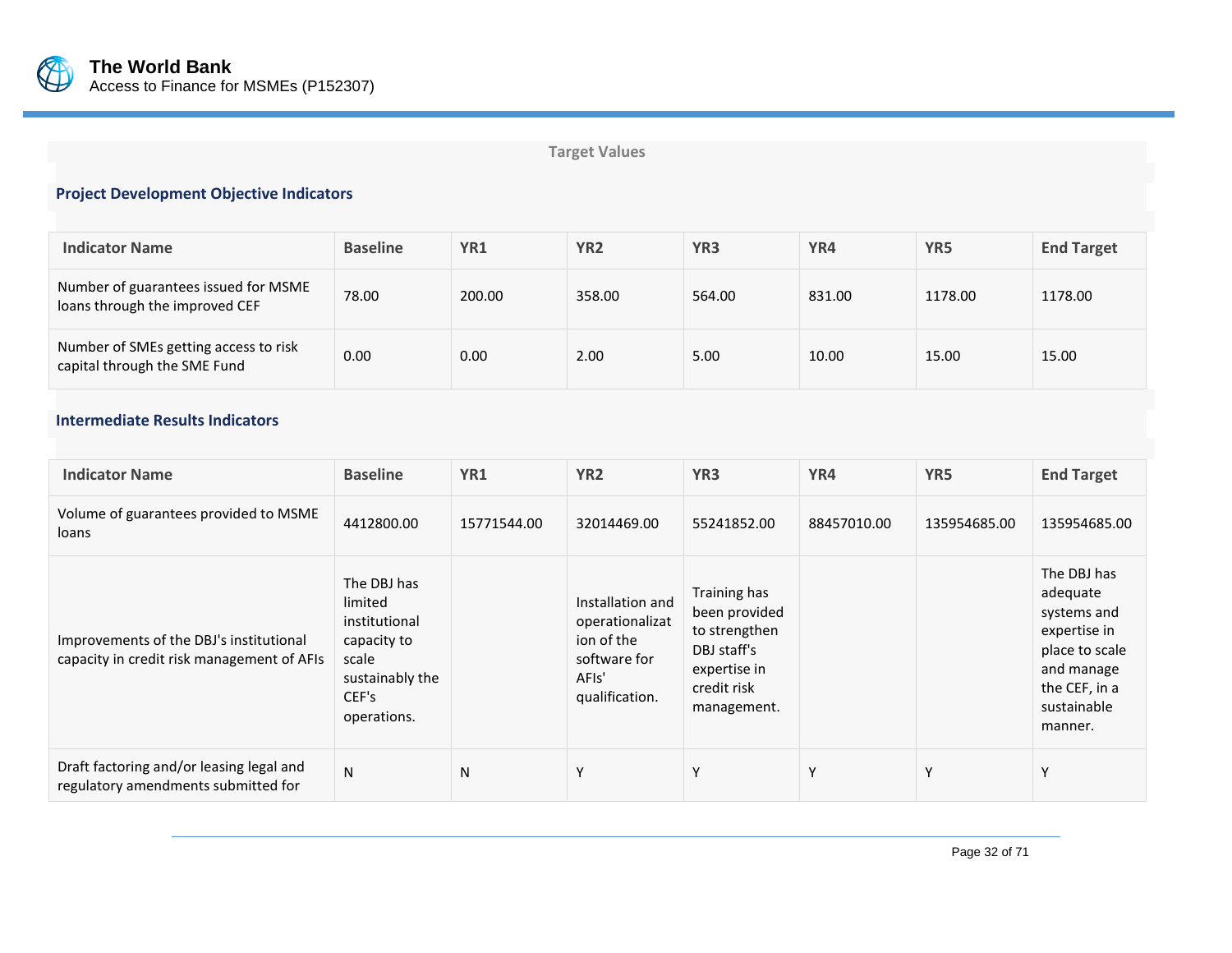

| <b>Indicator Name</b>                                                                                               | <b>Baseline</b> | YR1  | YR <sub>2</sub> | YR <sub>3</sub> | YR4          | YR <sub>5</sub> | <b>End Target</b> |
|---------------------------------------------------------------------------------------------------------------------|-----------------|------|-----------------|-----------------|--------------|-----------------|-------------------|
| approval                                                                                                            |                 |      |                 |                 |              |                 |                   |
| Volume of risk capital provided to SMEs                                                                             | 0.00            | 0.00 | 2250000.00      | 4700000.00      | 8100000.00   | 11500000.00     | 11500000.00       |
| New business development service<br>platform operational                                                            | N               | N    | N               | N               | $\mathbf{v}$ | $\checkmark$    | $\mathsf{v}$      |
| Percentage of beneficiaries that feel<br>project activities reflected their needs<br>(Citizen Engagement Indicator) | 0.00            | 0.00 | 0.00            | 0.00            | 0.00         | 75.00           | 75.00             |
| Private capital mobilized                                                                                           | 0.00            |      | 10000000.00     |                 |              |                 | 10000000.00       |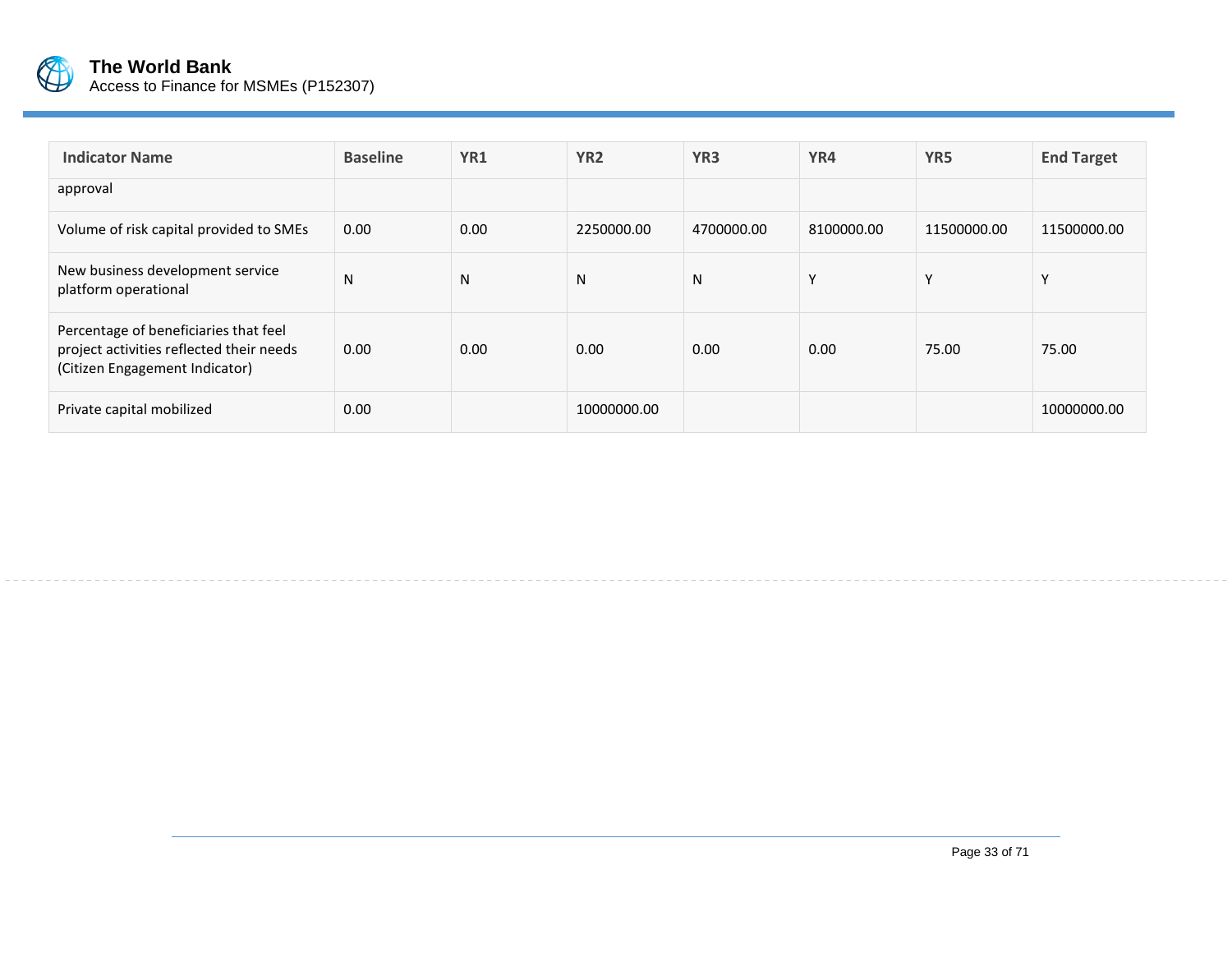

### **ANNEX 1: DETAILED PROJECT DESCRIPTION**

# **COUNTRY: Jamaica JM Access to Finance for MSMEs**

1. **The Project strongly supports the GOJ's growth agenda, by supporting 6 of the 15 critical policy actions outlined by the EGC's Growth Framework**. These actions are: (a) pursue amendments to BOJ regulations to allow capital relief for the portion of an SME loan with a CEF guarantee; (b) undertake measures to promote factoring and leasing; (c) expand the scale and range of financing and capacity development programs, including the CEF, voucher program, leasing, and factoring; (d) strengthen the ecosystem for VC and angel investment; (e) engage in financial sector regulatory review with a view to assessing regulations that affect access to finance; and (f) pursue required amendments to legislation to allow for inventory and receivables to be recognized as security under BOJ regulations.

2. **The Project has four components:** (a) enhancing the Credit Enhancement Facility (CEF) for guarantees to MSME loans, (b) supporting the establishment of an SME Fund for risk capital financing to SMEs, (c) improving the enabling environment for access to finance and business development services for MSMEs, and (d) project management.

3. **Component 1: Enhancing the Credit Enhancement Facility (CEF) for guarantees to MSME loans (US\$5.55 million).** The component will finance: (a) capitalization of the CEF in the amount of US\$5 million; (b) development of a business plan, a financial model, policies and procedures for the CEF's operations, and training (US\$200,000);<sup>36</sup> (c) strengthening of the DBJ's capacity to assess and manage risk of AFIs (US\$150,000), including a software for AFI qualification; and (d) marketing and awareness raising to AFIs and SMEs (US\$200,000).

# 4. **The advisory work will consist of the following:**

## **(a) Development of a comprehensive business plan and financial model for the CEF**

- The business plan and financial model should be driven by principles of financial sustainability and market orientation. Strategic goals should be designed to reflect outreach (number of MSMEs benefitting from the scheme), additionality (capacity to target guarantees to MSMEs that otherwise would not have access to finance), and sustainability (capacity to avoid losses and recapitalizations).
- The business plan should contain the following chapters or equivalent: (i) technical operations (fees, reporting, accounting, auditing, capital management, risk management, and so on); (ii) administration (staff composition, board, MIS, information technology (IT) systems, policies and procedures, and bylaws); (iii) governance structure and responsibilities and regulatory requirements; (iv) matrix of guarantees (by targeted segment, coverage, and fees); (v) financial plan (capital management, revenue generation strategy, funding plan, fee structure, budgeting); (vi)

 $\overline{a}$ 

 $36$  The development of the MIS will be supported by an IDB project.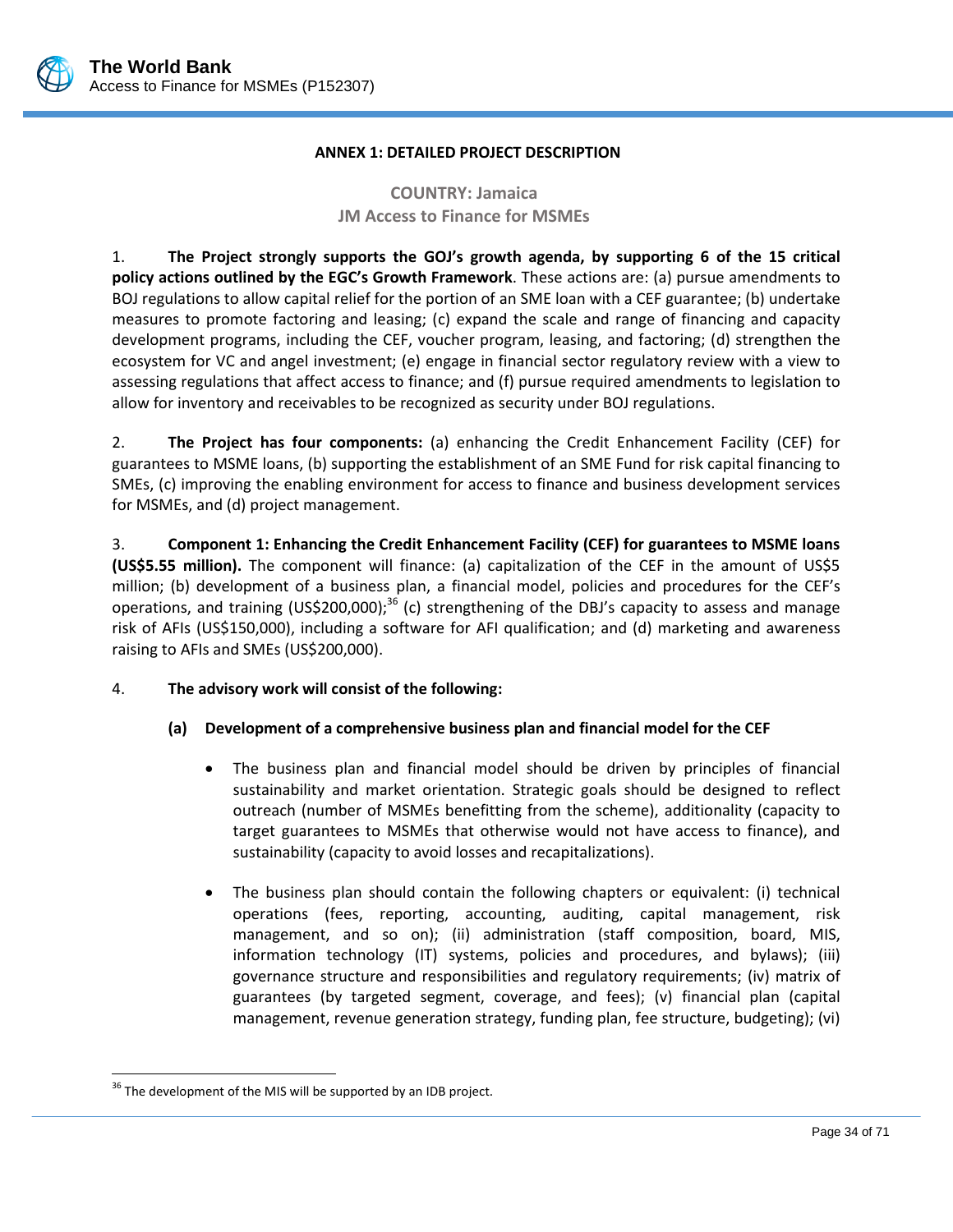performance monitoring; (vii) financial projections (long-term assessment of sustainability and viability); and (viii); five-year road map.

- With regard to governance and institutional structure, the viability, acceptable loss levels, sustainability, and future use of the CEF shall be analyzed as an independent fund in the medium term and propose a transition path to an independent fund if necessary.
- **(b) Operational policies, procedures and forms, an M&E framework, and a marketing strategy**
	- **Product lines and targeted market.** A range of products will be developed that both meet specific needs of targeted SME segments and of AFIs. Different guarantee products will consider strategic goals of outreach and sustainability.
	- **Product design features,** including on: (i) coverage levels and related covenants and conditions; (ii) coverage tenors; (iii) risk-based guarantee fees; (iv) collateral requirements; and so on. These features shall be determined by the product and risk level. Balanced pricing and coverage ratios will provide sufficient incentives for financial institutions to lend to MSMEs that otherwise would not have access to finance, while simultaneously avoiding excessive risk taking, nonperforming loans, and moral hazard by financial institutions.
	- **Risk policy and management.** The CEF's risk policy and management will be updated, reflecting the guidelines established by the business and financial plans.
	- **Policies and procedures,** including revisions of policies, procedures, manuals, guidelines, trust deed, and other relevant documents for the issuance of guarantees, including eligibility criteria, payment rules and procedures, risk management, coverage levels, pricing, investment policy, reporting requirements, and others. Documents that will need to be revisited or drafted include: Organization Chart, Roles and Responsibilities, Investment Policy, Capital Management Plan with Emergency Funding Plan, HR Policy, Environmental and Social Policies, Procurement Policy, AML-CFT Policy, Grievance Policy, M&E Policy, IT Policy, Audit and Accounting Policy, Reporting Policy, and others.
	- **Operational forms.** Enhanced design of forms used by the CEF, including, among others: (i) eligibility forms, (ii) claims forms, and (iii) guarantee agreements between the CEF and lenders.
	- **M&E framework** for monitoring the success of the scheme.
	- **Marketing strategy.** A marketing and communications strategy for the revised CEF will be developed awareness raising workshops will be held with lenders on the new benefits and operation of the CEF.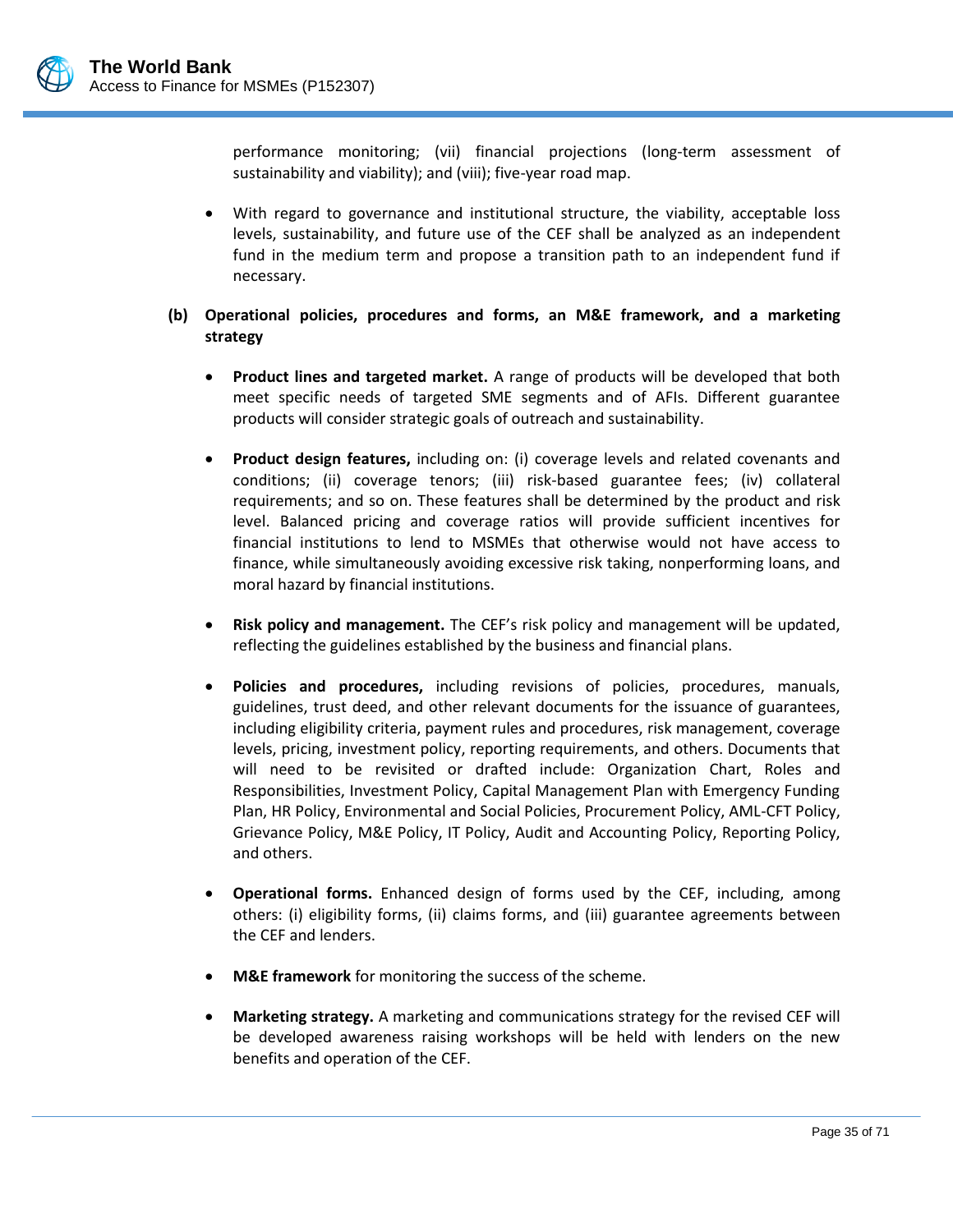- **(c) Training.** An assessment of the training needs of the CEF will be conducted, as well as training workshops on the new products, features, and policies and procedures, and a training plan for three years.
- **(d) Strengthening the DBJ's capacity to assess and manage risks.** The BRR was recently updated to ensure that the final risk score weights the following CAMEL indicators: capital adequacy (30 percent), asset quality (20 percent), management (20 percent), earnings (20 percent), and liquidity (15 percent). The BRR has been enhanced with a new process to assess management quality and the model has been recalibrated to increase the sensitivity of the scale, with revised internal benchmarks and the introduction of new variables. To support the DBJ to improve the AFI and microfinance institutions (MFI) qualification process, the Project will support activities on: (i) automatization of the BRR calculation and predictive model through the procurement of a software; (ii) technical assistance for strengthening the model for the qualification process for credit unions and MFIs; (iii) trainings for staff to strengthen capacity for the qualification process of AFIs and nonbanks.

#### 5. **Box 1 presents the eligibility criteria for the enhanced CEF under the Project.**

#### **Box 1.1. CEF - Eligibility Criteria**

**AFIs**. Only AFIs as approved by the DBJ, including commercial banks, credit unions and any other financial institution under the regulation and supervision of a financial supervisor, will be eligible. The Export Import Bank (EXIM Bank) will also be eligible following the DBJ's approval under the strengthened BRR system. Participating AFIs will be subject to the World Bank's 'no objection'. They must comply with the eligibility criteria for the DBJ's operations. They must sign an agreement with the CEF and report annual audited financial statements, quarterly unaudited statements, and monthly monitoring reports of their loan portfolio.

**MSMEs.** All MSMEs with annual sales of up to J\$425 million (about US\$ 3.4 million), in line with the MSME definition of the GOJ, will be eligible, if determined creditworthy by AFIs. Eligible MSMEs must have been in operation for at least two years. Start-ups may be eligible, upon DBJ discretion, as described in the CEF's revised operating guidelines.

**Sectors.** All sectors, excluding mining (except production of mining aggregates, like sand, gravel, marl, lime).

**Loan purpose.** Investment financing, up to 20 percent of exposure for working capital, and up to 20 percent of exposure for refinancing.

The CEF will be subject to an annual external audit.

6. **Component 2: Supporting the establishment of an SME Fund for risk capital financing to SMEs (US\$7 million):** Activities to be financed include the following:

- **(a) Capitalization of the SME Fund (US\$5 million).** This component will contribute capital to a proposed US\$15 million SME Fund. Subject to the feasibility analysis currently being undertaken as retroactive financing, key expected features of the SME Fund are presented i[n Box 1.2.](#page-40-0)
- **(b) Management fees and start-up costs (about US\$825,000**). To incentivize private sector participation, the Project may provide a higher share of management fees and other costs to establish the SME Fund. The exact amount of these fees/costs will be subject to the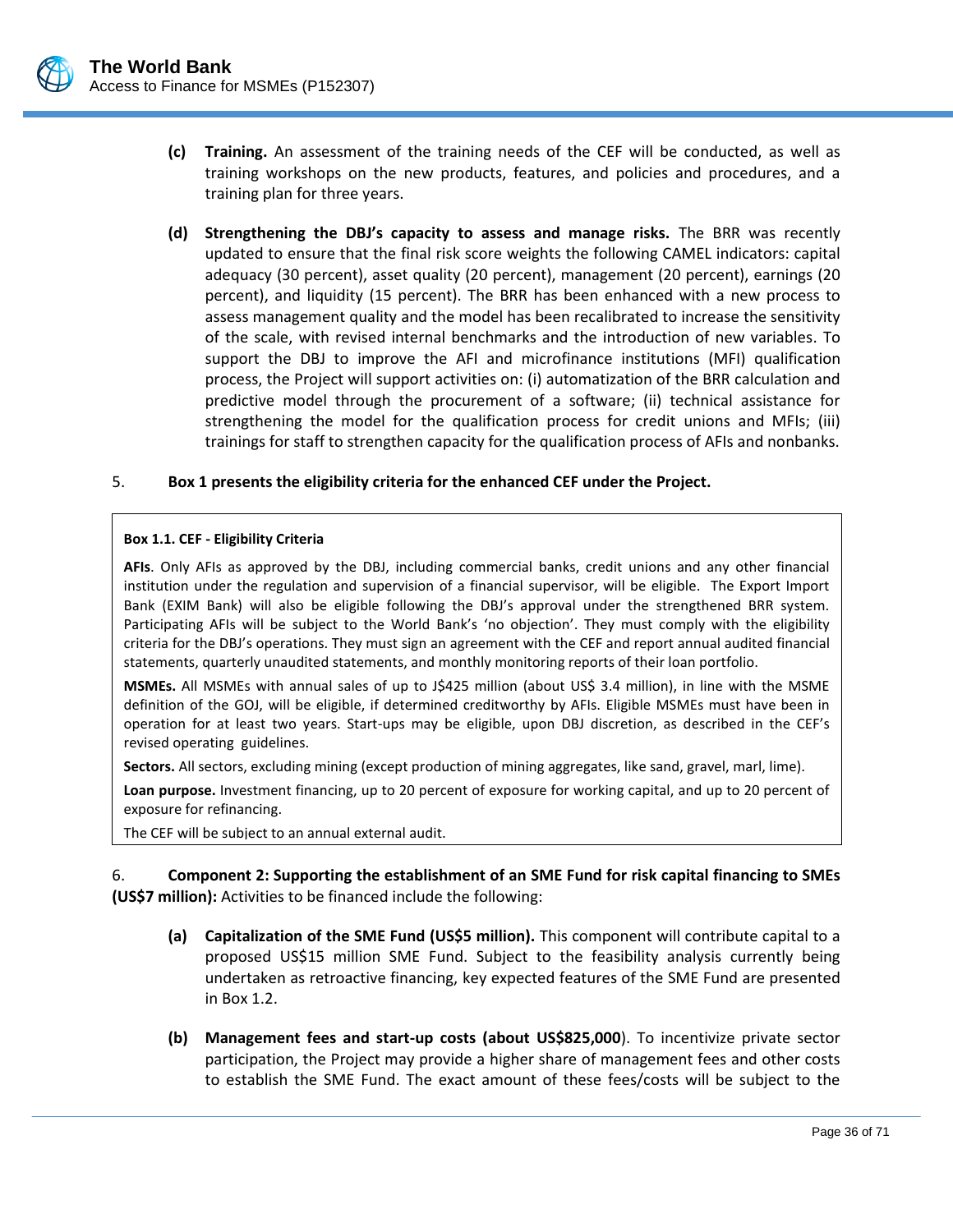

proposals submitted by fund managers, which will competitively bid on technical as well as financial proposals, highlighting management fees and start-up costs needed to effectively run the fund.

- **(c) Legal, regulatory, and taxation reviews and reforms (about US\$196,000).** To assess gaps in Jamaica's legal, regulatory, and taxation framework for PEVC Funds (onshore or offshore) and propose reforms for an enabling environment for onshore and offshore funds, including the SME Fund.
- **(d) Technical assistance for the creation and operation of the program (about US\$979,000).**  This activity will provide three layers of support: (i) technical expertise to advise the SME Fund Management Firm on specialized areas, (ii) legal and technical assistance to the DBJ to perform its role as proxy investor (on behalf of the GOJ) in the SME Fund, and (iii) preand post- technical assistance to alleviate targeted constraints and needs faced by investees.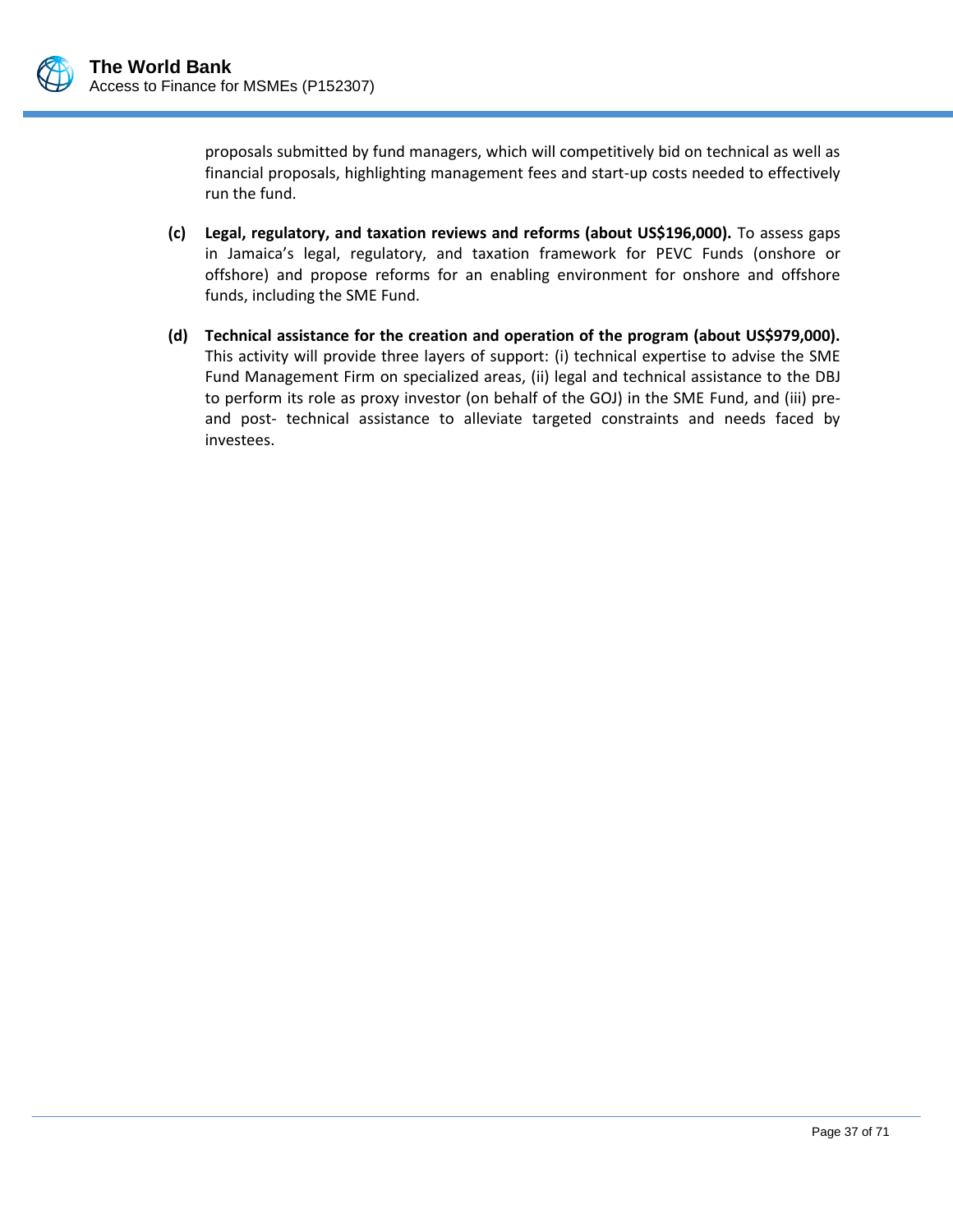

#### <span id="page-40-0"></span>**Box 1.2. Expected Design of the SME Fund**

- Target enterprises are SMEs, as nationally defined, that are 'established', i.e. enterprises with sustained positive cash flow and a growing customer base, which require infusion of growth equity to expand their business. The fund will be sector neutral in its investment strategy.
- Estimated ticket size of US\$100,000 to US\$2 million, averaging US\$750,000.
- Finite life closed-ended fund of 10 years, extendable to 12–15 years, managed by a private fund manager. Given than the Project will close earlier than the life of the fund, the GOJ will be expected to fulfill its residual financial obligations to the fund/fund manager (such as management fees) after the Project end.
- Likely exits through the Junior Market of the Jamaica Stock Exchange (JSE), sale to a financial or strategic sponsor, or self-liquidating instruments.
- Co-investment by other investors at the fund level, with aggregate private investment of approximately US\$10 million.
- To incentivize private sector participation, the SME Fund may be structured to deliver asymmetric positive returns to private co-investors at the fund level. Additional features, as described below, that may incentivize private participation include a technical assistance facility to address SME capacity constraints and reimbursement for start-up costs for the SME Fund.
- A SME Fund Management Firm will be selected through an international competitive tender, providing bids on the technical design of the fund, and financial proposals for management fees and envelope for technical assistance for SMEs. The feasibility analyses, which will inform the potential pipeline and provide key inputs into the design of the investment, will be used as reference to evaluate bidding fund managers.
- Key governance features will include an advisory committee with key investors to maintain the strategic direction of the fund and an investment committee, constituted by the fund manager, to undertake investment-related decisions. There will not be any government participation on the investment committee or affiliation to the fund manager. However, the GOJ will retain the right to appoint an advisory committee member.
- The SME fund Management Firm will be subject to registration and supervision by the relevant supervisory authority in Jamaica.
- Investment documents, such as a Limited Partnership Agreement, Subscription Agreement, Management Agreement, Prospectus, or Side Letter, will define the terms and conditions of the GOJ's investment. These Investment agreements, which will include appropriate investor protections for the GOJ and governance arrangements for the fund, must have considered legal advice from the DBJ's legal counsel and must be acceptable to the World Bank, including, without limitation, adherence to World Bank Group policies.
- The SME Fund Management Firm will commit to using the Project funds in a manner that complies with the World Bank's fiduciary as well as E&S safeguards, and the fund will be subject to annual external audits.
- Given the delicate stage of growth and the need to help business owners build leadership and operating capacity, significant handholding will be required by the fund's professionals. Ideally, the team of the

7. Component 3: Improving the enabling environment for access to finance and business development services for MSMEs (US\$1.56 million). This component includes two subcomponents: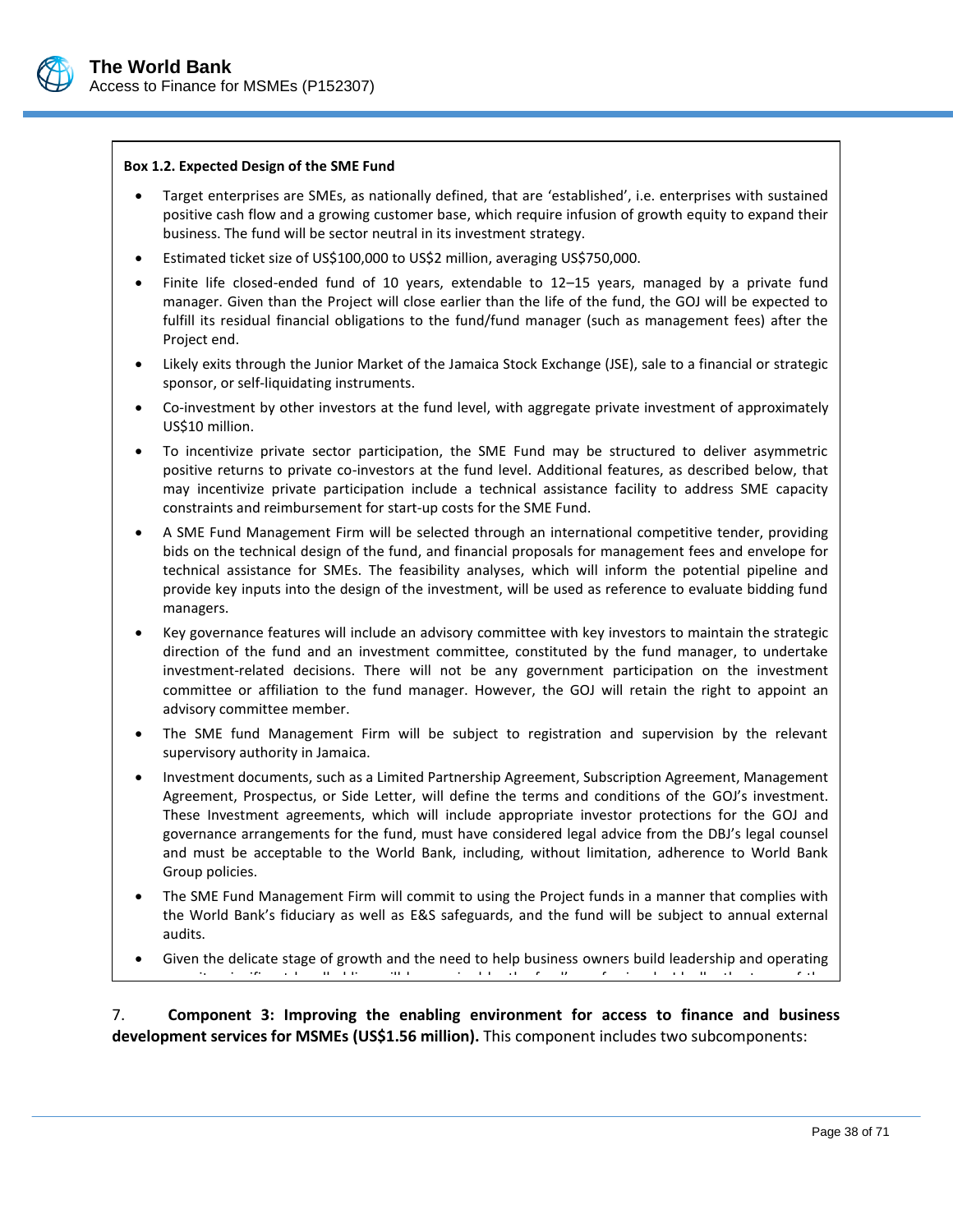

8. **Subcomponent 3.A: Enabling environment for access to finance for MSMEs, including the development of financial instruments (US\$0.86 million):**

- **On factoring, the Project will finance:** (a) a market feasibility study for factoring (ongoing as retroactive financing); (b) drafting of legal and regulatory amendments or a factoring law; (c) feasibility assessment of the factoring platform; (d) design, development, and implantation of a factoring online platform; and (e) awareness raising and capacity building of AFIs, SMEs, and other stakeholders on factoring and its benefits.
- **On leasing, the Project will finance:** (a) market assessment on the leasing sector (ongoing as retroactive financing), (b) drafting of necessary legal and regulatory amendments or a leasing law, and (c) awareness raising and capacity building of key stakeholders on leasing and its benefits.

9. **Subcomponent 3.B: Business development services for MSMEs to improve bankability (US\$0.70 million).** This subcomponent will support: (a) a performance assessment of the existing Voucher for Technical Assistance Programme; (b) technical assistance to improve this program design; (c) technical assistance to develop a broader strategy to promote BDS for MSMEs; (d) design, development, testing, and implementation of an interactive virtual platform for BDS providers and MSMEs; (e) update the existing database of BDS providers; (f) an awareness campaign to promote the new and improved programs for MSMEs; and (g) resources to implement the new BDS for MSMEs strategy.

10. **Component 4: Project management (US\$0.85 million).** This component will support a PIU that will be responsible for the coordination, management, implementation, and supervision of the Project. It will finance: (a) the recruitment and training of the PIU team members, (b) equipment and furniture for the PIU, (c) M&E activities, and (d) the Project's financial audits.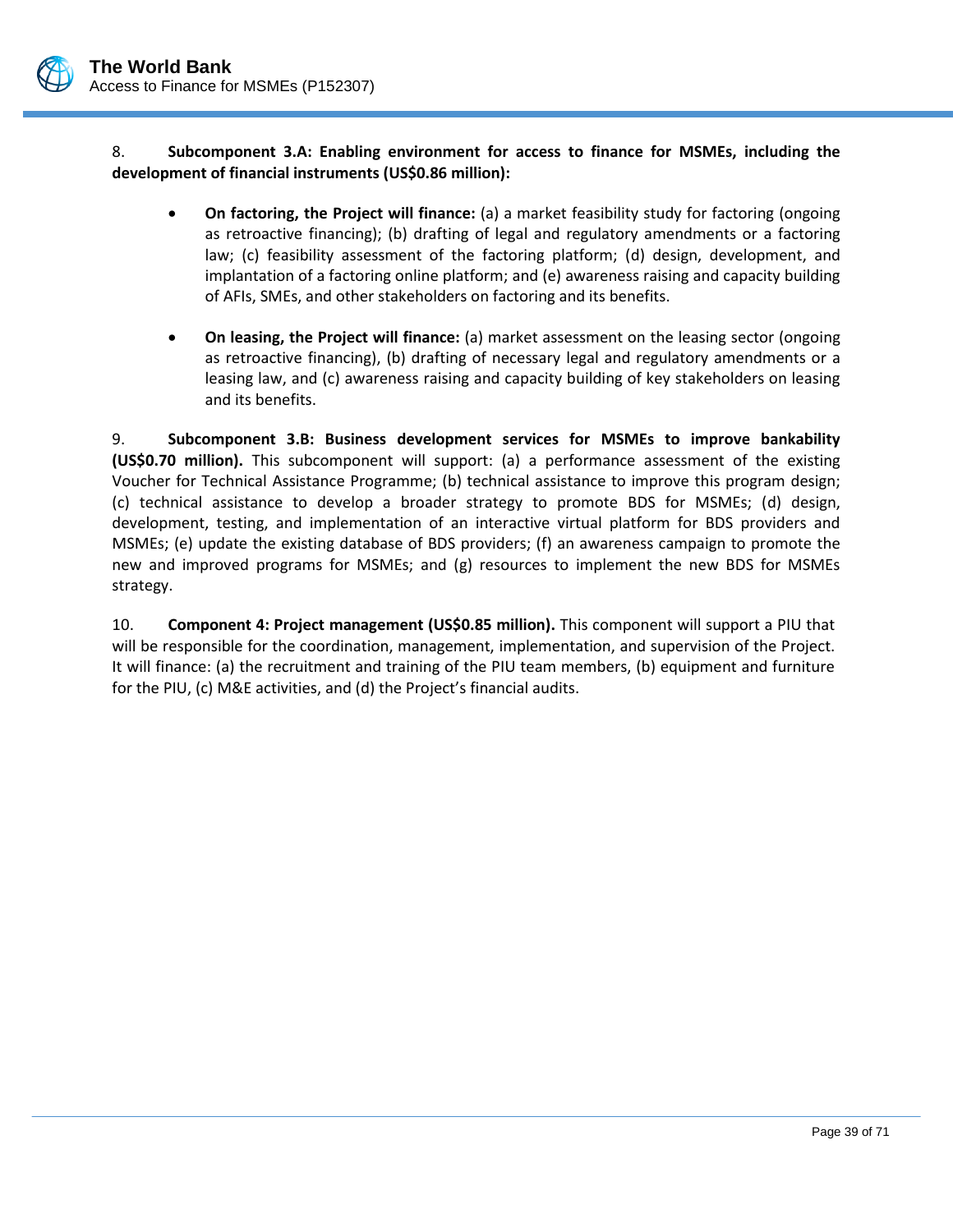

#### **ANNEX 2: IMPLEMENTATION ARRANGEMENTS**

**COUNTRY: Jamaica JM Access to Finance for MSMEs**

## **Project Institutional and Implementation Arrangements**

1. **The DBJ is the implementing agency for this Project.** A PIU will be located within the DBJ. The PIU will be responsible for coordinating, implementing, supervising, finalizing, and documenting all the activities related to the Project.

2. **The responsibilities of the PIU will include, among others:** (a) managing the implementation of project activities; (b) managing the procurement, FM, disbursements, and safeguards aspects; (c) coordinating the preparation, adjustments, and use of the project management tools, including the OM, working annual plan, Procurement Plan, and disbursement projections; (d) coordinating with key stakeholders all the technical aspects of the Project; (e) monitoring the progress of the PDO and intermediate results indicators of the Results Framework; (f) preparing project reports; and (g) acting as the main point of contact for the World Bank.

3. **The PIU will be staffed with qualified personnel for the implementation of the project.** A team will be recruited, trained, and equipped to manage the project activities. The PIU will be composed of a core team integrated by: (a) a project coordinator, (b) a procurement officer, (c) an FM officer, (d) an E&S specialist, and (e) an assistant. In addition, a technical team with members from the DBJ and other key stakeholders, such as the BOJ and FSC, will provide technical support to the PIU including the review and approval of goods and services delivered as part of the activities financed by the Project.

4. **The PIU will report to a PSC that will be established to provide strategic direction to the Project.** The PSC will meet periodically to track and monitor the progress of the Project. It will be integrated by representatives of the PIOJ, MOFPS, BOJ, FSC, and the DBJ, or as otherwise agreed in the OM.

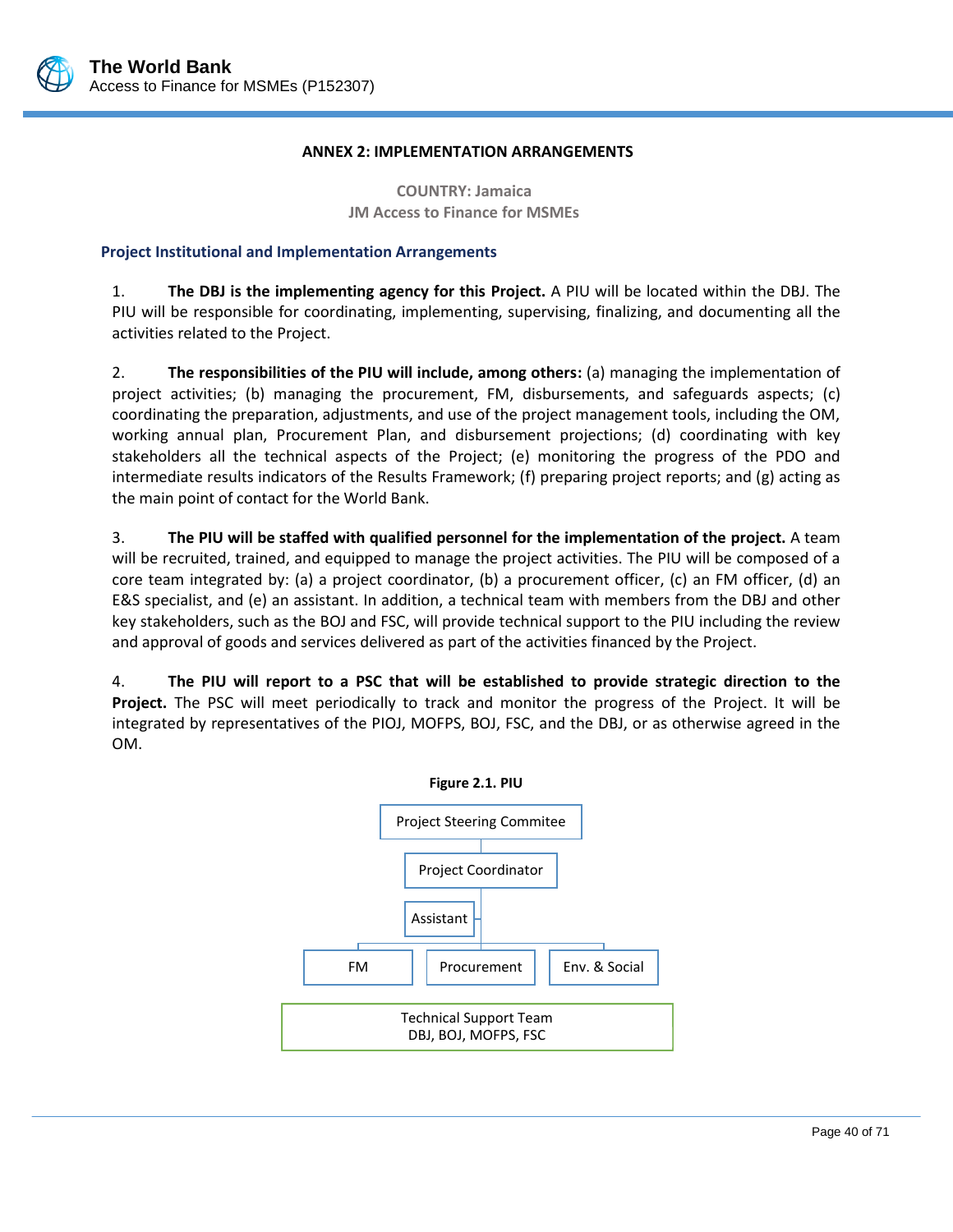

#### **Financial Management**

### **Accounting and Information Systems**

5. **The DBJ currently uses the accounting system Great Plains to record and maintain transactions.** The Management Reporter software, which is integrated to Great Plains, is used for reporting purposes. Both the Great Plains and Management Reporter software will be used for recording, maintaining, and reporting on project transactions. The project's transactions will be recorded and reported using the cash basis of accounting. A separate company account will be created in Great Plains specifically for the Project, in which the chart of accounts will be set up by project component, subcomponents, categories, and activities to ensure the provision of accurate and reliable financial information. The OM will be used to guide the day-to-day processes and procedures under the Project.

#### **Budgeting**

6. **A budget for the entire life of the Project (master budget) will be prepared by the DBJ, in consultation with the World Bank.** Annual budgets will be derived from this master budget and will be updated as needed to reflect implementation progress. The project's budget will be incorporated into the DBJ's overall annual budget, which will ultimately be reviewed by the MOFPS for approval and inclusion in the GOJ revenues and estimates of expenditures. Once annual budgets are approved by the MOFPS, they will be uploaded to the Great Plains accounting system for monitoring actual against budgeted expenditures. In addition, quarterly budget variance analysis will be conducted, in which variances will be investigated and addressed.

## **Internal Controls**

7. **The daily operations of the Project will be guided by an OM that will incorporate the FM procedures.** The manual will be updated throughout the life of the project as needed to reflect the current procedures. Specific bylaws will also be in place for the governance of the SME Fund and the CEF. The DBJ has a well-established control environment and has adequate processes and procedures in place to implement project activities. Internal audits on the DBJ's operations are conducted by the DBJ's Internal Audit Unit. The findings of the reports will be shared with the World Bank during reviews of the Project.

## **Financial Reporting and Monitoring**

8. **Annual audited financial statements and unaudited financial reports will be required during project implementation.** The DBJ will be required to prepare consolidated unaudited interim financial reports (IFRs), which will cover each calendar quarter and will be due within 45 days of each quarter end. The DBJ will be responsible for the timely compilation and preparation of annual project consolidated financial statements, which will be subjected to an external audit by an audit firm deemed acceptable by the World Bank. The audited consolidated financial statements and the Management Letter will be due within six months of March 31 of each year. The implementing entity and the funds under the Project will be subject to annual audits. These audit reports will be shared with the World Bank upon request.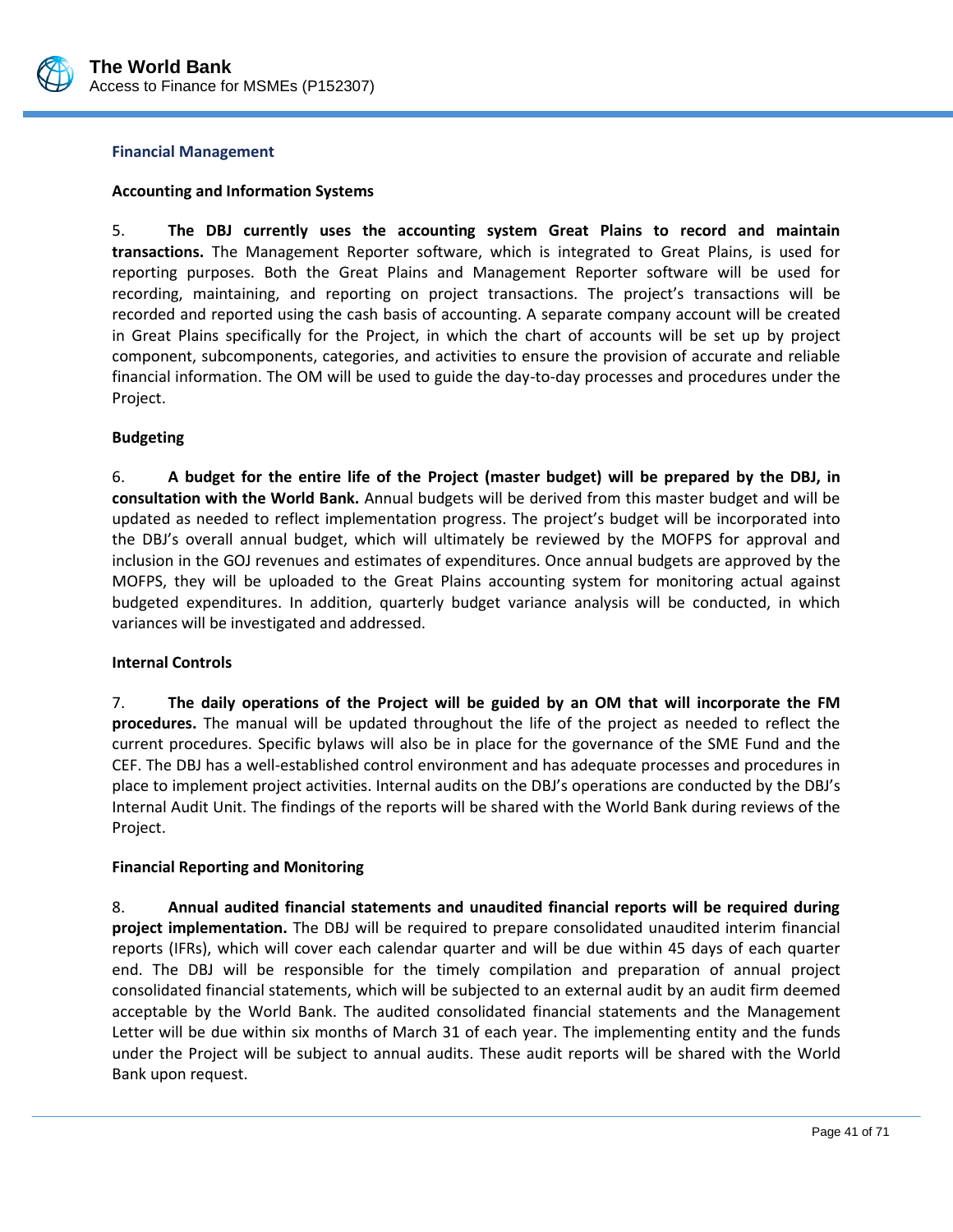

#### **Disbursements and Flow of Funds**

9. **The following disbursement methods will be available: Advance, Reimbursement, and Direct Payment.** Disbursements will be primary based on the use of advances. The World Bank will disburse loan proceeds to the MOFPS into two segregated Designated Accounts (DAs) denominated in U.S. dollars, maintained at the BOJ. The first account (DA-A) will finance goods, services, training, and operating costs for regular activities under all components of the Project. The second account (DA-B) will be used for the capitalization of the CEF and the SME Fund.



#### **Figure 2.2. Flow of Funds Arrangements**

10. **DA-A.** Funds will be transferred from the DA-A to a correspondent local currency project account in the name of the DBJ established at a commercial bank acceptable to the World Bank. Reporting on the transfers from the DAs and use of funds must be done in the same currency as that of the DA.

11. **DA-B.** For the capitalization of the CEF and SME Fund, advances will be made available up to the amount allocated to each fund upon fulfillment of all disbursement conditions as established in the Loan Agreement, in a manner acceptable to the World Bank. Disbursements for the CEF and SME Fund can be requested in two to three tranches by the borrower. After deposits are made into the DA-B, the MOFPS will transfer within 5 business days after the value date of disbursement request an equivalent amount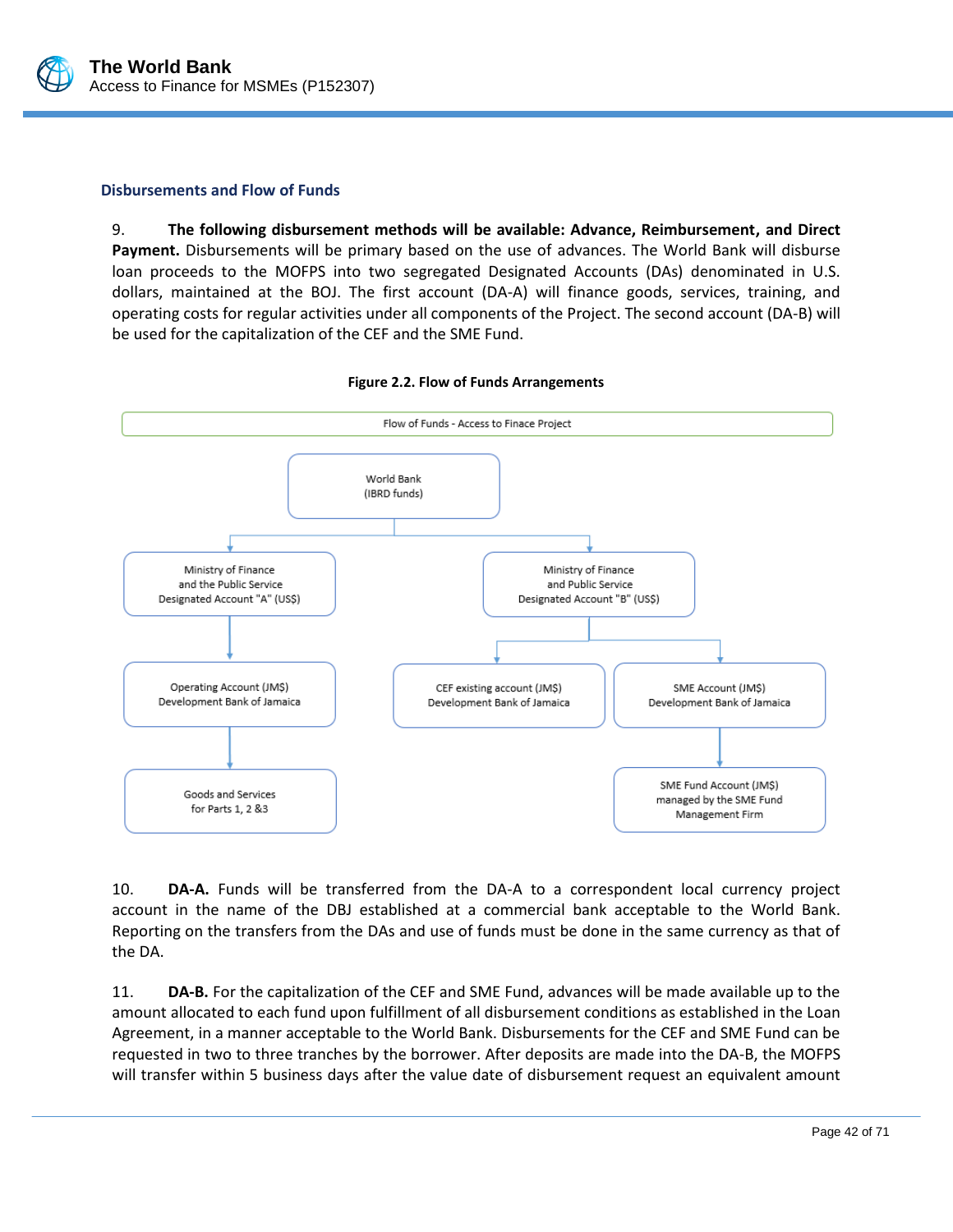to the correspondent local currency accounts owned by the DBJ (CEF account and SME account) in two to three tranches, and maintained at a commercial bank acceptable to the World Bank, all in accordance with the provisions established in the Subsidiary Agreement, SME Fund Agreement, and the OM. The CEF account is the current CEF account operated by the DBJ and maintained at the National Commercial Bank. For the capitalization of the SME Fund, final transfer to the SME Fund account will be made once capital calls are made to the DBJ by the selected SME Fund Management Firm. The DBJ will have 10 business days to validate the capital call request and transfer the amount requested from the SME account to the SME Fund account.

12. **The exchange rate in effect on the date funds were transferred out of the Designated Accounts to the CEF and SME accounts should be used for all reporting purposes.** Any foreign exchange losses arising from such transfers are not eligible to be financed.

13. **The amounts advanced to the DA-B will be considered documented for the World Bank when credited to the CEF account owned by the DBJ and the SME Fund account.** The amounts disbursed for the capitalization of the CEF and SME Fund will be reported in subsequent withdrawal applications through IFRs, including a copy of the deposit receipt evidencing receipt of amounts in the CEF and SME Fund accounts.

14. **Disbursements will be report based.** Advances (except for the capitalizations) will be provided to the DA-A based on six-month forecast and subsequently quarterly IFRs will be used for documentation of expenditures. The minimum application size for direct payments and reimbursements is US\$ 650,000 equivalent. Overall disbursement arrangements will follow standard disbursement policies and procedures established in the Disbursement Guidelines for Investment Project Financing, dated February 2017, and in the Disbursement and Financial Information Letter of the Project.

# **Procurement**

15. **Procurement will be carried out in accordance with the 'World Bank Procurement Regulations for Borrowers under Investment Project Financing' (Procurement Regulations).** A PPSD, prepared by the DBJ, describes how procurement in this operation will support the PDO and deliver value for money using a risk-based approach. The PPSD provides adequate supporting market analysis for the selection methods detailed in the Procurement Plan. Mandatory procurement prior review thresholds of the World Bank's procurement procedure are applied (annex 2). All procurement procedures, including roles and responsibilities of different participating entities and units, are defined in the OM.

16. **Procurement Plan.** In accordance with paragraph 5.9 of the Procurement Regulations, the World Bank's Systematic Tracking and Exchanges in Procurement (STEP) system will be used to prepare, clear, and update Procurement Plans and monitor all procurement transactions for the Project. The Procurement Plan for the first 18 months has been prepared by the DBJ in accordance with the results of the PPSD. A summary of the PPSD, including recommended procurement approach for higher-value contracts, is presented in [Table 2.1.](#page-47-0)

17. **Civil works.** Infrastructure and/or civil works are not expected under this Project.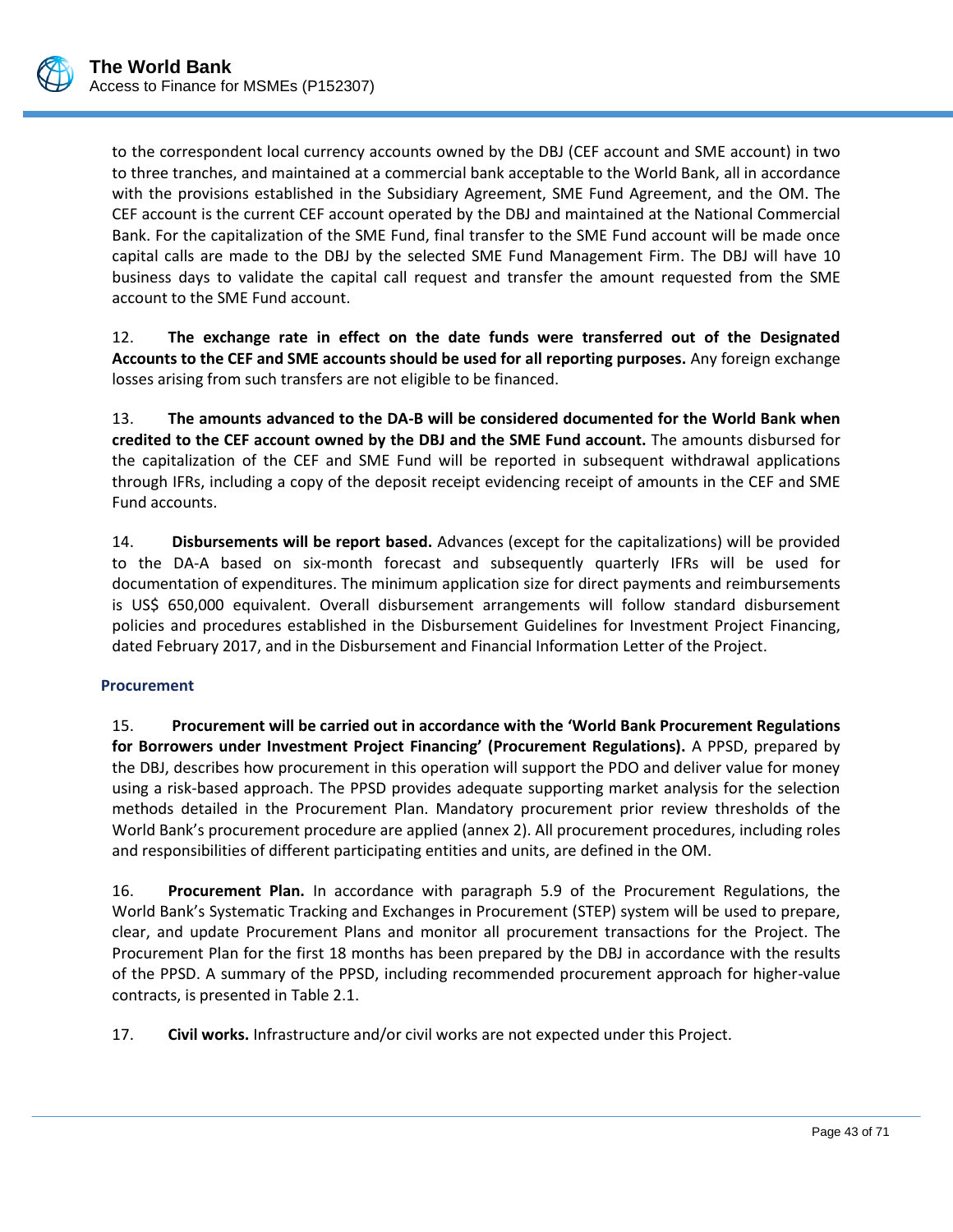

18. **Goods.** Goods to be financed under this Project include software, an electronic factoring platform, and an interactive technological platform.

19. **Non-consulting services.** The Project will finance services related to marketing and awareness campaigns.

20. **Consulting services.** Consulting services to be financed under the Project will include fund management, legal and regulatory reviews, feasibility assessments, capacity building, and technical assistance.

21. **World Bank's Standard Procurement Documents.** Standard Procurement Documents shall be used for all contracts subject to international competitive procurement.

22. **Operating costs.** Operating costs refer to reasonable recurrent expenditures that would not have been incurred by the implementing agency in the absence of the project. The Project will finance operating costs, such as office supplies, communication and advertising costs, computers and equipment maintenance, travel and per diems for local and international staff, and project implementation support personnel. The Project will also finance costs of trainings, travel and per diem of trainers and trainees, and rental of facilities.

23. **Procurement capacity assessment.** The World Bank carried out a procurement capacity assessment of the DBJ. The basic staffing structure, procurement record system, internal controls, evaluation committees' roles and responsibilities, contract signing, and contract administration were reviewed. The DBJ hired a procurement expert as part of the PIU. In addition, current filing practices of procurement records risk their integrity. Lastly, internal approvals may cause undue delays to the process and create undue restrictions to bidder participation because of local registration requirements as the DBJ's staff are not familiar with the World Bank's procurement rules and procedures. The time required by the National Contracts Commission to approve certain procurement processes must also be adequately considered when planning the procurement process.

24. **Supervision arrangements.** The World Bank has started providing intensive hands-on support to the DBJ during project preparation as the DBJ advanced several retroactive financing contracts. Thus, by project implementation, the DBJ should have become familiar with most procurement methods it will use, and the World Bank's support efforts may be reduced. In addition to prior review supervision to be carried by the World Bank, annual supervision missions to visit the field to carry out post review of 1:10 procurement actions are recommended.

25. **Summary of the PPSD.** The Summary of the PPSD is included in table 2.1.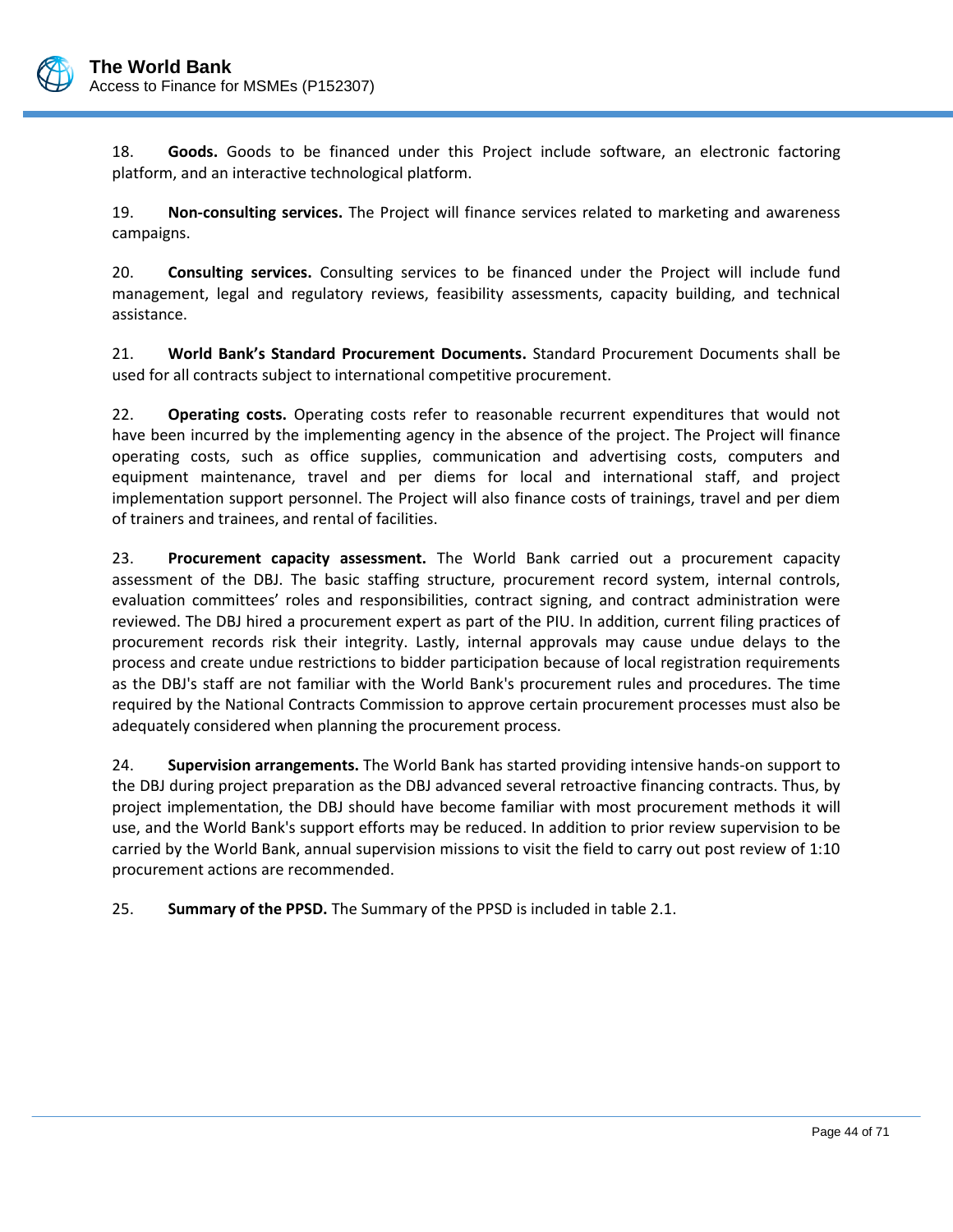

<span id="page-47-0"></span>

| <b>Contract Title Description and Category</b> | <b>Estimated</b><br>Cost (US\$) | <b>Risk</b><br>Rating | <b>Bank</b><br>Oversight | Procurement<br>Approach<br>Competition | <b>Selection</b><br><b>Methods</b> | <b>Evaluation</b><br><b>Method</b> |
|------------------------------------------------|---------------------------------|-----------------------|--------------------------|----------------------------------------|------------------------------------|------------------------------------|
| Pre and post investment technical assistance   | 500,000                         | 3.0                   | Post                     | ΟI                                     | <b>QCBS</b>                        | n.a.                               |
| Fund manager                                   | 825.000                         | 2.0                   | Prior                    | ΟI                                     | <b>QCBS</b>                        | n.a.                               |
| Develop business plan for the CEF              | 200,000                         | 2.0                   | Post                     | ΟI                                     | <b>COS</b>                         | n.a.                               |
| Legal Advisers to the DBJ (SME Fund)           | 100,000                         | 2.8                   | Post                     | ΟI                                     | <b>CQS</b>                         | n.a.                               |
| TA to the fund manager                         | 143,000                         | 2.5                   | Post                     | ΟI                                     | <b>COS</b>                         | n.a.                               |
| Technical advisers to the DBJ                  | 100,000                         | 2.5                   | Post                     | ΟI                                     | <b>DIR</b>                         | n.a.                               |
| Electronic factoring platform                  | 391,500                         | 2.8                   | Post                     | ΟI                                     | <b>RFB</b>                         | n.a.                               |
| Technological platform - BDS                   | 290.000                         | 2.7                   | Post                     | ΟI                                     | <b>RFB</b>                         | n.a.                               |

**Table 2.1. Summary of the PPSD**

*Note:* OI = open international; ON = open national.

## **Environmental and Social (including safeguards)**

26. **The final ESMF was revised in August 2017 to reflect stakeholders' consultations.** The draft ESMF was disclosed and consultations with key stakeholders were conducted in March 2017. The ESMF was published on the DBJ's website on September 4, 2017, and republished on November 6, 2017 on both the DBJ's and the World Bank's websites, reflecting final project design. Key findings of the consultations include the following: (a) while AFIs may have unique E&S systems, a single standardized summary form is needed to facilitate reporting; (b) some MSMEs are involved in the forestry and agriculture sectors, so triggering the Forest (OP/BP 4.36) and Pest Management (OP 4.09) policies is recommended; and (c) there was also interest in strong support for microenterprises and for at-risk youth and the disabled.

27. **The Involuntary Resettlement policy (OP 4.12) will not be triggered.** The Project will not finance investments, under this Project or in the future, involving: (a) involuntary taking of land resulting in relocation or loss of shelter, loss of assets or access to assets, or loss of income sources or means of livelihood, whether or not the affected persons must move to another location, or (b) involuntary restriction of access to legally designated parks and protected areas resulting in adverse impacts on the livelihoods of the displaced persons. For Components 1 and 2 (CEF and SME Fund), any sub-projects to be financed as part of this Project or at a later stage will be on SME private owned land or land purchased through willing-seller willing-buyer. For land purchases through willing-seller willing-buyer approach, land acquisition must occur by mutual agreement in exchange for a notarized purchase contract based on the market price at the date of acquisition. To ensure that OP 4.12 is not triggered, OP 4.12 will be part of the exclusion list in the ESMF and OM and any MSME activities that will trigger this policy will be excluded through a rigorous screening process.

28. **The Project's environmental management aspects are presented by project component as outlined below.** The protocols adopted by the Project are consistent with Jamaica's regulatory and environmental frameworks (namely the 1991 Natural Resources Conservation Act and the 1997 Environmental Permit and License System) and World Bank Environmental Assessment (OP 4.01) requirements. All the procedural steps are described in detail in the Project's OM and ESMF prepared by the DBJ.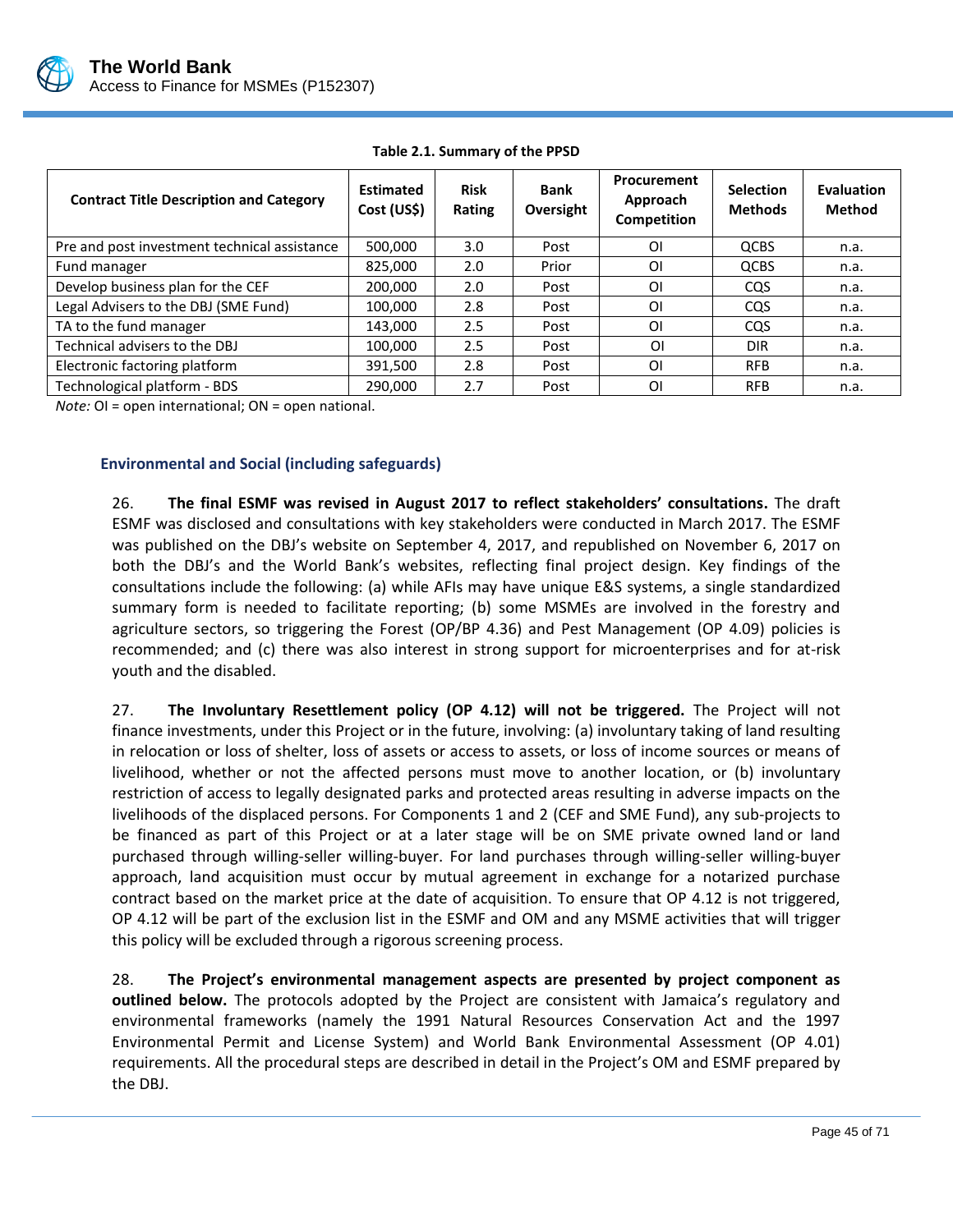

**Component 1 (CEF)**

29. **MSMEs will be required to conform to requirements for E&S performance, and AFIs will need to effectively screen the MSMEs, verify their eligibility for the CEF, and ensure that E&S requirements are clearly included in Guarantee Agreements.** AFIs will need to periodically report to the DBJ on the status of their E&S management efforts. The DBJ in turn will ensure that the AFIs conform to relevant E&S requirements. The DBJ E&S specialist will oversee these activities.

30. **The MSME screening and processing procedure involves the following steps:** (a) compare with the World Bank's exclusion list; (b) check National Environmental Planning Agency permit status; (c) assign E&S risk category; (d) field visit (optional); (e) prepare documentation; and (f) guarantee administration, evaluation, and reporting.

31. **For AFIs requesting to participate in the CEF, the DBJ shall ensure that the AFI will follow an adequate environmental risk management procedure for MSME financing, consistent with the DBJ procedures**. The DBJ shall require that the AFI: (a) implements the agreed-upon environmental risk management procedure, (b) includes in the financing agreement with each MSME the environmental requirements as established from the implementation of the environmental risk procedure, (c) undertakes appropriate administrative actions commensurate with the level of risk for the MSME investments, (d) promptly informs the DBJ should any significant environmental issues or regulatory noncompliance occur with an MSME financed, and (e) provides the DBJ with an annual report on its implementation of the environmental risk procedure. If the DBJ identifies issues related to the AFI implementation of the environmental requirements, then the DBJ shall work with the AFI to define appropriate corrective actions. With the support of the World Bank, the DBJ shall take reasonable efforts to provide technical support, as needed, to the AFI in its development of implementation of its environmental risk procedure.

## **Component 2 (SME Fund)**

32. **The DBJ will provide safeguards oversight to verify the SME Fund Management Firm's compliance and report to the World Bank, and the SME Fund Management Firm will be responsible for investment screening, assessment, monitoring, and reporting.** The SME Fund will be sector neutral and therefore a broad variety of investments could be included, including agriculture and ecotourism projects. Very high-risk projects (Category A), and those on the World Bank Group exclusion list, will not be eligible.

33. **The SME Fund Management Firm will assume a leading role in the management of E&S risk for SMEs, similar to the role of the AFIs in Component 1 (CEF).** The SME Fund Management Firm will be required to effectively screen the SMEs, verify their eligibility in the fund, ensure that E&S requirements are clearly included in contractual commitments, and periodically report to the DBJ on the status of their E&S management efforts, following and adapting (the process is outlined in the ESMF). The DBJ's environmental policy and management procedure for SME participation will form the basis for the SME Fund's E&S management system. Although it will be modified to address the particularities of the SME Fund, it will maintain an equivalent level of oversight and supervision. The DBJ's role is to ensure that the SME Fund Management Firm applies the system in a manner consistent with its own operations.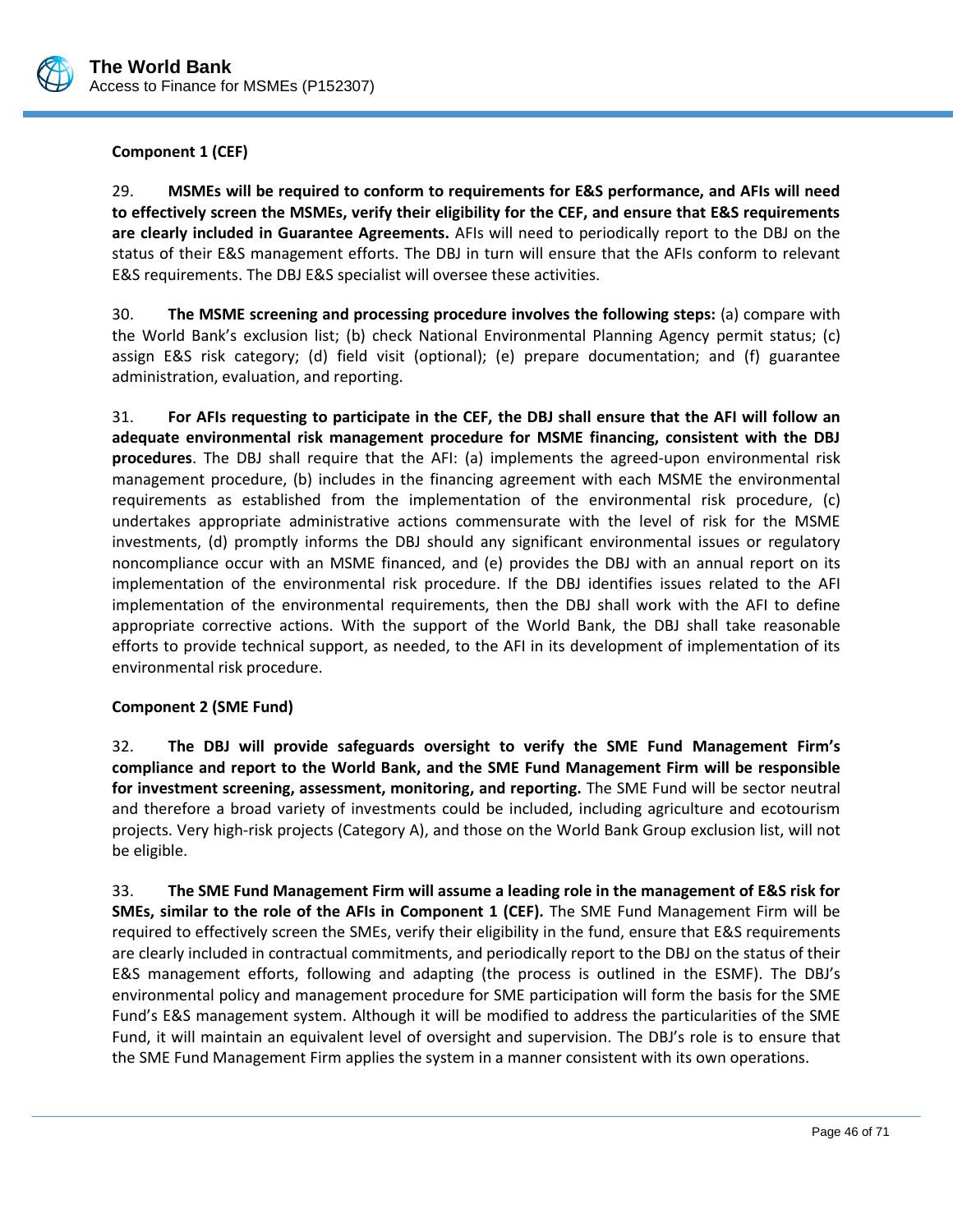

### **Monitoring and Evaluation**

34. **The PIU will monitor and evaluate progress toward achieving the PDO.** The PIU will be responsible for monitoring and evaluating the PDO-level and intermediate results indicators for the Project described in the Results Framework (section VII). The PIU will work in close coordination with a technical support team from the DBJ and other key stakeholders to periodically collect relevant information. The entities responsible for managing the main activities of the Project, namely the CEF and the SME Fund, will use the MIS to collect and maintain reliable and updated databases with relevant information including the number of beneficiaries and the volume of funds provided to them, desegregated by type of support, type, and size of MSME or segment of the population, gender, age, geographical region, among others. Every year, the PIU will prepare an M&E strategy that will be part of the working annual plan. The M&E activities will be financed under Component 4. The PIU will provide on a semiannual basis, through project progress reports, the results of its M&E activities.

## 35. **Key indicators for measuring the PDO are as follows:**

- (a) Number of guarantees issued for MSME loans through the improved CEF
- (b) Number of SMEs getting access to risk capital through the SME Fund

## 36. **Key intermediate results indicators include the following:**

- (a) Volume of guarantees provided to MSME loans through the improved CEF
- (b) Improvements of the DBJ's institutional capacity in credit risk management of AFIs
- (c) Volume of risk capital provided to SMEs through the SME Fund
- (d) Draft factoring and/or leasing legal and regulatory amendments submitted for approval
- (e) New business development services platform operational
- (f) Percentage of project final beneficiaries that feel project activities reflected their needs
- (g) Private capital mobilized

37. **In addition to these indicators, the Project will monitor additional indicators for analytical purposes** and as useful inputs to define policies and projects aimed at improving access to finance for MSMEs. The Project will monitor increase in sales, employment, and volume of exports. For the SME Fund in particular, additional indicators will monitor the volume of co-investments at the fund level by the private sector, new products introduced, and the number of trainings for SMEs.

38. **The Project will integrate beneficiary feedback as part of its M&E framework.** Key stakeholders and potential beneficiaries have been identified during project preparation and consulted during the development of the project's ESMF. The Project will periodically engage stakeholders during implementation to obtain feedback with the objective of improving the outcomes of the operation.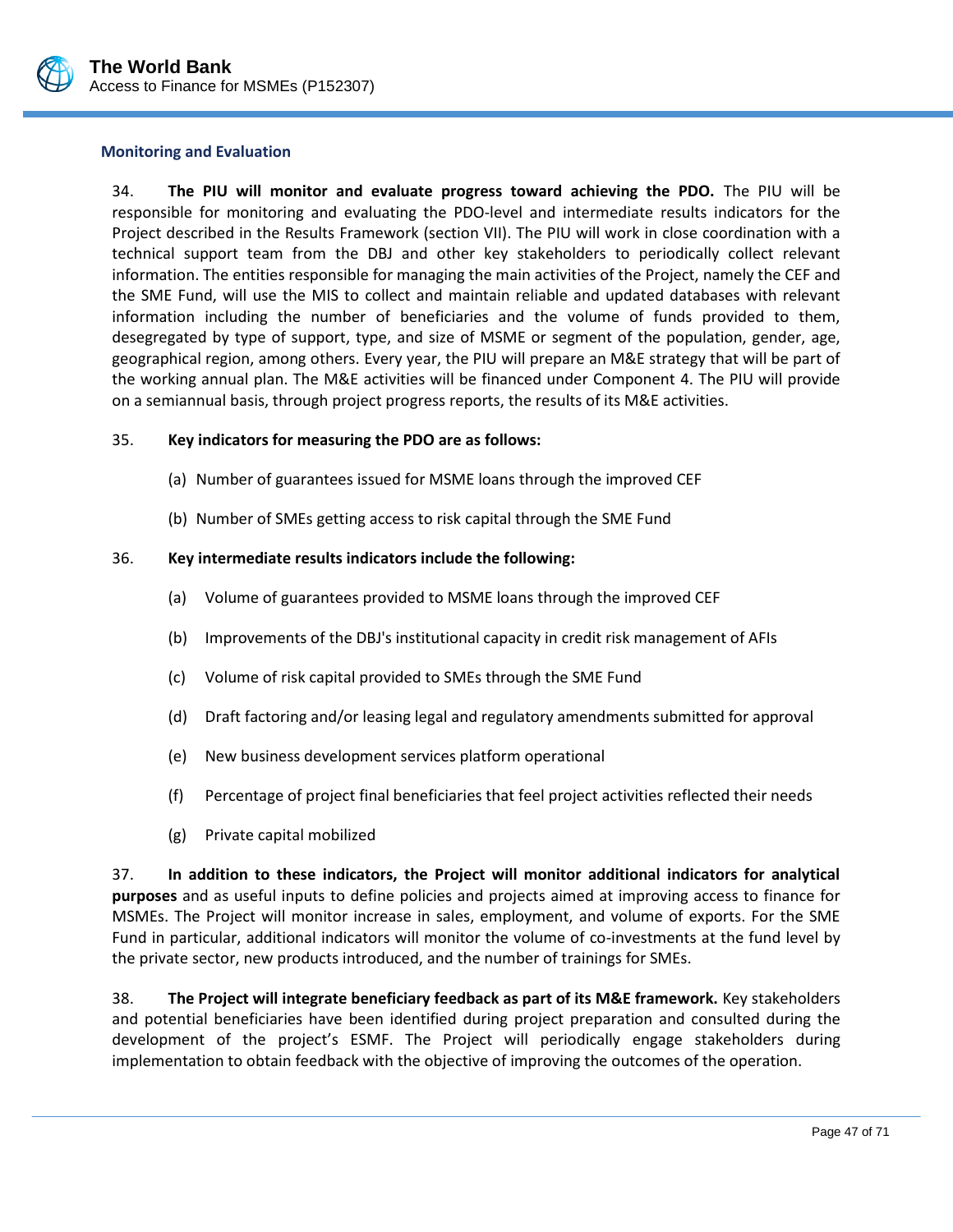

39. **Gender imbalances in access to finance indicators do not appear significant in Jamaica.** Thus, this Project does not propose any gender-based interventions. Nevertheless, results indicators in the RF will be gender disaggregated to monitor any potential gender gaps during project implementation and to inform future projects. According to 2014 Jamaica Survey of Living Conditions, 12 percent of households with female heads had a loan repayment or an interest payment, spending on average 12 percent of annual consumption of them (9.3 percent and 13.6 percent respectively, for households with male heads). The 2014 Global Findex database reveals minor imbalances in the use of financial services (use of accounts, debit and credit cards, and saving accounts), although the share of men and women having borrowed from a formal financial institution is similar.<sup>37</sup> With regard to borrowing for business purposes, there is a small gap of 3 percentage points.

## **Role of Partners (if applicable)**

 $\overline{a}$ 

40. **The World Bank and the IDB have collaborated on activities related to the CEF.** In parallel with the Project, the IDB has prepared an investment of US\$20 million for the capitalization of the CEF.

<sup>&</sup>lt;sup>37</sup> The percentage of male adults borrowing from informal lenders and family and friends is significantly higher, but this gap is not observed in borrowing from formal financial institutions.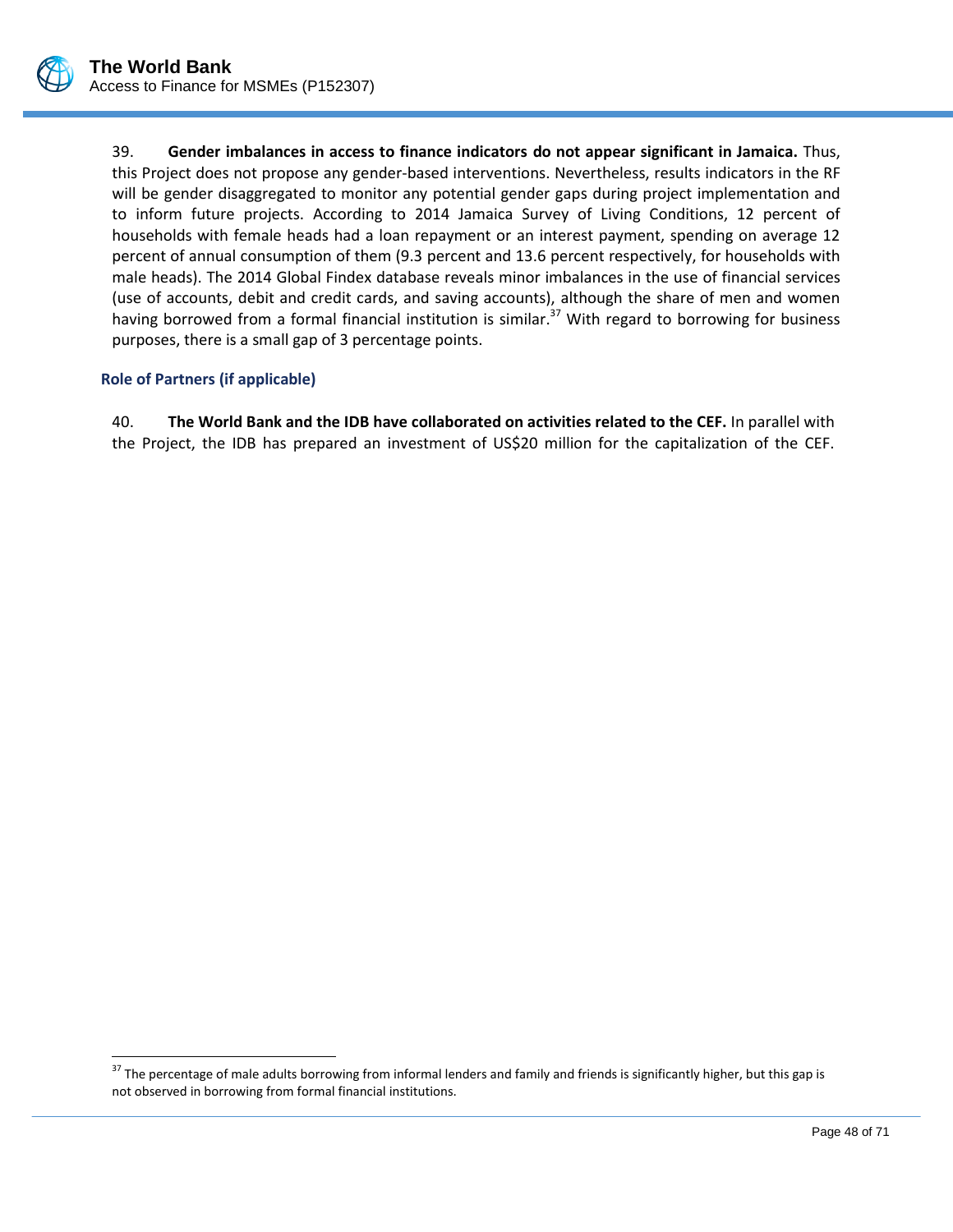

#### **ANNEX 3: IMPLEMENTATION SUPPORT PLAN**

**COUNTRY: Jamaica JM Access to Finance for MSMEs**

#### **Strategy and Approach for Implementation Support**

1. **The implementation support strategy was developed considering the risks and mitigation measures related to the operation and targets the provision of flexible and efficient implementation support.**

- (a) **Technical support.** A team of financial sector specialists will provide technical support and guidance to the DBJ and key stakeholders. The technical team will review and comment terms of reference and other technical documents. Technical advice will also be provided during implementation support missions.
- (b) **Procurement.** A senior procurement specialist will provide ongoing guidance to the DBJ with regard to procurement processes and will participate in project implementation support missions, post-review assessments, and site visits. In addition, the World Bank will review selection processes defined as prior review in STEP.
- (c) **Financial management.** An FM specialist will provide implementation support to the DBJ. The World Bank will supervise the Project's FM arrangements by reviewing the semiannual project reports as well as the annual audited financial statements. In addition, during implementation support missions, the World Bank will review the FM and disbursement arrangements.
- (d) **Operations.** During project implementation, the World Bank will provide implementation support to the team members of the PIU to prepare, update, and use the project management tools, including the OM, work annual plan, procurement plan, and disbursement projections.
- (e) **Safeguards.** The environmental and social specialist will provide support and ongoing guidance to the DBJ with regard to environmental safeguards aspects including the application of the ESMF. In addition, the specialist will participate in project implementation support missions and site visits.

2. **The Implementation Support Plan will be reviewed periodically to ensure that it continues meeting the implementation support needs of the Project.**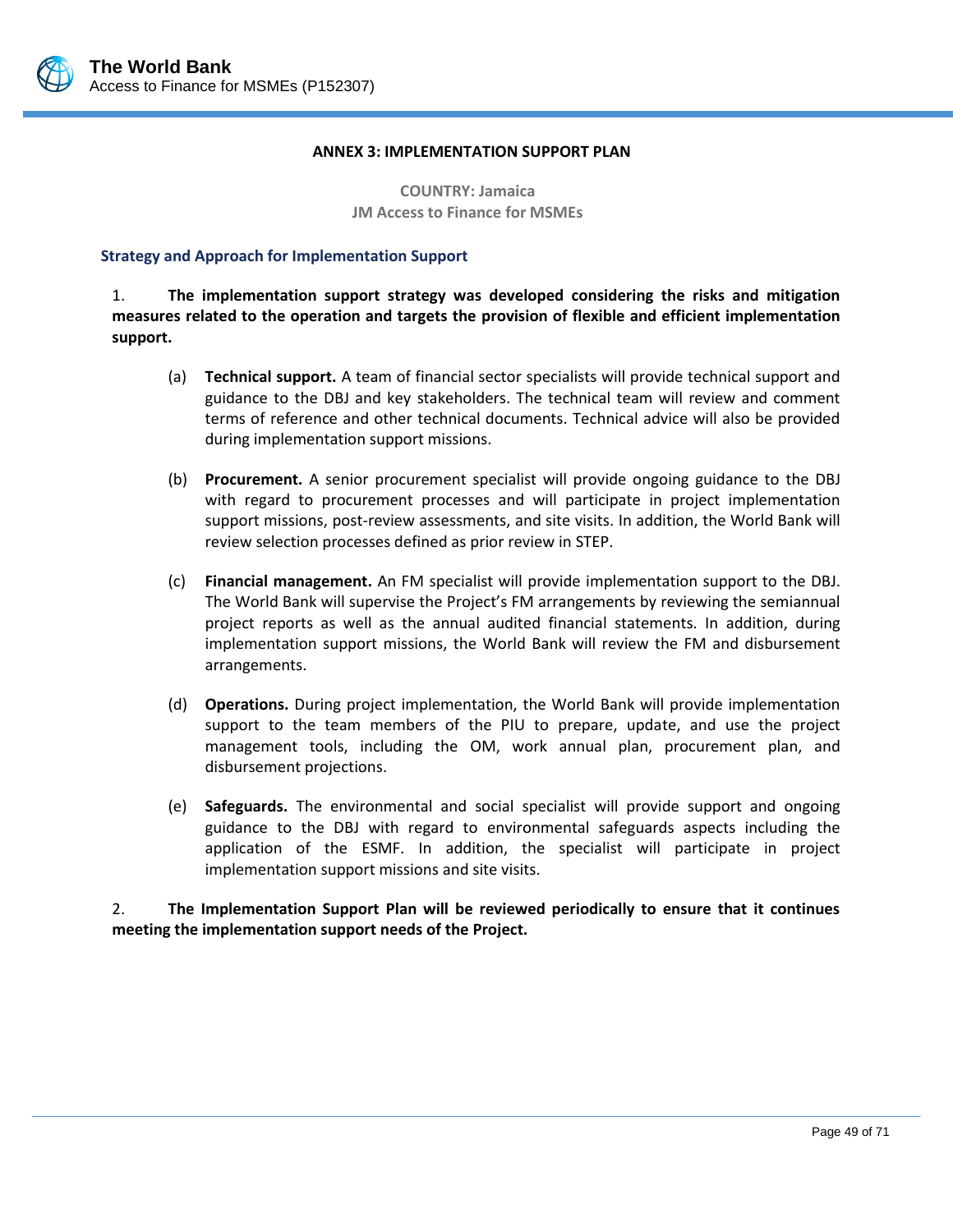

# **Implementation Support Plan and Resource Requirements**

| <b>Time</b>         | <b>Focus</b>             | <b>Skills Needed</b>                         | <b>Resource</b><br><b>Estimate</b> | Partner<br>Role |
|---------------------|--------------------------|----------------------------------------------|------------------------------------|-----------------|
| First year          | Task management          | TTL/financial sector specialist              | 12                                 |                 |
|                     | Procurement              | Procurement specialist                       | 6                                  |                 |
|                     | <b>FM</b>                | FM specialist                                | 6                                  |                 |
|                     | Safeguards               | Environmental specialist                     | 6                                  |                 |
|                     | Operations support       | Operations officer                           | 6                                  |                 |
|                     | Technical support        | 2 financial sector specialist (CEF,<br>PEVC) | 12                                 |                 |
| $12 - 60$<br>months | Task management          | TTL/financial sector specialist              | 40                                 |                 |
|                     | Procurement              | Procurement specialist                       | 24                                 |                 |
|                     | <b>FM</b>                | FM specialist                                | 24                                 |                 |
|                     | Safeguards               | Environmental specialist                     | 24                                 |                 |
|                     | Operations support       | Operations officer                           | 24                                 |                 |
|                     | <b>Technical support</b> | 2 financial sector specialist (CEF,<br>PEVC) | 48                                 |                 |

*Note*: TTL = task team leader**.**

#### **Skills Mix Required**

| <b>Skills Needed</b>                | <b>Number of Staff Weeks</b> | <b>Number of Trips</b> | <b>Comments</b>                               |
|-------------------------------------|------------------------------|------------------------|-----------------------------------------------|
| TTL/ financial sector<br>specialist | 52                           | 15                     |                                               |
| Procurement specialist              | 30                           | 10                     |                                               |
| FM specialist                       | 30                           | 10                     |                                               |
| Environmental specialist            | 30                           | 10                     |                                               |
| Operations officer                  | 30                           | 10                     |                                               |
| Financial sector<br>specialists     | 20                           | 10                     | 2 financial sector specialists<br>(CEF, PEVC) |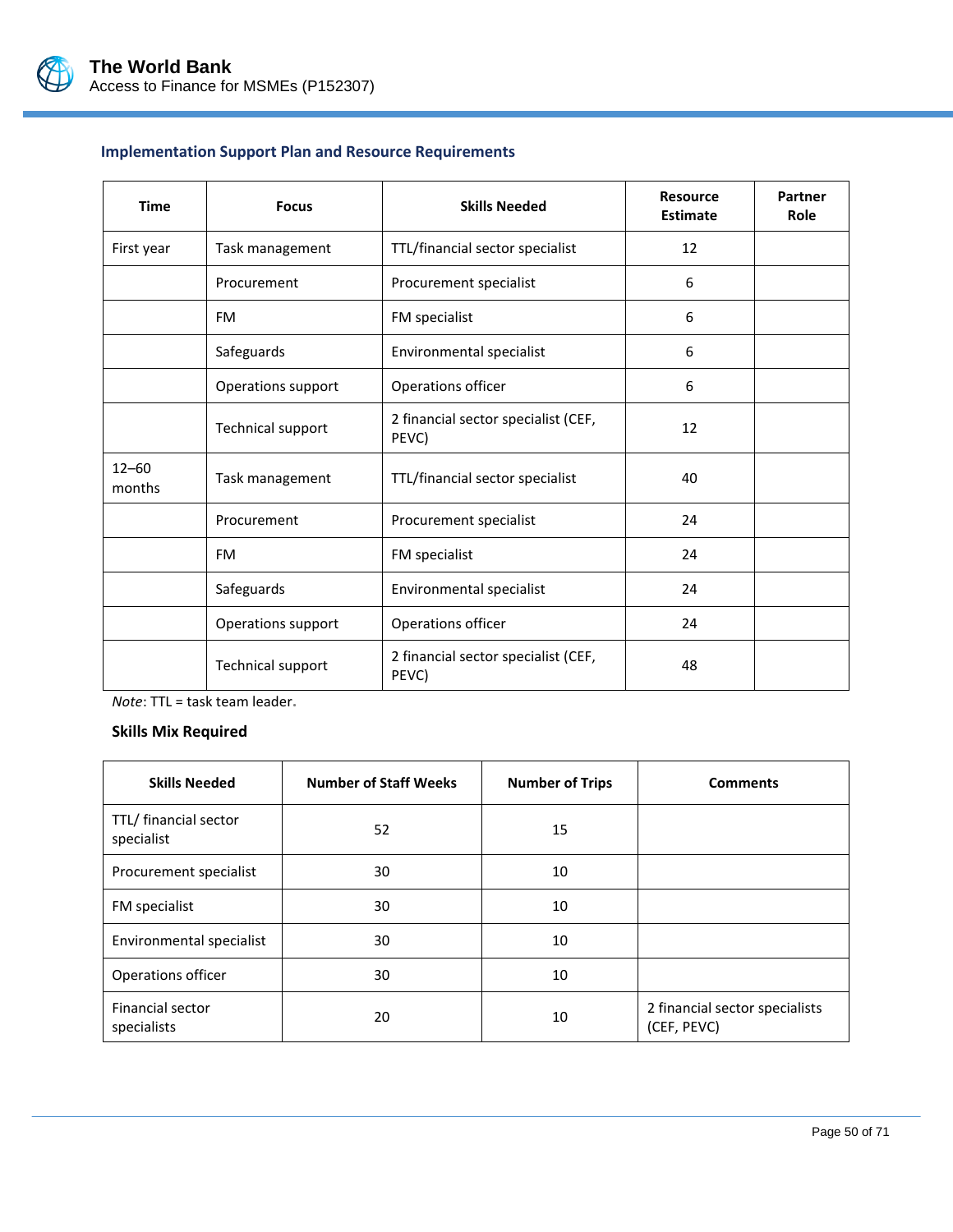

#### **Partners**

| <b>Name</b> | <b>Institution/Country</b> | Role    |
|-------------|----------------------------|---------|
| IDB         | Jamaica                    | Partner |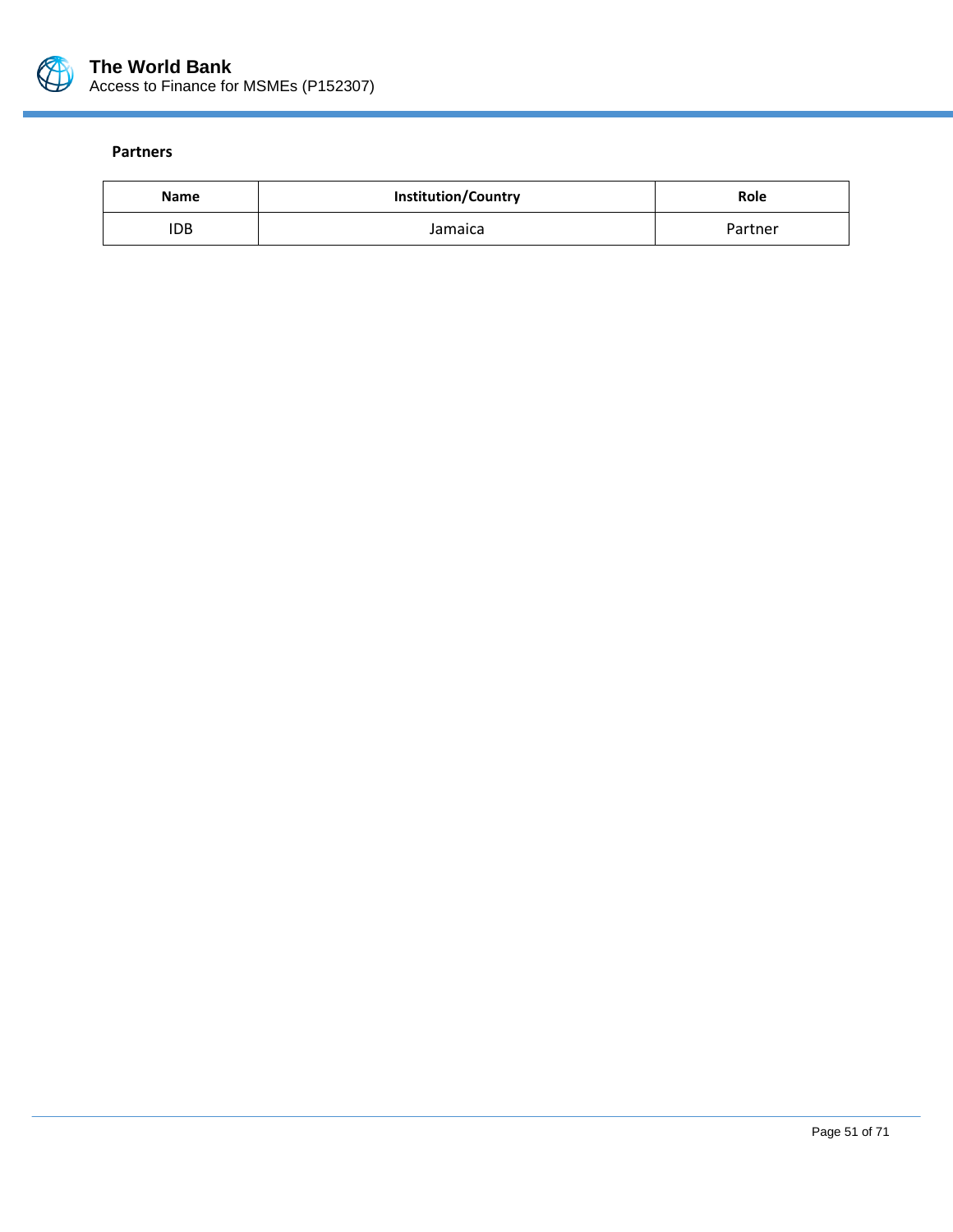

#### **ANNEX 4: FINANCIAL SECTOR BACKGROUND**

#### **A. Overview of the Financial Sector**

1. **The financial system in Jamaica is fragmented, with a reasonable number of participants, which are interconnected through conglomerates.** In 2016, financial assets were estimated at 176 percent of GDP, distributed among DTIs and non-bank financial institutions (NBFIs). DTIs consist of 6 commercial banks (34 percent of assets), 3 building societies (9 percent), and 2 merchant banks (1 percent). They are supervised by the BOJ and account for 44 percent of total assets. Concentration is high, with the two largest banks accounting for 73 percent of bank assets. NBFIs include securities firms (19 percent of assets), pension funds (14 percent), life insurance companies (10 percent), unit trust funds (6 percent), credit unions (3 percent), and nonlife insurance companies (2 percent). With exception of credit unions, which are expected to be supervised by the BOJ, NBFIs are under the scope of the FSC.



*Source:* BOJ's Financial Stability Report (2016) and Finstats. *Note:* a. Latest comparison data for 2015.



**Figure 4.3. Commercial Banks - Credit and Deposits to GDP** 

*Source:* BOJ and IMF's World Economic Outlook. *Note:* Numbers for commercial banks only.

**Figure 4.2. Credit to Private Sector to GDP (percent) - Regional Comparison<sup>a</sup>**





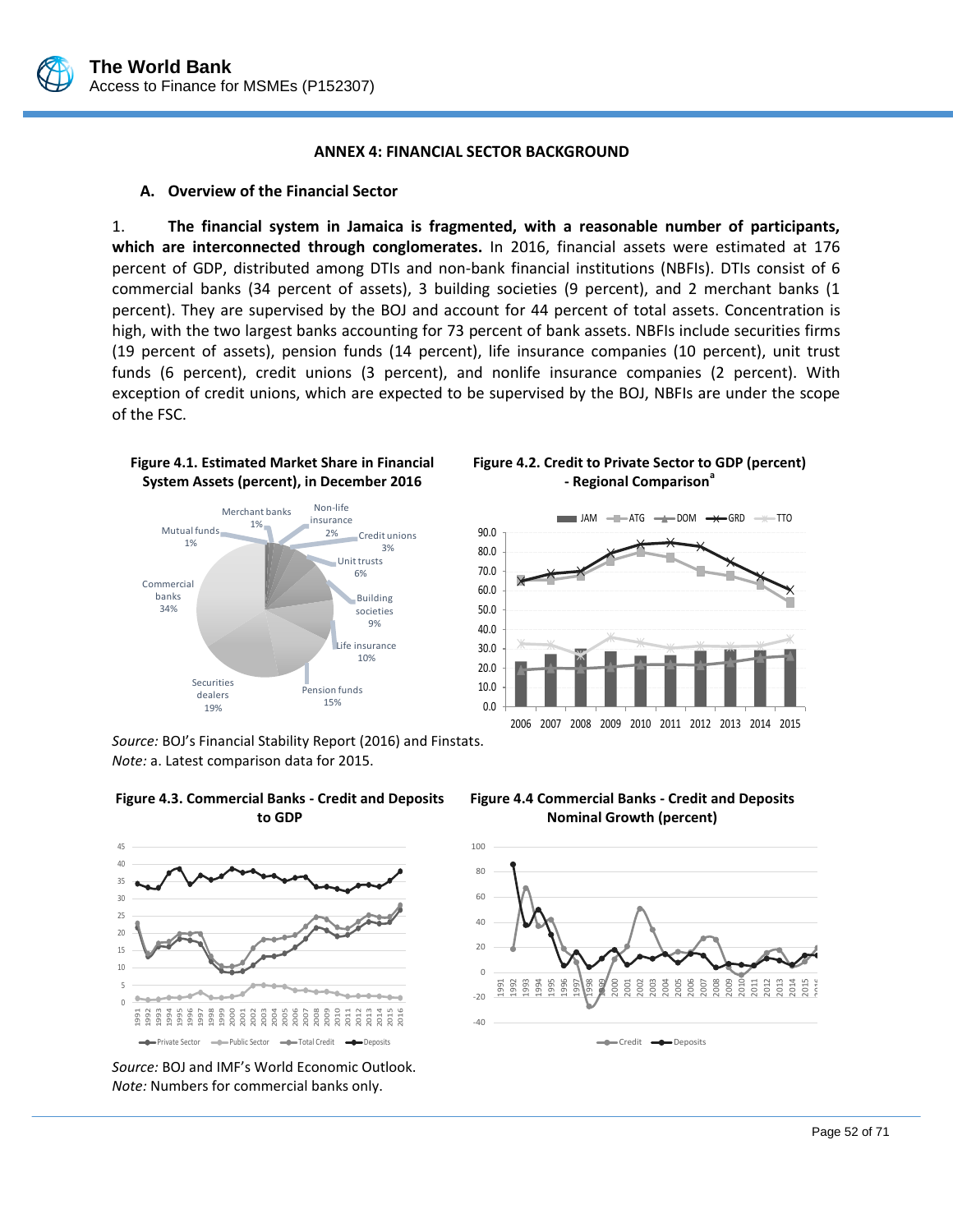

| <b>Name</b>                     | <b>Type</b>             | J\$, millions | Share (%) |
|---------------------------------|-------------------------|---------------|-----------|
| <b>National Commercial Bank</b> | Commercial bank         | 459,128       | 32.7      |
| Scotiabank Jamaica              | Commercial bank         | 329,224       | 23.4      |
| JN Bank                         | Commercial bank         | 161,866       | 11.5      |
| Sagicor                         | Commercial bank         | 115,358       | 8.2       |
| Victoria Mutual                 | <b>Building society</b> | 98,410        | 7.0       |
| First Caribbean                 | Commercial bank         | 90,902        | 6.5       |
| <b>First Global</b>             | Commercial bank         | 57,198        | 4.1       |
| <b>JMMB Bank</b>                | Commercial bank         | 35,769        | 2.5       |
| Scotia Jamaica                  | <b>Building society</b> | 28,451        | 2.0       |
| Citibank                        | Commercial bank         | 18,850        | 1.3       |
| <b>EXIM Bank</b>                | Public bank             | 8,778         | 0.6       |
| MF&G Trust & Finance            | Merchant bank           | 1,868         | 0.1       |

### **Table 4.1. Banking System in Jamaica**

*Source:* BOJ and institutions' websites.

2. **The contribution of the banking sector to the Jamaican economy has been historically modest.**  Financial intermediation has been sluggish, with credit to the private sector never surpassing its peak of 36 percent of GDP. In 2015, bank credit to the private sector was equivalent to 29.9 percent of GDP, substantially lagging behind the LAC region and Caribbean small states (46 percent and 43 percent, respectively). The country's cycle of low growth and high debt, exacerbated by financial shocks and natural disasters, has brought volatility to the sector. As of March 2017, bank credit to the private sector has increased by 39 percent (10 percent and 21 percent in 2015 and 2016, respectively).

3. **Further strengthening the resilience of the financial system is one of the pillars of the new IMF SBA.** In the next 12 months, authorities are planning to introduce new legislation to improve the resolution framework for distressed financial sector entities. They are also planning to introduce a Micro-Credit Act and Credit Unions legislation by end-2017. Finally, legislation to define the regulatory rules and consolidated supervision for financial holding companies is also being planned.

| in percent, unless otherwise stated | 2012 | 2013 | 2014  | 2015  | 2016              | $Mar-17$ |
|-------------------------------------|------|------|-------|-------|-------------------|----------|
| Capital to risk-weighted assets     | 14.1 | 15.1 | 15.9  | 14.9  | 14.9              | 14.6     |
| NPLs to gross loans                 | 7.0  | 5.4  | 5.0   | 4.1   | 2.9               | 2.8      |
| <b>Provisions to NPLs</b>           | 90.3 | 95.7 | 101.6 | 106.7 | 116.6             | 118.5    |
| Liquid assets to assets             | 22.6 | 23.6 | 28.2  | 26.3  | n.a.              | n.a.     |
| Liquid assets to liabilities        | 26.7 | 26.3 | 31.5  | 26.5  | 27.4              | 29.5     |
| ROA (annual)                        | 2.4  | 2.0  | 2.1   | 2.1   | 2.9               | 2.0      |
| ROE (annual)                        | 14.9 | 13.8 | 14.6  | 14.1  | 18.6 <sup>a</sup> | n.a.     |
| Net interest margin to income       | 54.8 | 54.6 | 50.7  | 52.0  | n.a.              | n.a.     |
| Non-interest expense to income      | 22.2 | 28.9 | 24.8  | 27.4  | n.a.              | n.a.     |

**Table 4.2. DTIs - Core Prudential Indicators (percent)**

*Source:* BOJ and IMF.

*Note:* ROE = Return over equity; a. Estimated.

4. **Prudential indicators are sound.** The banking sector is adequately provisioned, with provisions fully covering non-performing loans (NPLs), and capitalization of 14.6 percent. NPLs have gradually decreased over the years, mainly driven by continuous write-offs, reaching 2.8 percent of total loans in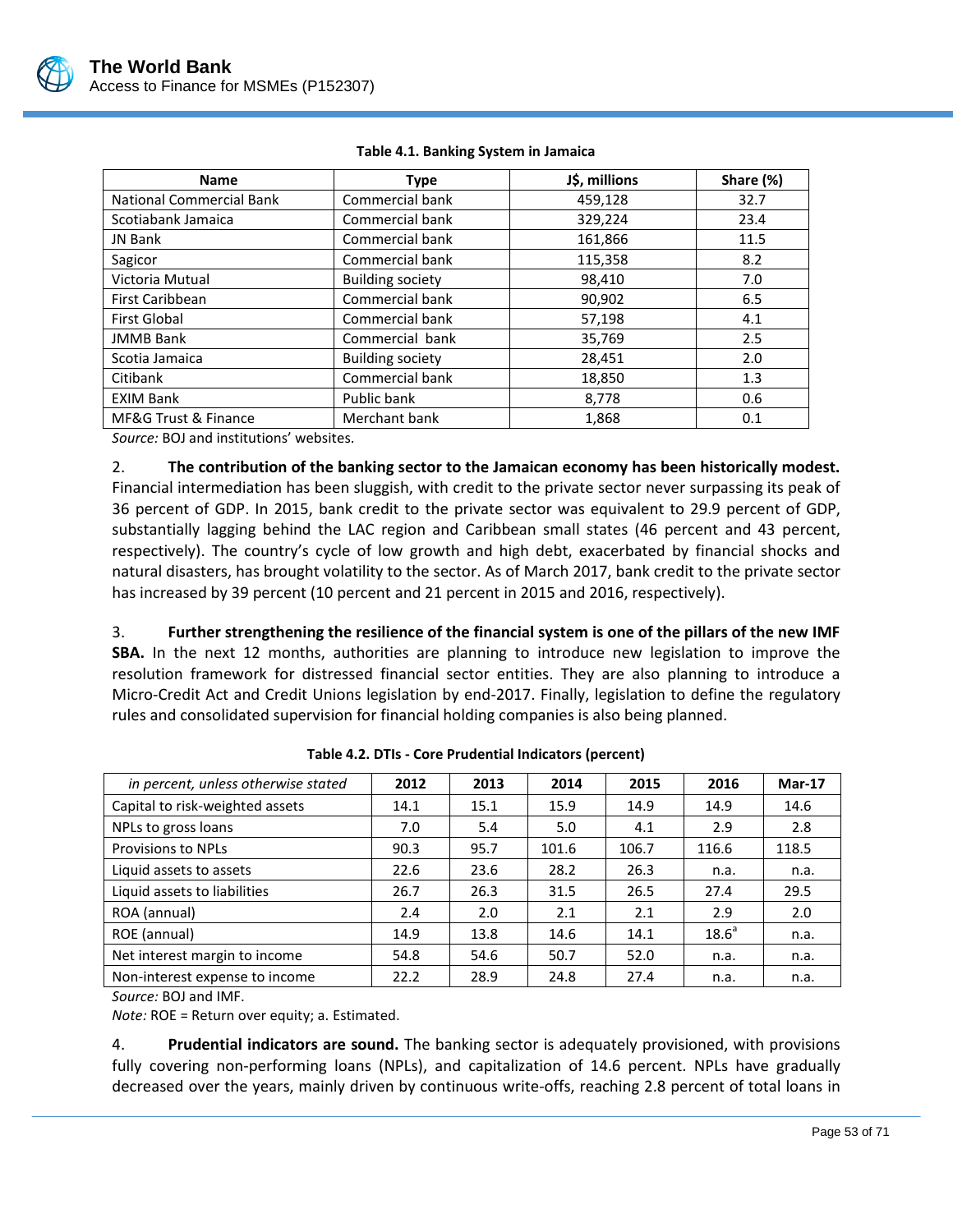March 2017. Robust profitability ratios have ensured capital replenishment, with banks reporting an ROA of 2 percent, in the same period.

5. **However, some vulnerabilities exist due to the rising dollarization of investments and deposits.** As of March 2017, 46 percent of deposits were in foreign currency, constituting one of the highest dollarization rates in the region. The authorities are planning measures to reduce the risk of dollarization, including the equalization of reserve requirements for foreign currency and domestic currency deposits, as well as a cost-benefit analysis (CBA) on stricter requirements for foreign currency deposits.<sup>38</sup>

|                                                                                         | 2012 | 2013 | 2014 | 2015 | 2016  | <b>Feb-17</b> |
|-----------------------------------------------------------------------------------------|------|------|------|------|-------|---------------|
| <b>Assets</b>                                                                           |      |      |      |      |       |               |
| Credit to private sector                                                                | 282  | 334  | 352  | 388  | 471   | 544           |
| Foreign assets                                                                          | 126  | 154  | 202  | 235  | 265   | 312           |
| Government bonds and reserves                                                           | 157  | 148  | 154  | 159  | 189   | 233           |
| Other assets                                                                            | 56   | 60   | 70   | 87   | 85    | 102           |
| Credit to public sector                                                                 | 25   | 28   | 29   | 26   | 24    | 26            |
| Cash and investments                                                                    | 10   | 11   | 11   | 11   | 12    | 11            |
| <b>Total assets</b>                                                                     | 656  | 735  | 819  | 906  | 1,047 | 1,228         |
| <b>Liabilities</b>                                                                      |      |      |      |      |       |               |
| Core deposits                                                                           | 317  | 331  | 369  | 428  | 485   | 577           |
| Time deposits                                                                           | 98   | 126  | 119  | 129  | 140   | 180           |
| Foreign liabilities                                                                     | 40   | 48   | 53   | 80   | 110   | 114           |
| Public sector deposits                                                                  | 30   | 30   | 29   | 30   | 42    | 39            |
| <b>Other liabilities</b>                                                                | 79   | 89   | 129  | 110  | 129   | 317           |
| <b>Total liabilities</b>                                                                | 564  | 625  | 700  | 777  | 906   | 1,058         |
| <b>Net capital</b>                                                                      | 92   | 110  | 118  | 128  | 141   | 170           |
| <b>Memorandum items</b>                                                                 |      |      |      |      |       |               |
| Foreign currency deposits                                                               | 176  | 207  | 233  | 266  | 308   | 360           |
| Foreign currency deposits as percent of total deposits                                  | 39.6 | 42.5 | 44.9 | 45.3 | 46.1  | 46.4          |
| Foreign currency loans                                                                  | 106  | 137  | 122  | 121  | 159   | 165           |
| Foreign currency loans as percent of total loans                                        | 34.5 | 37.7 | 32.0 | 29.3 | 32.0  | 28.9          |
| Foreign currency investments                                                            | 126  | 154  | 202  | 235  | 265   | 312           |
| Foreign currency investments as percent of total<br>investments<br>$\sim$ $\sim$ $\sim$ | 36.1 | 41.2 | 46.1 | 47.9 | 48.1  | 56.3          |

**Table 4.3. Commercial Banks - Aggregated Balance Sheet (in J\$, millions, Unless Otherwise Stated)**

*Source:* BOJ.

 $\overline{a}$ 

6. **Credit unions can play a significant role to enhance financial inclusion, but they have capacity constraints.** Following the consolidation of the sector, there are currently 29 credit unions, which form part of the national association, Jamaica Co-operative Credit Union League Limited (JCCUL). Credit

<sup>&</sup>lt;sup>38</sup> IMF. 2016. "Jamaica: Request for Stand By Arrangement and Cancellation of the Current Extended Arrangement Under the Extended Fund Facility-Press Release and Staff Report". Country Report No. 16/350.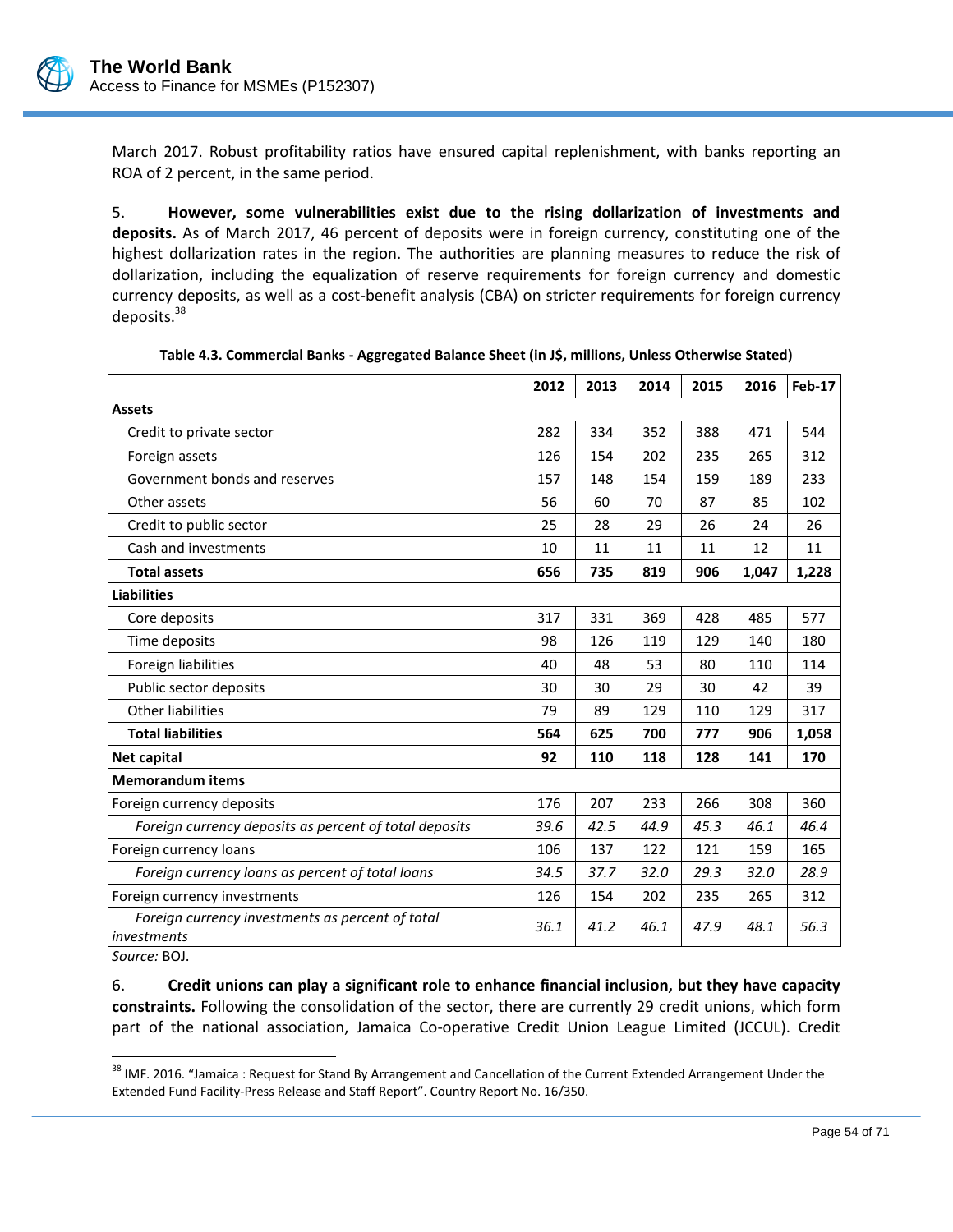

unions are currently self-regulated through the JCCUL, and the BOJ maintains some oversight. The Credit Union legislation expected to pass by 2018 will bring credit unions under official BOJ supervision. With J\$92 billion in assets (US\$738 million) in February 2017, credit unions' assets are equivalent to about 3 percent of GDP. Through 120 branches in 14 parishes, credit unions had roughly 900,000 members (~30 percent of the population), 2 million deposit accounts, and 150,000 loan accounts. They are mainly focused on consumer loans (85 percent of credit portfolio) and are also offering mortgage (12 percent) and other loans (3 percent).

7. **Credit unions' growth has been constrained by limited funding sources and maturity mismatches.** In 2016, their assets increased by 7.4 percent (8.1 percent in 2015). Credit unions primarily depend on members' contributions and short-term commercial loans to fund their operations. NPLs appear to be manageable: while using a more stringent definition (net loans), credit unions reported an NPL to loans ratio of 3.8 percent in December 2016. In February 2017, credit unions reported a capital to assets ratio of 18.3 percent, and over the last three years, they have reported positive net profits.

|               |      | 2015 | 2016 | Feb-17            |
|---------------|------|------|------|-------------------|
| J\$, billions | 82.3 | 89.0 | 95.6 | 92.2              |
| J\$, billions | 55.7 | 59.6 | 63.7 | 60.9              |
| J\$, billions | 11.2 | 12.2 | 15.3 | 15.4              |
| J\$, billions | 9.4  | 10.7 | 9.8  | 9.4               |
| J\$, billions | 1.9  | 2.4  | 2.4  | n.a.              |
| J\$, billions | 9.7  | 10.2 | 11.2 | 16.9              |
| J\$, billions | 62.3 | 67.7 | 73.4 | 71.3              |
| J\$, billions | 44.6 | 49.1 | 54.1 | 51.8              |
| J\$, billions | 17.7 | 19.7 | 19.3 | 19.5              |
| J\$, billions | 1.4  | 1.7  | 1.3  | n.a.              |
| %             | 11.8 | 11.5 | 11.7 | 18.3 <sup>a</sup> |
| %             | 3.4  | 4.0  | 3.8  | n.a.              |
| %             | 12.7 | 8.7  | 10.7 | n.a.              |
| %             | 1.7  | 1.1  | 1.4  | n.a.              |
| #             | 37   | 34   | 32   | 29                |
| # (millions)  | 1.02 | 1.00 | 0.95 | 0.89              |
| # (millions)  | 2.04 | 2.16 | 2.20 | 2.20              |
|               | Unit | 2014 |      |                   |

*Source:* BOJ's Annual Report (2016).

 $\overline{a}$ 

*Note:* a. Capital ratios were revised in 2017. Original numbers for 2014–2016 were maintained.

## **B. Access to Finance for MSMEs**

8. **Access to credit for SMEs in Jamaica is particularly low.** Almost all formal SMEs have access to checking or saving accounts, but only about 27 percent have a bank loan or line of credit, well below the average of 48 percent in LAC.<sup>39</sup> Investments are mostly financed with own funds, and the financing gap

<sup>39</sup> World Bank. 2010. *Enterprise Surveys: Jamaica Country Profile*.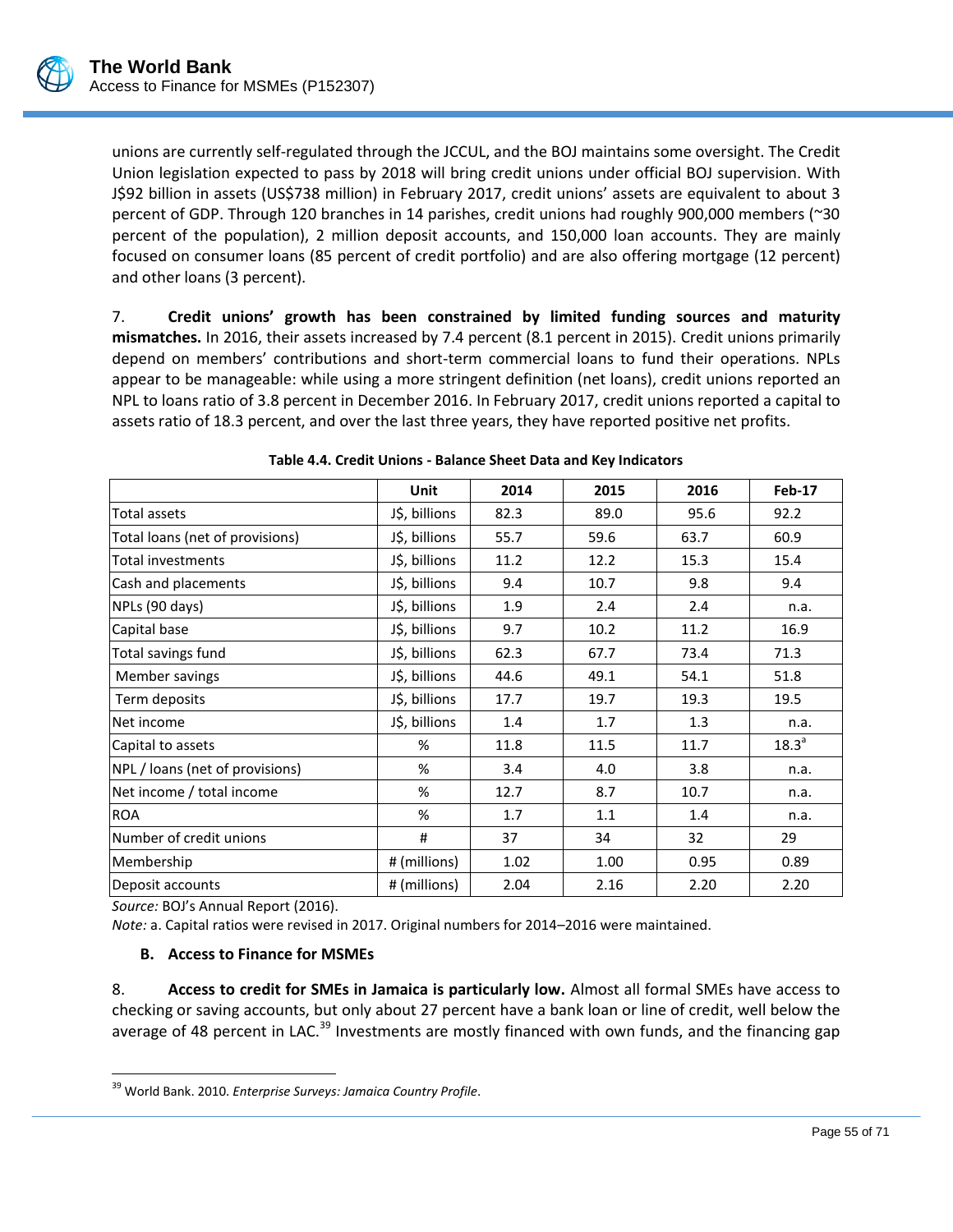might be as high as 40 percent of GDP. $40$  About 70 percent of investments by SMEs are financed internally (the LAC average is 62 percent). The limited supply of debt and equity financing mechanisms for this segment, or its prohibitive cost and requirements, has a negative impact on entrepreneurship, business profitability and stability through the business life cycle, and employment.







*Source:* Enterprise Surveys.





*Source: BOJ.*

 $\overline{a}$ 

9. **Lending by commercial banks is tailored to large corporates and selected sectors, while other alternatives for financing are limited.** Financial institutions lack instruments, lending practices, and credit risk assessment tools that are specifically designed for SMEs. Non-bank financing is narrow, with credit unions focusing on consumer finance and the microfinance sector being underdeveloped. Factoring and leasing are scarcely used. In terms of equity financing, VC is not developed, because the ecosystem for risk capital is still at nascent stages. As explained in the sector context, a combination of factors is behind the limited access to finance for MSMEs.

<sup>&</sup>lt;sup>40</sup> According to the IFC Enterprise Finance Gap Database (2010), the financing gap for MSMEs was estimated at US\$5.3 billion.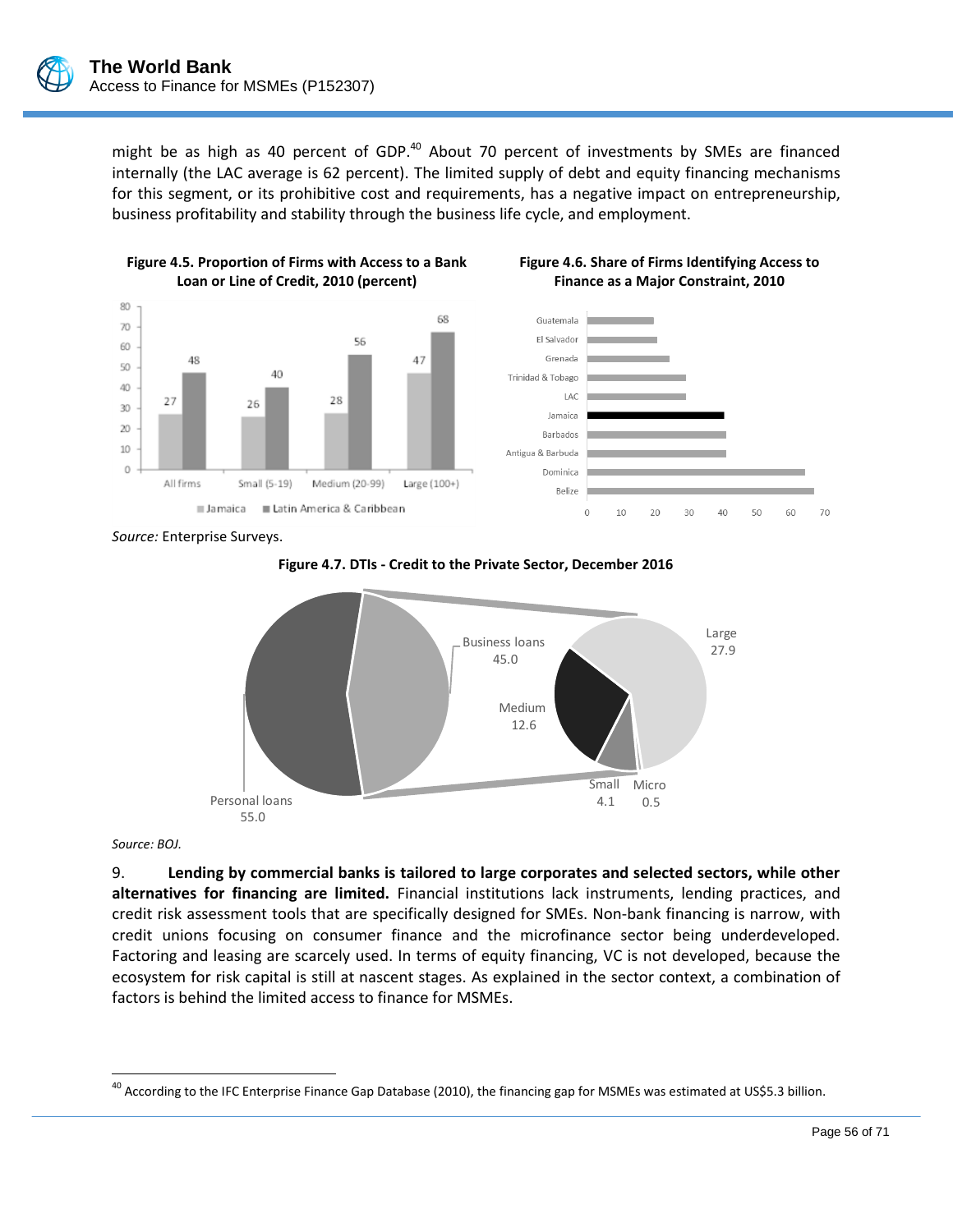

10. **A nascent financial infrastructure and limited competition in the banking sector have contributed to increased credit risk in the past and, consequently, to a higher cost of financing.**  Financial institutions have balanced the higher credit risk by limiting the supply of credit, increasing the cost of financing, and/or requiring significant collateral from MSMEs. The cost of financing is particularly burdensome for MSMEs. As of March 2017, banks' lending rate in local currency for large corporates was less than 9 percent, compared to about 21 percent for micro enterprises, 11 percent for small enterprises, and 10 percent for medium enterprises.<sup>41</sup> Credit unions and MFIs charge microenterprises rates of above 50 percent. Banking spreads have historically been driven by insufficient competition in the financial sector. Spreads have increased substantially at the onset of the 2008 financial crisis, jumping to 14 percent in 2010. Since then, however, lending spreads have come down to 12 percent, which is still well above the 6–7 percent range observed in the region. In addition to the cost of financing, high collateral requirements, ranging from 190 percent to 240 percent of the loan, also present a significant challenge.

## **C. Venture Capital**

11. **The DBJ has worked with the IDB, through its Multilateral Investment Fund (MIF), to support an entrepreneurial and early stage ecosystem in Jamaica.** This program has included several activities, ranging from training and capacity building for PEVC stakeholders to a Fund of Funds program. The DBJ has earmarked J\$ 1 billion over the next five years to be invested in PEVC funds supporting Jamaican businesses.<sup>42</sup> Since the first request for proposal for eligible PEVC funds was held in 2015, the first two recipients of a capital infusion are Portland Private Equity Fund II and Caribbean Mezzanine Fund. However, these initiatives are not primarily focused on risk capital for SMEs. Several other promising initiatives have also spurred the risk capital ecosystem. Two angel networks—First Angels in Kingston and Alpha Angels in Montego Bay—set up through InfoDev-EPIC programs, currently operate in Jamaica. Their investment sizes are small, ranging from US\$45,000 to US\$180,000. InfoDev is launching a Caribbean Investment Facilitation Project that includes a co-investment grant facility to crowd in investments by angel investors and angel investor groups in start-ups and an investment readiness grant facility to prepare start-ups for investments by angel and VC investors.<sup>43</sup>

12. **Given these foundational steps in the early stage ecosystem, there is a need to address the continued risk capital gap for established SMEs in Jamaica through a proposed SME Fund.** Despite promising interventions in the angel/start-up segment, the avenues for expansion financing for established SMEs in Jamaica remain limited. Other players in the market do not target Jamaica SMEs or only serve SMEs risk capital needs to a limited degree.

13. **According to market intelligence, there are approximately 150–300 Jamaican SMEs that fall within this category, ranging in sectors from tourism to manufacturing, construction, and creative entertainment.** The World Bank conducted an analysis of the pipeline for a proposed SME Fund in Jamaica based on focus groups and one-on-one interviews with 48 SMEs. Of the 48 SMEs in need of risk

 $\overline{a}$ 

<sup>&</sup>lt;sup>41</sup> Based on annual turnover, the BOJ's Credit Conditions Survey adopts the following definition for MSMEs: less than US\$100,000 (micro), US\$100,000 to –5 million (small), and US\$5–25 million (medium). Based on loan size, the thresholds used are less than US\$10,000 (micro), US\$10,000–100,000 (small), and US\$100,000 to US\$1 million (medium).

<sup>42</sup> DBJ's Annual Report - 2014/2015.

<sup>&</sup>lt;sup>43</sup> Divakaran, Shanthi, Michel Noel, Patrick J. Mcginnis, Sam Schneider, Sam Raymond, Erik Huitfeldt. 2016. "Investing Back Home: The Potential Economic Role of the Caribbean Diaspora." World Bank Group, Washington, DC.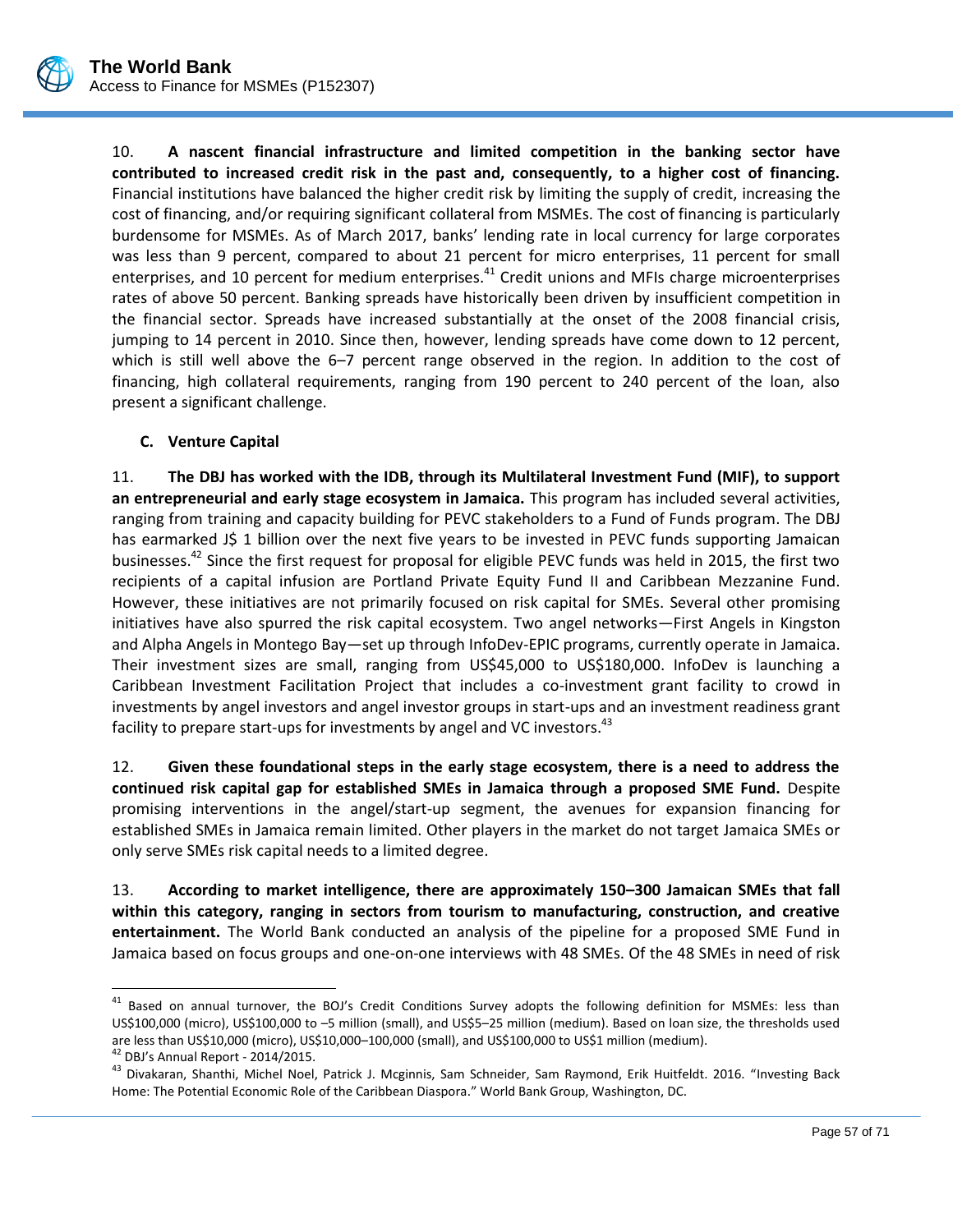$\overline{a}$ 

capital, 20 were deemed worthy of further due diligence, indicating that a pipeline for a US\$15 million SME Fund, investing an average of US\$750,000 per deal, likely exists. The analysis indicated that there is investor interest in new investment vehicles to deploy Jamaican dollar capital. Through the GOJ participation, financial and other incentives will be provided to private investors to contribute to the SME Fund, with demonstration effects for the development of PEVC for SMEs in the longer term.<sup>44</sup>

14. **While the Junior Market of the Jamaica Stock Exchange provides an avenue for equity financing for SMEs (in the range of US\$500,000 to US\$5 million), there are limited listings on the market, which is still relatively illiquid.** As of June 2016, there are 33 securities listed on the JSE Junior Market, from which a total of J\$5.2 billion (US\$40 million) had been raised. Securities dealers may take equity positons in SMEs before listing them on the junior market, but these brokers find that many of their SME clients seeking equity financing lack the operational history to list and need an alternative source for risk capital. Market intelligence therefore identifies a proposed vehicle that would provide risk capital to Jamaican SMEs in the range of approximately US\$100,000 to US\$2 million.<sup>45</sup> In addition, a feasibility study found a critical need for risk capital for SMEs with revenues in the range of J\$50 million (~US\$390,000) to J\$200 million (~US\$1.5 million), which are not being serviced adequately, to fund expansion, working capital, governance, and accounting services. The study also found that growth sectors in the economy, such as tourism, business processing outsourcing services, emerging ICTs, alternate energy, agri-business, and manufacturing, represent the most attractive prospects for investment. Market analysis also suggests that quasi equity may often be more palatable for Jamaican SMEs reluctant to cede ownership. Finally, as studies on global SME Funds show, technical assistance for SMEs pre and post investment can help deploy capital.<sup>46</sup>

15. **While second to deal flow, legal/regulatory/taxation constraints can also hinder the flow of domestic and foreign capital to PEVC in Jamaica.** Legal and regulatory analysis indicates four main areas of potential reform:

- (a) **Legal structure.** Ensure Partnership (Limited) Act of 2017 is fully in force and fiscal laws clearly provide tax transparency for the LP structure.
- (b) **Definition of qualified investors.** Ensure definition for investors qualified to invest in PEVC has thresholds that are aligned to global standards.
- (c) **SME Fund Management Firm-oriented regulation.** Develop new regulation (or amend existing Collective Investment Scheme regulations) to register and supervise SME Fund managers, for above- and below-threshold assets under management, in alignment with international practice and develop the capacity of the FSC to supervise the SME Fund managers.

<sup>&</sup>lt;sup>44</sup> Based on interviews conducted during project preparation with commercial banks, development agencies, market brokers, the Jamaica Stock Exchange, fund managers, and a total of 48 SMEs to triangulate on a meaningful estimate.

<sup>&</sup>lt;sup>45</sup> The World Economic Forum has identified a persistent gap in financing for businesses that require between US\$50,000 and US\$2 million in external capital. See Divakaran, Shanthi, Patrick J. McGinnis, Masood Shariff. 2014. *Private Equity and Venture Capital in SMEs in Developing Countries: The Role for Technical Assistance.* Policy Research Working Paper No. 6827. World Bank, Washington, DC. © World Bank. https://openknowledge.worldbank.org/handle/10986/17714 License: CC BY 3.0 IGO." <sup>46</sup> Divakaran, Shanthi, Patrick J. McGinnis, Masood Shariff. 2014. *Private Equity and Venture Capital in SMEs in Developing Countries: The Role for Technical Assistance.* Policy Research Working Paper No. 6827. World Bank, Washington, DC.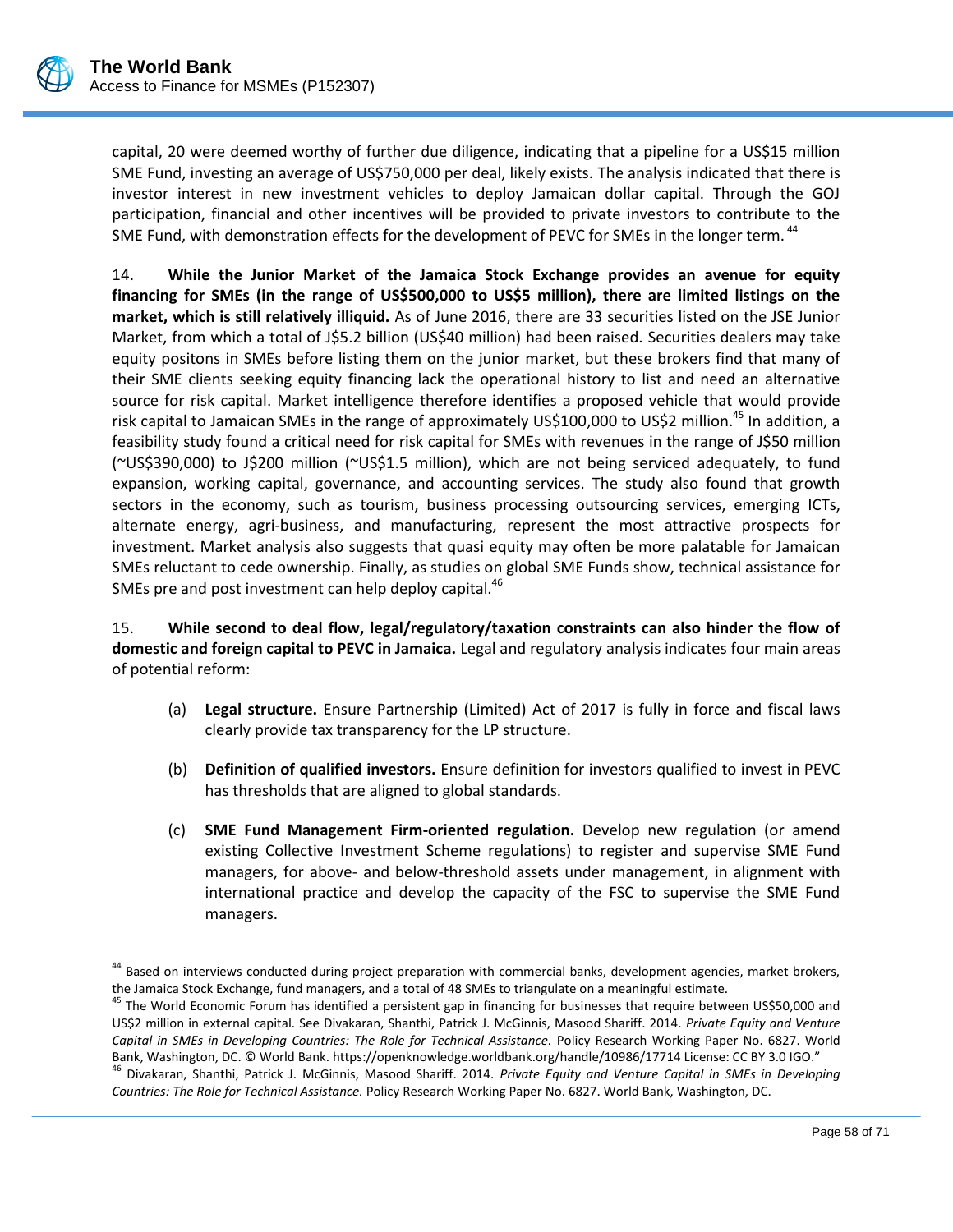

(d) **Institutional investment.** Ensure domestic institutional investors' ability to invest in the PEVC asset class both onshore and offshore is in alignment with global norms.

16. **Currently, domestic institutional investors do not invest significantly in the asset class.** The FSC regulates Collective Investment Schemes, such as mutual funds and unit trusts, as defined by regulation under the Securities Act. These regulations will need to be reviewed to ensure appropriate exemptions for closed-ended funds, offering more light-touch regulation for PEVC funds.

17. **There is also lack of clarity about the ability of PEVC funds to mobilize capital from domestic institutional investors.** There are currently 411 active pension funds in Jamaica that cannot invest in the asset class unless a PEVC vehicle is listed. However, the FSC notes that upcoming regulation will allow pension funds to invest in the asset class, whether registered offshore or onshore.<sup>47</sup> This regulation is expected to come into force in 2018. In addition, there is lack of clarity on how much pension fund assets under management can be invested in foreign currency denominated assets. Pension fund investment guidelines allow the funds to invest up to 20 percent in foreign currency denominated assets versus the BOJ Act, which caps this at 5 percent (for all investors). There are currently 16 insurance companies in Jamaica<sup>48</sup> that could potentially invest in the asset class, even though the Insurance Act of 2001 does not specify PEVC in categories of investment, because Insurance Regulations of 2001 leave open the possibility to invest in the asset class subject to certain limitations.<sup>49</sup> An initial review indicates that insurance companies are not active in this asset class. The MOFPS and Tax Administration Jamaica have issued Approved Venture Capital Company Guidelines, which outline modes of tax relief for VC companies incorporated under the Companies Act in Jamaica and engaging in VC deals in the country. The tax framework needs to provide incentives for PEVC funds in a nondiscretionary manner.

# **D. Development Bank of Jamaica**

## *Overview*

 $\overline{a}$ 

18. **Established in 2000, the DBJ is a development bank offering second-tier lending, guarantees, and direct lending for strategic projects for the country.** The DBJ is a wholly owned government institution<sup>50</sup> through shares owned by the Accountant-General. In 2010, the bank was constituted from the merger of the Agricultural Credit Bank Limited and the National Development Bank, followed by the incorporation of the National Investment Bank of Jamaica Limited in 2006. Under the purview of the MOFPS, the DBJ was constituted as a limited liability company incorporated under the Companies Act.

## *Products and Services*

19. **The DBJ is committed to supporting entrepreneurs and the productive sectors.** The DBJ provides funding and technical assistance to large projects while supporting MSMEs through different channels. The bank's main activities include:

(a) Second-tier lending to AFIs, MFIs, and the National People's Cooperative Bank (NPCB);

<sup>&</sup>lt;sup>47</sup> This is one priority action of the EGC's Growth Framework in the IMF's SBA.

 $48$  Six life insurance companies and 10 property & casualty insurance companies.

 $49$  10 percent of assets, based on their minimum capital requirement, and only up to 1 percent in any one entity.

<sup>&</sup>lt;sup>50</sup> The majority of shares are owned by the Accountant-General of Jamaica, a Corporation Sole, with the exception of two shares, which are held by the Chairman of the Board of Directors.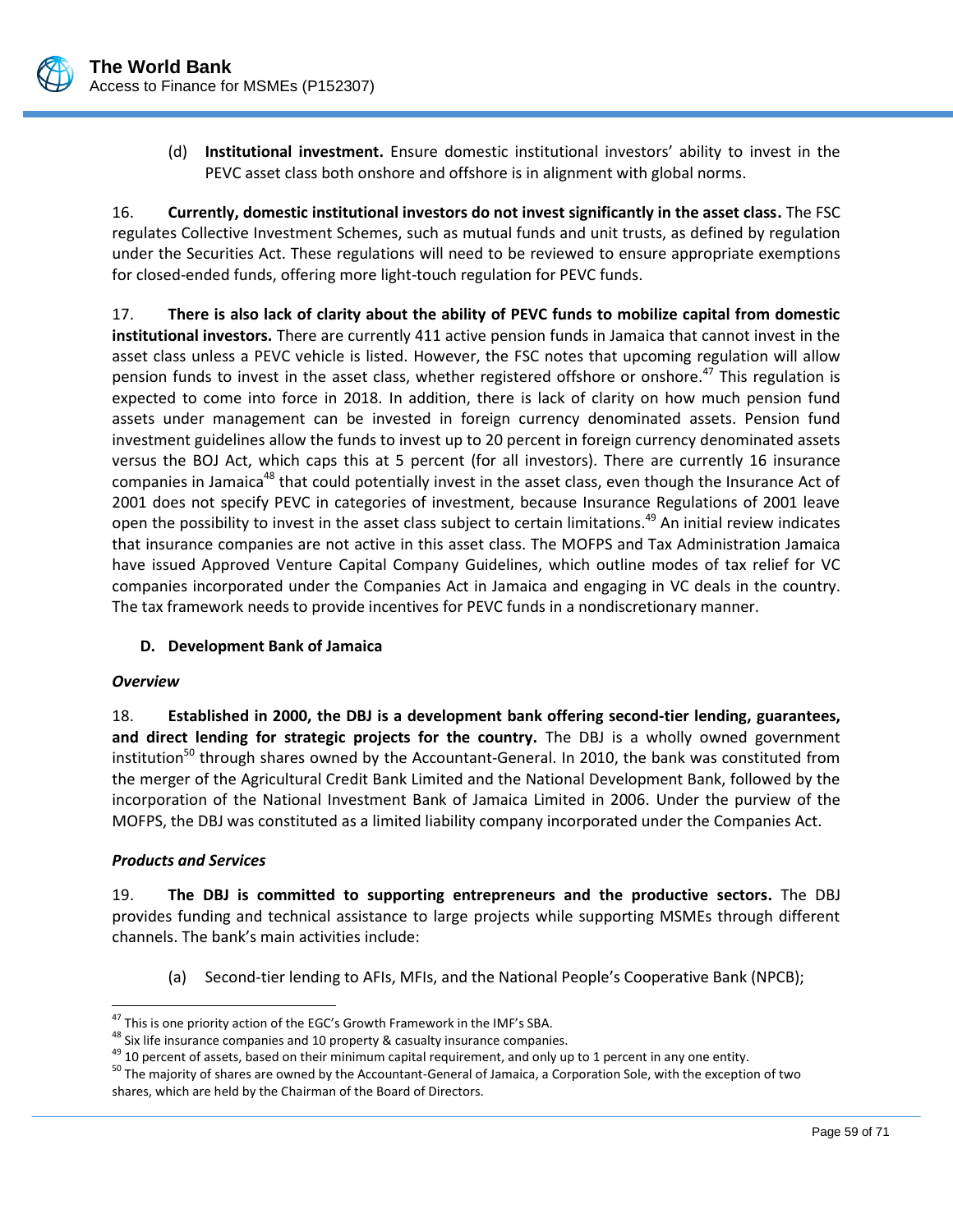

- (b) Guarantees through the CEF;
- (c) Direct lending to selected projects in strategic areas for the country;
- (d) Capacity development and technical assistance to MSMEs, through the Voucher for Technical Assistance Programme;
- (e) Investments in PEVC funds through the Jamaica Venture Capital Programme; and
- (f) Structuring and management of public-private partnerships and privatization transactions.

#### *Corporate Governance*

20. **The DBJ's legal framework falls under different laws, including the Companies Act, the Public Bodies Management and Accountability Act, the Financial Administration and Audit Act, and the Pension Act (Superannuation and Retirement Schemes).** Each year, management presents an annual report to the Accountant-General and the Board of Directors, who jointly review the results and activities planned for the coming year. The General Meeting also approves dividends and external advisors, which are renewed every five years.



#### 21. **The DBJ's advances in corporate**  *Source:* DBJ (2016).

**governance over recent years demonstrate a high level of commitment to strive for the best corporate governance practices in place.** Spurred in part by the MOFPS issuance in 2012 of the guidelines for the Corporate Governance Framework of Public Bodies, the DBJ has issued a number of internal policies, from risk to IT and human resources (HR) policies, to enhance further operational efficiency. A policy on corporate governance has also been issued, which is also routinely reviewed by the internal audit function. This corporate governance framework is implemented by the Board of Directors, with support of four subcommittees and an independent internal audit.

22. **The DBJ's Board has a significant representation of private sector representatives.** The management of its own retirement scheme puts the DBJ under the regulatory requirements for pension funds by the FSC (Pension, Insurance, and Capital Market Regulator); hence, directors are first identified on the basis of the FSC's fit and proper standards and then presented for final clearance to the FSC, at the end of the appointment process. Candidates are all recommended by the MOFPS and ratified by the Accountant-General, who acts as the holder of the DBJ shares on behalf of the GOJ. Among the selection requirements are contribution to the country and its economy, integrity, sound and independent judgment, financial literacy, knowledge of the business, and commitment of time.<sup>51</sup> The board is

 $\overline{a}$ 

 $51$  DBJ's Annual Report - 2014/2015.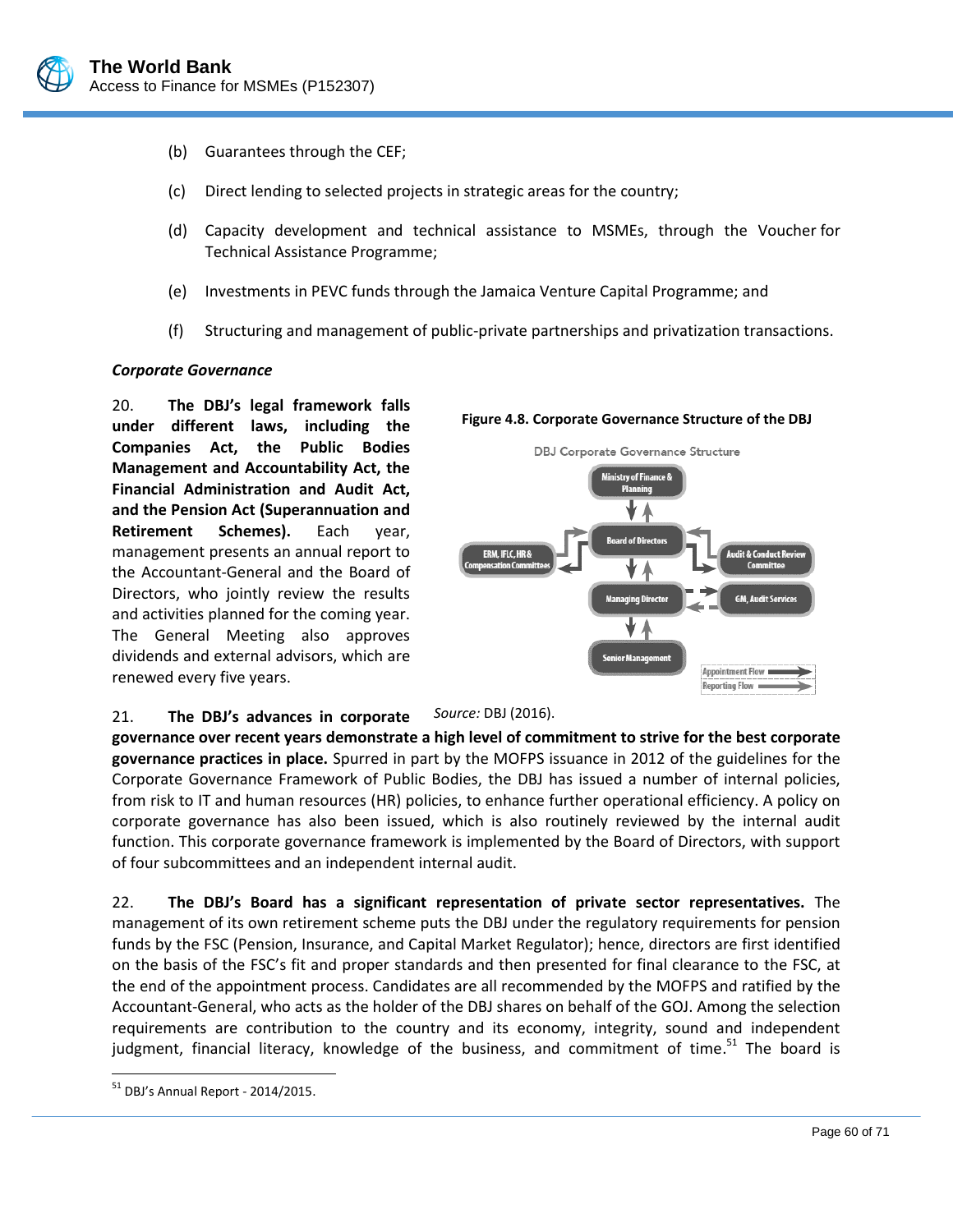composed of 13 members, 11 of whom are selected from the private sector, and the remaining 2 are civil. The board chair is separate from top management, although the Managing Director remains part of the board composition. The board is formed by experienced Jamaican professionals, with technical qualifications and working experience in finance, business, and/or law.

## 23. **The subcommittees support the board with the following functions:**

- (a) Audit and Conduct Review Committee, responsible for oversight of governance, risk management, internal controls, financial statements, and compliance with legal and regulatory requirements
- (b) Investment, Finance, and Loans Committee, responsible for investment and lending policies, monitoring risks in the investment portfolio, recommendations of investments, and approval of loans to AFIs, according to levels established by the board
- (c) HR and Compensation Committee, in charge of monitoring employment practices and their compliance with labor laws, as well as recommendations of a remuneration policy
- (d) Enterprise Risk Management Committee, responsible for the assessment of risks and recommendations of risk tolerance levels and senior management

# 24. **The board is also supported by Internal Audit, Risk Management, and Compliance function, which act as an independent review and consultancy body.**

25. **The board should increase efforts to strengthen risk and audit matters.** The board of directors meets monthly, while the subcommittees meet on a quarterly basis. While the presence of subcommittees is a good practice and it facilitates the workings of the board, audit and risk management issues are mainly discussed in committee meetings and filtered through to the main board only if the committee deems it appropriate. Risk and audit matters should be discussed monthly and further analyzed through the committees.

## *Risk Management*

 $\overline{a}$ 

26. **The DBJ uses an integrated Enterprise Risk Management Framework.** While customized to the DBJ's operations, this framework was designed heavily influenced by COSO and the ISO 31000:2009 ERM framework.<sup>52</sup> The DBJ has defined appetite levels as well as tolerance limits for each business activity, which have been established and reviewed quarterly by the ERM Board Committee and approved by the board of directors. Compliance, audit, and risk controls are well set and evolve following the evolution of the business of the DBJ. The DBJ is transitioning to a new loan management software, and this has direct implications on audit processes and procedures (a new auditor with IT expertise is being hired) and risk data generation and aggregation.

<sup>&</sup>lt;sup>52</sup> Committee of Sponsoring Organizations of the Treadway Commission (COSO), International Organization for Standardization (ISO), and Enterprise Risk Management (ERM).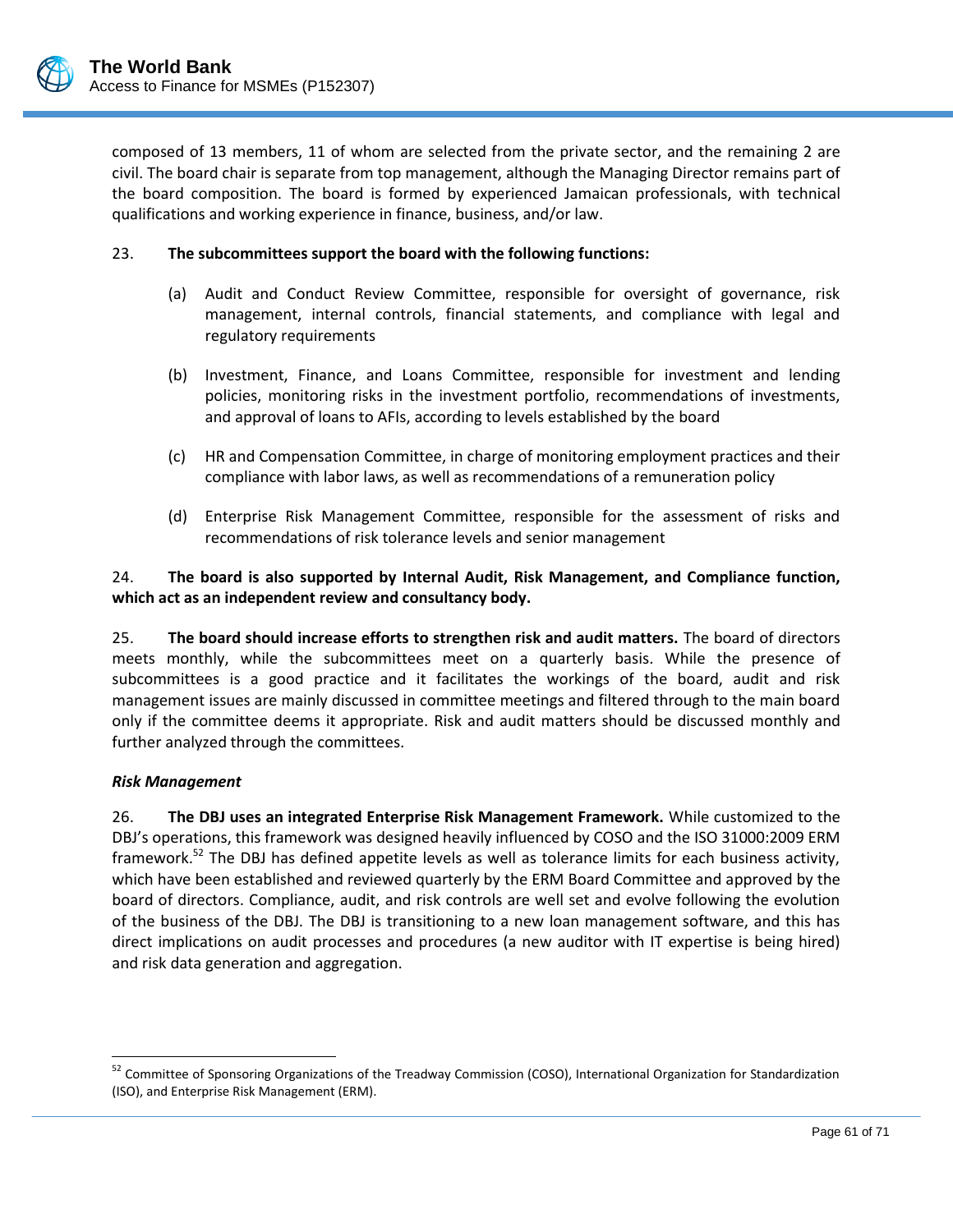

#### *Business Model*

#### *First-tier Lending*

27. **Direct lending represents roughly 32 percent of the DBJ's loan portfolio, which is equivalent to US\$47 million.** Since 2006, this modality of credit has not been a priority to the DBJ, being restricted to strategic and transformative projects. In the fiscal year of 2016, 7 direct loans were approved (6 in foreign currency). In total, there were 15 projects, fully collateralized as required, mostly serving the agriculture and services sectors. Candidate projects have first to demonstrate economic impact and receive endorsement from line ministries, before they are appraised by the DBJ's credit department. Maximum and minimum lending limits are US\$5 million and J\$50,000 (or equivalent) per project, and the DBJ can only lend up to 70 percent of total project costs, if it is the sole lender. The DBJ's preferred modality for direct lending is through syndication of co-financing with AFIs. In this case, the DBJ can only lend up to 65 percent of project costs not financed by others. The project debt to equity ratio must be at least 70:30. The DBJ's development mandate is achieved through the provision of lower rates (ranging from 4.5 percent to 12 percent), longer repayment periods (up to 12 and 15 years for private and public projects, respectively), and more flexible equity-like repayment terms (such as granting of extended moratoria of up to 3 and 5 years) to lower the overall costs of financing.

|                           | 2013     | 2014     | 2015     | 2016     | 2017     | % in 2017 |
|---------------------------|----------|----------|----------|----------|----------|-----------|
| <b>First-tier lending</b> | 5,234.4  | 5,681.6  | 5,567.2  | 5,416.3  | 5,842.9  | 32        |
| Second-tier lending       | 6,732.2  | 9,581.9  | 11,161.8 | 11,901.5 | 12,386.5 | 68        |
| Loans to AFIs             | 4,954.2  | 7,780.3  | 9,314.9  | 9,880.1  | 10,221.6 | 83        |
| Loans to NPCB             | 1,192.7  | 1,264.5  | 1,078.9  | 958.2    | 803.6    | 6         |
| Loans to MFIs             | 585.3    | 537.1    | 768.0    | 1,063.2  | 1,361.3  | 11        |
| <b>Total loans</b>        | 11,966.6 | 15,263.5 | 16,729.0 | 17,317.8 | 18,229.4 |           |
| <b>CEF</b> - Origination  | 166.8    | 83.9     | 218.7    | 282.3    | 551.6    |           |
| <b>CEF - Balance</b>      |          |          |          | 477.7    | 730.6    |           |

**Table 4.5 DBJ - Loan and Guarantee Portfolio, Outstanding Balance, in J\$, millions**

*Source:* DBJ.

*Note:* Fiscal year ended in March.

#### *Second-tier Lending*

28. **The DBJ's financing to MSMEs is facilitated through credit lines to AFIs (which are banks and credit unions) and MFIs.** At the end of fiscal year 2017, there were 23 and 14 accredited AFIs and MFIs, respectively. Through these wholesale lending windows, AFIs and MFIs are responsible for credit assessment and fully bear the credit risk of loans. As of March 2017, the DBJ's second-tier portfolio accounted for 68 percent of total loans, which is approximately equivalent to US\$99 million.

## *Financial Soundness*

## *Portfolio Quality*

29. **With total assets of US\$231 million at the end of fiscal year 2017, the DBJ's main exposure relies on its credit portfolio.** Loans accounted for about 62 percent of assets in that period. Over the last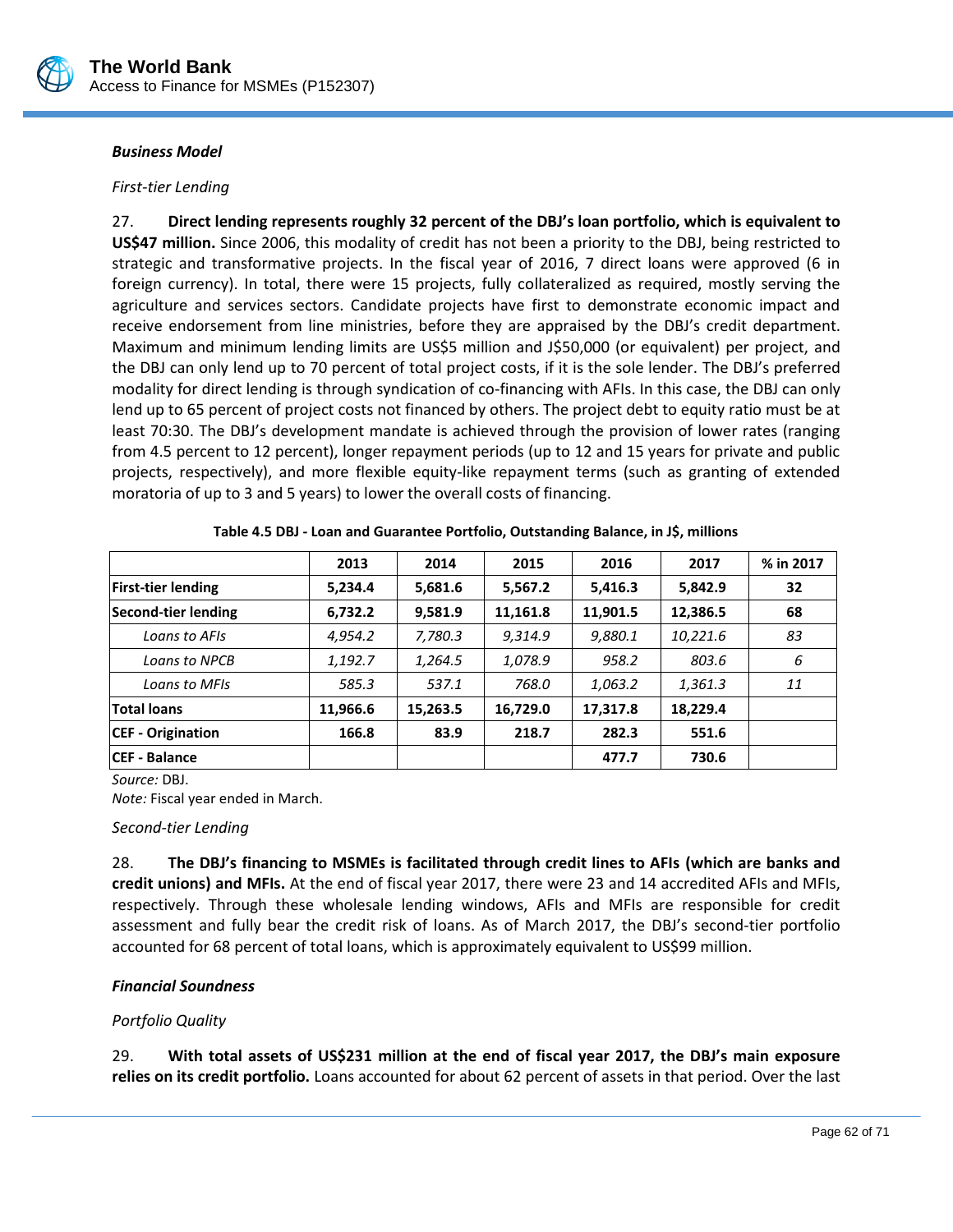

decade, the DBJ has increasingly shifted toward supporting MSMEs, as opposed to focusing on direct lending and infrastructural loans. In 2017, loans and receivables (first- and second-tiered) have increased by 1.9 percent, versus 3.6 percent and 8.2 percent observed in 2016 and 2015, respectively.

30. **The DBJ's prudential indicators have demonstrated prudent risk management.** Despite poor economic conditions, the bank has managed to keep low NPLs given its focus on the wholesale lending portfolio. As of March 2017, overall NPLs accounted for 4.6 percent of gross loans (3.6 percent, reported in March 2016). The top 20 credit exposures (including both AFIs and projects) account for about 87 percent of loans. For direct lending, NPLs accounted for 2.9 percent of the portfolio, and for second-tier lending, NPLs were about 1.8 percent.





**Guarantees Growth (percent)**

**55.9 57.0**

**28.4 26.7**

**10.6 10.7**

*Source:* DBJ.

**19.6 18.8 24.1 25.9 27.9**

0% 10% 20% 30% 40% 50% 60% 70% 80% 90% 100%

**52.5 60.3 60.1 58.0 56.0**

> **11.7 12.6 12.9**

|                                 | 2012  | 2013    | 2014 | 2015 | 2016 | 2017 |
|---------------------------------|-------|---------|------|------|------|------|
| Capital to risk-weighted assets | n.a.  | 47.8    | 43.8 | 50.8 | 47.5 | 50.5 |
| Tier 1 capital ratio            | n.a.  | 11.8    | 9.6  | 9.8  | 8.9  | 9.3  |
| Tier 2 capital ratio            | n.a.  | 36.0    | 34.2 | 41.0 | 38.5 | 41.2 |
| NPLs to gross loans             | 4.2   | 12.7    | 6.2  | 7.4  | 3.6  | 4.6  |
| <b>Provisions to NPLs</b>       | 187.2 | 85.8    | 75.4 | 61.7 | 66.6 | 67.8 |
| lCash reserves to assets        | 28.4  | 26.7    | 15.2 | 14.7 | 20.3 | 22.4 |
| lCash reserves to liabilities   | 53.6  | 40.8    | 23.9 | 24.3 | 31.8 | 34.3 |
| ROA (annual)                    | 10.2  | $-11.1$ | 3.2  | 4.5  | 1.3  | 1.4  |
| ROE (annual)                    | 21.6  | $-32.1$ | 8.8  | 11.5 | 3.6  | 4.1  |
| Net interest margin             | 5.3   | 6.2     | 6.2  | 5.8  | 4.9  | 3.2  |
| Operational expense to income   | 35.9  | 38.0    | 30.8 | 31.1 | 46.6 | 47.9 |

**Table 4.6. DBJ - Prudential Indicators (percent, Unless Otherwise Stated)**

*Source:* DBJ. Fiscal year ended in March 2016

*Capital Adequacy and Provisioning*

31. **Capital buffers against losses are adequate, though they have been decreasing recently.** Credit provisioning has been low, with a coverage of 68 percent of NPLs (67 percent in March 2016). Capital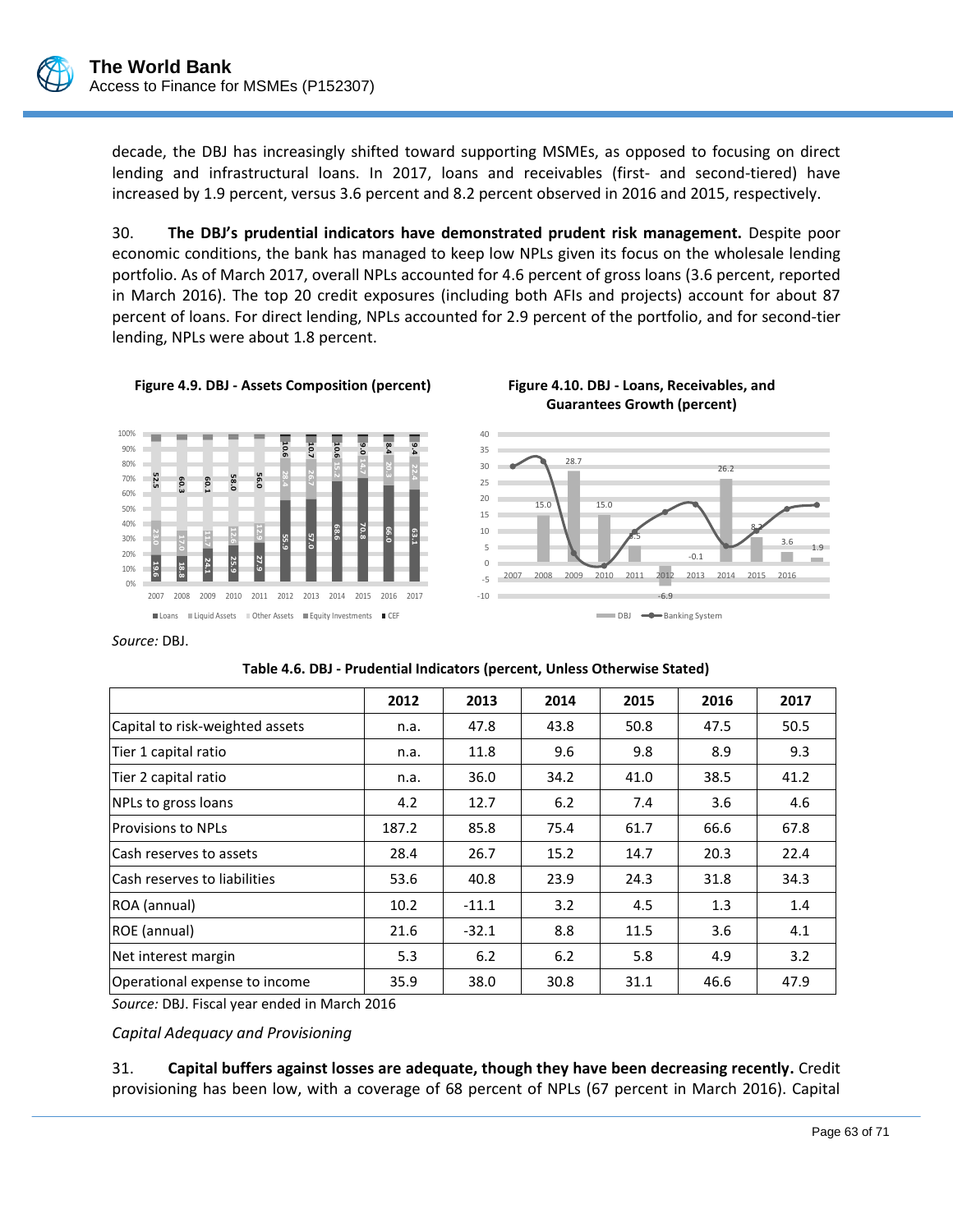

adequacy ratios have been historically very high, reaching 50.5 percent in March 2017 (47.5 in March 2016).

## *Profitability*

32. **Declining capital ratios are explained by lower capital replenishment from profits.** This is a result of declining net interest margins and lower profitability ratios, which mirror the more attractive interest rates for borrowers. In 2017, ROA and ROE improved to 1.4 percent and 4.1 percent, respectively (1.3 percent and 3.6 percent in 2016, respectively), but are still below previous years' levels. Over the last decade, the DBJ reported losses only in 2013, when it decided to aggressively provision against potential losses in an investment in the tourism sector. Recovery efforts have led to a reversal in provisioning in the following year.

33. **Local ratings have been affirmed with a stable outlook.** In 2016, the Caribbean Information and Credit Services reaffirmed the DBJ's regional corporate ratings at CariBBB+ (foreign currency) and CariA- (local currency), and on the national scale rating at jmAA. The outlook of the ratings is stable. The DBJ has submitted financial statements according to International Financial Reporting Standards, which were audited independently by PricewaterhouseCoopers.





## *Funding and Liquidity*

34. **The DBJ is not a DTI.** The DBJ's funding is composed of its own capital and long-term credit lines from international organizations, such as the Caribbean Development Bank and the World Bank. While direct loans are funded mainly by credit lines from the PetroCaribe Development Fund and capital, wholesale lending is supported by funding coming from international organizations, the National Insurance Fund, and PetroCaribe, as well.

35. **The bank's long-term and stable funding base allows it to avoid maturity mismatches and enjoy a comfortable liquidity position.** In terms of foreign

currency, the DBJ's balance sheet has a mismatch, with foreign assets accounting for 47 percent of the total, in comparison with foreign currency liabilities, which account for 66 percent of the total. This net

long position has generated substantial financial gains, boosting the DBJ's operating income.

*Source:* DBJ's 2017 Annual Report.

**Figure 4.12. Volume (left) and Number of Guarantees (right) since Inception**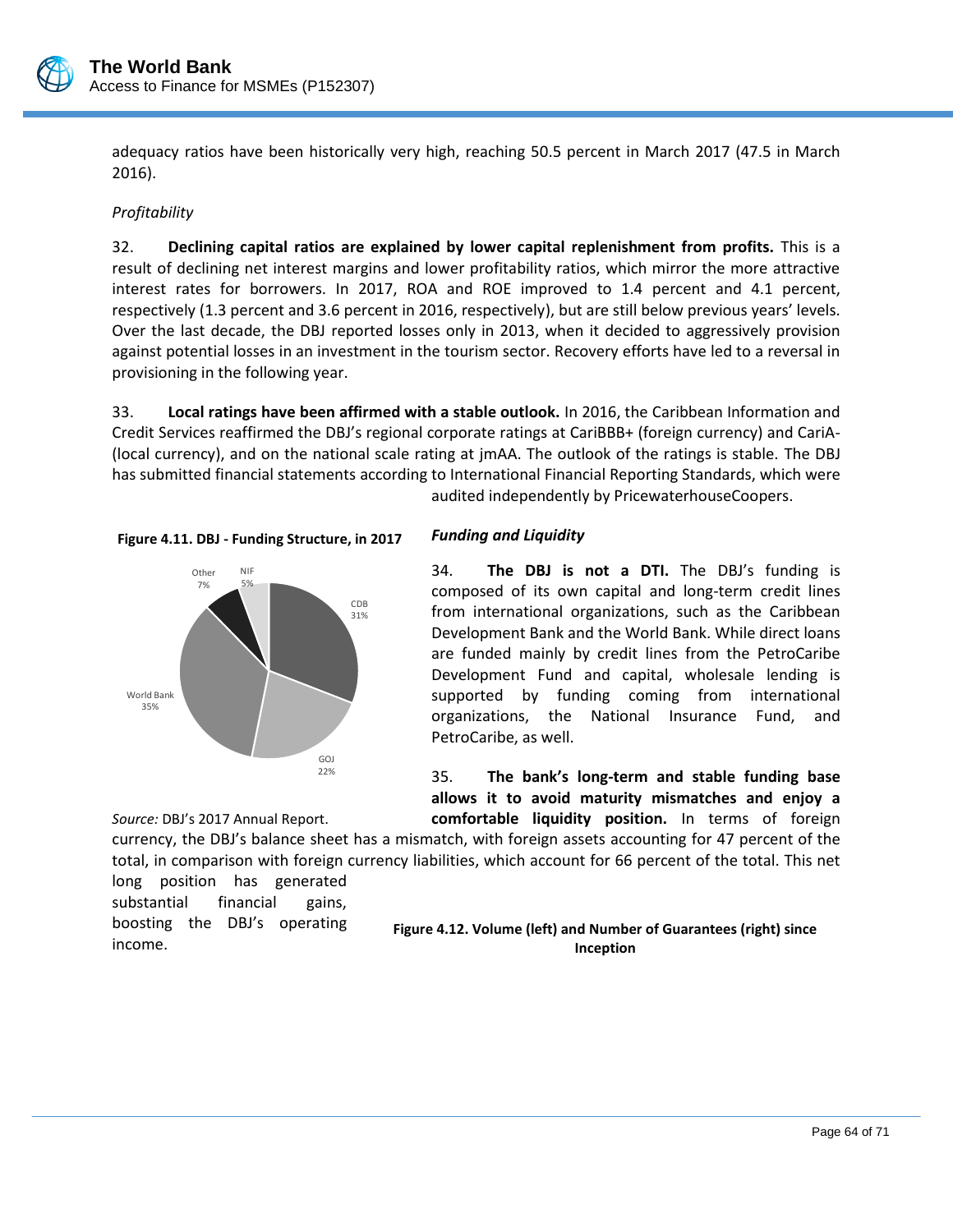

#### *Credit Enhancement Facility*

36. **Over the recent years, the CEF has observed a consistent positive trend in usage.** In the fiscal year 2017, the facility issued 78 guarantees in the amount of J\$552 million (US\$4.4 million approximately), in contrast with the 56 guarantees issued in 2016, in the amount of J\$282 million.<sup>53</sup> The average guarantee size has consistently increased over recent years, from J\$2.0 million (~US\$16,400) during the CEF's



### *Source:* DBJ.

*Note:* Fiscal year ends in March 2016.

first year of inception ended in March 2010. Overall, average coverage levels have also increased, reaching 46 percent in 2017 from 28 percent as of March 2010. Of note, the guarantee coverage on small loans increased to 80 percent from 50 percent in November 2014.









*Source:* DBJ.

 $\overline{a}$ 

#### 37. **Historically, the main sectors supported by CEF guarantees have been agriculture and services.**

Since its inception, roughly 45 percent and 32 percent of the 329 guarantees issued have been in agriculture and services, respectively. In terms of volume, 21 percent and 38 percent of the volume originated went to agriculture and services, respectively. Manufacturing (16 percent of volume) and distribution (18 percent) are also relevant.

<sup>&</sup>lt;sup>53</sup> In the fiscal year ended in March 2013, the CEF's activity spiked to over 100 transactions due to the extensive use of the CEF by one lender.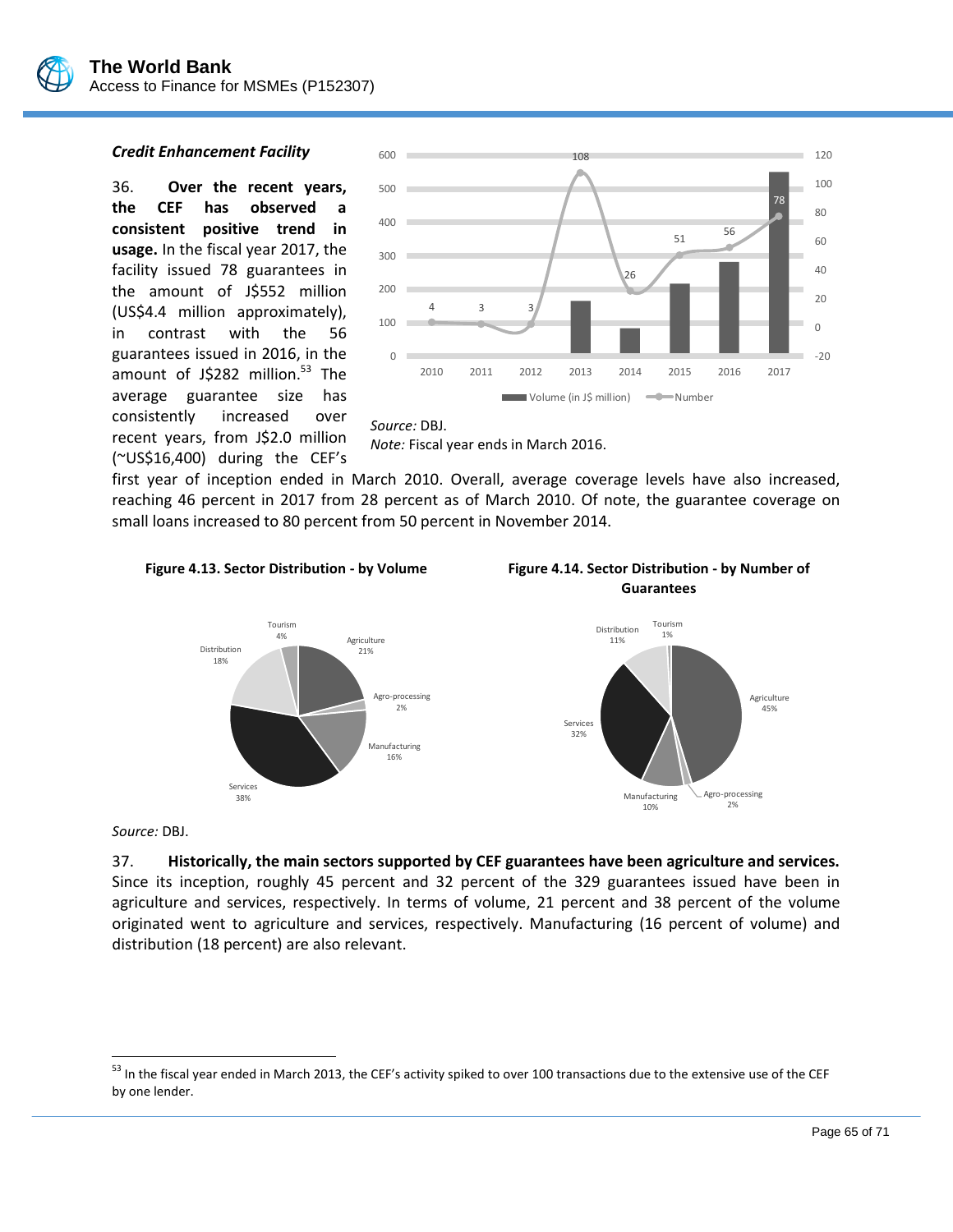

 $\overline{a}$ 

## **Box 4.1. CEF - Existing Product Features<sup>54</sup>**

#### **The CEF provides the following coverage to AFIs:**

- General SME loans: 50 percent of loan up to maximum of J\$15 million (~US\$118,000), whichever is lower
- SME energy loans: 80 percent of loan up to a maximum of J\$15 million, whichever is lower
- Small loans (J\$6.25 million or less; ~US\$49,200): 80 percent of loan up to a maximum of J\$5 million (~US\$39,370), whichever is lower

#### **The following fees are applied on the principal outstanding of guarantees at the time the fee is due:**

- SME loans and SME energy loans: 2 percent per year plus the general consumption tax (GCT) applicable to guarantee fees. The following formula applies for annual payments:
	- $\circ$  Annual Fee = 2 percent  $\times$  [percentage of loan guaranteed  $\times$  amortized principal]
- Agricultural loans: 1 percent plus GCT. The following formula applies for annual payments:
	- $\circ$  Annual Fee = 1 percent  $\times$  [percentage of loan guaranteed  $\times$  amortized principal]
- **Submission of claims.** AFIs must undertake the necessary diligence in collection and exercising their rights under their loan agreements with the SME borrower. The CEF will not process a claim until the procedures have been complied with and no earlier than 30 days after the written demand by the AFIs.

<sup>&</sup>lt;sup>54</sup> Several product features will change depending on the financial model and business plan that will be developed.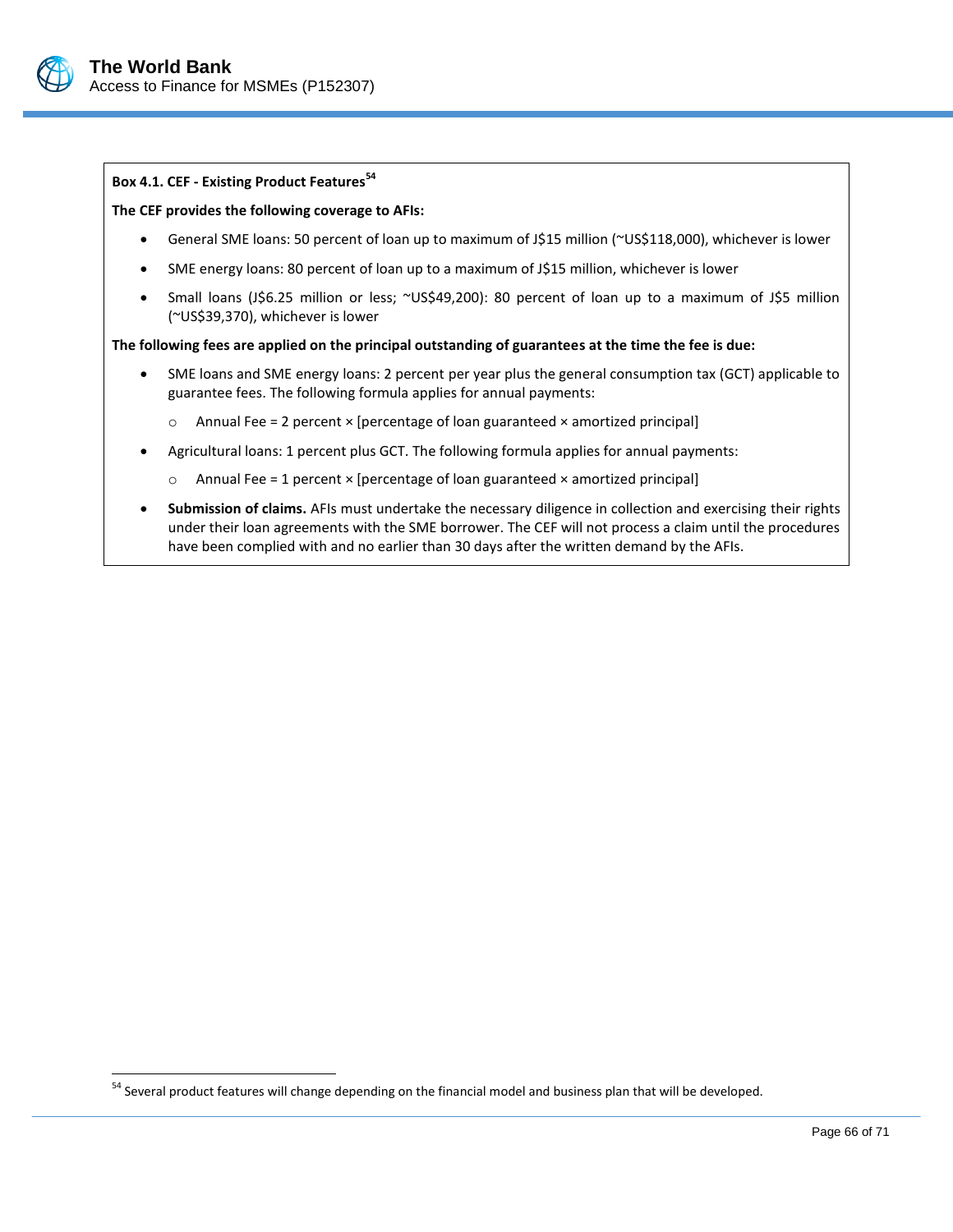

#### **ANNEX 5: FINANCIAL INTERMEDIARY ASSESSMENT**

#### 1. **An assessment of the DBJ took place based on eligibility criteria in accordance with OP 10.00:**

- (a) The bank must be duly licensed and at least two years in operation.
- (b) The bank's owners and managers must be considered 'fit and proper'. The bank must have qualified and experienced management and adequate organization and institutional capacity for its specific risk profile.
- (c) The bank must maintain capital adequacy.
- (d) The bank must have adequate liquidity.
- (e) The bank must have positive profitability and an acceptable risk profile. It must maintain the value of its capital.
- (f) The bank must have well-defined policies and written procedures for management of all types of financial risks (liquidity, credit, currency, interest rate, and market risk, as well as risks associated with balance sheet and income statement structures) and operational risk.
- (g) The bank must classify its assets and off-balance-sheet credit risk exposures (at least four times per year) and make adequate provisions. It must have adequate portfolio quality. The bank should not have more than 10 percent of criticized assets (that is, classified as doubtful and at a loss).
- (h) The bank must have adequate internal audits and controls for its specific risk profile.
- (i) The bank must have adequate MIS.

| <b>Criterion</b>                     | <b>Comments</b>                                                            |
|--------------------------------------|----------------------------------------------------------------------------|
| 1. License                           | Adequate. Under the purview of the MOFPS, the development bank was         |
|                                      | constituted in 2010, as a limited liability company incorporated under the |
|                                      | Companies Act of Jamaica. It is not under the supervision of the BOJ.      |
| 2. Owners/managers 'fit and proper', | Overall adequate, although FSC's fit and proper criteria are the           |
| governance quality                   | benchmark, not the BOJ's criteria.                                         |
| 3. Capital adequacy                  | Adequate.                                                                  |
| 5. Liquidity                         | Adequate, reflects long-term and stable credit lines.                      |
| 6. Profitability                     | Profitability has been on a declining trend.                               |
| 7. Policies and risk management      | Adequate in principle; several changes have occurred in policies and       |
| functions                            | processes, but have not been tested yet.                                   |
| 8. Asset quality and provisions      | Adequate; NPL ratio is slightly above the banking system's average.        |
| 9. Internal audit and controls       | Adequate; IT skillset is also being contracted for audit purposes.         |
| 10. Adequate MIS                     | Several changes have occurred in risk policies and new MIS platform;       |
|                                      | testing has not been completed yet.                                        |

| Table 5.1. Summary of the DBJ Appraisal |  |  |
|-----------------------------------------|--|--|
|-----------------------------------------|--|--|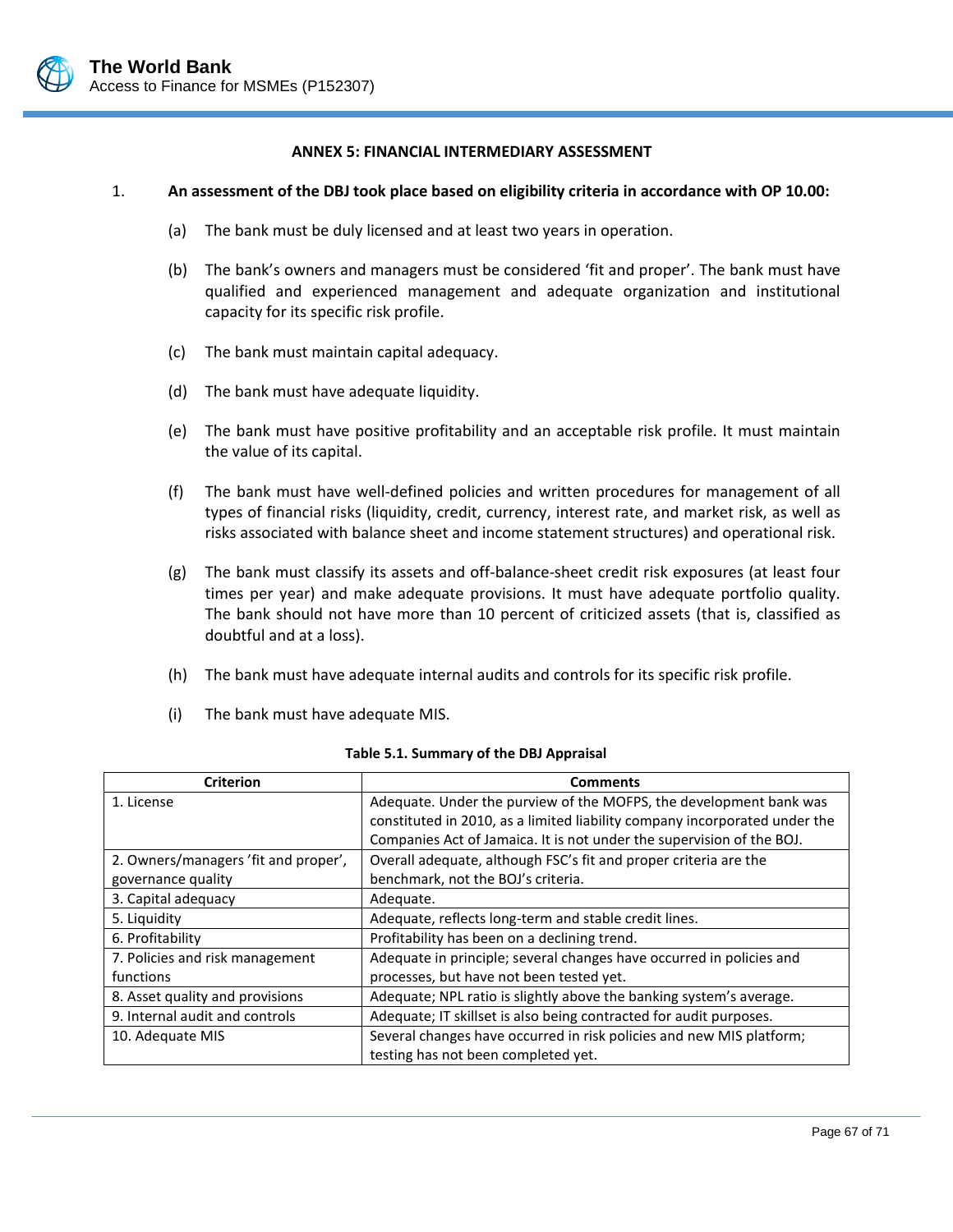

### **ANNEX 6: ECONOMIC AND FINANCIAL ANALYSIS**

1. **Basis for economic analysis.** An economic analysis of the Project was conducted to help address three key questions:

- (a) Do the expected benefits from the project activities outweigh their costs?
- (b) Is public sector financing the appropriate vehicle?
- (c) Is there sufficient value added to justify World Bank contribution?

2. **The CBA approach was adopted to calculate the NPV and ERR for the main components of the Project: Components 1 and 2 (CEF and SME Fund).** To be economically acceptable, a World Bankfinanced project must produce a positive NPV. An economic analysis was not conducted for other components, given the challenge of attributing specific outcomes to them. Nevertheless, their costs were included in the analysis.

3. **Time horizon.** The analysis considered impacts on beneficiaries supported between the funds' capitalization and the Project's closing date (five years). Benefits for MSMEs (increase in sales) are materialized with a one-year lag. Moreover, a residual value was included for the SME Fund at project closure to reflect the 10-year fund life. Economic returns are likely estimated with a downward bias, because they do not reflect benefits sustained beyond the project cycle.

4. **Summary.** Under conservative assumptions, the total project investment is associated with an NPV of US\$51.8 million (J\$11 billion) and an ERR of 104.7 percent. The results are robust partially because guarantees do not follow the same capital requirements as loans and, therefore, the amount allocated to the CEF has more leverage. A sensitivity analysis with three conservative scenarios was performed for each component and consolidated for the Project. While the probability of these scenarios materializing simultaneously for both components is low, the project-level NPV is robust for two out of three scenarios, ranging from −US\$11.7 million to US\$24.5 million. The assumptions for each component are described in the following paragraphs, and a 10 percent discount rate was used.

## **Component 1: CEF**

 $\overline{a}$ 

5. **Evidence on the impact of public PCGs on firms' performance is scarce.** A panel-data study in Colombia found that firms that have gained access to credit backed by a PCG were able to grow in terms of output (6 percent in one year) and employment (3.7 percent). However, the study could not find evidence on productivity, wages, or investments. The study suggests that firms might use credit for working capital purposes, as opposed to capital investment.<sup>55</sup> In the Republic of Korea, public PCGs were associated with increased sales and employment growth, as well as higher wages and firm survival rates. In the United States, districts with a higher number of guaranteed loans were associated with higher employment.<sup>56</sup>

<sup>55</sup> Arraiz, Melendez, and Stucchi. 2012. *Partial Credit Guarantees and Firm Performance: Evidence from Colombia*.

<sup>56</sup> Gozzi and Schmukler. 2016. *Public Credit Guarantees and Access to Finance*.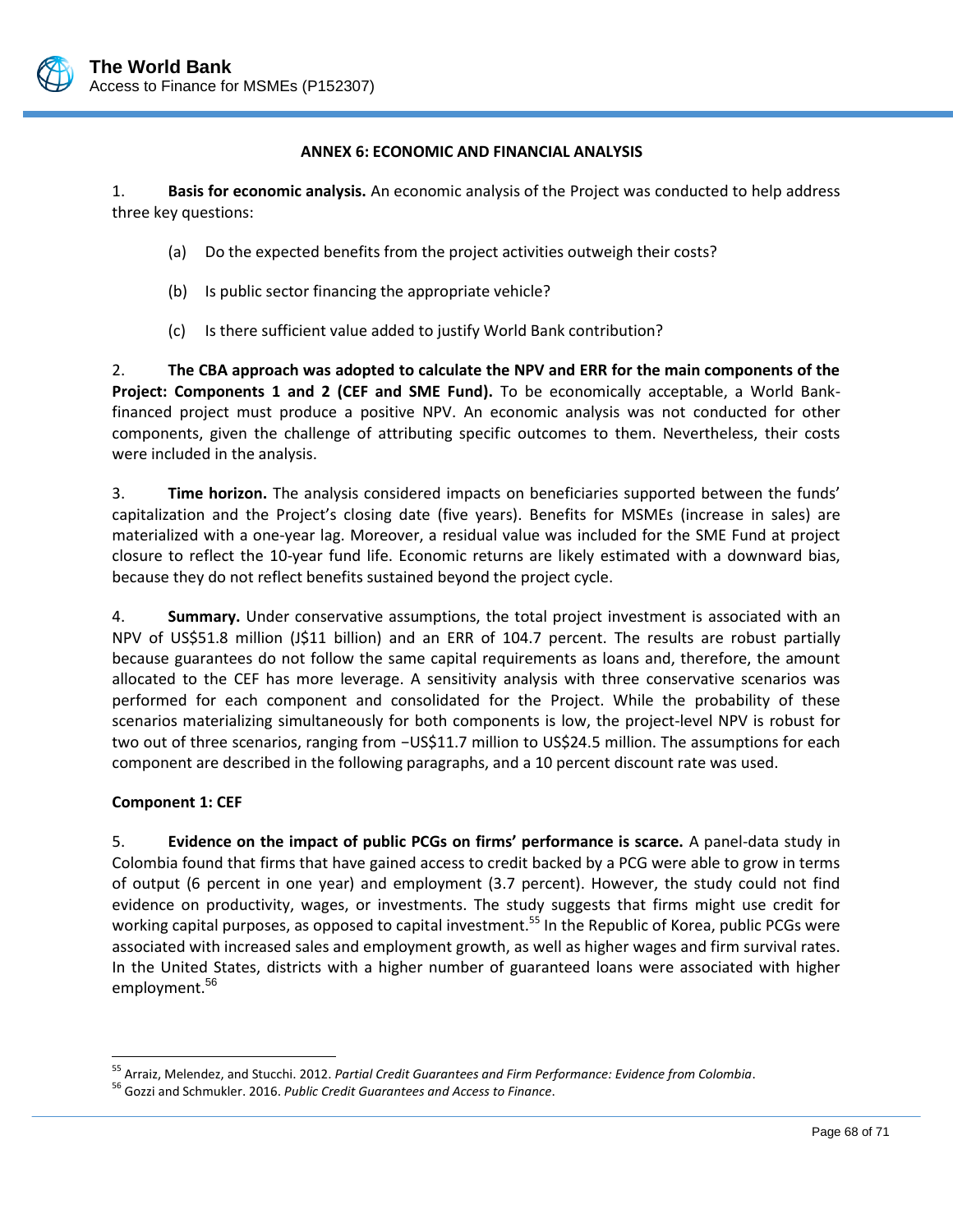6. **Economic costs are represented by project disbursements equivalent to US\$25.5 million.** These include the US\$5 million and US\$20 million loans from the World Bank and IDB, respectively. The analysis assumed that the capitalizations would start within the first year of project implementation (2018). The analysis adopted project disbursements as a conservative approach, given that the guarantees are paid back by the private sector. The analysis included additional economic costs: (a) J\$35 million in implementation costs, growing at 10 percent per year, and (b) non-recoverable losses on claims, based on a 3 percent NPL ratio and 35 percent credit recovery.

7. **Expected economic benefits are increase in sales at the firm level, as a result of increased access to finance.** The analysis assumed that firms would observe a 10 percent increase in sales with a one-year lag. To be conservative, the analysis did not take into account growth in sales beyond that. An estimated 1,100 guarantees will be issued during the project cycle. Using average annual sales for MSMEs of US\$1 million, these estimates yield an increase in sales of US\$107 million. Under these assumptions, the component would produce an NPV of US\$47 million and an ERR of 124 percent.

8. **These assumptions are considered conservative.** Actual economic costs are far lower than project disbursements. On the other hand, economic benefits are likely higher, because growth in sales are expected to sustain over time and multiplier effects were not included in the analysis. This approach to economic benefits is consistent with the one adopted for the SME line of credit of the Jamaica Competitiveness and Growth project. More importantly, the analysis does not include a residual value to reflect the long-term nature of a capitalization (that is, financial outflows are limited to claims), which will have impacts beyond the Project.

9. **A sensitivity analysis showed that returns of the component are sensitive to the number of guarantees issued, the size of targeted firms, and expected growth in sales.** The following scenarios were taken into account:

- (a) Economic benefits would be lower if the CEF decides to target smaller firms. If sales are 25 percent smaller, the NPV would remain positive at US\$30 million, with an ERR of 86 percent.
- (b) Returns would be also lower in the event of lower issuance of guarantees. Assuming 50 percent of guarantees projected in the base case scenario (550 guarantees), the NPV would be US\$13 million and the ERR 47 percent.
- (c) Finally, the analysis also simulated scenarios with different growth in sales and default rates. Under the most restrictive scenario (scenario 3), the NPV would be equivalent of negative US\$6 million and the ERR would be −8 percent.

|                         | Scenario 1 | Scenario 2 | <b>Scenario 3</b> |
|-------------------------|------------|------------|-------------------|
| Growth in sales (%)     |            |            |                   |
| Default rate (%)        |            |            |                   |
| NPV (in US\$, millions) |            |            | -n                |
| ERR (%)                 | 68         |            | –8                |

| Table 6.1. CEF - Assumptions for Sensitivity Analysis |  |
|-------------------------------------------------------|--|
|-------------------------------------------------------|--|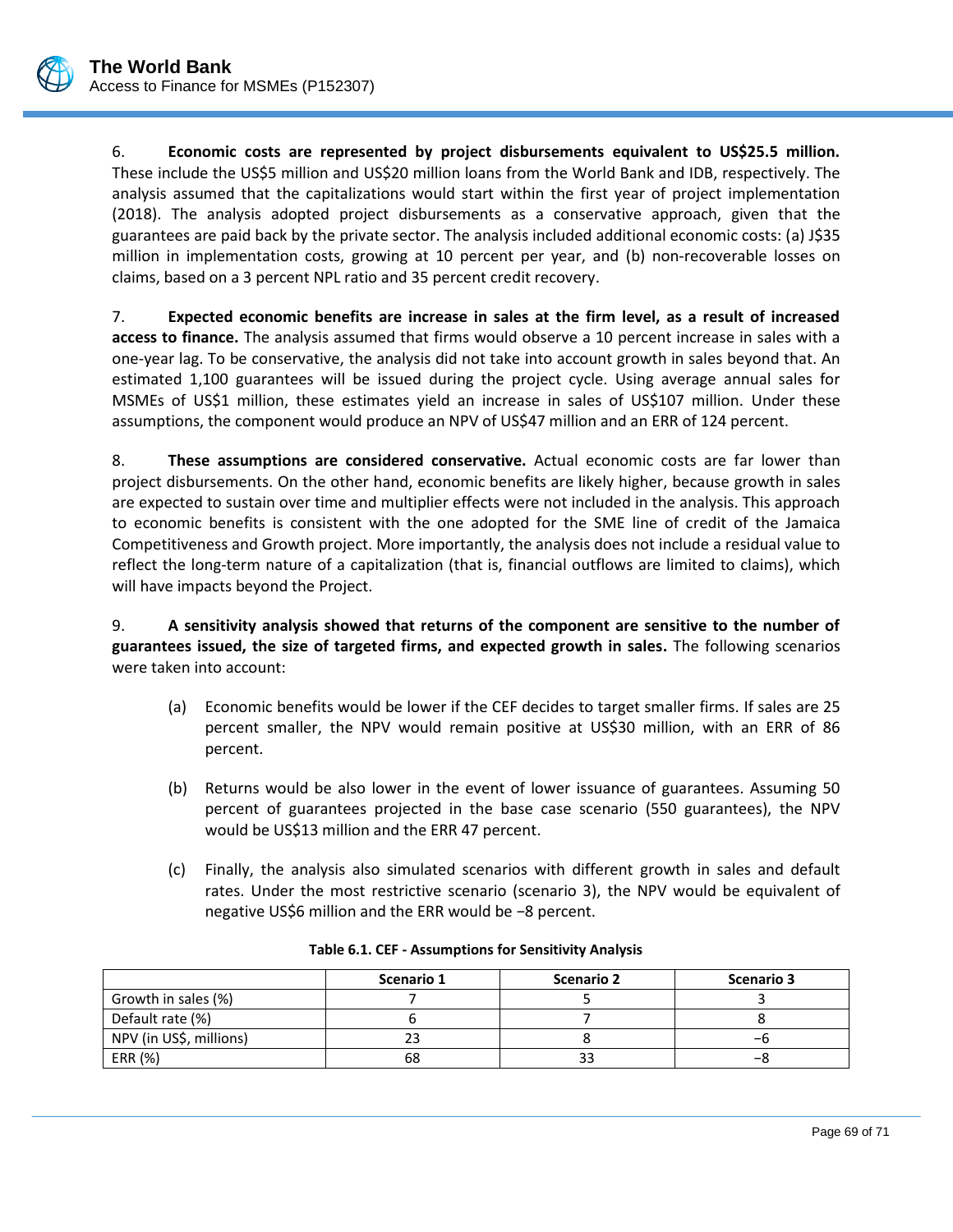

10. **Following conservative assumptions, a preliminary financial analysis was also conducted.** The analysis projected revenues and expenses, with the CEF as an independent entity. During the project cycle, the projected profits for the expanded CEF would sum up to US\$5.2 million, and the ROE is projected at 5.2 percent by Year 5 (currently at 4.7 percent). Financial sustainability is also supported by a steady stream of investment income coming from the capital injection, which would more than cover operational expenses. To be conservative, the analysis did not incorporate operational improvements, which are expected from the project.

## **Component 2: SME Fund**

 $\overline{a}$ 

11. **Evidence on the real effects of private equity investments is positive, although varying across countries and industries.** Research shows that PEVC is often associated with higher revenues, employment, and operating efficiency.<sup>57</sup> A recent World Bank-funded project in Morocco indicated positive economic and social returns supported by higher sales and employment growth over the investment horizon, increased levels of training, improvements in corporate social responsibility functions, and existence of community support programs. Studies in the United States found significant increases in productivity and improvements in operating performance. <sup>58</sup> A panel-data study in Europe shows that private equity investments had beneficial effects on entry, especially in countries with stronger judicial systems and lower informality. The same study also suggests that private equity generates value through fostering entrepreneurial activity in the economy.<sup>59</sup> Finally, public support for risk capital can contribute to the mobilization of private resources. In Latin America, a Dalberg study commissioned by the IDB found that VC-backed companies in their sample observed revenue growth rates of 23 percent, surpassing the national economy's growth rate. Moreover, these companies doubled their size in a period of 4–5 years. The same study estimated that US\$1 invested in VC can generate up to US\$6.45 in economic activity through wages, payments to providers, and taxes.<sup>60</sup>

12. **A similar approach was adopted for this component.** The analysis was restricted to project disbursements of US\$7 million. The first capitalization tranche was projected to occur by Year 2 of project implementation. The economic model assumed 18–25 percent increase in sales as benefits, based on firm size. To be conservative, the analysis did not incorporate sales growth beyond that point. The analysis assumed that the fund would make 20 investments during the project cycle. A residual value was included to reflect the benefits beyond the project's closure (the SME Fund is expected to be a 10-year fund, including a divestment period). The model also incorporated probabilities of success (that is, the probability of a firm realizing expected sales). Under these assumptions, returns for the SME Fund would be an NPV of US\$6.6 million and an ERR of 36 percent.

<sup>57</sup> Paglia and Harjoto. 2014. *The Effects of Private Equity and Venture Capital on Sales and Employment Growth in Small and Medium Sized Businesses*.

<sup>58</sup> Davis et al. 2014. *Private Equity, Jobs, and Productivity*; Cohn and Towery. 2013. *The determinants and consequences of private equity buyouts of private firms: Evidence from U.S. corporate tax returns*.

<sup>&</sup>lt;sup>59</sup> Popov and Roosenboom. 2009. *On the Real Effects of Private Equity Investment: Evidence from New Business Creation*.

<sup>60</sup> Dalberg and FOMIN. 2012. *Venture Capital: Driving Development in Latin America.*